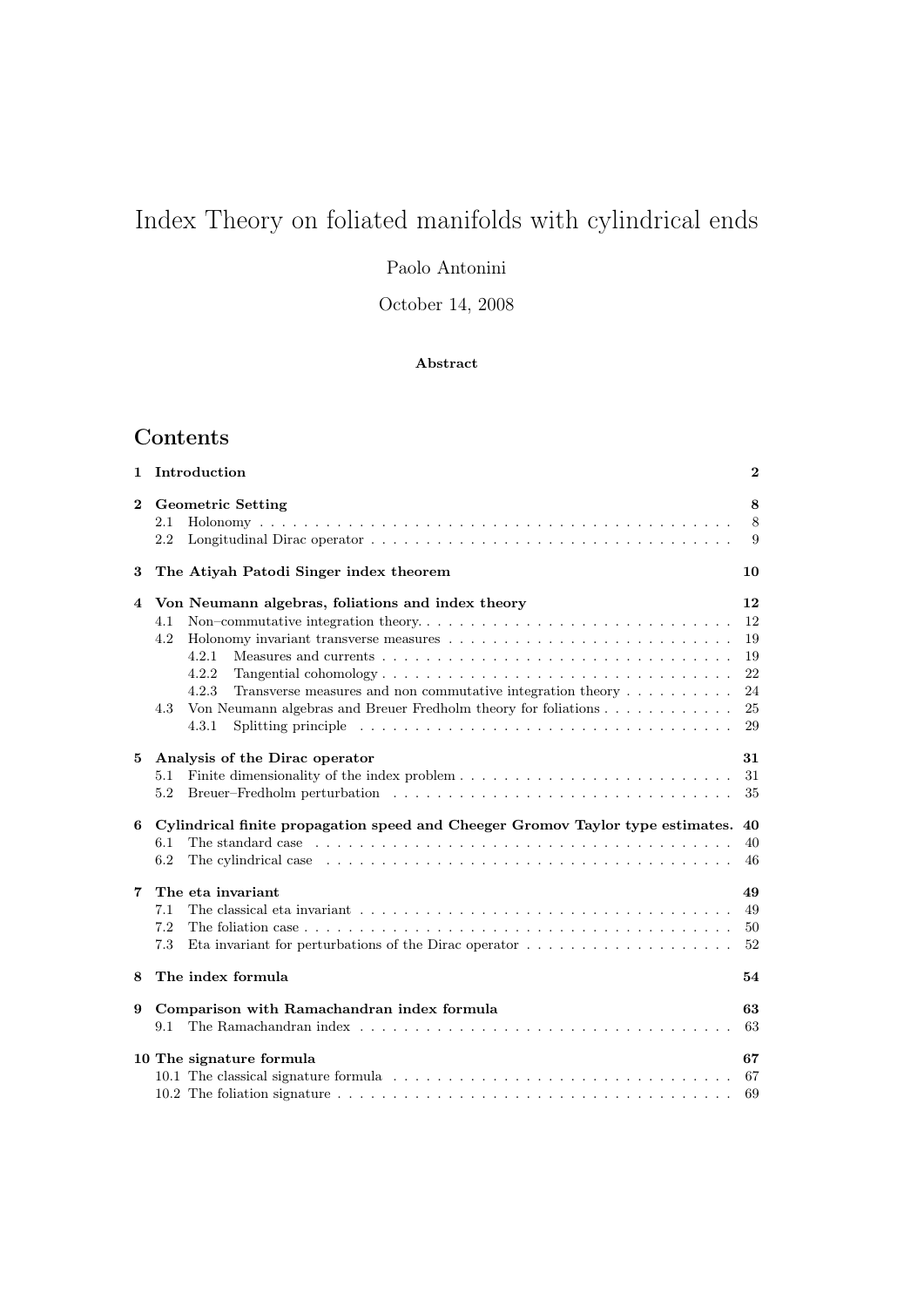| 11 Random Hilber complexes                    | 74 |
|-----------------------------------------------|----|
| 12 $L^2$ – De Rham signature                  | 84 |
| A Analysis on Manifolds with bounded geometry | 86 |

## 1 Introduction

The aim of this PHD thesis is to prove an Atiyah Patodi Singer index formula for a Dirac operator on a manifold with cylindrical ends which is foliated by a foliation that respects the cylindrical structure........

### Geometric setting

The whole geometric structure is introduced. We speak about cylindrical foliations and all the data needed to define the longitudinal Dirac operator associated to a Clifford bundle. Every cylindrical foliation arises from a gluing process starting from a foliated manifold with boundary and the foliation transverse to the boundary. The first geometrical invariant of a foliation is its holonomy. It enters into index theory in essential way providing a natural desingularization of the leaf space where doing analysis. Following Ramachandran we work at level of the equivalence relation of being on the same leaf. This is the most elementar level of desingularization.

## Von Neumann algebras, foliations and index theory

Von Neumann algebras and Breuer Fredholm theory with traces. In this section generalities about Von Neumann algebras are given. These are particular ∗– subalgebras of all bounded operators acting on an Hilbert space. We specialize to Von Neumann algebras that can be equipped with a semi–finite normal faithful traces likewise Von Neumann algebras arising from foliations admitting a holonomy invariant transverse measure.

With a trace  $\tau : M^+ \longrightarrow [0,\infty]$  one has a natural notion of dimension of a closed subspace affiliated to M, i.e. a subspace V whose projection  $Pr_V$  belongs to M. This is the relative dimension  $\tau(\Pr_V)$ . Relative dimension is the cornerstone of a theory of Fredholm operators inside M. This story goes back to the general seminal work of Breuer [14, 15]. For this reason relatively Fredholm operators are called Breuer–Fredholm. A Breuer–Fredholm operator has a finite real index with some stability properties as in the classical theory.

Transverse measures and Von Neumann algebras. In the spirit of Alain Connes non commutative geometry Von Neumann algebras stand for measure spaces while  $C^*$ algebras describes topological spaces. In the seminal work [24] has shown that a foliation with a given transverse measure gives rise to a Von Neumann algebra whose properties reflect the properties of the measure. First we define transverse measures as measures on the sigma ring of all Borel transversals. This is acted by the holonomy pseudogroup. When the measure is invariant w.r.t. this action one has a holonomy invariant measures.

If a holonomy invariant measure exists then the associated  $W^*$ – algebra is type I or type II (the first type appears only in the ergodic case). In particular there's a natural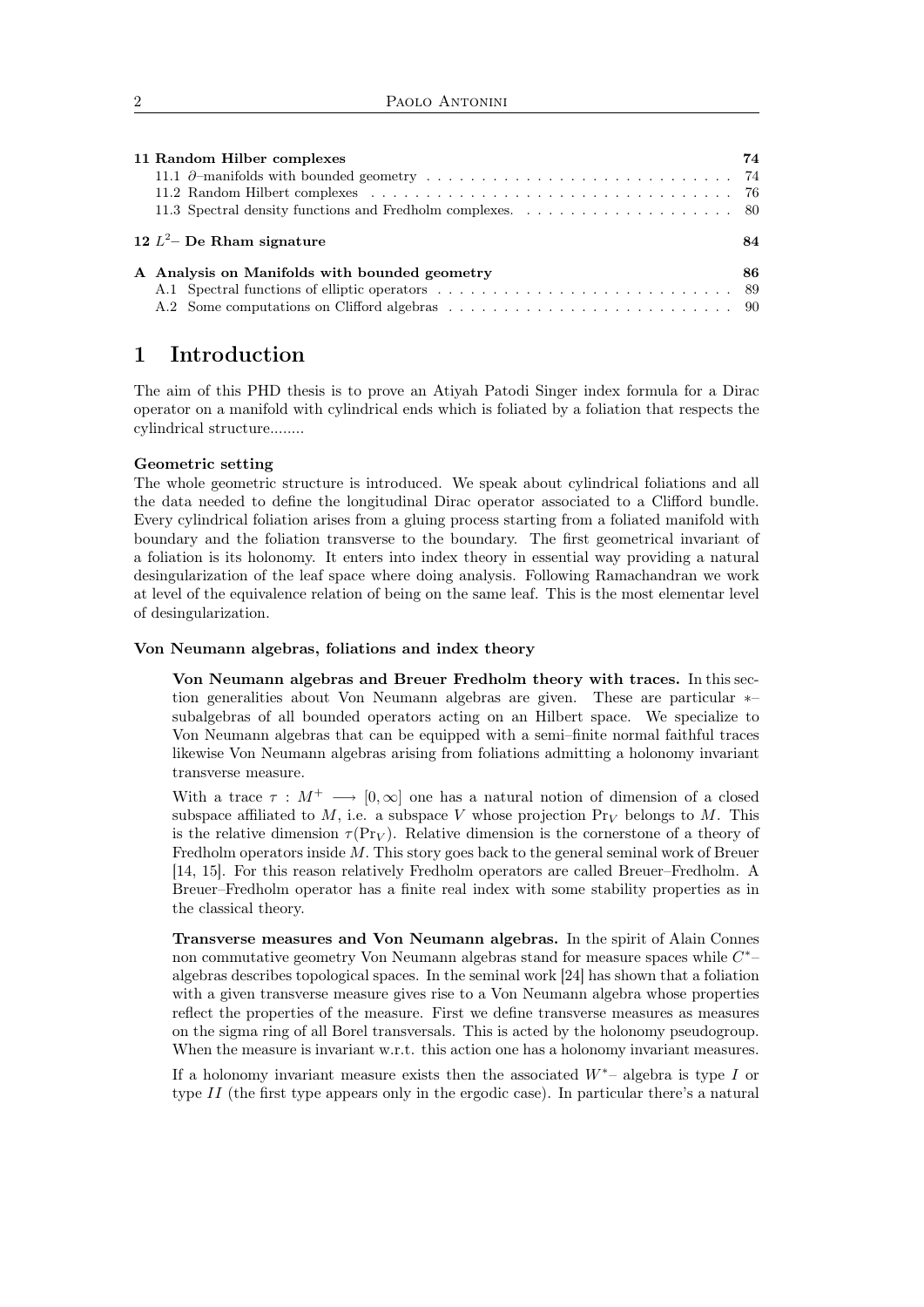trace whose definition is explicitly given as an integral of suitable objects living along leaves against the transverse measure.

Then transverse measures appear as some kind of measure on the space of the leaves.

In this section we define the Von Neumann algebra associated to the transverse measure and a square representation of the Borel equivalence relation  $x\mathcal{R}y$  iff x and y are in the same leave. For a vector bundle  $E$  this is the algebra of uniformly bounded fields of operators  $x \mapsto A_x : L^2(L_x; E) \longrightarrow L^2(L_x; E)$  ( $L_x$  is the leave of x) acting on the Borel field of Hilbert spaces  $x \mapsto L^2(X; E)$  suitably identified using the transverse measure. Thinking of an operator as a family of leafwise operators the trace has a natural meaning, it is the integral against the transverse measure of a family of leafwise measures called local traces.

For self adjoint intertwining operators, using the spectral theorem and the trace on M (coming from a transverse measure  $\Lambda$ ) one can define a measure on R called the spectral measure (depending on the trace). Breuer–Fredholm properties of the operator are easily described in terms of this spectral measure. In particular one can define some kind of essential spectrum called the Λ–essential spectrum. Belonging of zero to the essential spectrum is equivalent for the operator to be Breuer–Fredholm. We show also that for elliptic operators the essential spectrum is governed by the behavior of the operator outside compact subsets on the ambient manifold. Actually if one fix a compact set  $K$  on  $X$  every leave can intersect  $K$  infinite times then our notion of "lieing" outside  $K^{\prime\prime}$  must be explained with care. We call this result the Splitting principle. It will be useful in the study of the Dirac operator.

Analysis of the Dirac operator. Consider the leafwise Dirac operator on X associated to the geometric datas of the first section. This is obtained from the collection of all Dirac operators  $\{D_x\}_x$  one for each leave  $L_x$ . If the foliation is assumed even dimensional this is  $\mathbb{Z}_2$ –graded  $D = D^+ \oplus D^-$  with respect to a natural involution on the bundle E. This is called the Chiral Dirac operator.

This leafwise family of operators gives an operator affiliated to the Von Neumann algebra M (the transverse measure gives the glue to join all the operators together). In particular each spectral projection of  $D$  defines a projection in  $M$ . If the foliated manifold is compact Connes shown this is Breuer–Fredholm and the index, the relative dimension of Kernel minus CoKernel is related to topological invariants of the foliation by the Connes index formula.

$$
ind_{\Lambda}(D^{+}) = \langle Ch(D^{+}) \operatorname{Td}(X), [C_{\Lambda}] \rangle
$$

At right handside one finds the coupling with longitudinal characteristic classes and the homology class of a closed current  $C_{\Lambda}$  associated to the transverse measure by the Ruelle– Sullivan method.

Finite dimensionality of the index problem. In our cylindrical case, the operator is in general non Breuer–Fredholm. As a general philosophical principle for manifolds with cylindrical ends and product–structure operators, Fredholm properties of the operator on the natural  $L^2$  space are essentially captured by the spectrum at zero of the operator on the cross section (the base of the cylinder). Thanks to the splitting principle the Philosophy

invertibility at boundary ⇐⇒ Freholm property

carries on to the foliated case if one looks at the Λ–essential spectrum of the leafwise operator on the foliation induced on the transverse section of the cylinder (this is to be thinked the foliation at infinity).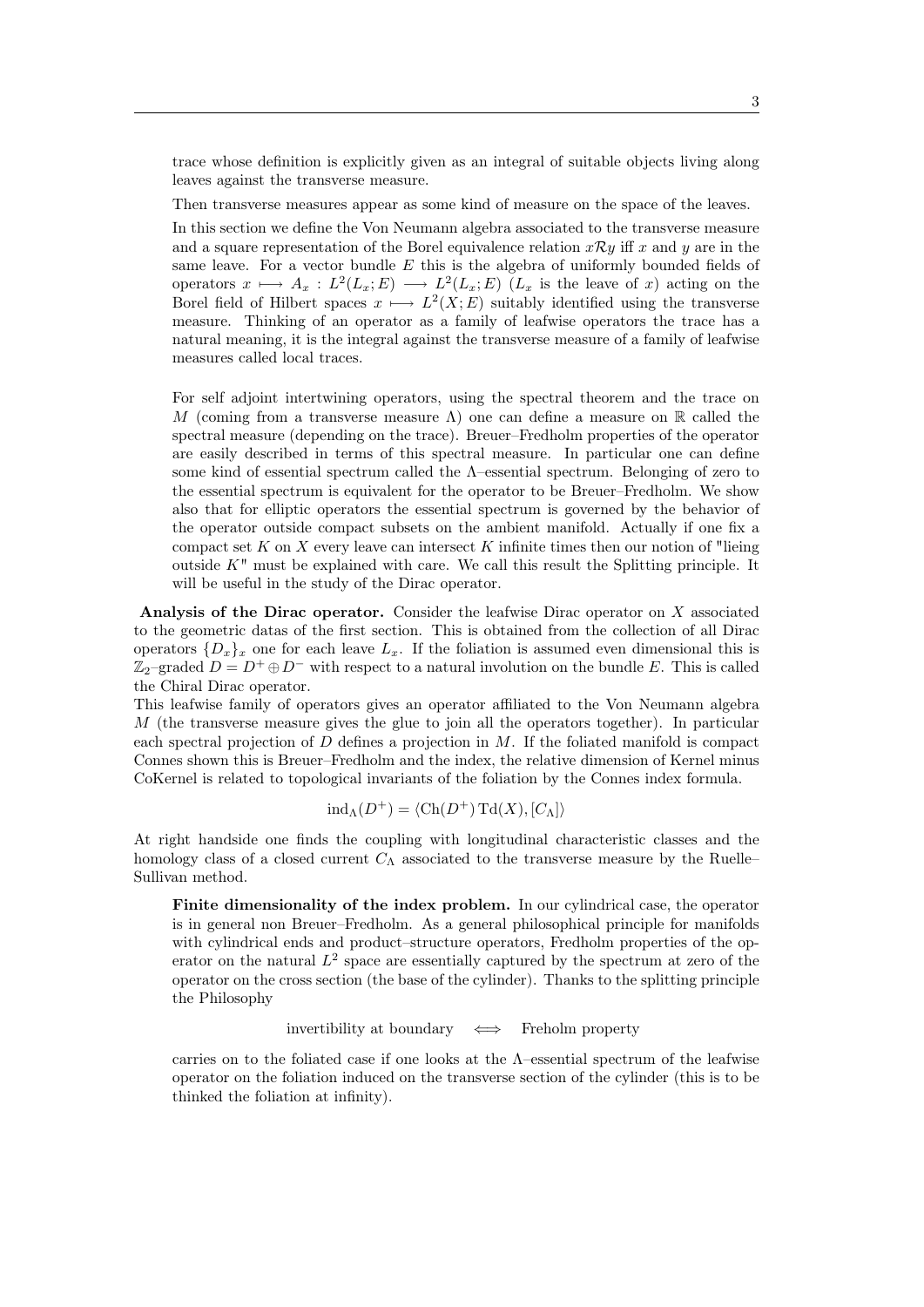Now it's a well known fact that lots of Dirac type operators of capital importance in Physics and Geometry are not invertible at the boundary. One example for all is the Signature operator, our main application here.

However some work on elliptic regularity and the use of the generalized eigenfunction expansion of Browder and Gårding shows that the Λ–dimension of the projection on the  $L^2$  kernel of  $D^+$  and  $D^-$  are finite projections of the V.N. algebra M. In particular we can define the  $L^2$  chiral index of  $D^+$  as

$$
ind_{L^2,\Lambda}(D^+) = dim_{\Lambda} Ker_{L^2}(D^+) - dim_{\Lambda} Ker_{L^2}(D^-).
$$

On a compact foliated manifold, if a family of operators is implemented by a family of leafwise uniformly smoothing schwartz kernels the finite trace property follows immediately from the remarkable fact that integrating a longitudinal Radon measure against a transverse measure gives a finite mass measure on the ambient. Now the ambient is a manifold with a cylinder, hence Radon longitudinal measures do not give finite measures in general. Our strategy to prove the finite dimensionality of the  $L^2$  index problem is to show that the field of  $L^2$  projections on the kernel of  $D_x^+$  enjoys the additional property to be locally traceable with respect to a bigger family of Borel sets. To be more precise we prove that for every compact set  $K$  on the boundary of the cylinder of a leave the operator  $\chi_{K\times\mathbb{R}}$ +  $\Pi_{\mathrm{Ker}_{L^2}(D^+)}\chi_{K\times\mathbb{R}^+}$  is trace class on  $L^2(L_x)$ . This is completely sufficient (by the integration process) to assure finite dimensionality.

Breuer–Fredholm perturbation. Once finite dimensionality of kernels is proven we perform a perturbation argument to change the Dirac operator into a Breuer–Fredholm one. This is done following very closely Boris Vaillant master thesis [?] where the same problem is studied for Galois coverings of manifolds with cylindrical ends. Since we are working with Von Neumann algebras the possibilty to use Borel functional calculus gives a great help in a way that we can define our two parameters perturbation essentially by subtracting, on the cylinder the boundary operator restricted to some small spectral interval near zero

$$
D \sim D_{\epsilon, u}, \quad D_{\epsilon, 0} := D_{\epsilon}
$$

Next we prove (through the splitting principle) that  $D_{\epsilon, u}$  is Breuer–Fredholm for small parameters and its index approximates the chiral index. Actually we have to consider separately the two parameters limits.

The analysis of the relation between the perturbed Fredholm index and the chiral  $L^2$ index requires the introduction of weighted  $L^2$  spaces along the leaves,  $e^{u\theta}L^2$  for  $u>0$ (r is the cylindrical coordinate). Smooth solutions belonging to each weighted space are called Extended Solutions,  $Ext(D^{\pm})$ . They enter naturally into the A.P.S index formula naturally but do not form a closed subspace in  $L^2$ . Some care is needed in showing their finite  $\Lambda$ -dimensionality.

The remaining part of the section is devoted in the proof of the fundamental asymptotic relations

$$
\lim_{\epsilon \to 0} \text{ind}_{L^2,\Lambda}(D^+_{\epsilon}) = \text{ind}_{L^2,\Lambda}(D^+), \qquad \lim_{\epsilon \to 0} \text{dim}_{\Lambda} \operatorname{Ext}(D^{\pm}_{\epsilon}) = \operatorname{Ext}(D^{\pm}).
$$

Cylindrical finite propagation speed and Cheeger Gromov Taylor type estimates. To prove the index formula we need some pointwise estimates on the Schwartz kernels of functions of the leafwise Dirac operator. Our perturbation on the cylinder has the shape  $D + Q$  where Q is some selfadjoint order zero pseudodifferential operator on the base of the cylinder (actually  $Q$  is just a sum of a uniformly smoothing operator and  $u$ Id) in particular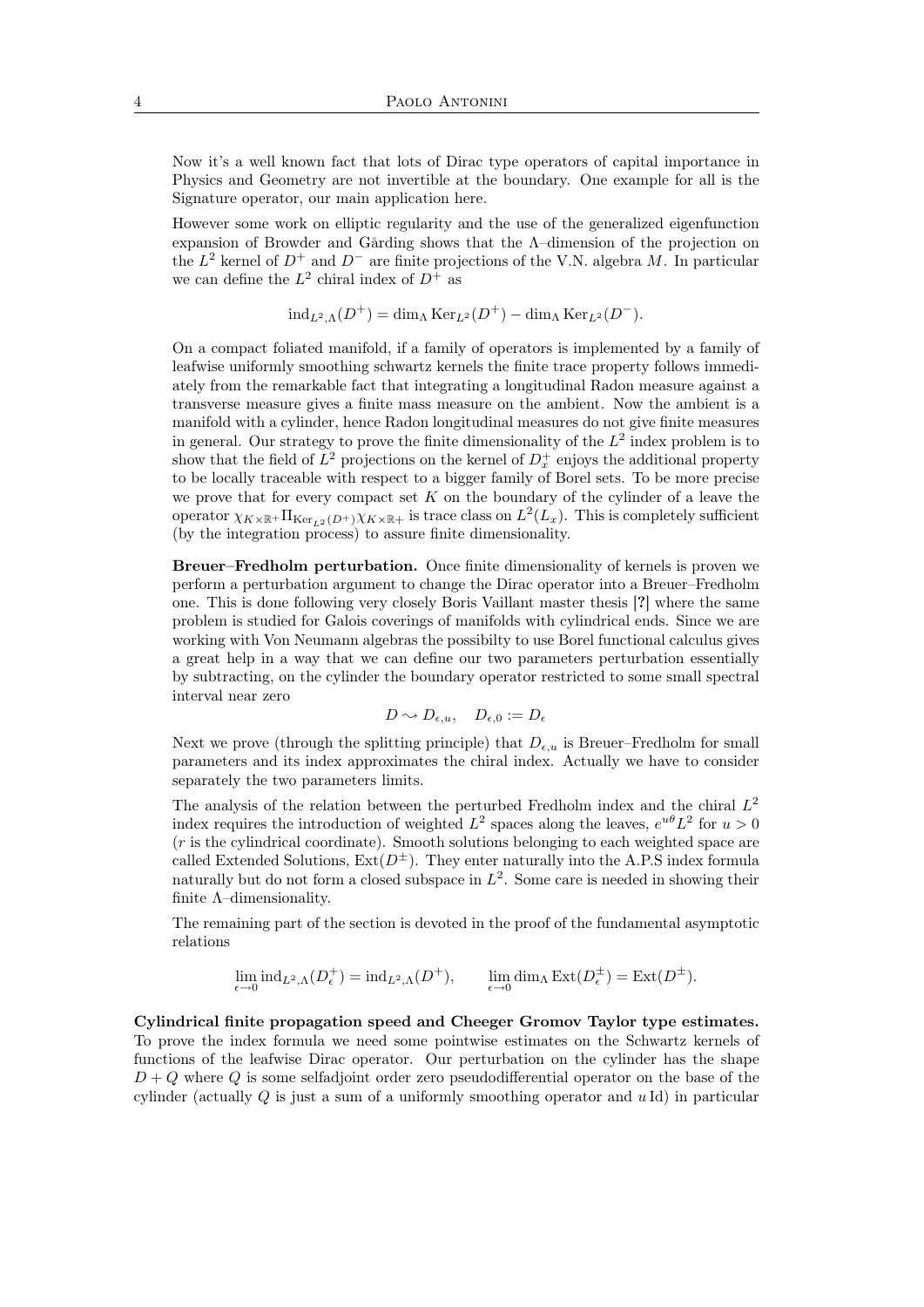one can repeat the proof of energy estimates as in the Book by John Roe for example [65] for the wave equation no more on a small geodesic ball but on a strip  $\partial L_x \times (a, b)$  ( $\partial L_x$  is the base of the cylinder) finding out that unitary cylindrical diffusion speed holds i.e. if  $\xi_0$ is supported in  $\partial L_x \times (a, b)$  then the solution of the wave equation  $e^{iQ}\xi_0$  is supported in  $\partial L_x \times (a-|t|, b+|t|)$ . This is sufficient to extimate kernels of class schwartz spectral functions of D and Q following the method of Cheeger, Gromov and Taylor [21] obtaining decaying estimates as in the next example for the heat kernel where [·] is the Schwartz kernel,

$$
|\nabla_{z_1}^l \nabla_{z_2}^k [T^m e^{-tT^2}](z_1, z_2)| \le C(k, l, m, T) e^{(|s_1 - s_2| - r_1)^2 / 6t}.
$$
 (1)

Here  $r_1$  is some positive number and  $z_i = (x_i, s_i)$  are two points on the cylinder with  $|s_1 - s_2|$  $2r_1$ . It is clear why one calls these Chegeer Gromov Taylor estimates on the cylindrical direction. There is also an extremely useful relative version of estimate (1) where one can estimate the difference of the kernels of spectral functions of two operators that agree on some open subset of the cylinder.

In practice we shall collect all these estimates, one for each leaf. Thanks to the uniformly bounded geometry of the leaves the constants are independent. This is an extremely important fact.

#### The foliated eta invariant.

Since its first apparition in [4] the eta invariant of a Dirac operator as the difference between the local and global term on the Atiyah Patodi Singer index formula

$$
1/2\eta(D_0) = \int_X \omega_D - \{\text{ind}(D^+) + 1/2 \dim \text{Ker}(D_0)\}\
$$

or the spectral asimmetry defined as the regular value at zero of the meromorphic function (summation over eigenvalues)

$$
\eta_{D_0}(s) := \sum_{\lambda \neq 0} \frac{\text{sign}\,\lambda}{|\lambda|^s}, \quad \text{Re}(s) > \dim \partial X \tag{2}
$$

has becomed a central character of Spectral geometry and modern Physics.

The foliation eta invariant on a compact manifold (when a transverse invariant measure is fixed) was defined independently and essentially in the same way by Peric [58] and Ramachandran [62] and enters into our A.P.S index formula exactly in the way it enters classically. It should be strongly remarked that Peric and Ramachandran numbers are not the same. The reason is simple. Peric uses the holonomy groupoid to desingularize the space of the leaves while Ramachandran works directly on the Borel equivalence relation. Due to their global nature the eta invariants obtained are not the same. As a striking consequence one get the awareness that on a cylindrical foliated manifold every choice of desingularization from the equivalence relation to the holonomy (or the monodromy groupoid ) leads to different index formulas with different eta invariants. This is a genuine feature of the boundary (cylindrical) case.

Since we work with the Borel equivalence relation our eta–invariant is that of Ramachandran. So consider the base Dirac operator  $D^{\mathcal{F}_{\partial}}$  the eta function<sup>1</sup> of  $D^{\mathcal{F}_{\partial}}$  is defined for Re(s) < 0 by

$$
\eta(D^{\mathcal{F}_{\partial}},s):=\frac{1}{\Gamma((s+1)/2)}\int_0^\infty t^{\frac{s-1}{2}}\operatorname{tr}_\Lambda(D^{\mathcal{F}_{\partial}}e^{-D^{\mathcal{F}_{\partial}}})dt,\quad |\lambda|>0,\quad s>-1.
$$

It can be shown that this is meromorphic for  $\text{Re}(\lambda) \leq 0$  with eventually simple poles at  $(\dim \mathcal{F}_\partial - k)/2$ ,  $k = 0, 1, ...$  and a regular value at zero.

<sup>&</sup>lt;sup>1</sup>the relation with (2) comes from the identity  $\text{sign}(\lambda)|\lambda|^{-1} = \Gamma(\frac{s+1}{2})^{-1} \int_0^\infty t^{\frac{s-1}{2}} \lambda e^{-t\lambda^2} dt$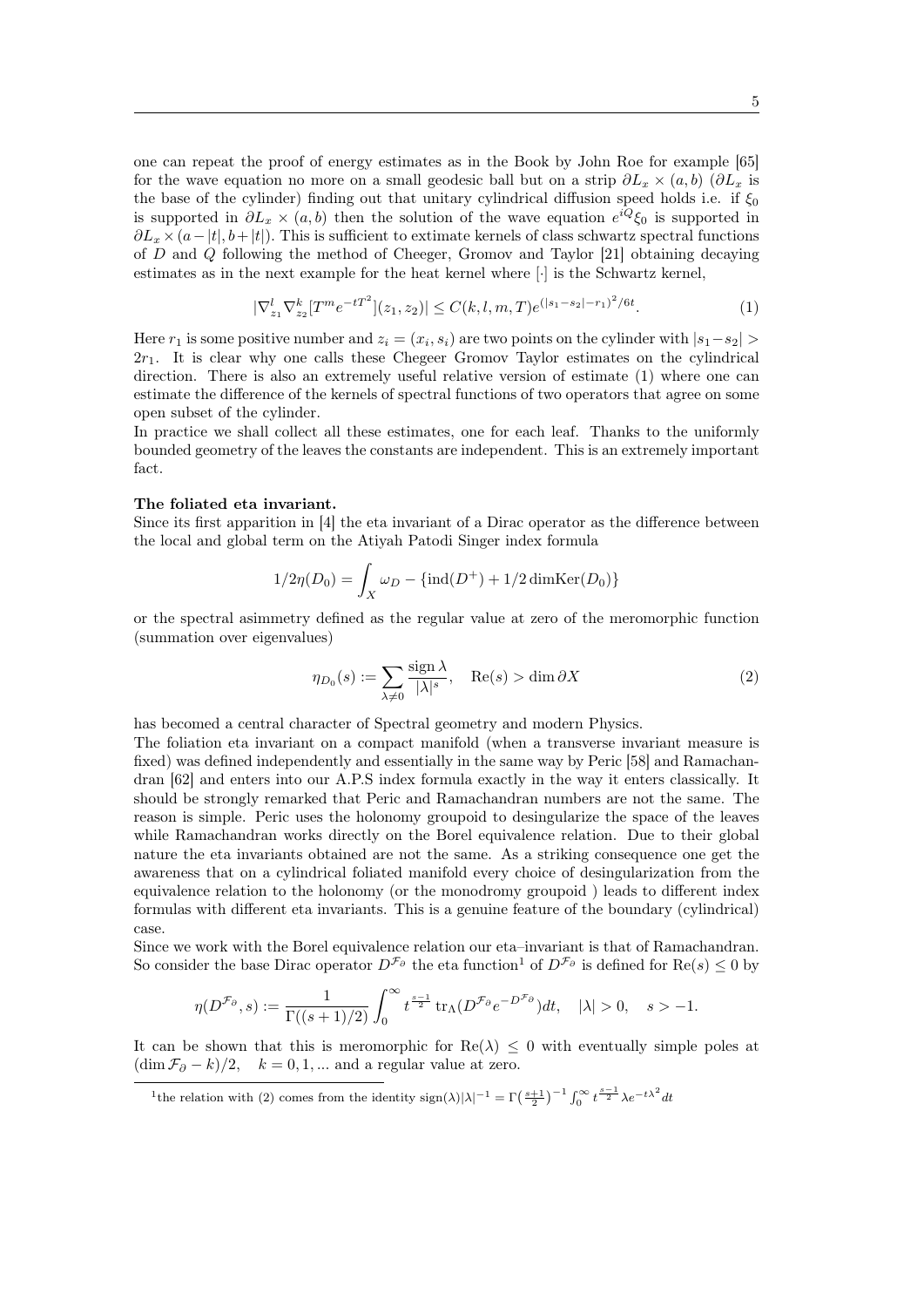In this section we describe this result extending the result to some classes of perturbations of the operator needed in the proof of the index formula. We shall consider perturbations of the form  $Q = D^{\mathcal{F}_{\partial}} + K$  with K some uniformly smoothing spectral function  $K = f(D^{\mathcal{F}_{\partial}})$ , f:  $(-a, a) \longrightarrow \mathbb{R}$ . For  $f = \chi_{(-\epsilon, \epsilon)}$  more can be said about the family  $Q_u := D^{\mathcal{F}_{\partial}} + D^{\mathcal{F}_{\partial}} f(D^{\mathcal{F}_{\partial}}) + u$ in fact we can define

$$
\eta_{\Lambda}(Q_u) = \text{LIM}_{\delta \to 0} \int_{\delta}^{k} \frac{t^{-1/2}}{\Gamma(1/2)} \, \text{tr}_{\Lambda}(Q_u e^{-tQ_u^2}) dt + \int_{k}^{\infty} \frac{t^{-1/2}}{\Gamma(1/2)} \, \text{tr}_{\Lambda}(Q_u e^{-tQ_u^2}) dt
$$

where LIM is the constant term in the asymptotic development in powers of  $\delta$  near zero of the function  $\delta \longmapsto \int_{\delta}^{k}$ . Moreover two important formulas hold true

• 
$$
\eta_{\Lambda}(Q_u) - \eta_{\Lambda}(Q_0) = \text{sign}(u) \operatorname{tr}_{\Lambda}(f(D^{\mathcal{F}_{\partial}}))
$$
  
•

$$
\eta_{\Lambda}(Q_0) = 1/2(\eta_{\Lambda}(Q_u) + \eta_{\Lambda}(Q_{-u})). \tag{3}
$$

This only requires a minimal modification of Vaillant proof.

#### The index formula.

Finally we prove the index formula

$$
\mathrm{ind}_{L^2,\Lambda}(D^+)=\langle\hat{A}(X)\,\mathrm{Ch}(E/S),[C_\Lambda]\rangle+1/2[\eta_\Lambda(D_0^{\mathcal{F}})-h_\Lambda^++h_\Lambda^+]
$$

where  $h_{\Lambda}^{\pm}:=\dim_{\Lambda}(\text{Ext}(D^{\pm})-\dim_{\Lambda}(\text{Ker}_{L^{2}}(D^{\pm}).$  Our proof is a modification of Vaillant proof that in turn is inspired by Müller proof of the  $L^2$ -index formula on manifolds with corners of codimension two [54]. This is a (of course) a proof based on the heat equation. The starting point is the identity

$$
\mathrm{ind}_{L^2,\Lambda}(D_{\epsilon}^+) = \lim_{u \downarrow 0} 1/2 \{\mathrm{ind}_{\Lambda}(D_{\epsilon,u}^+) + \mathrm{ind}_{\Lambda}(D_{\epsilon,-u}^+) + h_{\Lambda,\epsilon}^- - h_{\Lambda,\epsilon}^+\}\tag{4}
$$

where

$$
h_{\Lambda,\epsilon}^{\pm} := \dim_{\Lambda} \operatorname{Ext}(D_{\epsilon}^{\pm}) - \dim_{\Lambda} \operatorname{Ker}_{L^{2}}(D_{\epsilon}^{\pm})
$$

definition also valid for  $\epsilon = 0$ . Next we prove

$$
ind_{\Lambda}(D_{\epsilon,u}^{+}) = \langle \hat{A}(X) \operatorname{Ch}(E/S), [C_{\Lambda}] \rangle + 1/2 \eta_{\Lambda}(D_{\epsilon,u}^{\mathcal{F}_{\partial}}) + g(u)
$$
(5)

with  $q(u) \longrightarrow 0$ .

Equation (5) combined with (4) and (3) becomes, after the  $u$ -limit

$$
\mathrm{ind}_{L^2,\Lambda}(D_{\epsilon}^+) = \langle \hat{A}(X) \mathrm{Ch}(E/S), [C_{\Lambda}] \rangle + 1/2 \eta_{\Lambda}(D^{\mathcal{F}_0}) + h_{\epsilon}^- - h_{\epsilon}^-.
$$

The last step is to assure that under  $\epsilon \to 0$  each  $\epsilon$ -depending object in the above equation goes to the corresponding value for  $\epsilon = 0$ .

Some words about the proof of (5). This is inspired from the work of Müller [54]. We start from the convergence into the space of leafwise smoothing kernels of  $[\exp(-tD_{\epsilon,u}^2)]$  to  $[\text{Ker}_{L^2}(D_{\epsilon,\mu})]$ . The choice of cut off functions  $\phi_k$  supported in  $X_{k+1}$   $(X_m$  is the manifold truncated at  $r = m$ ) gives an exaustion of X into compact pieces. Consider the equation

$$
\operatorname{ind}_{\Lambda}(D_{\epsilon,u}^{+}) = \operatorname{str}_{\Lambda} \chi_{\{0\}}(D_{\epsilon,u}) = \lim_{k \to +\infty} \lim_{t \to +\infty} \operatorname{str}_{\Lambda}(\phi_{k}e^{-tD_{\epsilon,u}^{2}}\phi_{k}) =
$$

$$
\lim_{k \to \infty} \operatorname{str}_{\Lambda}(\phi_{k}e^{-sD_{\epsilon,u}^{2}}\phi_{k}) - \int_{s}^{\infty} \operatorname{str}_{\Lambda}(\phi_{k}D_{\epsilon,u}^{2}e^{-tD_{\epsilon,u}^{2}}\phi_{k})dt.
$$
(6)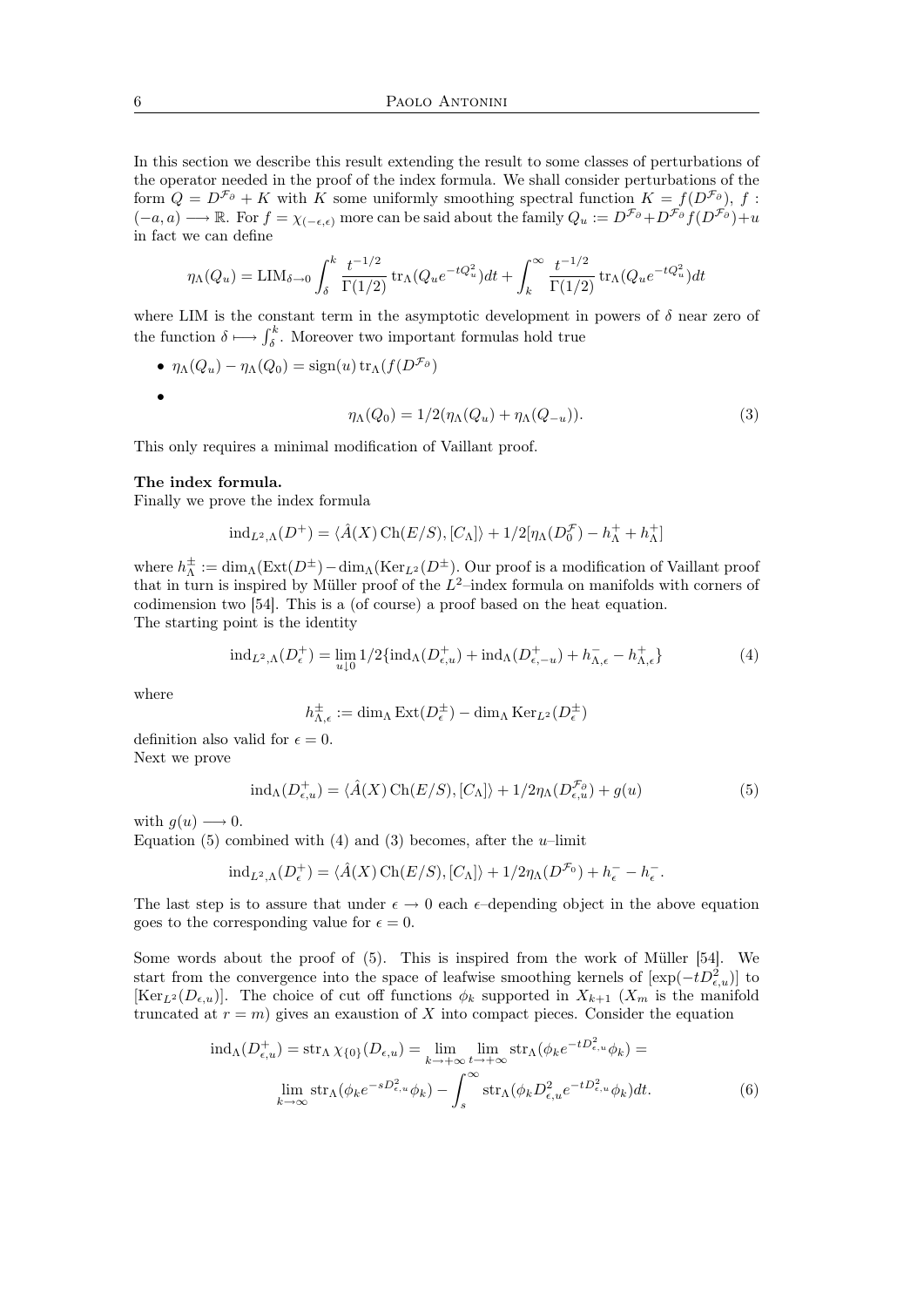The  $t$ -integral is splitted into  $\int$  $\int_{s}^{\sqrt{k}} + \int_{\sqrt{k}}^{\infty}$  the second one going to zero thanks to the Breuer– Fredholm property of  $D_{\epsilon,u}$ . More work is needed in the study of the first one, the responsible of the presence of the eta invariant in the formula. Using heavily the relative version of the Cheeger–Gromov–Taylor estimate (1) one shows that

$$
\lim_{k\to\infty}\mathrm{LIM}_{s\to 0}\int_s^{\sqrt{k}}=1/2\eta_{\Lambda}(D^{\mathcal{F}_0}_{\epsilon,u}).
$$

The first addendum in (6) will lead to the well known local term

$$
\lim_{k \to \infty} \text{LIM}_{s \to 0} \operatorname{str}_{\Lambda}(\phi_k e^{-sD_{\epsilon,u}^2} \phi_k) = \langle \hat{A}(X) \operatorname{Ch}(E/S), [C_{\Lambda}] \rangle.
$$

This requires some work in developing the asymptotic expansion, we have to consider three pieces of X separately again making use of relative kernel estimates.

Comparison with Ramachandran index formula. In this section.......

The signature formula. The main application....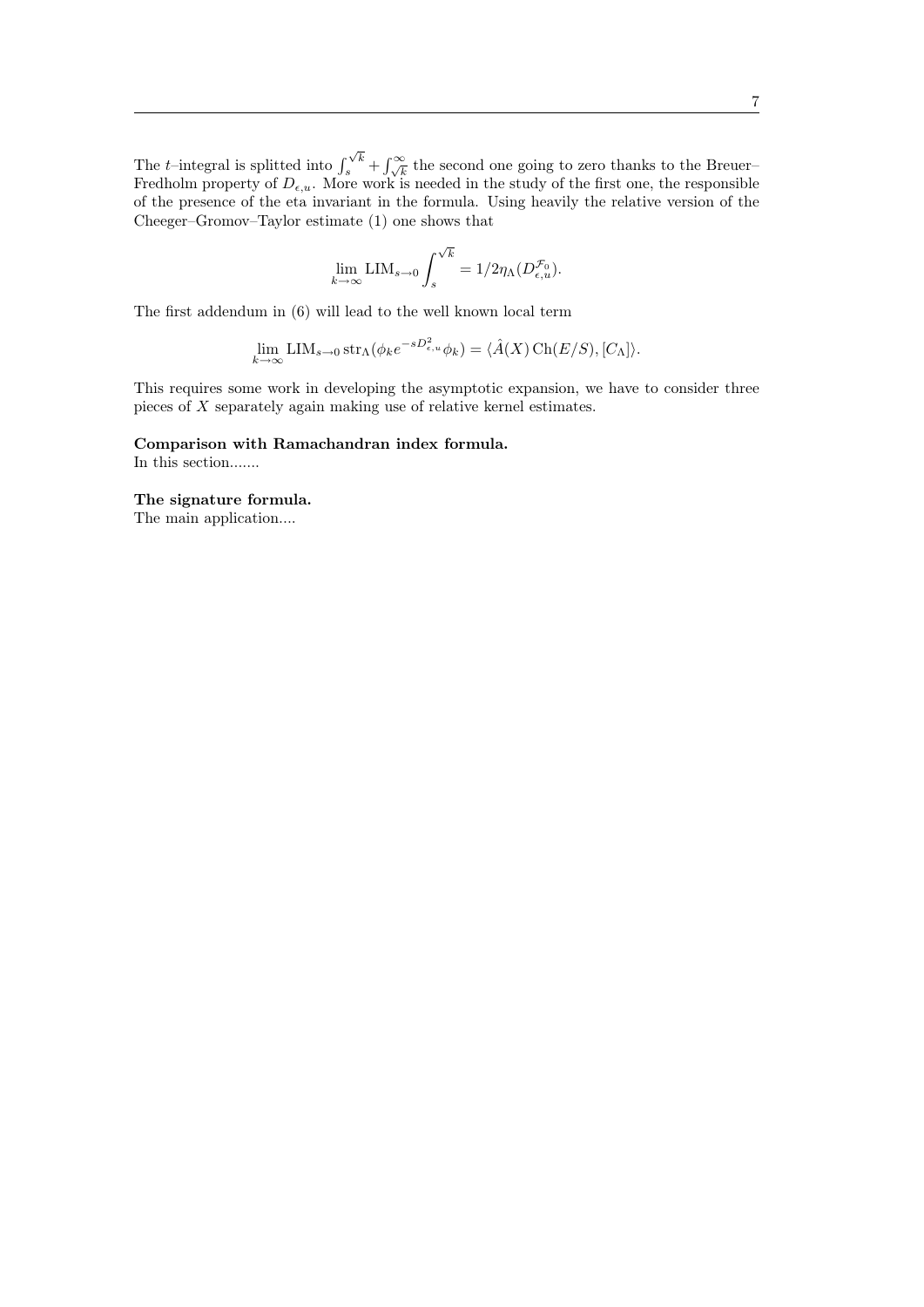## 2 Geometric Setting

**DEFINITION 2.1** — A p-dimensional foliation F on a manifold with boundary  $X_0$  is transverse to the boundary if it is given by a foliated atlas  $\{U_\alpha\}$  with homeomorphisms  $\phi_\alpha:U_\alpha\longrightarrow V_\alpha\times W_\alpha$ with  $V_\alpha$  open in  $\mathbb{H}^p:=\{(x_1,...,x_p)\in\mathbb{R}^p:x_1\geq 0\}$  and  $W^q$  open in  $\mathbb{R}^q$  with change of coordinated  $\phi_{\alpha}(u, v)$  in the shape

$$
v' = \phi(v, w), \quad w' = \psi(w) \tag{7}
$$

( $\psi$  is a local diffeomorphism). Such an atlas is supposed maximal among all collections of this type. The integer p is the dimension of the foliation, q its codimension and  $p + q = \dim(X_0)$ .

In each foliated chart, connected components of subsets as  $\phi_{\alpha}^{-1}(V_{\alpha} \times \{w\})$  are called plaques. The plaques coalesce (thanks to the change of coordinate condition (7)) to give maximal connected injectively immersed (not embedded !) submanifolds called leaves. One uses the notation  $\mathcal F$  for the set of leaves. Note that in general each leaf passes infinitely times trough a foliated chart so a foliation is only locally a fibration. Taking the tangent spaces to the leaves one gets an integrable subbundle  $T\mathcal{F} \subset TX_0$  that's transverse to the boundary i.e  $T\partial X_0 + T\mathcal{F} = TX_0$  in other words the boundary is a submanifold that's transverse to the foliation.

## 2.1 Holonomy

We skip the definition of a foliation on a manifold without boundary recall only that is defined by foliated charts as in the definition 2.1 above with local models  $U \times V$  where U is an open set in  $\mathbb{R}^p$  Let X a manifold equipped with a  $(p, q)$ -foliation. If X has boundary the foliation is assumed transverse to the boundary according to definition 2.1.

**DEFINITION 2.2** — A function  $f: X \longrightarrow \mathbb{R}$  is called distinguished if each point x is in the domain of a foliated chart  $U\stackrel{\phi}{\longrightarrow}V\times W_\alpha$  such that  $f_{|U}=\phi\circ\Pr_{V}$  where  $\Pr_{V}:U\times V\longrightarrow V$  is the projection on the second factor.

Let  $\mathcal D$  the collection of all the germs of distinguished maps with the obvious projection  $\sigma$ :  $\mathcal{D} \longrightarrow X$  sending the germ of f at x onto x. Consider a foliated chart  $(U, \phi)$  and P a plaque of U, then P individuates the set  $\tilde{P} \subset \mathcal{D}$  of the distinguished germs  $\{[\phi \circ \text{Pr}_V]_x\}_{x \in P}$ . When  $P$  varies over all the possible foliated charts these sets form the base of a topology of a p–dimensional manifold on D called the leaf topology. The mapping  $\sigma : \mathcal{D} \longrightarrow \mathcal{F}$  is a covering  $([36])$  where F is the non paracompact manifold of the disjoint union of all the leaves (equivalently use the plaques to give  $X$  a topology where the connected components are exactly the leaves with their natural topology). Let  $\gamma : x \longrightarrow y$  a continuous leafwise path. Since  $\sigma$  is a covering map there's a holonomy map  $h_{\gamma}: \sigma^{-1}(x) \longrightarrow \sigma^{-1}(y)$  sending the point  $\pi \in \sigma^{-1}(x)$  into the endpoint of the unique lifting  $\tilde{\gamma}$  of  $\gamma$  starting from  $\pi$ .

**DEFINITION 2.3** — A q–dimensional submanifold  $Z \subset X$  is a transversal if for every  $z \in Z$ there exists a distinguished map  $\pi:U\longrightarrow \mathbb{R}^q$  such that  $\pi_{|Z\cap U}$  is an homeomorphism.

There are many equivalent definitions of transverse submanifold for example at infinitesimal level, one can ask,  $T_z Z \oplus T_z \mathcal{F} = T_z X$ . The definition given here makes possible to realize that holonomy acts in a natural way on the disjoint union of all transversals [59].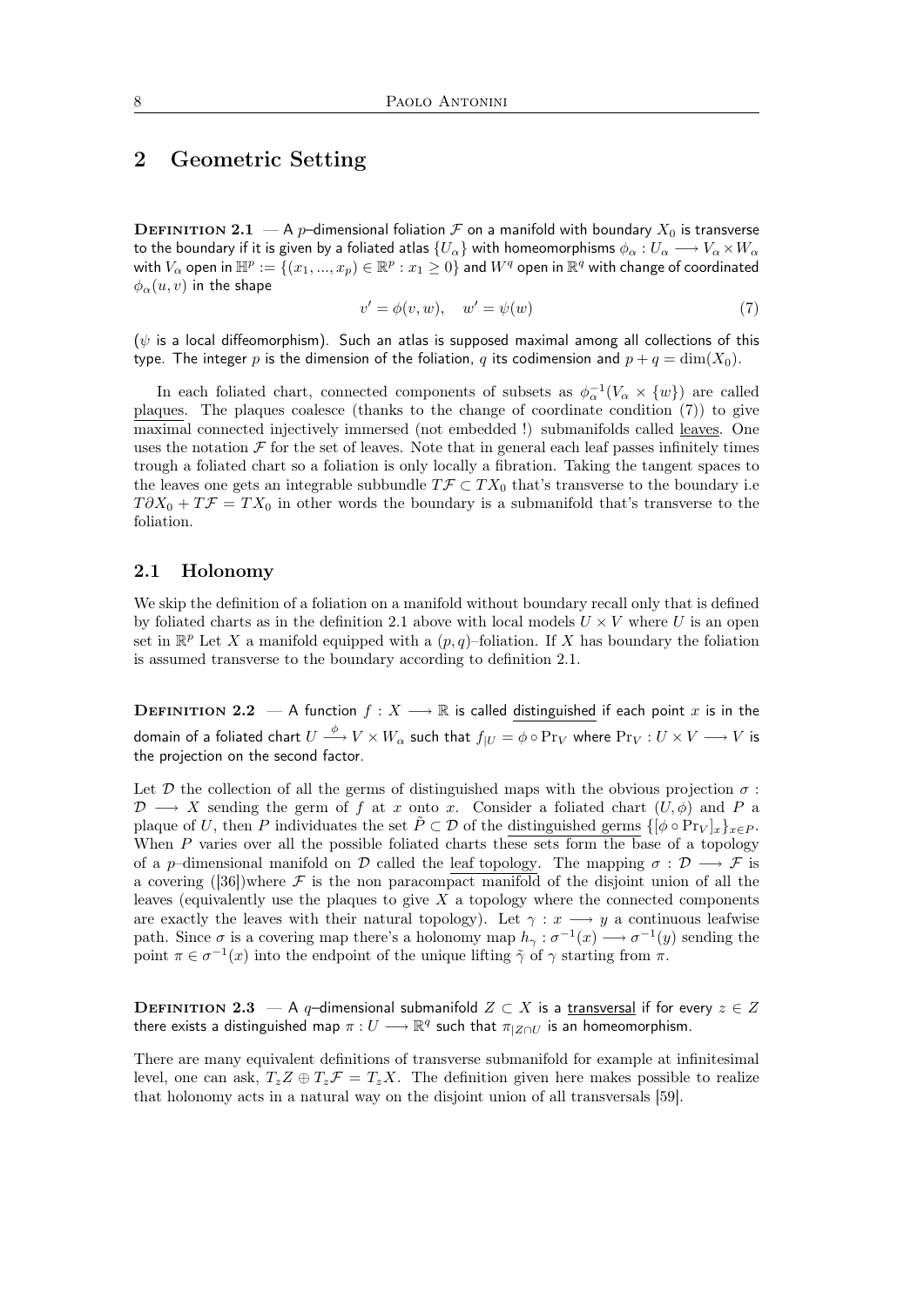First we give a slight different version of holonomy. For a continuous leafwise path  $\gamma : x \longrightarrow y$ we can choose a path of foliated charts  $(U_0, \phi_1), ..., (U_k, \phi_m)$  associated to a decomposition  $0 = s_0, ..., 1 = s_m$  of  $[0, 1]$  such that  $\gamma_{|[s_l, s_{l+1}]} \subset U_l$  and each plaque of  $U_l$  meets at only a plaque of  $U_{l+1}$ . Following the plaques along  $\gamma$  one obtain a mapping of the plaques of  $U_0$  to the plaques  $U_m$  hence, composing with the distinguished maps associated a germ of diffeomorphism of  $\mathbb{R}^q$ . Since the inclusion of a transversal compose with a distinguished mapping to give coordinates on the transversal this is also a germ of diffeomorphism  $H_{T_0T_1}(\gamma)$  of transversals  $T_0$  around x and  $T_1$  around y.

The connection with the holonomy map given before in terms of the holonomy covering is given as follows. Let  $\pi \in \sigma^{-1}(x)$  and f a distinguished map defined around x. The diffeomorphism  $H_{T_0T_1}(\gamma)$  allows to define a local coordinate system on  $T_1$  defined around y and in turn a distinguished map  $f_1: V \longrightarrow \mathbb{R}^q$  defined around y. Then the germ of  $f_1$  at y coincides with  $h_{\gamma}(\pi) \in \sigma^{-1}(y).$ 

It is clear that the relation

$$
\gamma \sim \tau \quad \text{iff} \quad h_{\gamma} = h_{\gamma}(\tau) \tag{8}
$$

is weaker than homotopy (obvious by the definition in terms of lifting).

**DEFINITION 2.4** — The holonomy groupoid  $G$  of the foliation is the quotient of the homotopy groupoid (the set of all equivalence fixed points homotopy classes of leafwise continuous paths) under the relation (8).

One can show that this procedure gives a finite dimensional reduction of the homotopy groupoid. In fact in the case  $\partial X = \emptyset$  G is a smooth, in general non–Hausdorff  $2p + q$ – dimensional manifold where the local coordinates are given by mappings in the form of  $(U \times V) \times_{h_{\gamma}} (U' \times V')$  where  $x \in U \times V$ ,  $y \in U' \times V'$ ,  $\gamma : x \longrightarrow y$  is a leafwise path and one uses the graph of the holonomy  $h_{\gamma}: V \longrightarrow V'$  ([77, 24, 53]). Finally

DEFINITION 2.5  $-$  A pseudogroup of a manifold X is a family  $\Gamma$  of diffeomorphisms defined on open subsets of  $X$  such that

- 1. if  $\Phi \in \Gamma$  then  $\Phi^{-1} \in \Gamma$
- 2. Γ is closed under composition when possible (depending on domains and ranges).
- 3. If  $\Phi: U \longrightarrow W$  is in  $\Gamma$  then every restriction of  $\Phi$  to open subsets  $V \subset U$  is in  $\Gamma$ .
- 4. If  $\Phi: U \longrightarrow W$  is a diffeomorphism such that every point in U has a neighborhood on which  $\Phi$  restricts to an alement of  $\Gamma$  then  $\Phi \in \Gamma$ .
- 5. The identity belongs to Γ.

The holonomy pseudogroup of a foliation is the pseudogroup Γ acting on the disjoint union of all (regular) whose germs at every point are germs of holonomy mappings defined by some leafwise path.

## 2.2 Longitudinal Dirac operator

Let  $X = X_0 \cup Z$  be a connected manifold with cylindrical end meaning that  $X_0$  is a compact manifold with boundary and  $Z = \partial X_0 \times [0, \infty)_r$  is the cylindrical end. Suppose that X has a Riemannian metric g that is product type on the cylinder  $g_{|Z} = g_{\partial X_0} + dr \otimes dr$ . Let given on X a smooth oriented foliation  $\mathcal F$  with leaves of dimension 2p respecting the cylindrical structure i.e.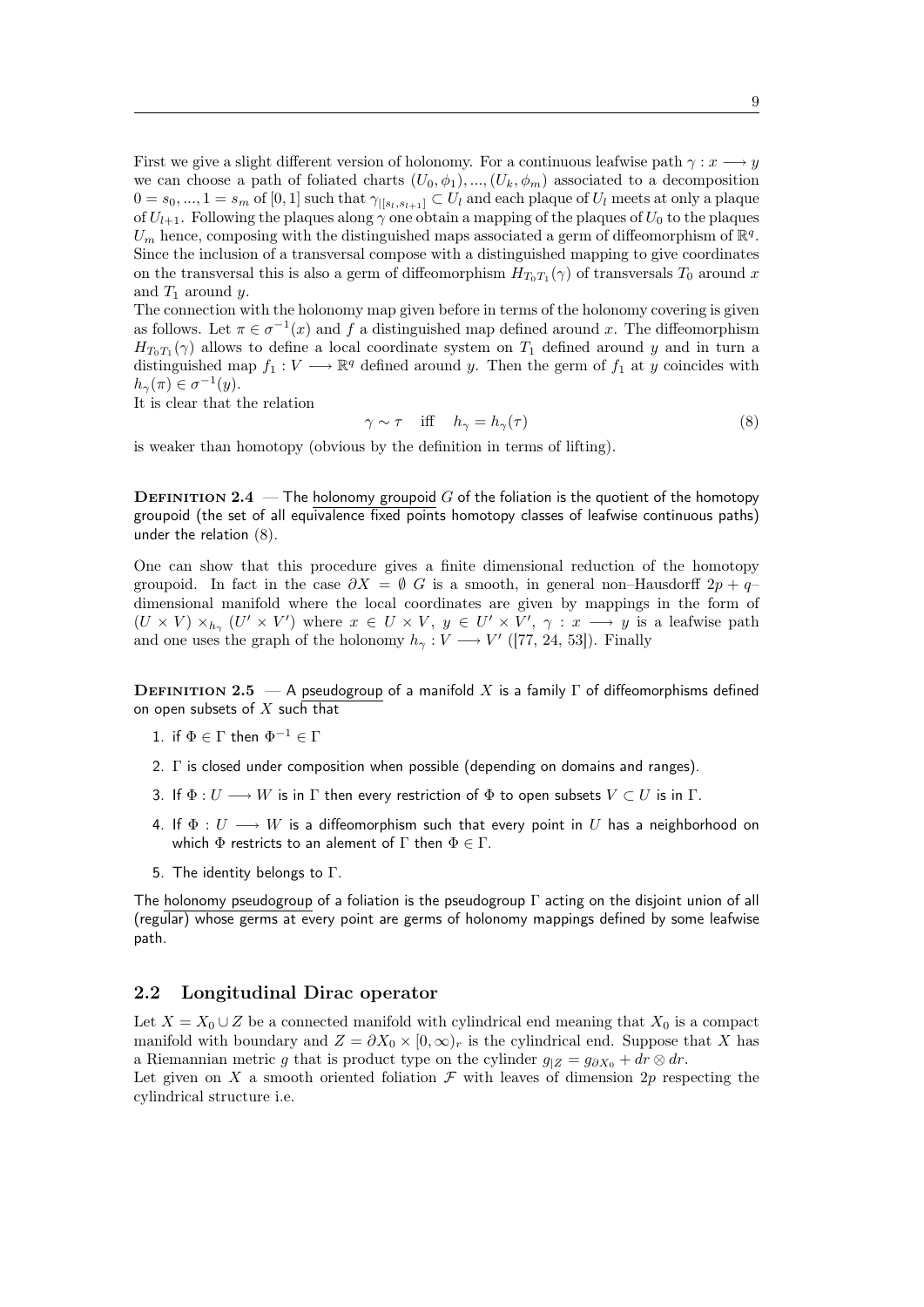- 1. The submanifold  $\partial X_0$  is transversal to the foliation and inherits a  $(2p-1, q)$  foliation  $\mathcal{F}_{\partial} = \mathcal{F}_{|\partial X_0}$  with foliated atlas given by  $\phi_{\alpha}: U_{\alpha} \cap \partial X_0 \longrightarrow \partial V_{\alpha} \times W_{\alpha}$ . Note that the codimension is the same.
- 2. The restriction of the foliation on the cylinder is product type  $\mathcal{F}_{|Z} = \mathcal{F}_{\partial} \times [0, \infty)$ .

The orientation we choose is the one given by  $(e_1, ..., e_{2p-1}, \partial_r)$  where  $(e_1, ..., e_{2p-1})$  is a positive leafwise frame for the induced boundary foliation. Let  $E \longrightarrow X$  be a leafwise Clifford bundle with leafwise Clifford connection  $\nabla^E$  and Hermitian metric  $h^E$ . Suppose each geometric structure is of product type on the cylinder meaning that if  $\rho : \partial X_0 \times [0, \infty) \longrightarrow \partial X_0$  is the base projection

$$
E_{|Z} \simeq \rho^*(E_{|\partial X_0}), \quad h^E_{|\partial X_0} = \rho^*(h^E_{|\partial X_0}), \quad \nabla^E_{|Z} = \rho^*(\nabla^E_{|\partial X_0}).
$$

Each geometric object restricts to the leaves to give a longitudinal Clifford module that's canonically  $\mathbb{Z}_2$  graded by the leafwise chirality element. One can check immediately that the positive and negative boundary eigenbundles  $E_{\partial X_0}^+$  and  $E_{\partial X_0}^-$  are both modules for the Clifford structure of the boundary foliation (see Appendix A.2 for more informations). Leafwise Clifford multiplication by  $\partial_r$  induces an isomorphism of leafwise Clifford modules between the positive and negative eigenbundles

$$
c(\partial_r) : E^+_{\partial X_0} \longrightarrow E^-_{\partial X_0}.
$$

Put  $F = E_{|\partial X_0}^+$  the whole Clifford module on the cylinder  $E_{|Z}$  can be identified with the pullback  $\rho^*(F \oplus F)$  with the following action: tangent vectors to the boundary foliation  $v \in T\mathcal{F}_{\partial}$  acts as  $c^{E}(v) \simeq c^{F}(v)\Omega$  with  $\Omega = \begin{pmatrix} 0 & 1 \\ 1 & 0 \end{pmatrix}$  while in the cylindrical direction  $c^F(\partial_r) \simeq \begin{pmatrix} 0 & -1 \\ 1 & 0 \end{pmatrix}$ . In particular one can form the longitudinal Dirac operator assuming under the above identification the shape<sup>2</sup>

$$
D = c(\partial_r)\partial_r + c_{|\mathcal{F}_0} \nabla^{E_{|\mathcal{F}_\partial}} = c(\partial_r)\partial_r + \Omega D^{\mathcal{F}_\partial} = c(-\partial_r)[-\partial_r - c(-\partial_r)\Omega D^{\mathcal{F}_\partial}].\tag{9}
$$

Here  $D^{\mathcal{F}_{\partial}}$  is the leafwise Dirac operator on the boundary foliation. In the following these identifications will be omitted letting D act directly on  $F \oplus F$  according to

$$
\begin{pmatrix}\n0 & D^{-} \\
D^{+} & 0\n\end{pmatrix} : F \oplus F \longrightarrow F \oplus F
$$
\n
$$
\begin{pmatrix}\n0 & D^{-} \\
D^{+} & 0\n\end{pmatrix} = \begin{pmatrix}\n0 & -\partial_{r} + D^{\mathcal{F}_{\partial}} \\
\partial_{r} + D^{\mathcal{F}_{\partial}} & 0\n\end{pmatrix} = \begin{pmatrix}\n0 & \partial_{u} + D^{\mathcal{F}_{\partial}} \\
-\partial_{u} + D^{\mathcal{F}_{\partial}} & 0\n\end{pmatrix}
$$

where  $u = -r$ ,  $\partial_u = -\partial_r$  (interior unit normal) note this is the opposite of A.P.S. notation. We are using the notation  $X = X_k \cup Z_k$  with  $Z_k = \partial X_0 \times [k, \infty)$  and  $X_k = X_0 \cup (\partial X_0 \times [0, k])$ also  $Z_a^b := \partial X_0 \times [a, b]$  and where there's no danger of confusion  $Z_x$  is the cylinder of the leaf passing trough x,  $Z_x = L_x \cap Z_0$ .

## 3 The Atiyah Patodi Singer index theorem

We are going to recall the classical Atiyah–Patodi–Singer index theorem in [4] So let  $X_0$  a compact 2p dimensional manifold with boundary  $\partial X_0$  and a Clifford bundle E with all the geometric structure as in the previous section. We take, here the opposite orientation of A.P.S

<sup>&</sup>lt;sup>2</sup>we choose to insert  $-\partial_r$  the inward pointing normal to help the comparison with the orientation of A.P.S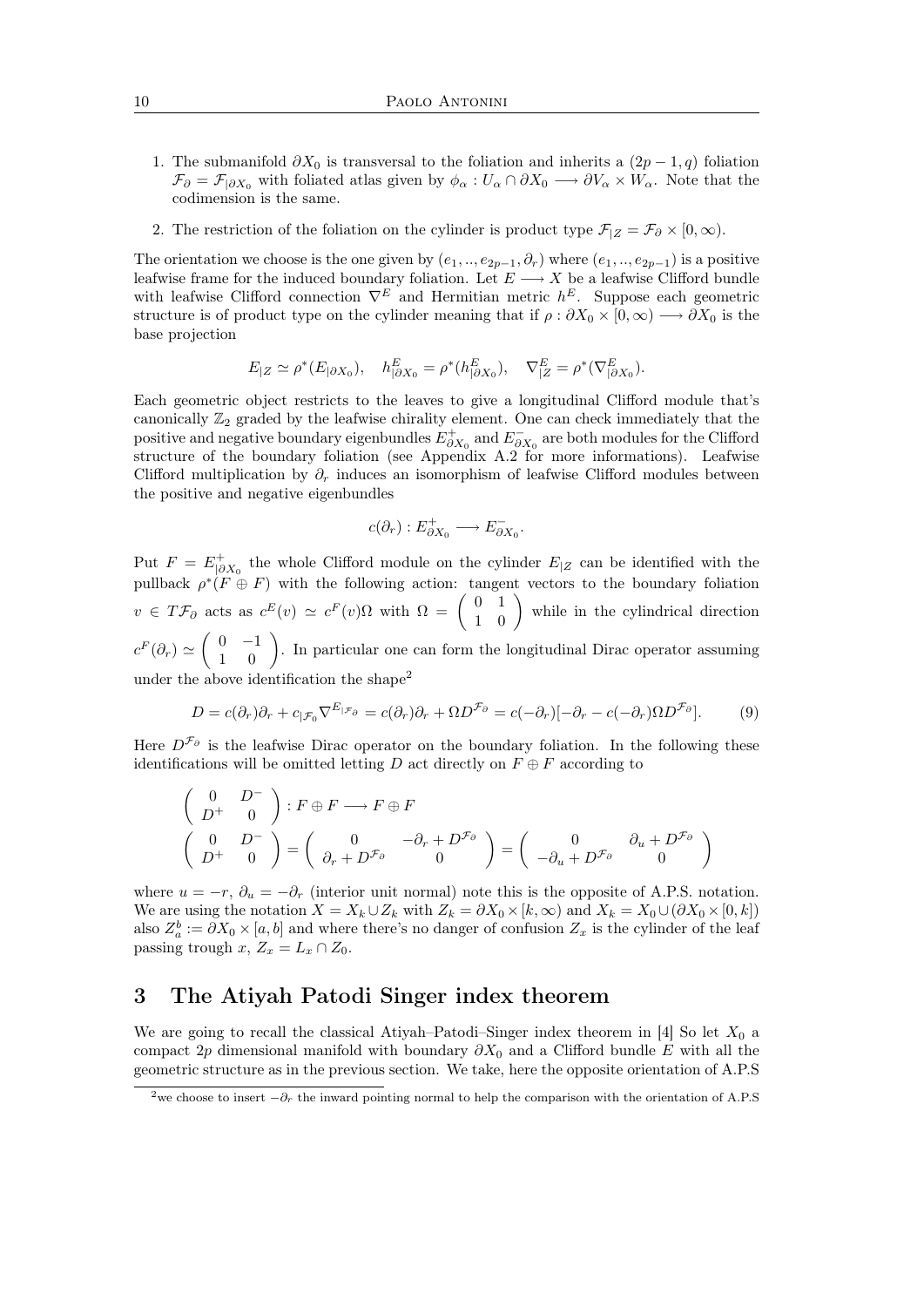i.e. we use the exterior unit normal to induce the boundary operator instead of the interior one as pointed out by A.P.S this is a way to declare what is the positive eigenbundle for the natural splitting. In other words

$$
D_{\text{here}}^+ = D_{\text{APS}}^-.
$$

The operator writes in a collar around the boundary

$$
\left(\begin{array}{cc} 0 & D^- \\ D_+ & 0 \end{array}\right) = \left(\begin{array}{cc} 0 & -\partial_r + D_0 \\ \partial_r + D_0 & 0 \end{array}\right)
$$

where  $\partial_r$  is the exterior unit normal and  $D_0$  is a Dirac operator on the boundary. It is shown in  $[3]$  that the K–theory of the boundary manifold contains topological obstructions to the existence of elliptic boundary value conditions of local type (for the signature operator they are always non zero). If one enlarges the point of view to admit global boundary conditions a Fredholm problem can properly set up. More precisely consider the boundary operator  $D_0$ acting on the boundary manifold  $\partial X_0$ . This is a first order elliptic differential operator with discrete spectrum on  $L^2(\partial X_0; F)$ . Let  $P = \chi_{[0,\infty)}(D_0)$  be the spectral projection on the non negative part of the spectrum. This is a pseudo–differential operator ([4]). Atiyah Patodi and Singer prove the following facts

• The (unbounded) operator  $D^+ : C^{\infty}(X; E^+, P) \longrightarrow C^{\infty}(X, E^-)$  with domain

$$
C^{\infty}(X; E^+, P) := \{ s \in C^{\infty}(X; E^+) : P(s_{|\partial X_0}) = 0 \}
$$

is Fredholm and the index is given by the formula

$$
ind_{\rm APS}(D^+) = \int_{X_0} \hat{A}(X) \operatorname{Ch}(E) - h/2 + \eta(0)/2
$$

with the standard Atiyah–Singer  $\hat{A}$  integrand (exactly as in the closed case) and two correcting terms:

- 1.  $h := \text{Ker}(D_0)$  is the dimension of the kernel of the boundary operator
- 2.  $\eta(0)$ , the eta invariant of  $D_0$  gives a measure of the asymmetry of the spectrum of the boundary operator  $D_0$ . This is extensively explained in section 7.
- The index formula can be interpreted as a natural  $L^2$  problem on the manifold with a cylinder attached,  $X = X_0 \cup_{\partial X_0} (\partial X_0 \times [0, \infty))$  with every structure pulled back. More precisely the kernel of  $D^+$ :  $C^{\infty}(X; E^+, P) \longrightarrow C^{\infty}(X, E^-)$  is naturally isomorphic to the kernel of  $D^+$  extended to an ubounded operator on  $L^2(X)$  while to describe the kernel of its Hilbert space adjoint i.e. the closure of  $D^-$  with the adjoint boundary condition  $D^-$ :  $C^{\infty}(X; E^-, 1 - P) \longrightarrow C^{\infty}(X; E^+)$  we have to introduce the space of extended  $L^2$  solutions.

A locally square integrable solution s of the equation  $D^{\dagger} s = 0$  on X is called an extended solution if for large positive  $r$ 

$$
s(y,r) = g(y,r) + s_{\infty}(y)
$$
\n<sup>(10)</sup>

where y is the coordinate on the base  $\partial X_0$  and  $g \in L^2$  while  $s_{\infty}$  solves  $D_0 s_{\infty} = 0$  and is called the limiting value of s.

APS prove that the kernel of  $(D^+)^*$  (Hilbert space adjoint of  $D^+$  with domain given by the APS boundary condition) is naturally isomorphic to the space of  $L^2$  extended solution of  $D^-$  on X. Moreover

$$
ind_{\rm APS}(D^+) = dim_{L^2}(D^+) - dim_{L^2}(D^-) - h_{\infty}(D^-) = ind_{L^2}(D^+) - h_{\infty}(D^-) \tag{11}
$$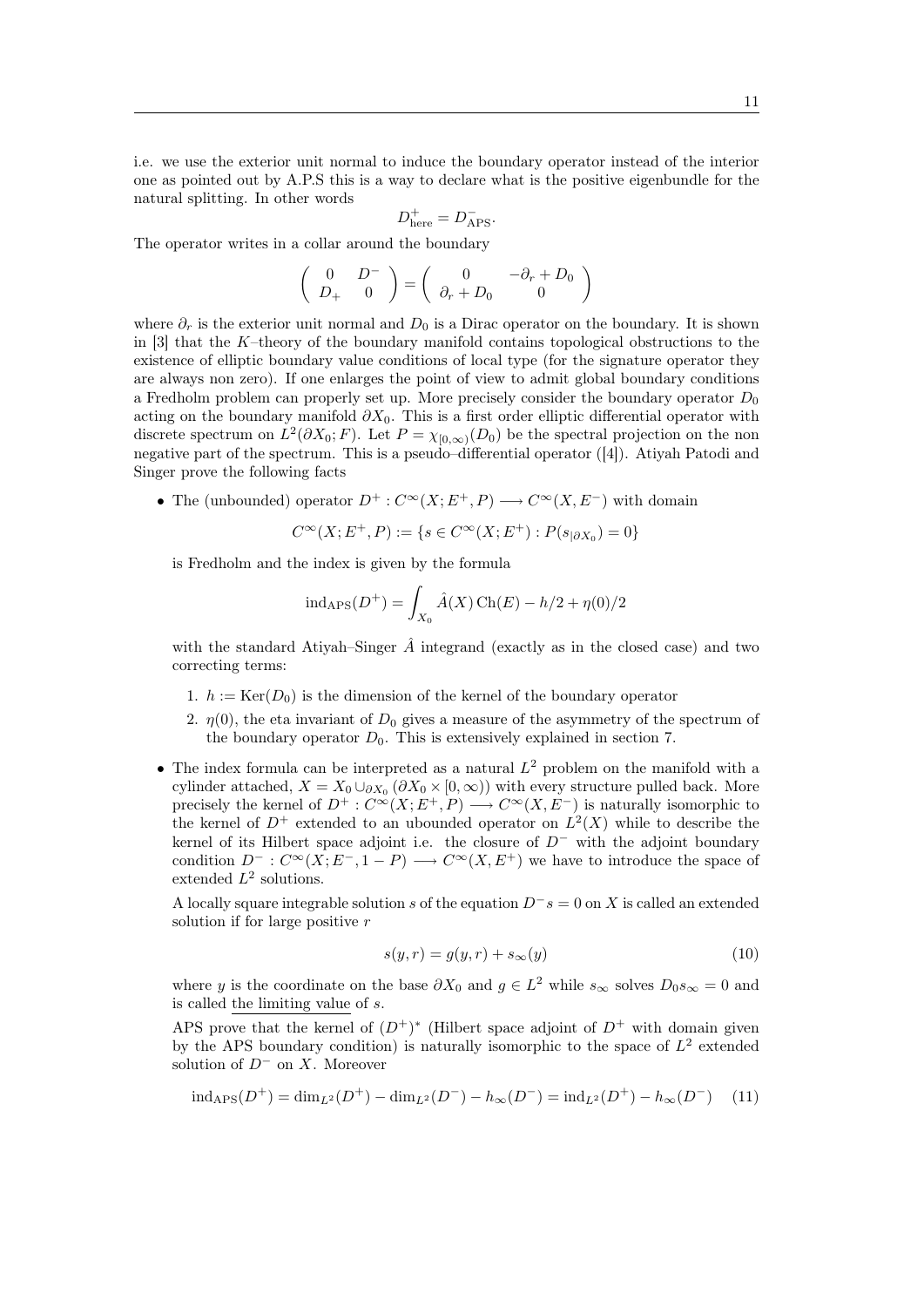where  $\text{ind}_{L^2}(D^+) := \dim_{L^2}(D^+) - \dim_{L^2}(D^-)$  and the number  $h_{\infty}(D^-)$  is the dimension of the space of limiting values of the extended solutions of D−. In this sense the APS index can be interpreted as an  $L^2$ -index. The number at right in (11) is called often the  $L^2$  extended index. Along the proof of  $(11)$  the authors prove that

$$
h = h_{\infty}(D^{+}) + h_{\infty}(D^{-})
$$
\n<sup>(12)</sup>

and conjecture that it must be true at level of the kernel of  $D_0$  i.e.

every section in  $\text{Ker}(D_0)$  is uniquely expressible as a sum of limiting values coming from  $D^+$  and  $D^-$ .

The conjecture was solved by Melrose with the invention of the b–calculus, a pseudo– differential calculus on a compactification of  $X$  that furnished a totally new point of view on the APS problem [50].

With (11) and (12) the index formula is

$$
ind_{L^{2}}(D^{+}) = \int_{X_{0}} \hat{A}(X) \operatorname{Ch}(E) + \frac{\eta(0)}{2} + \frac{h_{\infty}(D^{-}) - h_{\infty}(D^{+})}{2}.
$$

Finally a naive remark about the introduction of extended solutions in order to motivate our definition of  $h_{\infty}(D^{\pm})$  (equation (34) and (75)) in our Von Neumann setting. For a real parameter u say that a distributional section s on the cylinder is in the weighted  $L^2$ -space  $e^{ur}L^2(\partial X_0\times[0,\infty);E^{\pm})$  if  $e^{-ur}s\in L^2$ . The operator  $D^{\pm}$  trivially esxtends to act on each weighted space. Now it is evident from  $(10)$  that an  $L^2$ -extended solution of the equation  $D^+s=0$  is in each  $e^{ur}L^2$  for positive u. Viceversa let  $s \in \bigcap_{u>0} \text{Ker}_{e^{ur}L^2}(D^+)$ . Keep u fixed, then  $e^{-ur} s \in L^2$  can be represented in terms of a complete eigenfunction expansion for the boundary operator  $D_0$ ,

$$
e^{-ur}s = \sum_{\lambda} \phi_{\lambda}(y)g(r).
$$

Solving  $D^+s = 0$  together with the condition  $e^{-ur}s \in L^2$  leads to the representation (on the cylinder)  $s(y,r) = \sum_{\lambda > -u} \phi_{\lambda}(y) g_{0\lambda}(y) e^{-\lambda r}$ . Since u is arbitrary we see that s should have a representation as a sum

$$
s(y,r) = \sum_{\lambda \ge 0} \phi_{\lambda}(y) g_{0\lambda} e^{-\lambda r}
$$

over the non negative eigenvalues of  $D_0$ , i.e. s is an extended solution with limiting value  $\sum_{\lambda=0} \phi_0(y) g_{00}$ . We have proved that

$$
Ext(D^{\pm}) = \bigcap_{u>0} Ker_{e^u rL^2}(D^{\pm}).
$$

## 4 Von Neumann algebras, foliations and index theory

## 4.1 Non–commutative integration theory.

The measure–theoretical framework of non–commutative integration theory is particular fruitful when applied to measured foliations. The non–commutative integration theory of Alain Connes [25] provides us a measure theory on every measurable groupoid  $(G, \mathcal{B})$  with  $G^{(0)}$ the space of unities. In our applications G will be the mostly the equivalence relation  $\mathcal R$  or sometimes the holonomy groupoid of a foliation. Transverse measures will be defined from holonomy invariant transverse measures. Below a list of fundamental objects and facts. This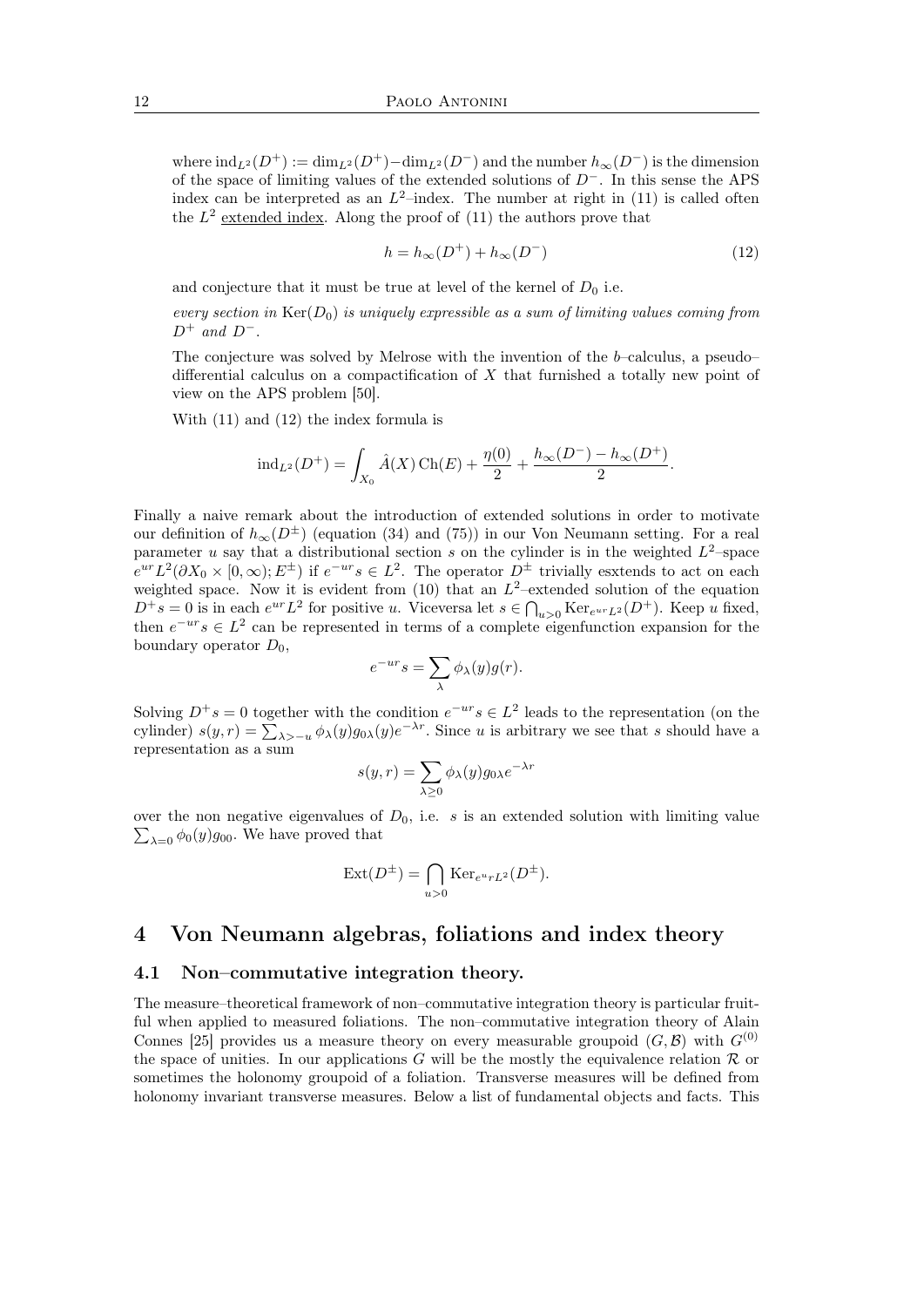very contained and simplified survey in fact the general theory admits the existence of a modular function that says, in the case of foliations how transverse measure of sets changes under holonomy(under flows generated by fields tangent to the foliation). Hereafter our modular function is everywhere 1, corresponding to the geometrical case of a foliation equipped with a holonomy invariant transverse measure (this is a definition we give below).

- **Measurable groupoids** . A groupoid is a small cathegory  $G$  where every arrow is invertible. The set of objects is denoted by  $G^{(0)}$  and there are two maps  $s, r : G \longrightarrow G^{(0)}$  where  $\gamma : s(\gamma) \longrightarrow r(\gamma)$ . Two arrows  $\gamma_1, \gamma_2$  can be composed if  $r(\gamma_2) = s(\gamma_1)$  and the result is  $\gamma_1 \cdot \gamma_2$ . The set of composable arrows is  $G^{(2)} = \{(\gamma_1, \gamma_2) : r(\gamma_2) = s(\gamma_1)\}\$ . As a notation  $G_x = r^{-1}(x)$ ,  $G^x = s^{-1}(x)$  for  $x \in G^{(0)}$ . An equivalence relation  $\mathcal{R} \subset$  $X \times X$  is a groupoid with  $r(x, y) = x$  and  $s(x, y) = y$ , in this manner  $(z, x) \cdot (x, y) =$  $(z, y)$ . The range of the map  $(r, s) : G \longrightarrow G^{(0)} \times G^{(0)}$  is an equivalence relation called the principal groupoid associated to  $G$ . In this sense groupoids desingularize equivalence relations. A measurable groupoid is a pair  $(G, \mathcal{B})$  where G is a groupoid and B is a  $\sigma$ -field on G making measurable the structure maps r, s, composition  $\circ$ :  $G^{(2)} \longrightarrow G$  and the inversion  $\gamma \longmapsto \gamma^{-1}$ .
- **Kernels** are mappings  $x \mapsto \lambda^x$  where  $\lambda^x$  is a positive measure on G, supported on the r–fiber  $G^x = r^{-1}(x)$  with a measurability property i.e. for every set  $A \in \mathcal{B}$  the function  $y \longmapsto \lambda^y(A) \in [0, +\infty]$  must be measurable.

A kernel  $\lambda$  is called proper if there exists an increasing family of measurable sets  $(A_n)_{n\in\mathbb{N}}$ with  $G = \bigcup_n A_n$  making the functions  $\gamma \mapsto \lambda^{s(\gamma)}(\gamma^{-1}(A))$  bounded for every  $n \in \mathbb{N}$ . The point here is that every element  $\gamma : x \longrightarrow y$  in G defines by left traslation a measure space isomorphism  $G^x \longrightarrow G^y$  and calling  $R(\lambda)_\gamma := \gamma \lambda^x$  (push–forward measure) one has a kernel in the usual sense i.e. a mapping with value measures. The definition of properness is in fact properness for  $R(\lambda)$ .

The space of proper kernels is denoted by  $\mathcal{C}^+$ .

**Transverse functions** are kernels  $(\nu^x)_{x \in X}$  with the left invariance property  $\gamma \nu^{s(\gamma)} = \nu^{r(\gamma)}$ for every  $\gamma \in G$ . One checks at once that properness is equivalent to the existence of an increasing family of measurable sets  $(A_n)_n$  with  $G = \bigcup_n A_n$  such that the functions  $x \mapsto \nu^x(A_n)$  are bounded for every  $n \in \mathbb{N}$ . The space of proper transverse functions is denoted  $\mathcal{E}^+$ .

The support of a transverse function  $\nu$  is the measurable set  $\text{supp}(\nu) = \{x \in G^{(0)} :$  $\nu^x \neq 0$ . This is *saturated* w.r.t. the equivalence relation induced by G on  $G^{(0)}$ ,  $x\mathcal{R}y$ iff there exists  $\gamma: x \longrightarrow y$ . If  $\text{supp}(\nu) = G^{(0)}$  we say that  $\nu$  is faithful.

When  $G = \mathcal{R}$  or the holonomy groupoid these gives families of positive measures one for each leaf in fact in the first case the invariance property is trivial, in the second case we are giving a measure  $\nu^x$  on each holonomy cover  $G^x$  with base point x but the invariance property says that these are invariant under the deck trasformations together with the change of base points then push forward on the leaf under  $r : G^x \longrightarrow L_x$ .

**Convolution.** The groupoid structure provides an operation on kernels. For fixed kernels  $\lambda_1$ and,  $\lambda_2$  on G their convolution product is the kernel  $\lambda_1 * \lambda_2$  defined by

$$
(\lambda_1 * \lambda_2)^y = \int (\gamma \lambda_2^x) d\lambda_1^y(\gamma), \quad y \in X.
$$

It is a fact that if  $\lambda$  is a kernel and  $\nu$  is a transverse function then  $\nu * \lambda$  is a transverse function. Clearly  $R(\lambda_1 * \lambda_2) = R(\lambda_1) \circ R(\lambda)$  the standard composition of kernels on a measure space.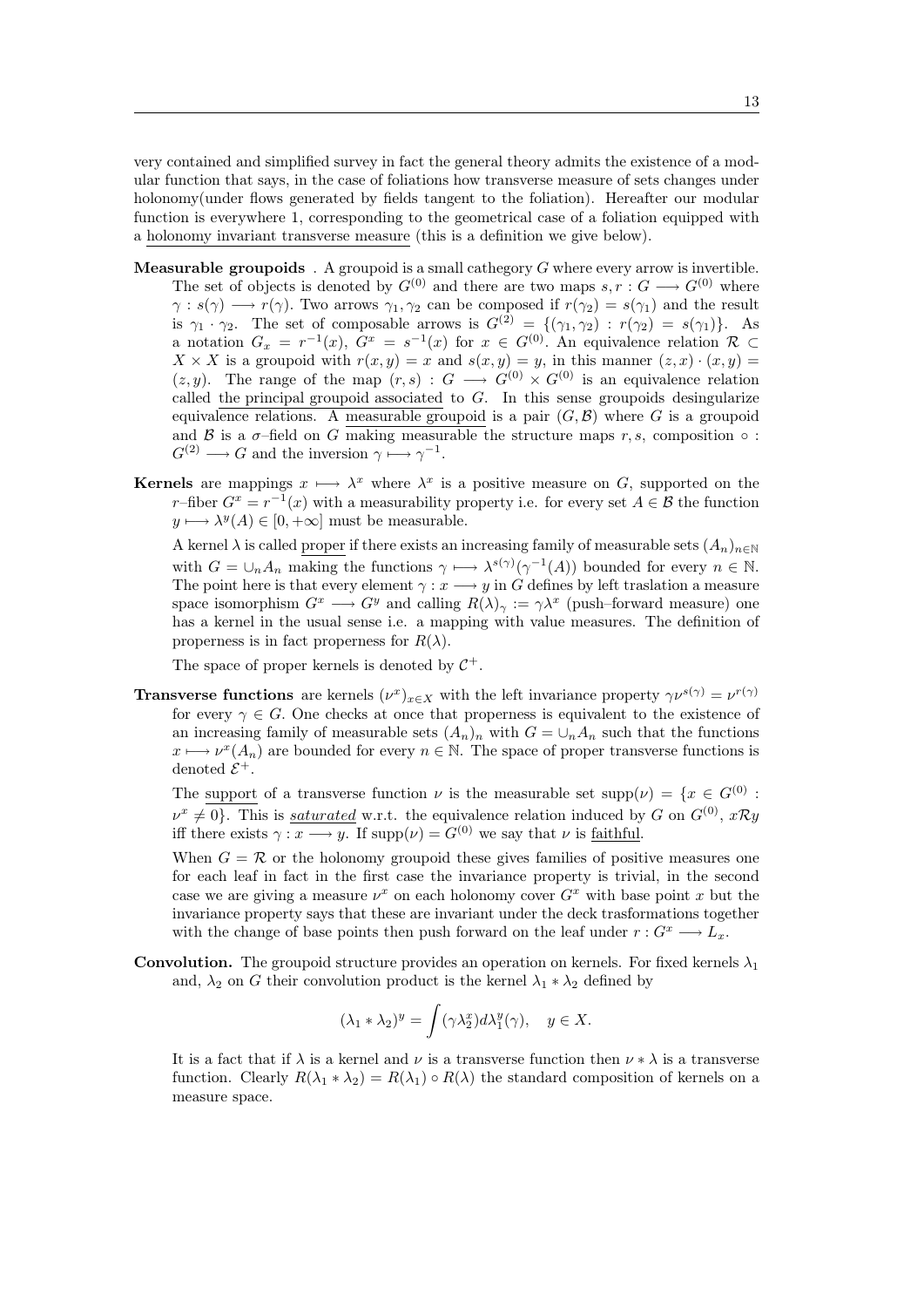- **Transverse invariant measures** (actually are transverse measures of modulo  $\delta = 1$ ). These are linear mappings  $\Lambda : \mathcal{E}^+ \longrightarrow [0, +\infty]$  such that
	- 1. A is normal i.e  $\Lambda(\sup \nu_n) = \sup \Lambda(\nu_n)$  for every increasing sequence  $\nu_n$  in  $\mathcal{E}^+$ bounded by a transverse function. Since the sequence is bounded by an element of  $\mathcal{E}^+$  the expression sup  $\nu_n$  makes sense in  $\mathcal{E}^+$ .
	- 2. A is invariant under the right traslation of G on  $\mathcal{E}^+$ . This means that

 $\Lambda(\nu) = \Lambda(\nu * \lambda)$ 

for every  $\nu \in \mathcal{E}^+$  and kernel  $\lambda$  such that  $\lambda^y(1) = 1$  for every  $y \in G^{(0)}$ .

A transverse measure is called semi–finite if it is determined by its finite values i.e  $\Lambda(\nu) = \sup \{ \Lambda(\nu'), \nu' \leq \nu, \Lambda(\nu') < \infty \}.$  We shall consider only semi-finite measures.

A transverse measure is  $\sigma$ -finite if there exists a faithful transverse function  $\nu$  of kind  $\nu = \sup \nu_n$  with  $\lambda(\nu_n) < \infty$ .

The coupling of a transverse function  $\nu \in \mathcal{E}^+$  and a transverse measure  $\Lambda$  produces a positive measure  $\Lambda_{\nu}$  on  $G^{(0)}$  through the equation  $\Lambda_{\nu}(f) := \Lambda((f \circ s)\nu)$  the invariance property reflects downstairs in the property  $\Lambda_{\nu}(\lambda) = \Lambda(\nu * \lambda)$  for  $\nu \in \mathcal{E}^+$  and  $\lambda \in \mathcal{C}^+$ .

Measures on the base  $G^{(0)}$  that can be represented as  $\Lambda_{\nu}$  are characterized by a theorem of disintegration of measures.

**THEOREM 4.5** – (Connes [24]) Let  $\nu$  a transverse proper function with support A. The mapping  $\Lambda\longmapsto\Lambda_\nu$  is a bijection between the set of transverse measures on  $G_A^A=$  $r^{-1}(A)\cup s^{-1}(A)$  and the set of positive measures  $\mu$  on  $G^{(0)}$  satisfying the following equivalent relations

1. 
$$
(\mu \circ \nu) = \mu \circ \nu
$$
  
\n2.  $\lambda, \lambda' \in C^+, \nu * \lambda = \nu * \lambda' \in \epsilon^+ \Longrightarrow \mu(\lambda(1)) = \mu(\lambda'(1)).$ 

Nex we shall explain this procedure of disintegration in a geometrical way for foliations. We shall see that what is important here is the class of null–measure subsets of  $G^{(0)}$ . A saturated set  $A \subset G^{(0)}$  is called  $\Lambda$ -trascurable if  $\Lambda_{\nu}(A) = 0$  for every  $\nu \in \mathcal{E}^+$ .

- **Representations.** Let  $H$  be a measurable field of Hilbert spaces by definition this is a mapping  $x \mapsto H_x$  from  $G^{(0)}$  with values Hilbert spaces. The measurability structure is assigned by a linear subspace of the free product vector space of the whole family  $\mathcal{M} \subset \Pi_{x \in G^{(0)}} H_x$  meaning that
	- 1. For every  $\xi \in \mathcal{M}$  the function  $x \longmapsto \|\xi(x)\|$  is measurable.
	- 2. A section  $\eta \in \Pi_{x \in G^{(0)}} H_x$  belongs to M if and only if the function  $\langle \eta(x), \xi(x) \rangle$  is measurable for every  $\xi \in \mathcal{M}$ .
	- 3. There exists a sequence  $\{\xi_i\}_{i\in\mathbb{N}}\subset\mathcal{M}$  such that  $\{\xi_i(x)\}_{i\in\mathbb{N}}\subset\mathcal{M}$  is dense in  $H_x$  for every x.

Elements of  $M$  are called measurable sections of  $H$ .

Suppose a measure  $\mu$  on  $G^{(0)}$  has been chosen. One can keep together the Hilbert spaces  $H_x$  taking their direct integral

$$
\int H_x d\mu(x).
$$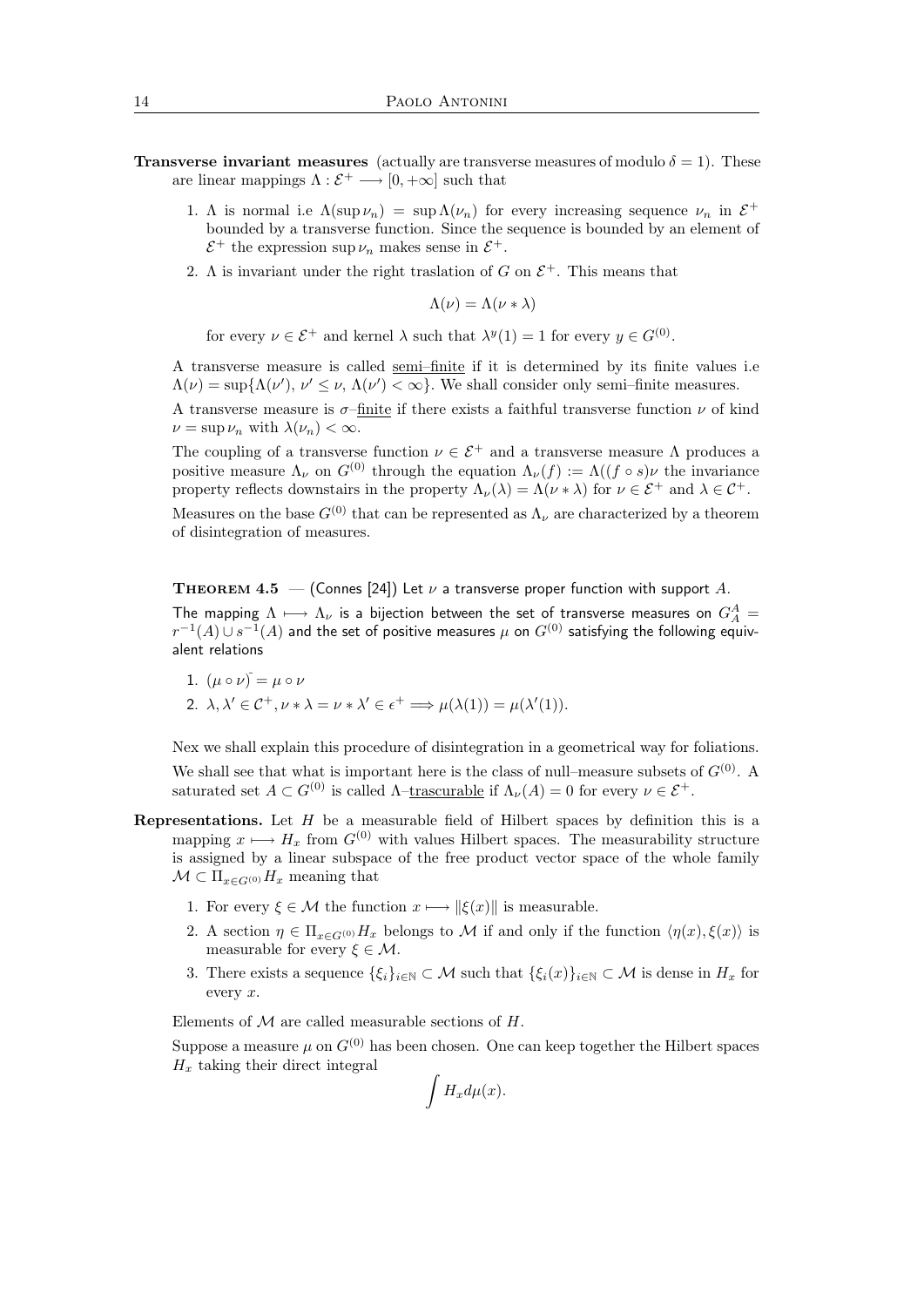This is defined as follows, first select the set of square integrable sections in  $M$ . This is the set of sections s such that the integral  $\int_{G^{(0)}} ||s(x)||_{H_x}^2 d\mu(x) < \infty$  then identitify two square integrable sections if they are equal outside a  $\mu$ –null set. The direct integral comes equipped with a natural hilbert space structure with product

$$
\langle s,t\rangle:=\int_{G^{(0)}}\langle s(x),t(x)\rangle_{H_x}d\mu(x).
$$

The notation  $s = \int_{G^{(0)}} s(x) d\mu(x)$  for an element of the direct integral is clear. A field of bounded operators  $x \mapsto B_x \in B(H_x)$  is called <u>measurable</u> if sends measurable sections to measurable sections. A mesurable family of operators with operator norms uniformely bounded essaup  $||B_x|| < \infty$  defines a bounded operator called decomposable  $B := \int_{G^{(0)}} B_x d\mu(x)$  on the direct integral in the simplest way

$$
Bs := \int_{G^{(0)}} B_x d\mu(x) \, s = \int_{G^{(0)}} B_x s(x) d\mu(x).
$$

For example each element of the abelian Von Neumann algebra  $L^{\infty}_{\mu}(G^{(0)})$  defines a decomposable operator acting by pointwise multiplication. One gets an involutive algebraic isomorphism of  $L^{\infty}_{\mu}(G^{(0)})$  onto its image in  $B(\int H_x d\mu(x))$  called the algebra of diagonal operators. One can ask when a bounded operator  $T \in B(\int H_x d\mu(x))$  is decomposable i.e. when  $T = \int T_x d\mu(x)$  for a family of uniformely bounded operators  $(T<sub>x</sub>)<sub>x</sub>$ . The answer is precisely when it belongs to the commutant of the diagonal algebra.

A representation of G on H is the datum of an Hilbert space isomorphism  $U(\gamma)$ :  $H_{s(\gamma)} \longrightarrow H_{r(\gamma)}$  for every  $\gamma \in G$  with

- 1.  $U(\gamma_1^{-1}\gamma_2) = U(\gamma_1)^{-1}U(\gamma_2), \quad \forall \gamma_1, \gamma_2 \in G, \quad r(\gamma_1) = r(\gamma_2).$
- 2. For every couple  $\xi, \eta$  of measurable section the function defined on G according to  $\gamma \longmapsto \langle \eta_{r(\gamma)}, U(\gamma)\eta_{s(\gamma)}\rangle$ , is measurable.

A fundamental example is given by the left regular representation of G defined by a proper transverse function  $\nu \in \mathcal{E}^+$  in the following way. The measurable field of Hilbert space is  $L^2(G,\nu)$  defined by  $x \mapsto L^2(G^x,\nu^x)$  with the unique measurable structure making measurable the family of sections of kind  $y \mapsto f|_{G^x}$  obtained from every measurable f on G such that each  $\int |f|^2 d\nu^x$  is finite. For every  $\gamma : x \longrightarrow y$  in G one has the left traslation  $L(\gamma): L^2(G^x, \nu^x) \longrightarrow L^2(G^y, \nu^y), \quad (L(\gamma)f)(\gamma') = f(\gamma^{-1}\gamma'), \gamma' \in G^y.$ 

- Intertwining operators are morphisms between representations. If  $(H, U)$ ,  $(H', U')$  are representations of G an intertwining operator is a measurable family of operators  $(T_x)_{x\in G^{(0)}}$ of bounded operators  $T_x: H_x \longrightarrow H'_x$  such that
	- 1. Uniform boundedness, sup  $||T_x|| < \infty$ .
	- 2. For every  $\gamma \in G$  there follows  $U'(\gamma)T_{s(\gamma)} = T_{r(\gamma)}U(\gamma)$ .

Looking at a representation as a measurable functor, an intertwining operator gives a natural transformation between representations. The vector space of intertwing operators from H to H' is denoted by  $\text{Hom}_G(H, H')$ .

**Square integrable representations.** Fix some transverse function  $\nu \in \mathcal{E}^+$ . For a representation of G the property of being equivalent to some sub–representation of the infinite sum of the regular left representation  $L^{\nu}$  is independent from  $\nu$  and is the definition of square integrability for representations. Actually, due to measurability issues much care is needed here to define sub representations (see section 4 in [24]) but the next fundamental remark assures that square integrable representations are very commons in applications.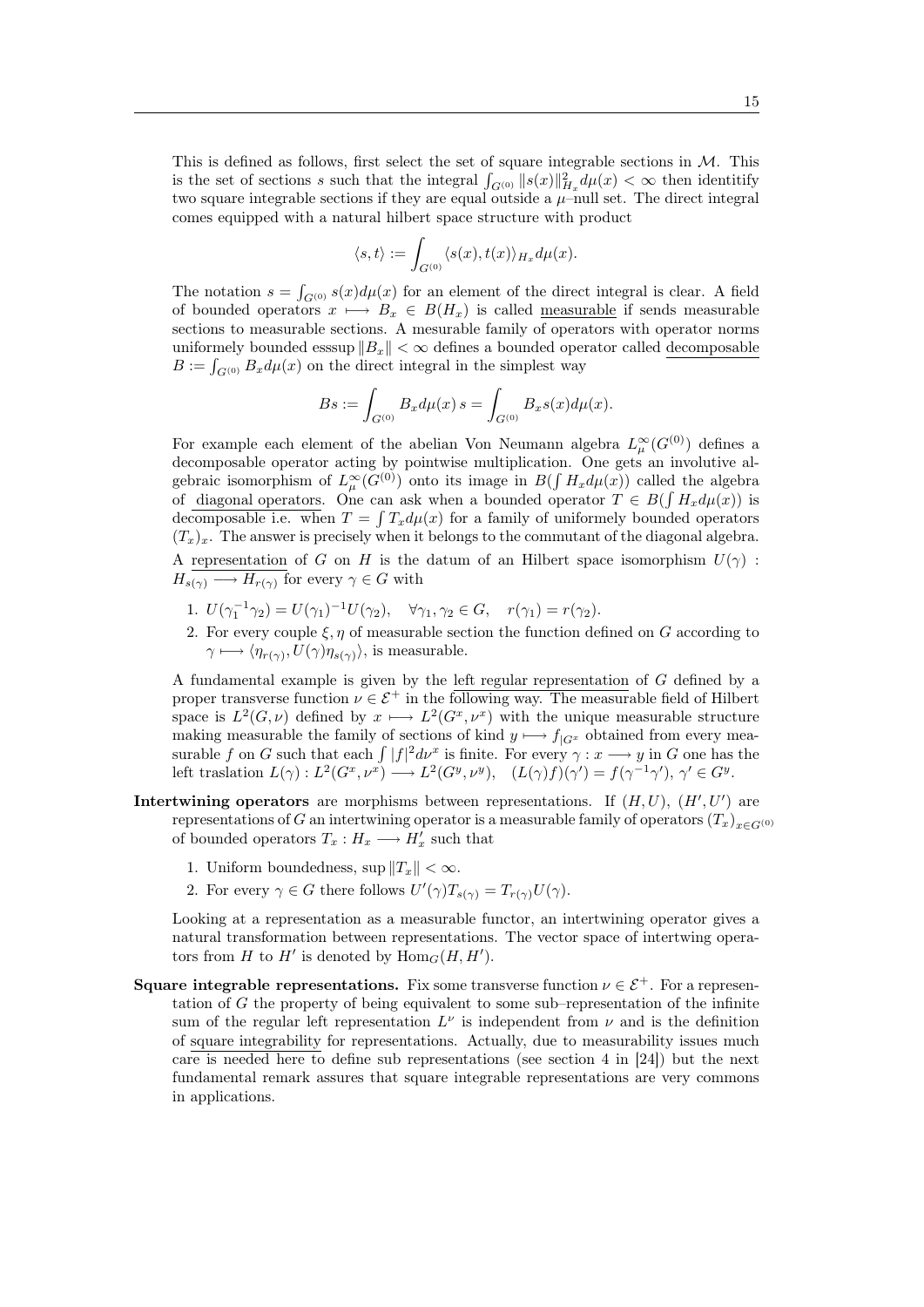**Measurable functors and representations.** Let  $\tilde{\mathcal{R}}_+$  be the cathegory of (standard) measure spaces without atoms i.e. objects are triples  $(\mathcal{Z}, \mathcal{A}, \alpha)$  where  $(\mathcal{Z}, \mathcal{A})$  is a standard measure space and  $\alpha$  is a  $\sigma$ -finite positive measure.

Measurability of a functor  $F: G \longrightarrow \mathcal{R}_+$  is a measure structure on the disjoint union  $Y = \bigcup_{x \in G^{(0)}} F(x)$  making the following structural mappings measurable

- 1. The projection  $\pi: Y \longrightarrow G^{(0)}$ .
- 2. The natural bijection  $\pi^{-1}(x) \longrightarrow F(x)$ .
- 3. The map  $x \mapsto \alpha^x$ , a  $\sigma$ -finite measure on  $F(x)$ .
- 4. The map sending  $(\gamma, z) \in G \times X$  with  $s(\gamma) = \pi(z)$  into  $F(\gamma)z \in Y$ .

Usually one assumes that Y is union of a denumerable collection  $(Y_n)_n$  making every function  $\alpha^x(Y_n)$  bounded. With a measurable functor F one has an associated representation of G denoted by  $L^2 \bullet F$  defined in the following way: the field of Hilbert space is  $x \longmapsto L^2(F(x), \alpha^x)$  and if  $\gamma : x \longrightarrow y$  define  $U(\gamma) : L^2(F(x), \alpha^x) \longrightarrow L^2(F(y), \alpha^y)$ by  $f \mapsto F(\gamma^{-1}) \circ f$ . Proposition 20 in [24] shows that this is a square–integrable representation.

Random hilbert spaces and Von Neumann algebras. We have seen that every fixed transverse measure Λ defines a notion of Λ–null measure sets (for saturated sets) hence an equivalence relation on  $\text{End}_G(H_1, H_2)$  the vector space of all intertwining operators  $T, S : H_1 \longrightarrow H_2$  between two square integrable representations  $H_i$ . Each equivalence class is called a random operator and the set of random operators is denoted by End<sub>Λ</sub>(H<sub>1</sub>, H<sub>2</sub>). Also square integrable representations can be identified modulo  $\Lambda$ – null sets. An equivalence class of square integrable representations is by definition a random hilbert space.

Theorem 2 in [24] says that  $\text{End}_{\Lambda}(H)$  is a Von Neumann algebra for every random Hilbert space.

More precisely choose some  $\nu \in \mathcal{E}^+$  and put  $\mu = \Lambda_{\nu}$  and  $m := \mu \bullet \nu$  to form the Hilbert space  $\mathcal{H} = L^2(G,m)$ . For a function f on G denote  $Jf = f^{\sharp}(\gamma) = f(\gamma^{-1}),$ consider the space A of measurable functions f on G such that  $f, f^{\sharp} \in L^2(G, m)$  and  $\sup(\nu | f^{\sharp}|) < \infty$ . Equip A with the product  $f *_{\nu} g = f \nu * g$ . The structure A has is that of an Hilbert algebra (a left–Hilbert algebra in the modular case) i.e  $A$  is a  $*$ –algebra with positive definite (separable) pre–Hilbert structure such that

- 1.  $\langle x, y \rangle = \langle y^*, x^* \rangle, \quad \forall x, y \in \mathcal{A}.$
- 2. The representation of  $A$  on  $A$  by left multiplication is bounded, involutive and faithful.

With such structure one can speak about the left regular representation  $\lambda$  of  $\mathcal A$  on the Hilbert space completion  $H$  of  $A$  itself. The double commutant  $\lambda''(A)$  of this representation is the Von Neumann algebra  $W(\mathcal{A})$  associated to the Hilbert algebra  $\mathcal{A}$ . It is a remarkable fact that  $W(A)$  comes equipped with a semifinite faithful normal trace  $\tau$  such that

$$
\tau(\lambda(y^*)\tau(x)) = \langle x, y \rangle \quad \forall x, y \in \mathcal{A}.
$$

Furthermore one knows that the commutant of  $\lambda(A)$  in H is generated by the algebra of right multiplications  $\lambda'(\mathcal{A}) = J\lambda(\mathcal{A})J$  for the conjugate–linear isometry  $J: \mathcal{H} \longrightarrow \mathcal{H}$ defined by the involution in A. For every  $\Lambda$ -random Hilbert space H one can use the measure  $\Lambda_{\nu}$  on  $G^{(0)}$  to form the direct integral  $\nu(H) = \int H_x d\Lambda_{\nu}(x)$ . Remember that the direct integral is the set of equivalence classes modulo  $\Lambda_{\nu}$  zero measure of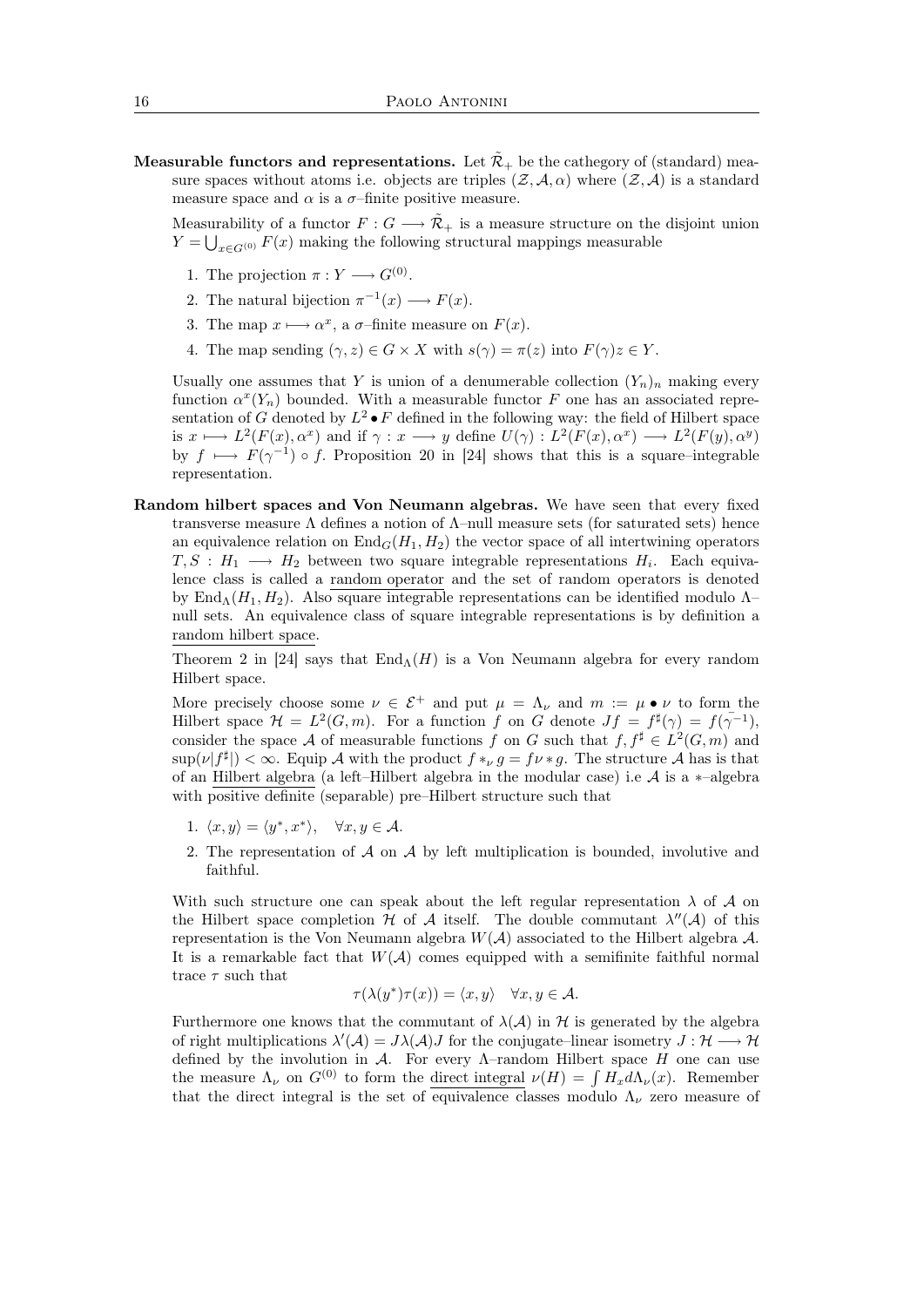square integrable measurable sections. Now, directly from the definition, an intertwining operator  $T \in \text{Hom}_{\Lambda}(H_1, H_2)$  is a decomposable operator defining a bounded operator  $\nu(T): \nu(H_1) \longrightarrow \nu(H_2).$ 

Put  $W(\nu)$  for the Von Neumann algebra associated to the Hilbert algebra  $L^2(G, m)$ ,  $m = \Lambda_{\nu} \bullet \nu, \nu \in \mathcal{E}^+.$ 

**THEOREM 4.5** — (Connes) Fix some transverse function  $\nu \in \mathcal{E}^+$ 

- 1. For every  $\Lambda$ -random Hilbert space  $H$  there exists a unique normal representation of  $W(\nu)$  in  $\nu(H)$  such that  $U_{\nu}(f) = U(f\nu)$   $f \in A_{\nu}$ . Here  $U(f\nu)$  is defined by  $(U(f\nu)\xi)_y = \int U(\gamma)\xi_x d(f\nu^y)(\gamma).$
- 2. The correspondence  $H \longmapsto \nu(H)$ ,  $T \longmapsto \nu(T)$  is a functor from the  $(W^*)$ -cathegory  $\mathcal{C}_{\Lambda}$  of random Hilbert spaces and intertwining operators to the cathegory of  $W(\nu)$ modules.
- 3. If the transverse measure  $\nu$  is faithful the functor above is an equivalence of cathegories.

Then in the case of faithful transverse measures one gets an isometry of  $\text{End}_{\Lambda}(H)$  on the commutant of  $W(\nu)$  on the direct integral  $\nu(H)$ . In particular End<sub>Λ</sub>(H) is a Von Neumann algebra.

Transverse integrals. The most important notion of non commutative integration theory is the integral of a random variable against a transverse measure. A positive random variable on  $(G, \mathcal{B}, \Lambda)$  is nothing but a measurable functor F as defined above. Let X :=  $\bigcup_{x \in G^{(0)}} F(x)$  disjoint union measure space and  $\bar{\mathcal{F}}^+$  the space of measurable functions with values in  $[0, +\infty]$  while  $\mathcal{F}^+$  is for functions with values on  $(0, +\infty]$ . Kernels  $\lambda$ on G acts as convolution kernels on  $\bar{\mathcal{F}}^+$  according to  $(\lambda * f)(z) = \int f(\gamma^{-1}z) d\lambda^y(\gamma)$ ,  $y = \pi(z) \in G^{(0)}$ . This is an associative operation  $(\lambda_1 * \lambda_2) * f = \lambda_1 * (\lambda_2 * f)$ .

Now to define the integral  $\int F d\lambda$  choose some  $\nu$  faithful and put

$$
\int F d\lambda = \sup \{ \Lambda_{\nu}(\alpha(f)), \ f \in \mathcal{F}^+, \ \nu * f \le 1 \},\
$$

this is independent from  $\nu$  and enjoys the following properties

- 1. there exist random variables  $F_1, F_2$  with  $F = F_1 \oplus F_2$  such that  $\int F_1 d\Lambda = 0$  and a function  $f_2 \in \mathcal{F}^+(X_2)$  with  $X_2 = \bigcup_{x \in G^{(0)}} F_2(x)$  with  $\nu * f_2 = 1$ .
- 2. Monotony. If  $f, f' \in \mathcal{F}(X)$  satisfy  $\nu * f \leq \nu * f' \leq 1$  then

$$
\Lambda_{\nu}((\alpha(f)) \leq \Lambda_{\nu}((\alpha(f'))
$$

in particular for  $F_2$  as in 1.

$$
\int F_2 d\Lambda = \Lambda_{\nu}((\alpha(f')).
$$

**Traces.** Let A be a Von Neumann algebra with the cone of positive elements  $A^+$ .

A weight on a A is a functional  $\phi: A^+ \longrightarrow [0, \infty]$  such that

- 1.  $\phi(a+b) = \phi(a) + \phi(b), a, b \in A^+$
- 2.  $\phi(\alpha a) = \alpha \phi(a), \, \alpha \in \mathbb{R}^+, \, a \in A^+.$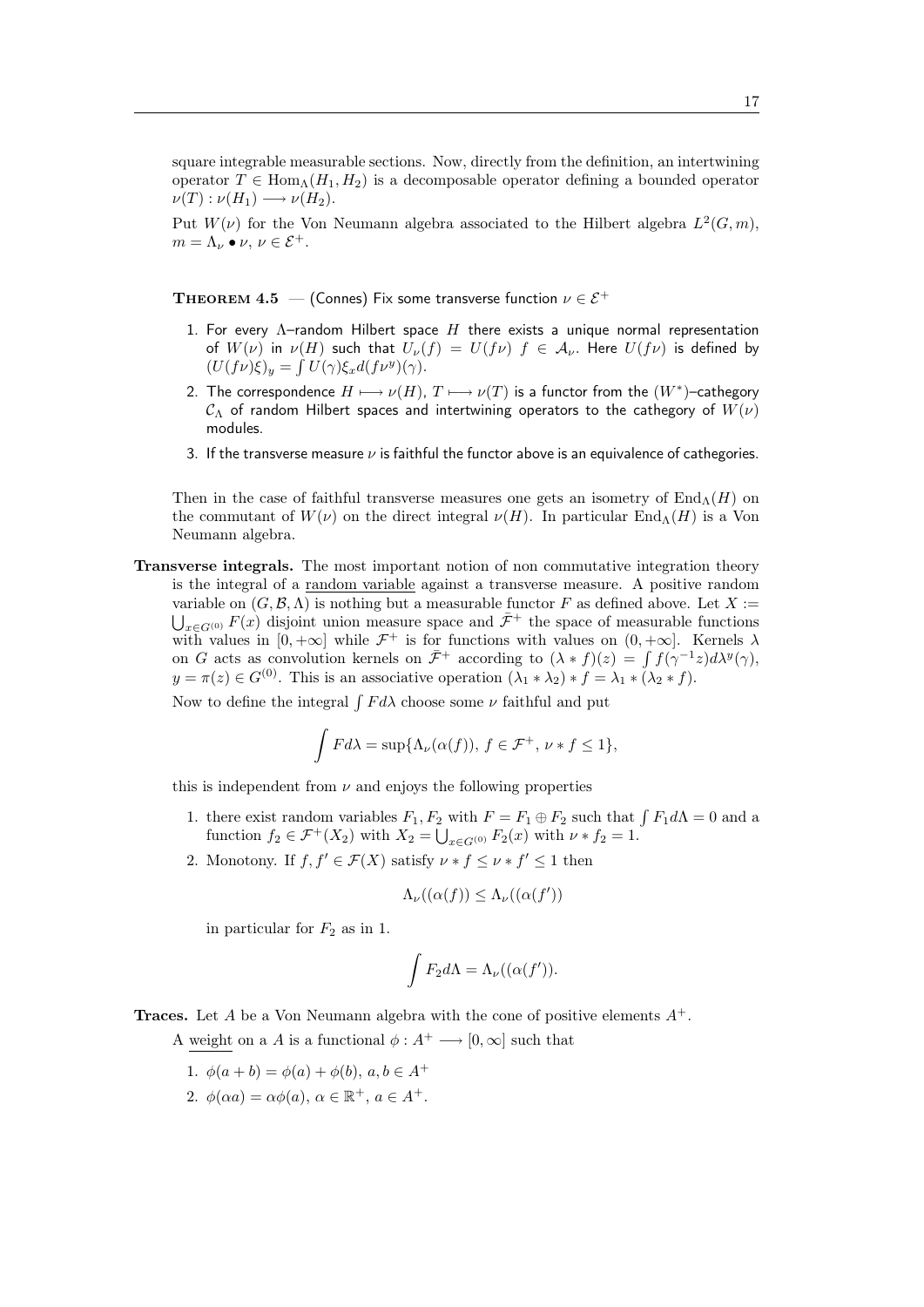a weight is a <u>trace</u> if  $\phi(a^*a) = \phi(aa^*), a \in A^+$ . A weight is called

- faithful if  $\phi(a) = 0 \Rightarrow a = 0, a \in A^+$ .
- normal if for every increasing net  $a_{ii}$  of positive elements with least upper bound a then

 $\phi(a) = \sup \{ \phi(a_i) \}.$ 

• Semifinite if the linear span of a the set of  $\phi$ -finite elements,  $\{a \in A^+ : \phi(a) < \infty\}$ is  $\sigma$ -weak dense.

Every V.N algebra has a semifinite normal faithful weight.

The Von Neumann algebra  $\text{End}_{\Lambda}(H)$  associated to a square integrable representation comes equipped with a bijection  $T \mapsto \Phi_T$  between positive operators and semifinite normal weights  $\Phi_T$ : End<sub> $\Lambda(H)$ </sub>  $\longrightarrow$  [0, + $\infty$ ] where  $\Phi_T$  is faithful if and only if  $T_x$  is not singular Λ–a.e. The construction of this correspondence uses the fact, for a faithful transverse function  $\nu$  the direct integral  $\nu(H) = \int H_x d\Lambda_\nu(x)$  is a module over the Von Neumann algebra  $W(\nu)$  associated to the Hilbert algebra A above described.

The notation of Connes is

$$
\Phi_T(1) := \int \text{Trace}(T_x) d\Lambda(x)
$$

i.e. the mapping  $T \mapsto \Phi_T(1)$  is the canonical trace on End<sub>Λ</sub>(H). In fact this is related to the type I Von Neumann algebra P of classes modulo equality  $\Lambda_{\nu}$  almost everywhere of measurable fields  $(B_x)_{x \in G(0)}$ ,  $B_x \in B(H_x)$  of bounded operators. Remember that P has a canonical trace  $\rho(B) = \int \text{Trace}(B_x) d\Lambda_{\nu}(x)$  hence we can define

$$
\rho_T(B) := \int \text{Trace}(T_x B_x) d\Lambda_{\nu}(x).
$$

The next lemma will be important in our applications

LEMMA 4.6 – For a faithful transverse function  $\nu$  there's a unique operator valued weight<sup>3</sup>  $E_{\nu}$  from P to  $\text{End}_{\Lambda}(H)$  such that the diagram

$$
P^+\longrightarrow P^+\longrightarrow \rho_T(\cdot) = f \operatorname{Trace}(T_x \cdot) d\Lambda_\nu(x)
$$
  
End<sub>\Lambda</sub>(H)

is commutative. Moreover  $E_{\nu}$  is such that if  $B=(B_x)_{x\in G^{(0)}},\ B\in P^+$  if an operator making bounded the corresponding family

$$
C_y:=\int U(\gamma)B_xU(\gamma)^{-1}d\nu^y
$$

then  $E_{\nu}(B) = C$ .

Let F be a random variable and put  $H = L^2 \bullet F$ . The integration process above defines a semi–finite faithful trace on the Von Neumann algebra  $\text{End}_{\Lambda}(H)$ . In fact, for  $T \in \text{End}_{\Lambda}^{+}(H)$  let  $F_T$  the new random variable defined by  $x \mapsto (F(x), \alpha_T(x))$  where

<sup>3</sup> see [74] for the definition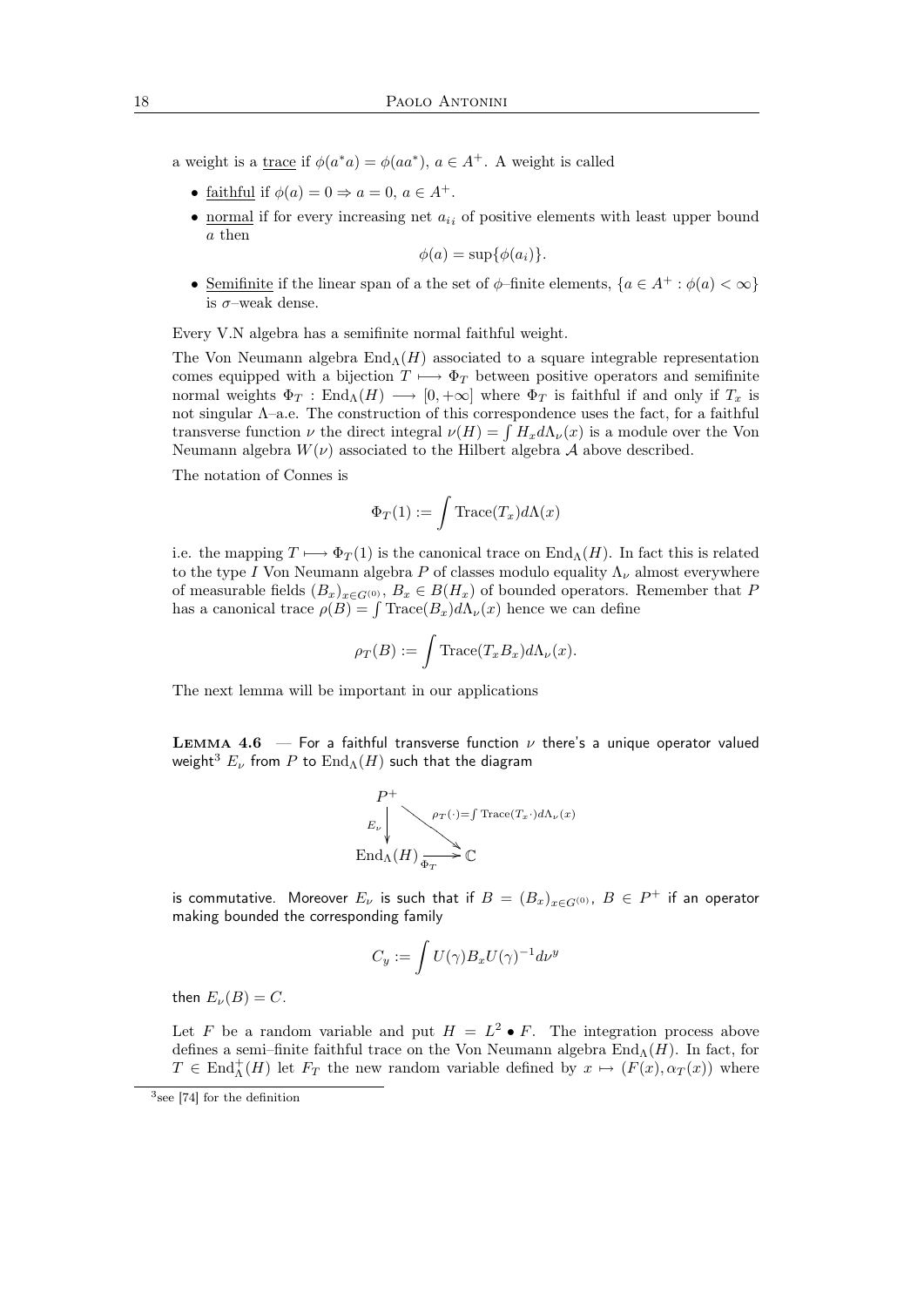$\alpha_T(x)$  is the measure on  $F(x)$  such that  $\alpha_T(x)(f) = \text{Trace}_{L^2}(T_x^{1/2}M(f)T_x^{1/2})$  where f is a bounded measurable function on  $F(x)$  and  $M(f)$  the corresponding multiplication operator on  $L^2(F(x))$ . The trace is

$$
\Phi_T(1)=\int F_T d\Lambda.
$$

In the following we shall use often the notation  $tr_A(T) = \Phi_T(1)$  to emphasize the dependence on Λ.

With a trace one can develop a dimesion theory for square integrable representation i.e. a dimension theory for random Hilbert spaces that's very similar to the dimension theory of Γ–Hilbert modules.

The formal dimension of the random Hilbert space  $H$  is

$$
\dim_{\Lambda}(H) = \int \text{Trace}(1_{H_x}) d\Lambda(x)
$$

here some fundamental properties

#### Lemma 4.7 —

- 1. If  $\text{Hom}_{\Lambda}(H_1, H_2)$  contains an invertible element then  $\dim_{\Lambda}(H_1) = \dim_{\Lambda}(H_2)$ .
- 2. dim<sub>Λ</sub>( $\oplus H_i$ ) =  $\sum$  dim<sub>Λ</sub>( $H_i$ ).
- 3.  $\dim_{\sum \Lambda_i}(\oplus H) = \sum \dim_{\Lambda_i}(H)$ .

## 4.2 Holonomy invariant transverse measures

The main example of a non–commutative measure space is the space of leaves of a foliation. It is, in general impossible to look at the space of leaves as the quotient measure space. A famous example is the Cronecker foliation on the thorus  $\mathbb{T}^2$  given by irrational flows ([25]). The foliation is ergodic i.e. a function almost everywhere constant along the leaves must be constant on the ambient. In particular every Lebesgue space of classical analysis is one dimensional. A central concept is that of holonomy invariant transverse measure introduced by Plante [59] and Ruelle and Sullivan [68]. According to Connes [24] a transverse measure provides a measure on the space of leaves. Actually there's a most general modular theory. Holonomy invariant measures correspond to the simplest case.

#### 4.2.1 Measures and currents

Let X be a manifold equipped with a foliation of dimension  $p$  and codimension  $q$ . We suppose always that the foliation is <u>oriented</u> i.e. the bundle of p–dimensional leafwise forms  $\wedge^p_{\mathbb{C}}T\mathcal{F}$ is trivial. This is not truly a restrictive assumption, in fact in the non–orientable case one can make use of densities instead of forms to define currents. Currents are directly related to holonomy invariant transverse measures by the Ruelle–Sullivan isomorphism. The goal of this section is to introduce all these notions and prove the relations between them. There is a weak version of the concept of a transversal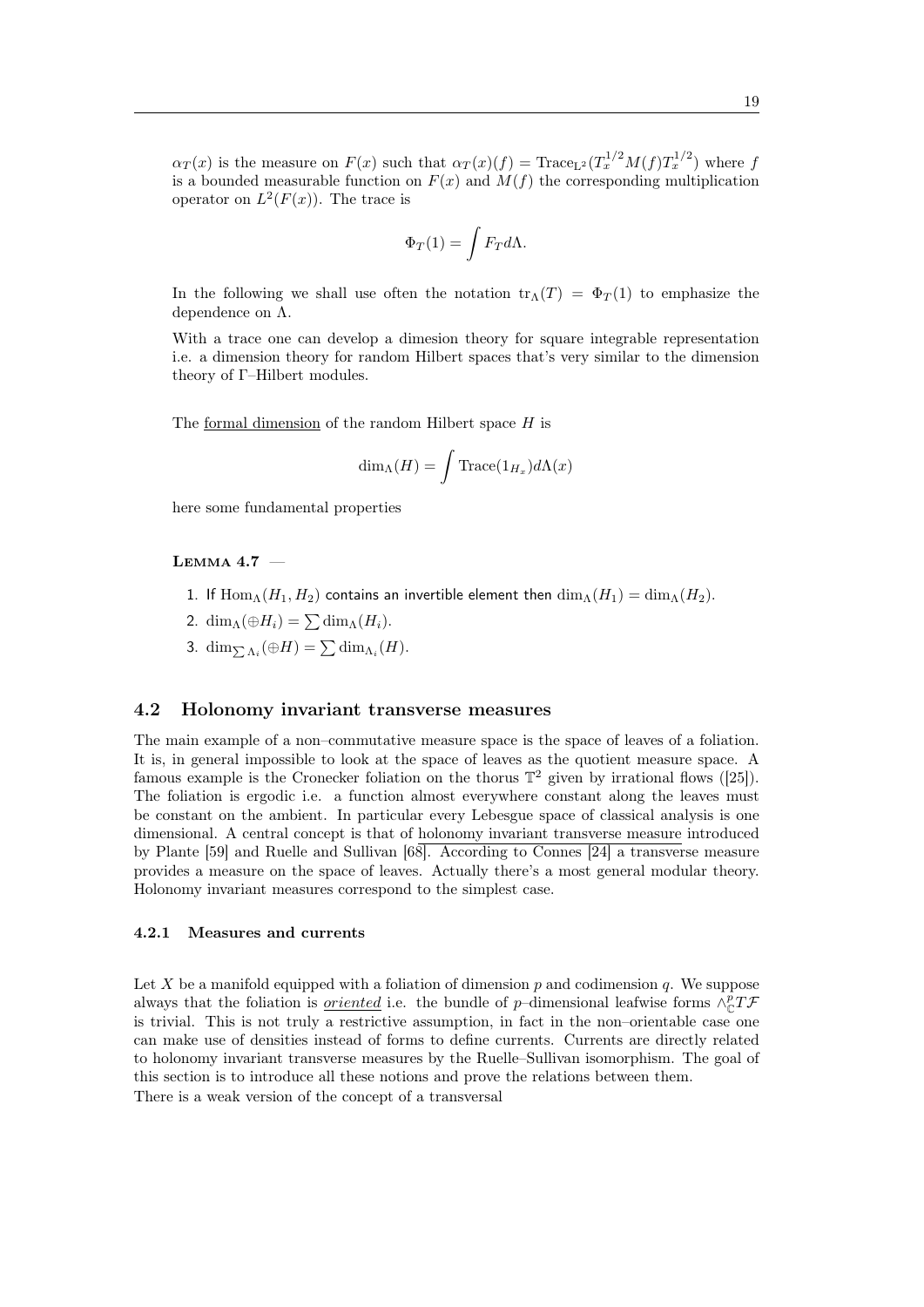DEFINITION 4.8 — A Borel subset  $T \subset X$  is called a Borel transversal if the intersection of T with each leaf is (finite) denumerable.

The set of all Borel transversals T is a  $\sigma$ -ring i.e it is closed under the operation of relative complementation and denumerable union. Recall that a  $\sigma$ -ring is a  $\sigma$ -algebra if contains the entire space. This is in general clearly not the case of the set of all Borel transversals hence holonomy measures will be defined only on  $\sigma$ -rings.

**DEFINITION 4.9** — A holonomy invariant transverse measure is a  $\sigma$ -additive map  $\mu : \mathcal{T} \longrightarrow$  $[0, +\infty]$  such that

- 1. For a Borel bijection  $\psi : B_1 \longrightarrow B_2$  with  $\psi(x) \sim x$  (the relation of being on the same leaf) then  $\mu(B_1) = \mu(B_2)$ .
- 2.  $\mu$  is Radon i.e. for every compact  $K \subset B$  then  $\mu(K) < \infty$ .

**DEFINITION 4.10**  $- A$  holonomy invariant transverse distribution is the datum for every transverse submanifold  $T$  of a linear and continuous $^4$  map  $\delta_T\,:\,C_c^\infty(T)\,\longrightarrow\,\mathbb{C}$  such that if  $\psi: T_1 \longrightarrow T_2$  is the holonomy of a path  $\gamma$  on X,

$$
\langle \delta_{T_1}, f \rangle = \langle \delta_{T_2}, f \circ \psi \rangle.
$$

Now let  $\text{Hom}_{\text{cont}}(C_c^{\infty}(\wedge^d T_{\mathbb{C}}^*X), \mathbb{C})$  the space of d-dimensional currents on X. This is the dual space of the t.v.s. given by the compactly supported d–forms equipped with the topology of the direct limit of Frechet spaces. The operations of Lie derivative  $L_V$  and contraction  $i_V$ w.r.t. a vector field V and the De Rham exterior derivative d extends to distribution just by duality [25].

Note that a d-differential form  $\omega$  can be restricted to a subbundle S of the tangent bundle just by evaluation of  $\omega$  to the d–vectors belonging to  $\wedge^d S^*_{\mathbb{C}} \subset \wedge^p T^* X_{\mathbb{C}}$ .

**DEFINITION 4.11** — A d-dimensional current (d is the dimension of the leaves) C is said a foliated current if it is invariant under the operation of restriction i.e  $\langle C, \omega \rangle = 0$  for every p–form  $\omega$  such that  $\omega_{T\mathcal{F}} = 0$ .

Notice that for a  $d$ -dimensional foliated current  $C$  the condition of being closed is equivalent to require  $\partial_X C = 0$  for every section  $X \in C^\infty(X;T\mathcal{F})$ .

**PROPOSITION 4.12** — For a manifold X equipped with a d-dimensional foliation is equivalent to give

- 1. A holonomy invariant transverse distribution.
- 2. A closed foliated  $d$ –current.

PROOF — We define first holonomy invariant transverse distributions relative to regular

 $4$ w.r.t. the usual topology of the direct limit i.e. a distribution in the usual sense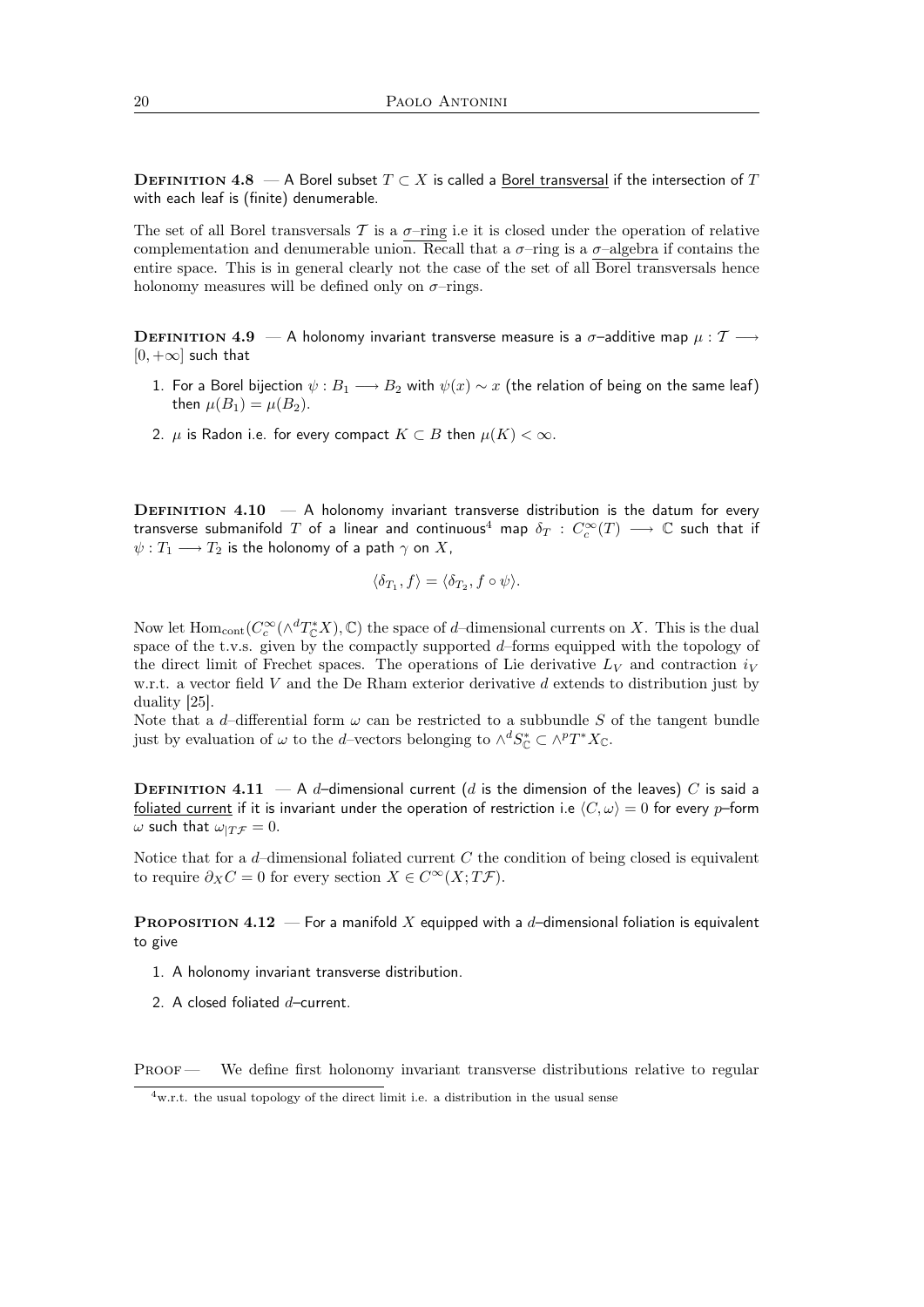atlas and show they define closed foliated d–currents. Since the definition of current does not depend on the atlas and every h.i.t. distribution restricts to a h.i.t. distribution relative to each regular atlas the proof will be complete. For a foliated chart  $\Omega \longrightarrow V \subset \mathbb{R}^{n-d} \times \mathbb{R}^d$  the local transversal associated is the quotient space defined by the relation  $x \sim y$  if  $x, y$  belongs to the same plaque of  $\Omega$ . In particular a local transversal is the space of plaques in  $\Omega$ . We say that the inclusion  $\Omega \hookrightarrow \Omega'$  of distinct open sets is regular and write  $\Omega \triangleleft \Omega'$  if the inclusion mapping  $i : \Omega \hookrightarrow \Omega'$  passes to the quotient to define a smooth mapping on the transversals. In particular each plaque of  $\Omega$  meets only a plaque of  $\Omega'$ .

We say that a foliated atlas  $\{(\Omega_i, \phi_i)\}_i$  of  $(X, \mathcal{F})$  of foliated charts  $\Omega_i$  is a good cover if

- 1.  $\{\Omega_i\}_i$  is locally finite
- 2. for every  $i, j$  such that  $\overline{\Omega}_i \cap \overline{\Omega}_j \neq \emptyset$  there exist a distinct open set  $\Omega$  such that  $\Omega_i \lhd \Omega$ and  $\Omega_i \triangleleft \Omega$ .

Standard methods show that a regular atlas always exists.

Now define a transverse distribution related to a regular cover to be a distribution on every local transversal  $T_{\Omega}$  of each finite intersection  $\Omega = \Omega_1 \cap ... \cap \Omega_k$  with the property of (relative) holonomy invariance i.e the distribution associated to  $T_{\Omega \cap \Omega'}$  is equal to the restriction of the distribution associated to  $T_{\Omega}$  and the distribution associated to  $T_{\Omega'}$ .

So let C be a closed foliated current and  $\{\Omega_i\}_i$  a regular atlas for F. For every i choose a differential d–form  $\omega_i$  compactly supported in some neighborhood of  $\Omega_i \simeq L_i \times T_i$  such that  $\int_{L(t)} \omega_i = 1$  for every  $t \in T_i$ . A transverse distribution  $\delta_i$  on the local transversal  $T_i$  is now defined by

$$
\langle \delta_i, f \rangle := \langle C, f\omega_i \rangle \quad f \in C_c^{\infty}(T_i).
$$

This definition is independent from the choice of the forms  $\omega_i$  in fact if  $\int_{L(t)} \omega_i = \int_{L(t)} \omega'_i = 1$ there must be some family  $d + 1$ -forms  $t \mapsto \sigma(t)$  such that  $d_{L(t)}\sigma(t) = \omega(t) - \omega'(t)$ . This family can be extended to a form  $\sigma$  on  $\Omega_i$  using the trivial connection. But C is foliated and closed then,

$$
\langle C,\omega_i-\omega_i'\rangle=\langle C,df\sigma\rangle=0.
$$

The independence from the choice of  $\omega_i$  also proves the relative holonomy invariance in fact, for two distinct sets  $\Omega_i \cup \Omega_j$  one can choose  $\omega_{ij}$  such that  $\int_{L_i(t)} \omega_{ij} = \int_{L_j(t)} \omega_{ij} = 1$  for  $t \in T_i \cap T_j$ .

Viceversa let  $\delta$  a holonomy invariant transverse distribution relative to a good cover. Define first a closed foliated d–current  $C_{\Omega}$  on  $\Omega$  for every  $\Omega_i \simeq L_i \times T_i$  of the cover then patch together using a smooth partition of the unity.

If  $\omega$  is a compactly supported d–form on  $\Omega$  define

$$
\langle C_\Omega,\omega\rangle:=\langle\delta,\int_L\omega_{|F}\rangle,
$$

in other words we let  $\delta$  act on the function on T defined by  $t \longmapsto \int_{L(t)} \omega_F(l,t)$ . This collection of local currents is coherent with intersections by means of the holonomy invariance in fact  $C_{\Omega} = C_{\Omega'}$  on  $\Omega \cap \Omega'$ . Furthermore every  $C_{\Omega}$  is closed since  $\langle C_{\Omega}, d\omega \rangle = \langle \delta_T, \int_L d\omega_{|F} \rangle = \langle \delta_T, 0 \rangle$ The property of being foliated is immediate since by costruction they depend only on the values of the forms on the foliation.  $\Box$ 

Remark — Actually there is also another interesting geometric definition of a holonomy invariant measure as a  $(Radon)$  measure on  $X$  that is invariant in the direction of the leaves i.e. a measures on the ambient manifold that is invariant under flows generated by vector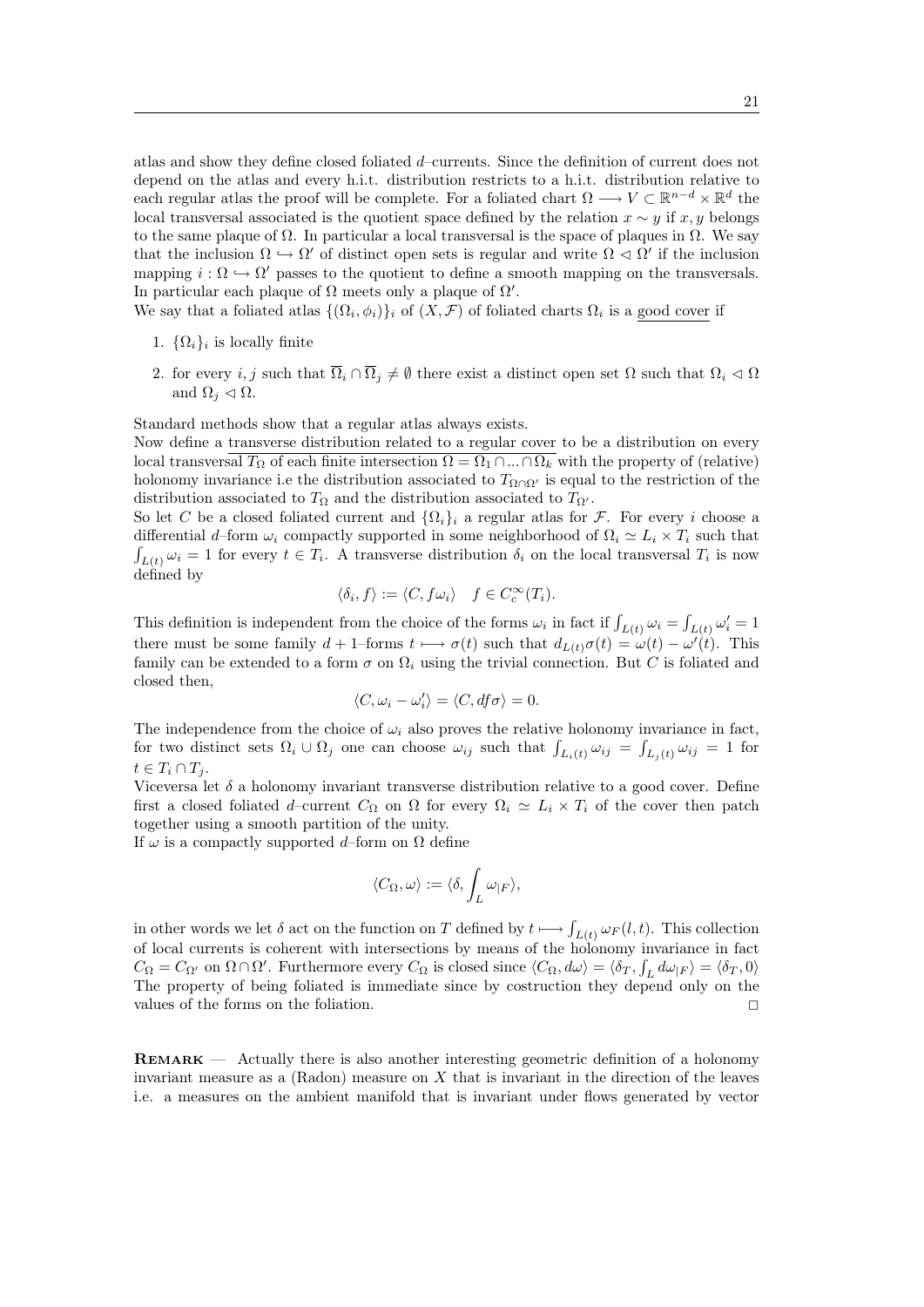fields tangent to the foliation. Also a notion of distribution invariant in the direction of the leaves can be defined (see [24]).

To complete the picture one has to speak about positivity. Recall that our foliation is oriented.

**DEFINITION 4.13** — A closed d–current C is positive in the direction of the leaves if  $\langle C, \omega \rangle \ge 0$ for every  $d$ -form that restricts to a positive form on the leaves.

**THEOREM 4.13** — Is equivalent to give on an manifold X with an oriented foliation

- 1. A holonomy invariant transverse measure i.e. a (Radon) measure on the  $\sigma$ -ring of all transversals invariant under the action of the holonomy pseudogroup Γ.
- 2. An measure on  $X$  invariant in the direction of the leaves.
- 3. A closed foliated current positive in the direction of the leaves.

PROOF — Apart for the case of invariant measures on  $X$  that are positive in the direction of the leaves for whose we make reference to [24] the only observation to do here is that a foliated current that is positive in the direction of the leaves defines a positive transverse distribution.  $\Box$ 

## 4.2.2 Tangential cohomology

Let  $\wedge^k T^* \mathcal{F}$  the bundle of exterior forms of the foliation. In the terminology of Moore and Schochet this is a tangential vector bundle i.e. it has a canonical foliation compatible with the vector bundle structure. In a local trivialization over a foliated chart



this foliation is given by the product foliation  $(L \times \mathbb{R}^{p \choose q}) \times T$ , in particular the bundle projection maps leaves into leaves.

 ${\bf D}$ EFINITION  ${\bf 4.14}\,\longrightarrow {\bf A}$  continuous section of  $\wedge^kT^*{\mathcal F}$  is called a tangential  $k$  differential form if in every trivialization as above it restricts to be a smooth section on every plaque  $L \times \{t\}$ . The space of tangential  $k$ –differential forms is denoted with  $\Omega_\tau^k(X)$  and  $\Omega_{\tau,c}^k(X)$  is the subspace of compactly supported ones.

In a foliated chart with leafwise cordinates  $x_1, ..., x_p$  and transversal coordinate t, a tangentially smooth differential form can be written

$$
\omega = \sum_{i_l} a_{i_l}(x_1, \dots, x_p, t) dx_{i_1} \wedge \dots \wedge dx_{i_k}
$$
\n(13)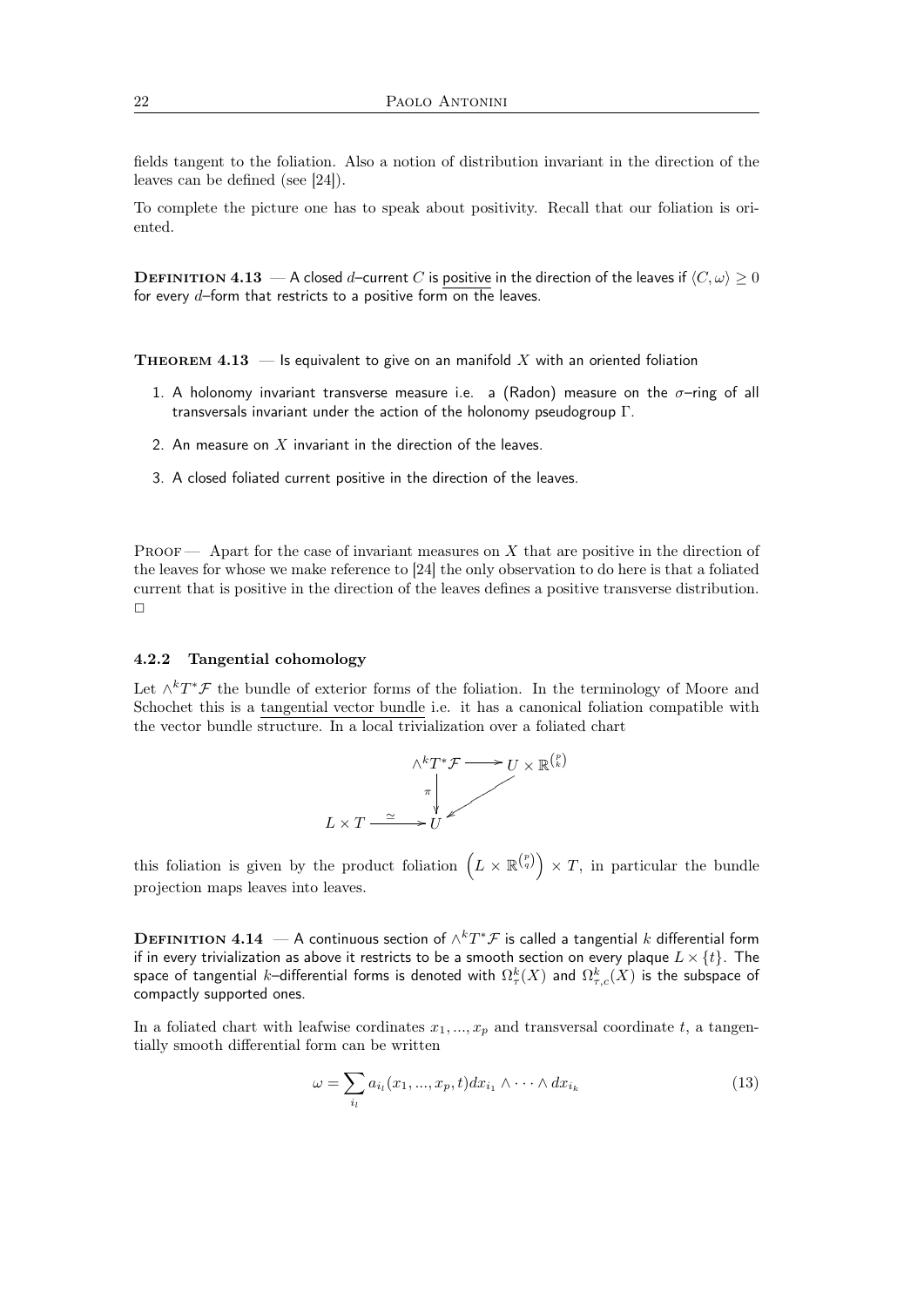with  $a_{i_l}$  and all of its derivatives w.r.t.  $x_1, ..., x_p$  continuous in all its variables. One can hence form the <u>tangential</u> De Rham operator  $d_{\tau}: \Omega_{\tau_c}^k(X) \longrightarrow \Omega_{\tau_c}^k(X)$  just applying the standard De Rham operator plaque by plaque. We have defined the complex  $(\Omega_{\tau_c}^*(X), d_\tau)$  of tangential forms with compact support  $(d<sub>\tau</sub>)$  is an example of leafwise differential operator, it decrease supports).

**DEFINITION** 4.15 – The homology of the complex  $(\Omega_{\tau c}^*(X), d_{\tau})$  is called the tangential cohomology with compact support and denoted by  $H^*_{\tau c}(X)$ .

We can naturally define also tangential cohomology starting with forms without the condition of compactness of the support. In general the tangential cohomology has infinite dimension this is due to the fact that the continuous transverse control is much more relaxing than smoothness in every direction. In fact there is an interesting question on how the dimension of these spaces changes passing from tangential continuity (also measurability) to smoothness. In Chapter III of [53] there are examples. In the case the foliation is given by the fibers of a trivially local fiber bundle  $F \hookrightarrow M \longrightarrow X$  the tangential cohomology turns out to be naturally isomorphic to the space of continuous sections of the bundle  $H \longrightarrow X$  where the fiber  $H_x = H_{\text{dR}}^*(M_x)$  is the De Rham cohomology of the fiber above x.

Let's topologize each space  $\Omega_{\tau c}^{\bullet}(X)$  by requiring uniform convergence of every coefficient function  $a_{i_l}$  in (13) with its tangential derivatives in every compact subset of each foliated chart. It often happens that the topological vector space  $H_{\tau_c}^{\bullet}(X)$  is not Hausdorff, this is the reason why it is convenient to take its maximal Haudorff quotient to define the closed tangential cohomology<sup>5</sup>

$$
\overline{H}^k_\tau(X) := H^k_\tau(X)/\overline{\{0\}} = \text{Ker}(d_\tau : \Omega^k_{\tau c} \longrightarrow \Omega^{k+1}_{\tau c})/\overline{\text{Range}(d_\tau : \Omega^{k-1}_{\tau c} \longrightarrow \Omega^k_{\tau c})}.
$$

In general this leads to different spaces, for the irrational flow on the torus  $\overline{H}_7^1$  $\frac{1}{\tau}(\mathbb{T},\mathbb{R})\cong\mathbb{R}$ while  $H^1_\tau(\mathbb{T}, \mathbb{R})$  is infinite dimensional ([53]).

Definition 4.16 — Elements of the topological dual of Ω • τ c(X) i.e. continuous linear functionals  $C:\Omega^{\bullet}_{\tau c}(X)\longrightarrow \mathbb{C}$  are called tangential currents. The space of tangential currents is denoted by

$$
\Omega^\tau_k:={\rm Hom}_{\mathrm{con.}}(\Omega^k_{\tau c}(X);\mathbb C).
$$

Note that a foliated current of definition 4.11 is a current in the ordinary sense that passes to define a tangential current under the restriction morphism  $(\cdot)_{|\mathcal{F}}: \Omega^k(X) \longrightarrow \Omega^k_{\tau}(X)$ . The differential  $d_{\tau} : \Omega^{\bullet}_{\tau}(X) \longrightarrow \Omega^{\bullet+1}(X)$  (omit the subscript  $\tau$  by simplicity of notation) is continuous and extends by duality to currents,  $d_*: \Omega^{\tau}_{\bullet}(X) \longrightarrow \Omega^{\tau}_{\bullet-1}(X)$  according to the sign convention  $\langle \omega, d_* \rangle = (-1)^{k-1} \langle d_\tau \omega, c \rangle$ . There is an isomorphism

$$
\mathrm{Hom}_{\mathrm{con.}}(H_{\tau c}^k(X); \mathbb{R}) \cong H_k^{\tau}(X; \mathbb{R})
$$

and theorem 4.3, page 22 is essentially the Ruelle–Sullivan isomorphism<sup>6</sup>

$$
\mathrm{MT}(X)\longrightarrow \mathrm{Hom}_{\mathrm{con.}}(H^{p}_{\tau c},\mathbb{R})
$$

between the vector space of signed holonomy invariant transverse Radon measures and the topological dual space of the top degree tangential homology. The tangential current defined by a measure  $\Lambda$  is called the Ruelle Sullivan current  $C_{\Lambda}$ .

<sup>5</sup> sometimes is called the tangential reduced cohomology

<sup>6</sup>at this level this is only a vector space iso. but one can consider the ∗–weak topology on the space of measures to force this to be a topological iso. However we don't need continuity.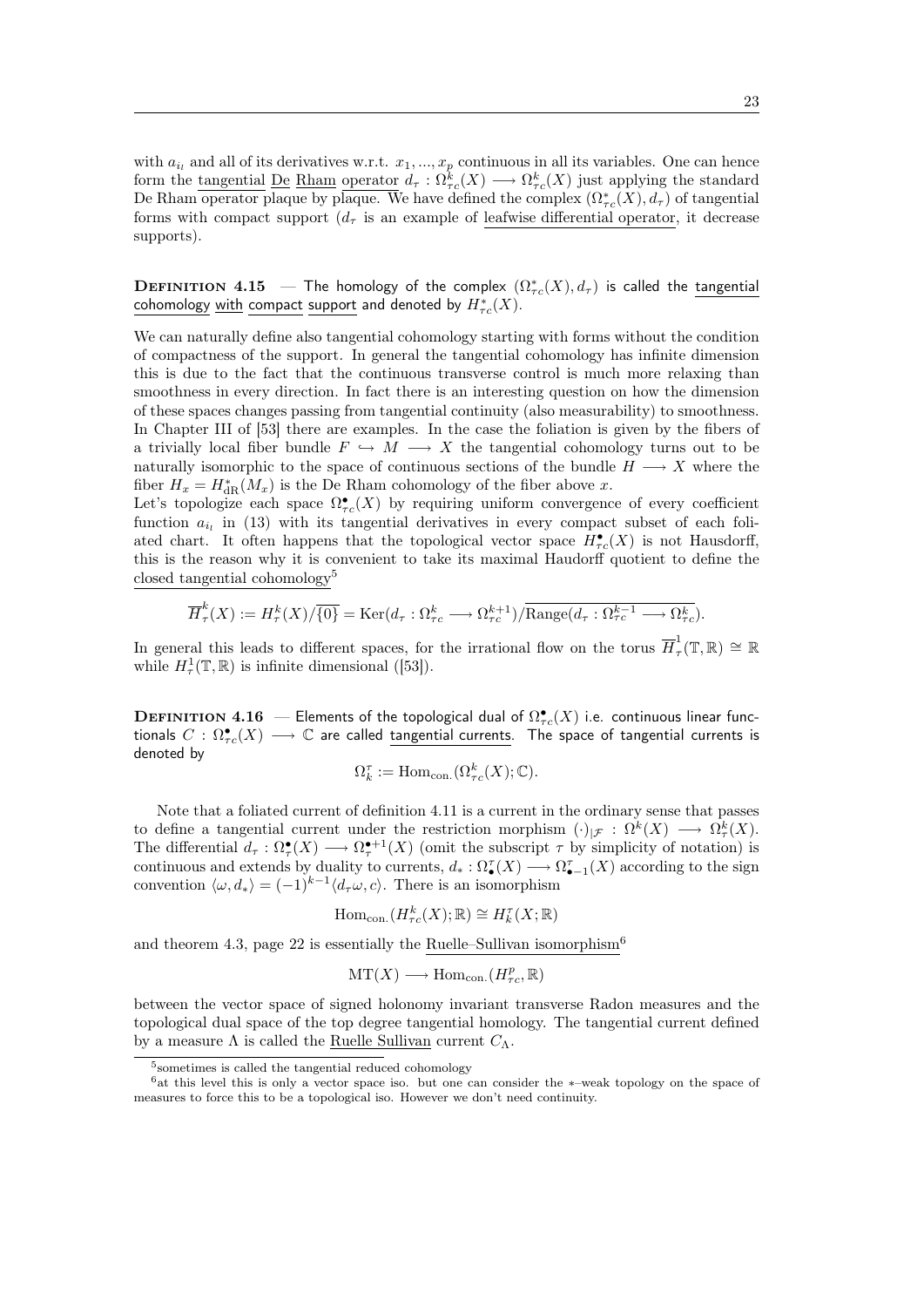#### 4.2.3 Transverse measures and non commutative integration theory

At this point we have used the name transverse measure for at least two objects, measures on the union of all transversals and transverse measures in the equivalence relation  $\mathcal R$  (or the holonomy groupoid,  $G$  is the same) according to definition 4.1. In the rest of the section we clarify the relationship between them. First we need a couple of definitions

**DEFINITION 4.17** — A transverse measure  $\Lambda$  in the sense of non commutative integration theory for the equivalence relation  $\mathcal R$  (or the holonomy groupoid G) is called locally finite if  $\Lambda(\nu) < \infty$  for every  $\nu \in \mathcal{E}^+$  with

- 1.  $\nu$  is locally bounded i.e.  $\sup \nu^x(K) < \infty$  for every  $K$  compact in  ${\mathcal R}$
- 2.  $\nu$  is compactly supported i.e.  $\nu^x$  is supported in  $s^{-1}(K)$  for a compact  $K\subset X.$

**DEFINITION 4.18** — The characteristic function  $\nu_A$  of a subset  $A \subset X$  is the transverse function defined by  $\nu^x_A(B)=|s^{-1}(A)\cap G^x\cap B|$  or equivalently  $\nu(f)(y):=\sum_{\gamma\in G^y,\ s(\gamma)\in A}f(\gamma)$ for a Borel function  $f$  on  $G$ .

Note that the characteristic function is nothing but the lift  $s^{-1}(\mu_A)$  of the counting measure concentrated in A. This actually shows that  $\gamma \nu_A^x = \nu_A^y$ ,  $\gamma \in G_x^y$ .

THEOREM 4.18 – (Connes [24]) Let  $\Lambda$  be a locally finite transverse measure for  $\mathcal{R}$  (G). Let  $Z$ a transverse submanifold, for a compact set  $K \subset Z$  define  $\tau(K) := \Lambda(\nu_K)$ . This is the definition of a Positive Radon measure on  $Z$  that is holonomy invariant. In other words the correspondence  $\Lambda \longmapsto \tau$  is a bijection

{Locally finite transverse measures on  $\mathcal{R}$ }  $\longrightarrow$  {Holonomy invariant transverse measures on  $X$ }.

Remember that there is a coupling between transverse measures  $\Lambda$  on  $\mathcal R$  and transverse functions  $\nu$  to produce a measure on X defined by  $\Lambda_{\nu}(f) = \Lambda((s \circ f)\nu)$  then  $\Lambda_{\nu_K}(1) =$  $\Lambda(\nu_k) = \tau(K).$ 

**DEFINITION 4.19** — Choose some Radon measure  $\alpha$  on the ambient X call the lift of  $\alpha$  is the transverse measure  $\nu^x:=s^*(\alpha)$  where  $s:G^x\longrightarrow X.$  We say that a lift is transversally measurable if for every foliated chart  $\Omega \cong U \times T$  it is represented as a weakly measurable mapping  $T \longrightarrow \text{Ra}(U)$ from T to the space of Radon measures on U, bounded if  $\Omega$  is relatively compact.

**PROPOSITION** 4.20 – (Connes [24] ) The map  $\alpha \mapsto s^*(\alpha)$  is a bijection transversally measurable Radon measures on X and transverse functions  $\nu$  suc that  $\sup \nu(K) < \infty$  for every compact  $K \subset G$ .

**PROPOSITION 4.21** – Choose some Radon measure  $\alpha$  on X with support X. Let  $\nu = s^*(\alpha)$ . The mapping  $\Lambda \longmapsto \Lambda_{\nu}$  is a bijection between locally finite transverse measures on G and Radon measures  $\mu$  on  $X$  with the property: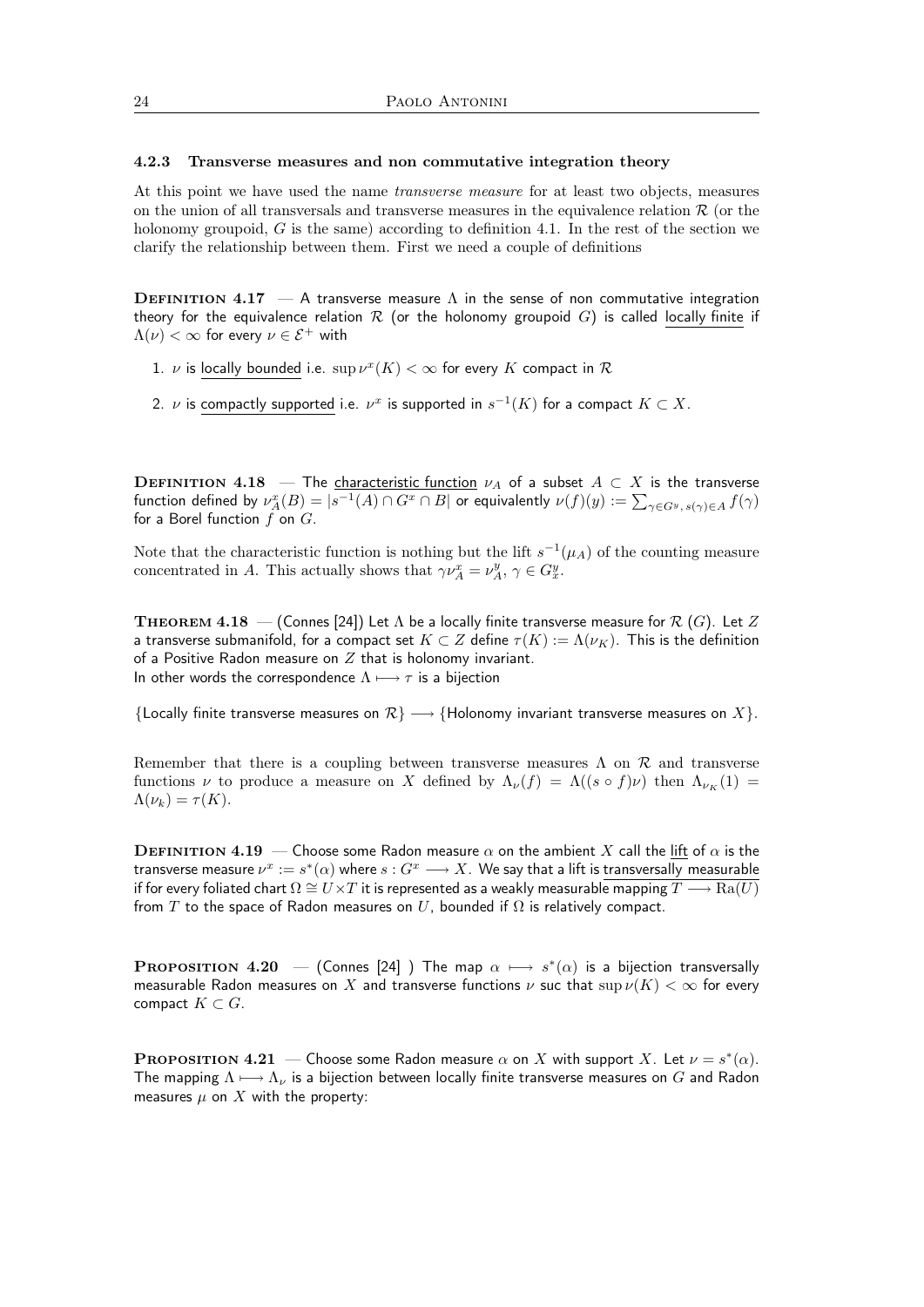for every disintegration of  $\mu$  on a foliated chart along the fibers of the distinct mapping  $\Omega \cong$  $U \times T \longrightarrow T$  the conditional measures satisfy

$$
d\mu_t = d\alpha_t.
$$

In practice the above propositions furnishes a geometrical recipe to recognize the measure  $\Lambda_{\nu}$ on the base X if  $\Lambda$  is a transverse measure on the foliation i.e. a measure on the  $\sigma$ -ring of all Borel transversals. In fact choose some foliated atlas  $\Omega_i \simeq U_i \times T_i$  with the set of coordinates  $(x, t)$  and a subordinate smooth partition of the unit  $\varphi_i$ . Then for a function f

$$
\Lambda_{\nu}(f) = \sum_{i} \int_{T_i} \int_{U_i} \varphi_i(x,t) f(x,t) d\nu_t(x) d\Lambda_{T_i}(t)
$$

where  $\nu_t(x)$  is the longitudinal measure  $\nu$  restricted to the plaque  $U_i \times \{t\}$ . We shall refer to this Fubini type decomposition as to the integration process according to the terminology of the book by Moore and Schochet [53].

## 4.3 Von Neumann algebras and Breuer Fredholm theory for foliations

Let  $R$  the equivalence relation of the foliation. For square integrable representations on the measurable fields of Hilbert spaces  $H_i$  let  $\text{Hom}_{\mathcal{R}}(H_1, H_2)$  the vector space of all intertwining operators. The choice of a holonomy invariant measure  $\Lambda$  on the foliation gives rise to a transverse measure on  $R$  in the sence of non commutative integration theory hence a quotient projection

$$
\operatorname{Hom}_{\mathcal{R}}(H_1, H_2) \longrightarrow \operatorname{Hom}_{\Lambda}(H_1, H_2)
$$

given by identification modulo  $\Lambda$ -a.e. equality. Elements of  $\text{Hom}_{\Lambda}(H_1, H_2)$  are called Random operators. If  $H_1 = H_2 = H$ , then  $\text{Hom}_{\mathcal{R}}(H, H) = \text{End}_{\mathcal{R}}(H)$  is an involutive algebra, the quotient via  $\Lambda$  is a Von Neumann algebra<sup>7</sup>

$$
Hom_{\mathcal{R}}(H) \longrightarrow End_{\Lambda}(H).
$$

For a vector bundle  $E \longrightarrow X$  let  $L^2(E)$  be the Borel field of Hilbert spaces on X, of leafwise square integrable sections  $\{L^2(L_x, E_{|L_x})\}_{x \in X}$ . There is a natural square integrable representation of R on  $L^2(E)$  the one given by  $(x, y) \longmapsto \text{Id} : L^2(L_x, E) \longrightarrow L^2(L_y, E)$ . Denote  $\text{End}_{\mathcal{R}}(E)$  the vectorspace of all intertwining operators and  $\text{Hom}_{\Lambda}(E)$  the corresponding Von Neumann algebra.

Since we need unbounded operators we have to define measurability for fields of closed unbounded operators. Remember that the polar decomposition  $T = u|T|$  is determined by the couple of bounded operators u and  $(1+T^*T)^{-1}$ .

**DEFINITION 4.22** — We say that a field of unbounded closed operators  $T_x$  is measurable if are measurable the fields of bounded operators  $u_x$  and  $|T_x|$ .

Remark — .In the paper [56] about unbounded reduction theory. An unbounded field of

<sup>7</sup> to be precise this is a W<sup>∗</sup> algebra in fact it is not naturally represented on some Hilbert space. The choice of a longitudinal measure  $\nu$  gives however a representation  $\text{End}_{\mathcal{R}}(H) \longrightarrow B(\int_X H_x d\Lambda_\nu(x))$  on the direct integral of the field  $H_x$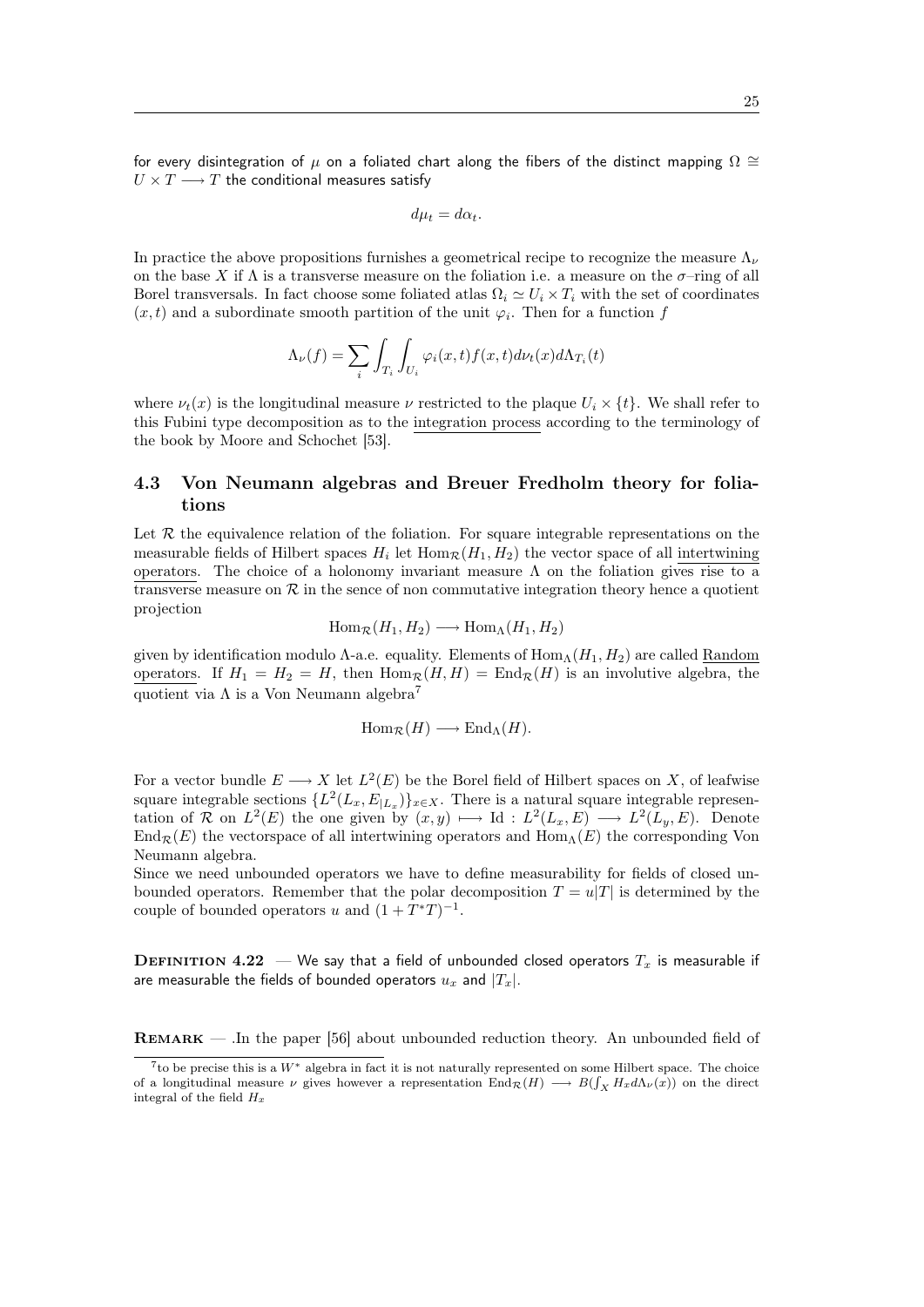closed operators A is said measurable if the family corresponding to the projection on the graph is measurable on  $H \oplus H$  with the direct sum measure structure. Writing the projection on the graph as

$$
(\xi, \eta) \longmapsto ((1 + A^*A)^{-1}(\xi + A^*\eta), A(1 + A^*A)^{-1}(\xi + A^*\eta))
$$

we can see that these definition is equivalent to the one given here

Next, we review some ingredients from Breuer theory of Fredholm operators on Von Neumann algebras, adapted to our weight–theory case with some notions translated in the language of the essential Λ–spectrum, a straightforward generalization of the essential spectrum of a self– adjoint operator. Main references are [14, 15] and [18] and [19].

Remember that the set of projections  $\mathcal{P} := \{A \in \text{End}_{\Lambda}(E), A^* = A, A^2 = A\}$  of a Von Neumann algebra, has the structure of a complete lattice i.e. for every family  $\{A_i\}_i$  of projections one can form their join  $\vee A_i$  and their <u>meet</u>  $\wedge A_i$ . Then for a random operator  $A \in$ End<sub>Λ</sub>(E) we can define its projection on the range  $R(A) \in \mathcal{P}(\text{End}_{\Lambda}(E))$  and the projection on its kernel  $N(A) \in \mathcal{P}(\text{End}_{\Lambda}(E))$  according to  $R(A) := \vee \{P \in \mathcal{P}(\text{End}_{\Lambda}(E)) : PA = A\}$  and  $N(A) := \wedge \{P \in \mathcal{P}(\text{End}_{\Lambda}(E)) : PA = P\}$ . If A is the class of the measurable field of operators  $A_x$ , it is clear that  $R(A)$  and  $N(A)$  are the classes of  $R(A)_x$  and  $N(A)_x$ .

 $\mathbf{D}\mathbf{E}\mathbf{F}$ INITION  $4.23$   $-$  Let  $H_i$ ,  $i=1,..,3$  be square integrable representations of  $\mathcal R$  define

- 1. A–finite rank random operators.  $B_{\Lambda}^f(H_1,H_2):=\{A\in \operatorname{Hom}_{\Lambda}(H_1,H_2): \operatorname{tr}_{\Lambda} R(A)<\infty\}$
- 2.  $\Lambda$ –compact random operators.  $B_{\Lambda}^{\infty}(H_1,H_2)$  is the norm closure of finite rank operators.
- 3. Λ–Hilbert–Schmidt random operators

$$
B_{\Lambda}^{2}(H_{1}, H_{2}) := \{ A \in \text{Hom}_{\Lambda}(H_{1}, H_{2}) : \text{tr}_{\Lambda}(A^{*}A) < \infty \}.
$$

4. Λ-trace class operators.  $B^1_\Lambda(H) = B^2_\Lambda(H) B^2_\Lambda(H)^* = \{ \sum_{i=1}^n S_i T_i^* : S_i, T_i \in B^2_\Lambda(H) \}.$ 

**LEMMA 4.24**  $-B^*_{\Lambda}(H)$  is a  $*$ –ideal in  $\text{End}_{\Lambda}(E)$ . An element  $A \in B^*_{\Lambda}(H)$  iff  $|A| \in B^*_{\Lambda}(H)$ ,  $* = f, 1, 2, \infty$ . The following inclusion holds

$$
B_{\Lambda}^{f}(E) \subset B_{\Lambda}^{1}(E) \subset B_{\Lambda}^{2}(E) \subset B_{\Lambda}^{\infty}(E).
$$

Furthermore

$$
B_{\Lambda}^{1}(E) = \{ A \in \text{End}_{\Lambda}(E) : \text{tr}_{\Lambda} |A| < \infty \}.
$$

PROOF — The proof is very similar to the standard case.

An important inequality is the following, take  $A \in B^1_\Lambda(E)$  and  $C \in \text{End}_\Lambda(H)$ . We have polar decompositions  $A = U|A|$ ,  $C = V|C|$  then  $|A| = U^*A \in B_\Lambda^1(E)$ ,  $|A|^{1/2} \in B_\Lambda^2(E)$  and

$$
|\operatorname{tr}_{\Lambda}(CA)| \le ||C|| \operatorname{tr}_{\Lambda}|A|.
$$
 (14)

For the proof, being a very standard calculation in Von Neumann algebras can be found in chapter V of [74].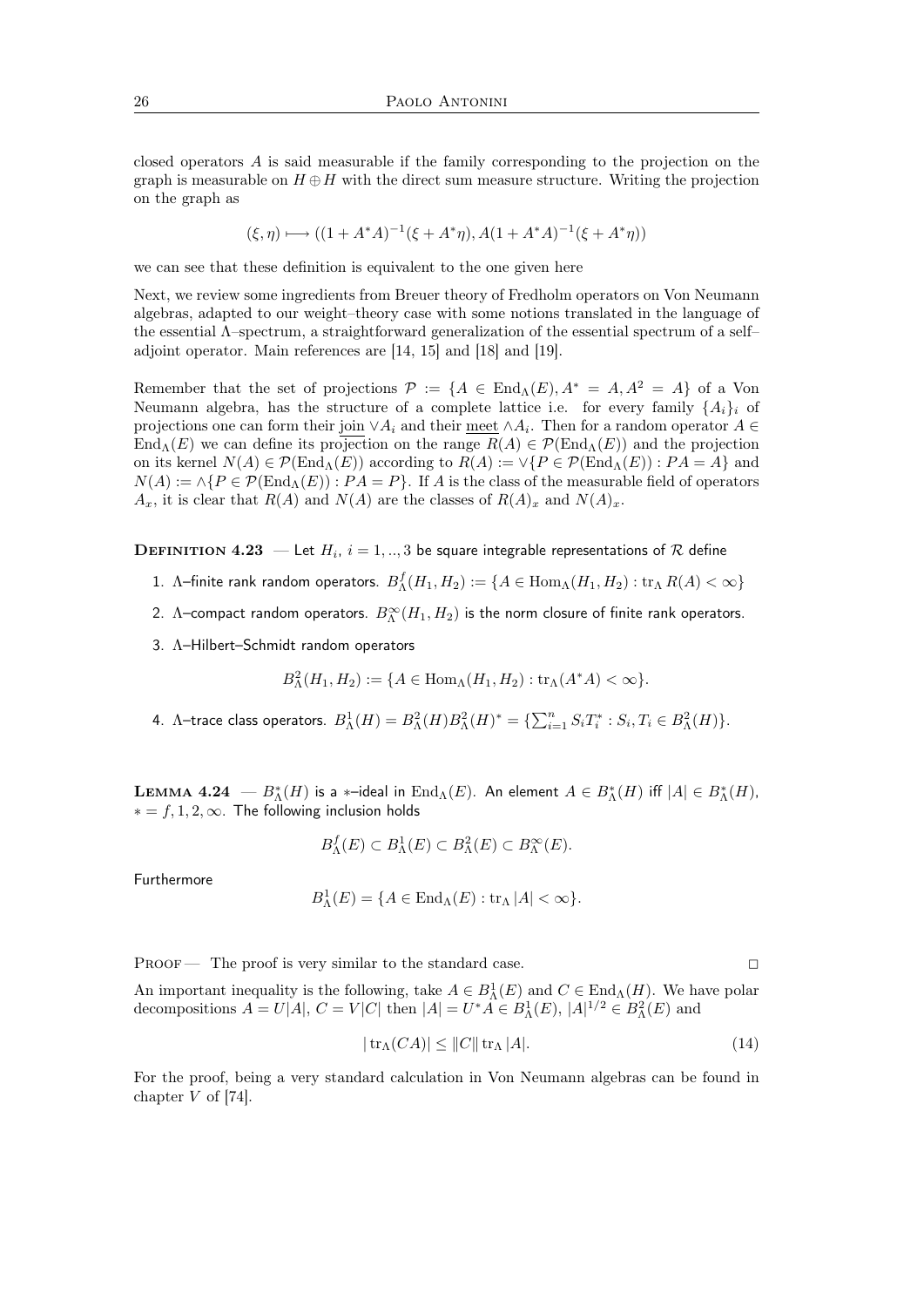**DEFINITION 4.25** — A random operator  $F \in \text{Hom}_{\Lambda}(E_1, E_2)$  is  $\Lambda$ -Fredholm (Breuer-Fredholm) if there exist  $G \in \text{Hom}_{\Lambda}(E_2, E_1)$  such that  $FG - \text{Id} \in B^{\infty}_{\Lambda}(E_2)$  and  $GF - \text{Id} \in B^{\infty}_{\Lambda}(E_1)$ .

DEFINITION 4.26 — For an unbounded field of closed operators  $T_x : H_1 \longrightarrow H_2$  between two measurable fields of Hilbert spaces  $H_i$  the field of bounded operators

$$
T_x: (\text{Domain}(T_x), \|\cdot\|_{T_x}) \longrightarrow H_2
$$

where  $\lVert \cdot \rVert_{T_x}$  is the graph norm is measurable by Remark 4.3. We say that  $T$  is Λ–Breuer–Fredholm when this field of bounded operators is Λ–Breuer–Fredholm.

**PROPOSITION 4.27** — A random operator  $F \in \text{Hom}_{\Lambda}(H_1, H_2)$  is  $\Lambda$ -Fredholm if and only if  $N(F)$  is  $\Lambda$ –finite rank and there exist some finite rank projection  $S \in \text{End}_{\Lambda}(H_2)$  such that  $R(\text{Id} - S) \subset R(F)$ .

Hence from the proposition above  $\Lambda$ –Fredholm operators F have a finite  $\Lambda$ –index. In fact  $\text{tr}_{\Lambda}(N(F)) < \infty$  and

$$
\operatorname{tr}_{\Lambda}(1 - R(F)) \le \operatorname{tr}_{\Lambda}(S) < \infty,
$$

making clear the next definition.

**DEFINITION 4.28** — Let  $F \in \text{Hom}_{\Lambda}(H_1, H_2)$  be  $\Lambda$ -Fredholm. The  $\Lambda$  index of F is defined by

$$
ind_{\Lambda}(F) := \text{tr}_{\Lambda}(N(F)) - \text{tr}_{\Lambda}(1 - R(F)).
$$

The next result contained in The Shubin book [69] motivates the definition of an useful instrument called the Λ–essential spectrum

**LEMMA 4.29** — Let  $M$  be a Von Neumann algebra endowed with a semi-finite faithful trace  $\tau$ ,  $S = S^* \in M$ . Then S is  $\tau$ -Breuer-Fredholm if and only if there exists  $\epsilon > 0$  such that  $\tau(E(-\epsilon, \epsilon)) < \infty$ , where  $E(\Delta)$  is the spectral projection of S corresponding to a Borel set  $\Delta$ . Besides if  $S = S^*$  is  $\tau$ -Breuer-Fredholm then  $\text{ind}_{\tau} S = 0$ .

So consider a measurable field  $T$  of unbounded intertwining operators. If  $T$  is selfadjoint (every  $T_x$  is self–adjoint a.e.) the parametrized (measurable) spectral Theorem (cf. Theorem XIII.85 in [63]) shows that for every bounded Borel function f the family  $x \mapsto f(T_x)$  is a measurable field of uniformely bounded intertwining operators defining a unique random operator. In other words

$$
\{f(T_x)\}_x \in \text{End}_{\Lambda}(H).
$$

For a Borel set  $U \subset \mathbb{R}$  let  $\chi_T(U)$  be the family of spectral projections  $x \mapsto \chi_U(T_x)$ . Denote  $H_T(U)$  the measurable field of Hilbert spaces corresponding to the family of the images  $(H_T(U))_x = \chi_U(T)H_x$ . Let  $\text{tr}_\Lambda : \text{End}^+_\Lambda(H) \longrightarrow [0, +\infty]$  the semifinite normal faithful trace defined by  $\Lambda$ . The formula

$$
\mu_{\Lambda,T}(U) := \text{tr}_{\Lambda}(\chi_T(U)) = \dim_{\Lambda}(H_U(T))
$$

defines a Borel measure on R.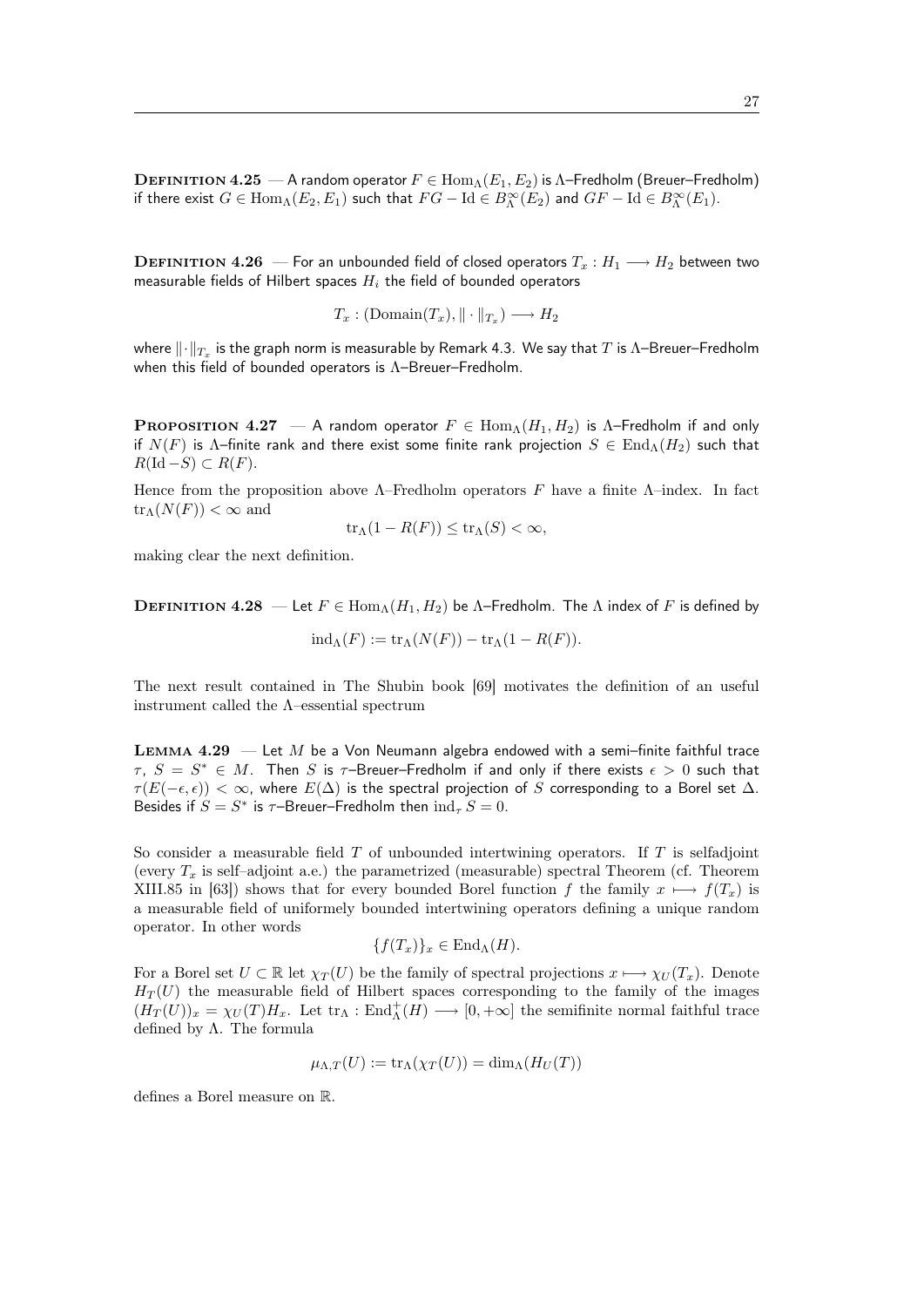DEFINITION 4.30 — We call the Borel measure defined above the  $\Lambda$ –spectral measure of T.

Remark — Clearly this is not in general a Radon measure (i.e. finite on compact sets). In fact due to the non–compactness of the ambient manifold a spectral projection of a relatively compact set of an (even elliptic) operator is not trace class. In the case of elliptic self adjoint operators with spectrum bounded by below this is the Lebesgue–Stiltijes measure associated with the spectrum distribution function relative to the  $\Lambda$ –trace. This is the (not decreasing) function  $\lambda \mapsto \text{tr}_{\Lambda} \chi_{(-\infty,\lambda)}(T)$ . A good reference on this subject is the work of Kordyukov [38].

Notice the formula

$$
\int f d\mu_{\Lambda,T} = \text{tr}_\Lambda(f(T))
$$

for each bounded Borel function  $f : \mathbb{R} \longrightarrow [0, \infty)$ . The proof of this fact easily follows starting from characteristic functions. Here the normality property of the trace plays a fundamental role. A detailed argument can be found in [58]. Next we introduce, inspired by [76] the hero of this section.

**DEFINITION 4.31** — The essential  $\Lambda$ -spectrum of the measurable field of unbounded selfadjoint operators  $T$  is

$$
\operatorname{spec}_{\Lambda,e}(T) := \{ \lambda \in \mathbb{R} : \mu_{\Lambda,T}(\lambda - \epsilon, \lambda + \epsilon) = \infty, \forall \epsilon > 0 \}.
$$

LEMMA  $4.32$  – For Random operators the  $\Lambda$ -essential spectrum is stable under compact perturbation. If  $A\in\operatorname{End}_\Lambda(E)$  is selfadjoint  $A=A^*$  and  $S=S^*\in B_\Lambda^\infty(E)$  then

$$
\operatorname{spec}_{\Lambda,e}(A+S) = \operatorname{spec}_{\Lambda,e}(A).
$$

Then if  $\text{tr}_\Lambda$  is infinite i.e.  $\text{tr}_\Lambda(1) = \infty$  we have  $\text{spec}_{\Lambda,e}(A) = \{0\}$  for every  $A = A^* \in B_\Lambda^\infty(E)$ .

PROOF — Let  $\lambda \in \text{spec}_{\Lambda e}(A)$ , by definition  $\dim_{\Lambda} H_A(\lambda - \epsilon, \lambda + \epsilon) = \infty$ . Then consider the field of Hilbert spaces

$$
G_{\epsilon,x} := \left\{ t \in \chi_{(-\lambda-\epsilon,\lambda+\epsilon)}(A_x)H_x; \, \|S_x t\| < \epsilon \|t\| \right\} = H_{S_x}(-\epsilon,\epsilon) \cap H_{A_x}(-\lambda-\epsilon,\lambda+\epsilon).
$$

This actually shows that  $G_{\epsilon}$  is  $\Lambda$ -finite dimensional infact  $H_{A_x}(-\lambda - \epsilon, \lambda + \epsilon)$  is  $\Lambda$ -infinite dimensional while  $H_{S_x}(-\epsilon, \epsilon)$  is  $\Lambda$ -finite codimensional. This showing that  $\lambda \in \text{spec}_{\Lambda, e}(A+S)$ . The second statement is immediate.  $\Box$ 

There is a spectral characterization of Λ–Fredholm random operators as expected after Lemma [?].

**PROPOSITION 4.33** — For a random operator  $F \in \text{Hom}_{\Lambda}(H_1, H_2)$  the following are equivalent

- 1.  $F$  is  $\Lambda$ -Fredholm.
- 2.  $0 \notin \text{spec}_{\Lambda,e}(F^*F)$  and  $0 \notin \text{spec}_{\Lambda,e}(FF^*).$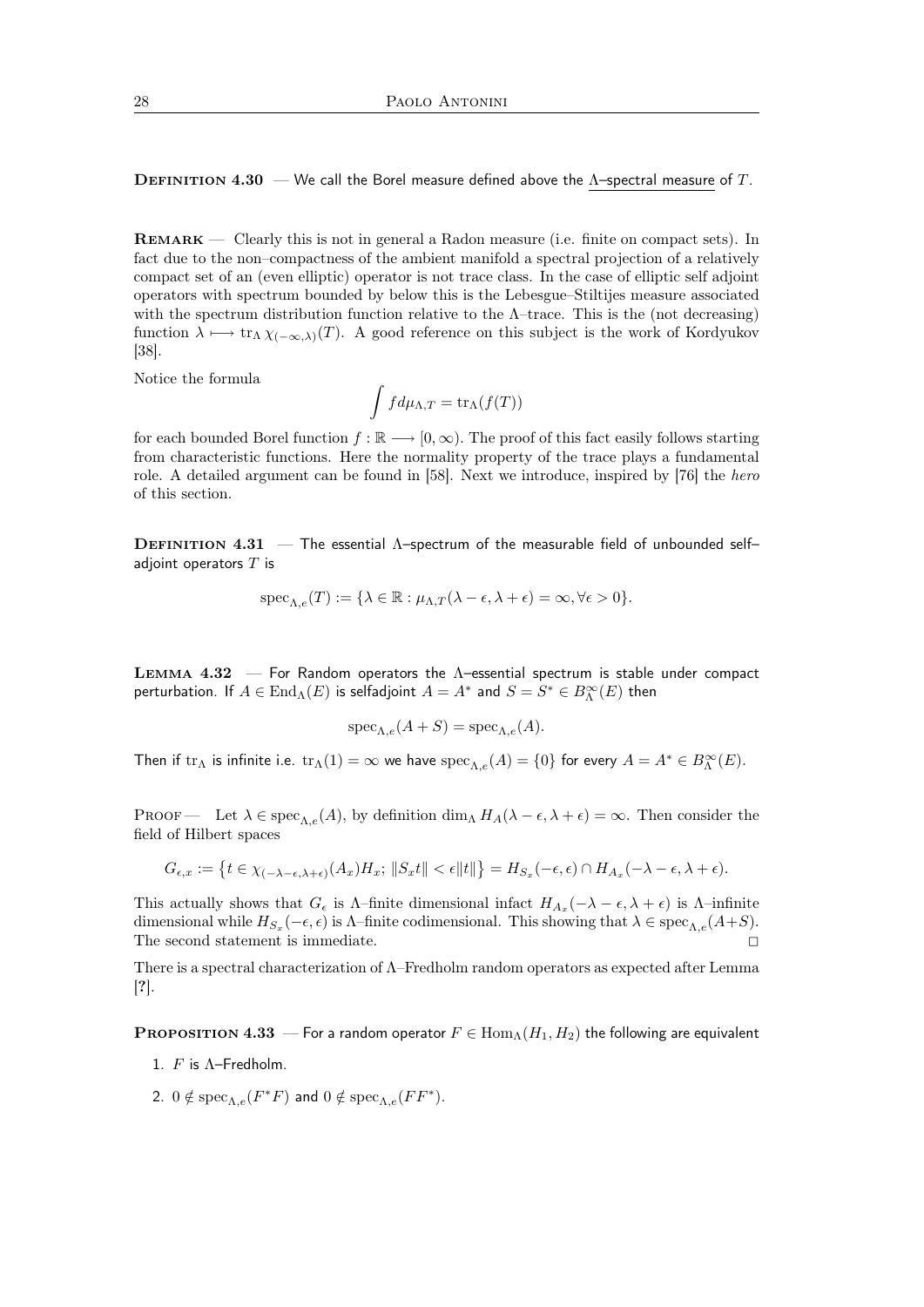- 3.  $0 \notin \text{spec}_{\Lambda,e} \left( \begin{array}{cc} 0 & F^* \\ F & 0 \end{array} \right)$  $F = 0$  $\setminus$
- 4.  $N(F)$  is  $\Lambda$ –finite rank and there exist some finite rank projection  $S \in \text{End}_{\Lambda}(H_2)$  such that  $R(\text{Id} - S) \subset R(F)$ .

## 4.3.1 Splitting principle

Let  $E \longrightarrow X$  be a vector bundle. For every  $x \in X$  and integer k consider the Sobolev space  $H^k(L_x, E)$  of sections of E, obtained by completion of  $C_c^{\infty}(L_x, E)$  with respect to the k Sobolev norm

$$
||s||_{H^k(L_x;E)}^2 := \sum_{i=0}^k ||\nabla^k s||_{L^2(\otimes^k T^* L_x;E)}^2,
$$

here the longitudinal Riemannian connection has been used. This is the definition of a Borel field of Hilbert spaces with natural Borel structure given by the inclusion into  $L^2$ . In fact, by Proposition 4 of Dixmier [27] p.167 to prescribe a measure structure on a field of hilbert spaces H it is enough to give a countable sequence  $\{s_i\}$  of sections with the property that for  $x \in X$  the countable set  $\{s_i(x)\}\$ is complete orthonormal. In the appendix of Heitsch and Lazarov paper [33] is shown, making use of holonomy that a family with the property that each  $s_i$  is smooth and compactly supported on each leaf can be choosen.

DEFINITION 4.34 — Consider a field  $T = \{T_x\}_{x \in X}$  (not necessarily Borel by now) of continuous intertwining operators  $T_x: C_c^\infty(L_x; E_{|L_x}) \longrightarrow C_c^\infty(L_x; E_{|L_x}).$ 

• We say that T is of order  $k \in \mathbb{Z}$  if  $T_x$  extends to a bounded operator

$$
H^m(L_x, E_{|Lx}) \longrightarrow H^{m-k}(L_x, E_{|Lx})
$$

for each  $m \in \mathbb{Z}$  and for x a.e.

• We say that the  $T$  is elliptic if each  $T_x$  satisfies a Garding inequality

$$
||s||_{H_x^{m+k}} \leq C(L_x, m, k) [||s||_{H_x^m} + ||T_x s||_{H_x^m}],
$$

and the family  $\{C(L_x, m, k)\}_{x \in X}$  is bounded outside a null set in X.

Since each leaf  $L_x$  is a manifold with bounded geometry for a family of elliptic selfadjoint intertwining operators  $\{T_x\}_{x \in X}$  every  $T_x$  is essentially selfadjoint with domain  $H^k(L_x; E_{|L_x})$ . It makes sense again to speak of measurability of such a family.

DEFINITION 4.35  $-$  For two fields of operators  $P$  and  $P'$  say that  $P = P'$  outside a compact  $K\subset X$  if for every leaf  $L_x$  and every section  $s\in C^\infty_c(L_x\setminus K;E)$  then  $Ps=P's.$  This property holding  $x$  a.e in  $X$  with respect to the standard Lebesgue measure class.

**THEOREM 4.35** – The splitting principle. Let P and P' two Borel fields of (unbounded) selfadjoint order 1 elliptic intertwining operators. If  $P = P'$  outside a compact set  $K \subset X$  then

$$
\operatorname{spec}_{\Lambda,e}(P)=\operatorname{spec}_{\Lambda,e}(P').
$$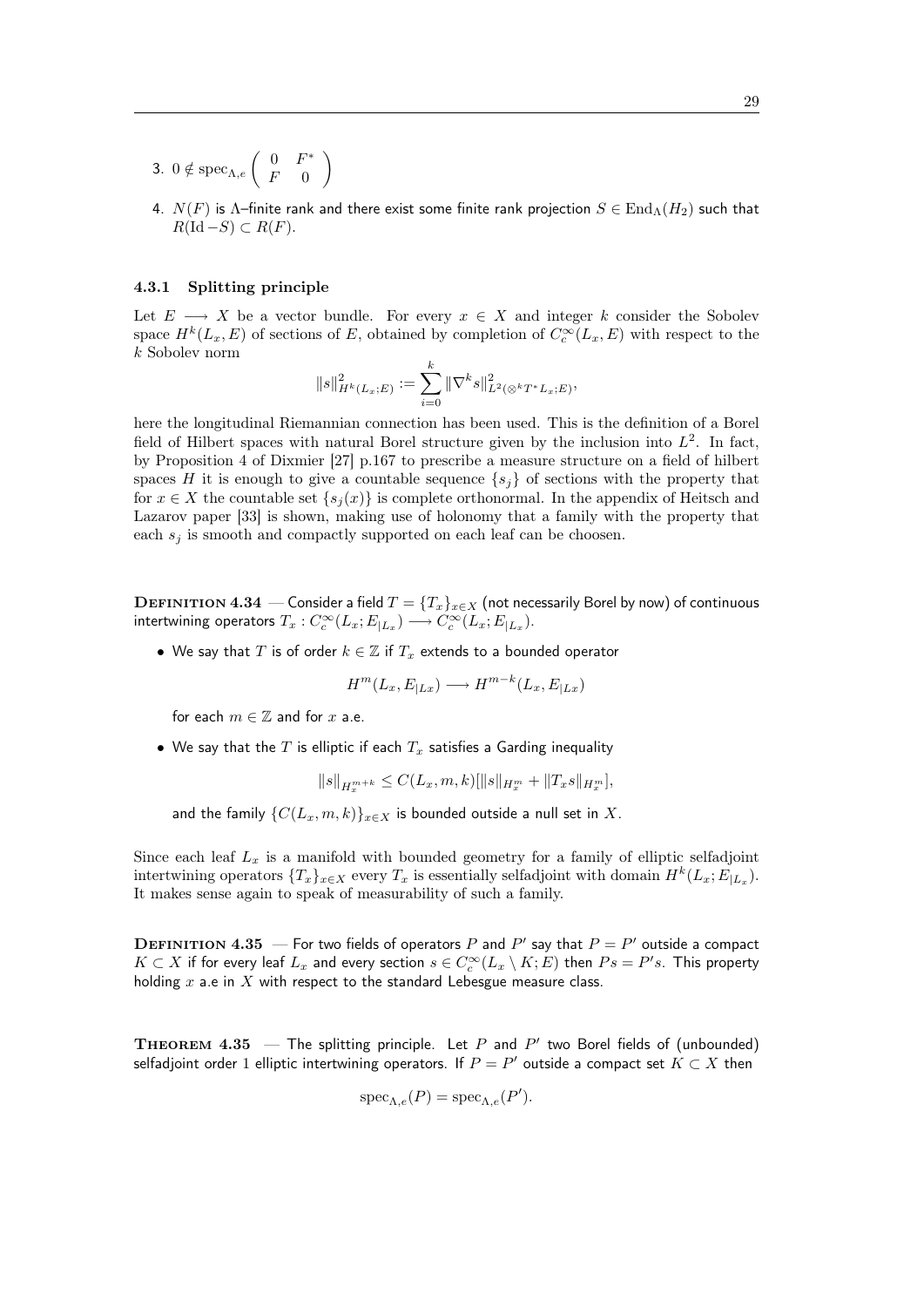PROOF — Let  $\lambda \in \text{spec}_{\Lambda,e}(P)$ , for each  $\epsilon > 0$  put  $\chi_{\epsilon}^{\lambda} := \chi_{(\lambda - \epsilon, \lambda + \epsilon)}$  put  $G_{\epsilon} := \chi_{\epsilon}^{\lambda}(P)$ , then  $\text{tr}_{\Lambda}(G_{\epsilon}) = \infty$ . The projection  $G_{\epsilon}$  amounts to the Borel field of projections  $\{\chi_{\epsilon}^{\lambda}(P_x)\}_{x \in X}$ . By elliptic regularity on each Hilbert space  $G_{\epsilon,x}$  every Sobolev norm is equivalent in fact the spectral theorem and Gårding inequality show that for  $s \in G_{\epsilon,x}$  and  $k \in \mathbb{N}$ 

$$
\|s\|_{H^{k+2}_x} \leq C(P_1,k+2)\{\|s\|_{L^2_x} + \|(P_1-\lambda)^k s\|_{L^2_x}\} \leq (C+\epsilon^k)\|s\|_{L^2_x}
$$

where  $C(P_1, k+2)$  is a constant bigger than each leafwise Gårding constant. Now choose two cut–off functions  $\phi, \psi \in C_c^{\infty}(X)$  with  $\phi_K = 1$  and  $\psi_{|{\rm supp}\phi} = 1$ . Consider the following fields of operators

$$
B_{\phi}: L_x^2 \xrightarrow{\chi_{\lambda}^{\epsilon}} G_{\epsilon,x} \xrightarrow{\phi} L_x^2,
$$
\n(15)

$$
C_{\psi}: L_x^2 \xrightarrow{\chi_{\mathcal{A}}^{\epsilon}} (G_{\epsilon,x}, \|\cdot\|_{L^2}) \longrightarrow (G_{\epsilon,x}, \|\cdot\|_{H^k})^{\psi} \longrightarrow H_x^1 \tag{16}
$$

for a k sufficiently big in order to have the Sobolev embedding theorem. We declare that  $C^*_{\psi}C_{\psi}\in \text{End}_{\Lambda}(E)$  is  $\Lambda$ -compact. In fact consider by simplicity the case in which  $\psi$  is supported in a foliation chart  $U \times T$ . The integration process shows that the trace of  $C^*_{\psi} C_{\psi}$  is given by integration on T of the local trace on each plaque  $U_t = U \times \{t\}$ . Now the operator  $C^*_{\psi,x}C_{\psi,x}$  is locally traceable by Theorem 1.10 in Moore and Schochet [53] since by Sobolev embedding the range of  $C_{\Psi}$  is made of continuous sections (the fact that each sobolev norm is equivalent on  $G_{\epsilon}$  makes the teorem appliable i.e don't care in forming the adjoint w.r.t.  $H^1$ norm or  $L^2$ ). These local traces are uniformly bounded in  $U \times T$  from the uniformity of the Gårding constants for the family since we are multiplying by a compactly supported function  $\psi$ . Actually we have shown that  $C^*_{\psi}C_{\psi}$  is  $\Lambda$ -trace class. There follows from Lemma 4.32 about Λ–compact operators that the projection  $\tilde{G}_{\epsilon} := \chi_{(-\epsilon^2, \epsilon^2)}(C^*_{\psi}C_{\psi})$  is Λ–infinite dimensional in fact spec<sub> $\Lambda, e^{}(C^*_{\psi}C_{\psi}) = \{0\}.$ </sub>

Now  $1 - B_{\phi}$  is  $\Lambda$ -Fredholm (also  $B_{\phi}$  is  $\Lambda$ -compact) then its kernel has finite  $\Lambda$ -dimension. Also since  $C^*_{\psi} C_{\psi} \chi_{\epsilon}^{\lambda} = C^*_{\psi} C_{\psi}$  then  $\tilde{G}_{\epsilon} \chi_{\epsilon}^{\lambda} = \tilde{G}_{\epsilon}$  hence  $(1 - B_{\phi}) \tilde{G}_{\epsilon} = (1 - \phi) \tilde{G}_{\epsilon} \subset \text{domain}(P')$ is Λ–infinite dimensional.

Take  $s \in \tilde{G}_{\epsilon}$ , from the definition

$$
\|\psi s\|_{H^1}^2 = \langle C_{\psi} s, C_{\psi} s \rangle_{H^1} = \langle C_{\psi}^* C_{\psi} s, s \rangle_{L^2} \le \epsilon^2 \|s\|_{L^2}^2
$$

then

$$
||(P' - \lambda)(1 - \phi)s||_{L^2} \le ||[P, \phi]s||_{L^2} + ||(1 - \phi)(P - \lambda)s||_{L^2} \le C||\psi s||_{H^1} +
$$
  

$$
||(P - \lambda)s||_{L^2} \le \epsilon(1 + C)||s||_{L^2}.
$$

The second chain of inequalities follows from

$$
(P' - \lambda)(1 - \phi)s = (P - \lambda)(1 - \phi)s = ([P - \lambda, 1 - \phi] - (1 - \phi)(P - \lambda))s
$$
  
= -([P, \phi] + (1 - \phi)(P - \lambda))s.

Finally the spectral theorem for (unbounded) self adjoint operators shows that  $(1 - \phi)\tilde{G}_{\epsilon} \subset$  $\chi_{(\sigma,\tau)}(P')$  with  $\sigma = \lambda - \epsilon(1+C)$ ,  $\tau = \lambda + \epsilon(1+C)$ . In particular  $\lambda \in \text{spec}_{\Lambda,e}(P')$ .

COROLLARY 4.36 – Consider two foliated manifolds  $X$  and  $Y$  (with cylindrical ends or bounded geometry) with holonomy invariant measures  $\Lambda_1$ ,  $\Lambda_2$  and bounded geometry vector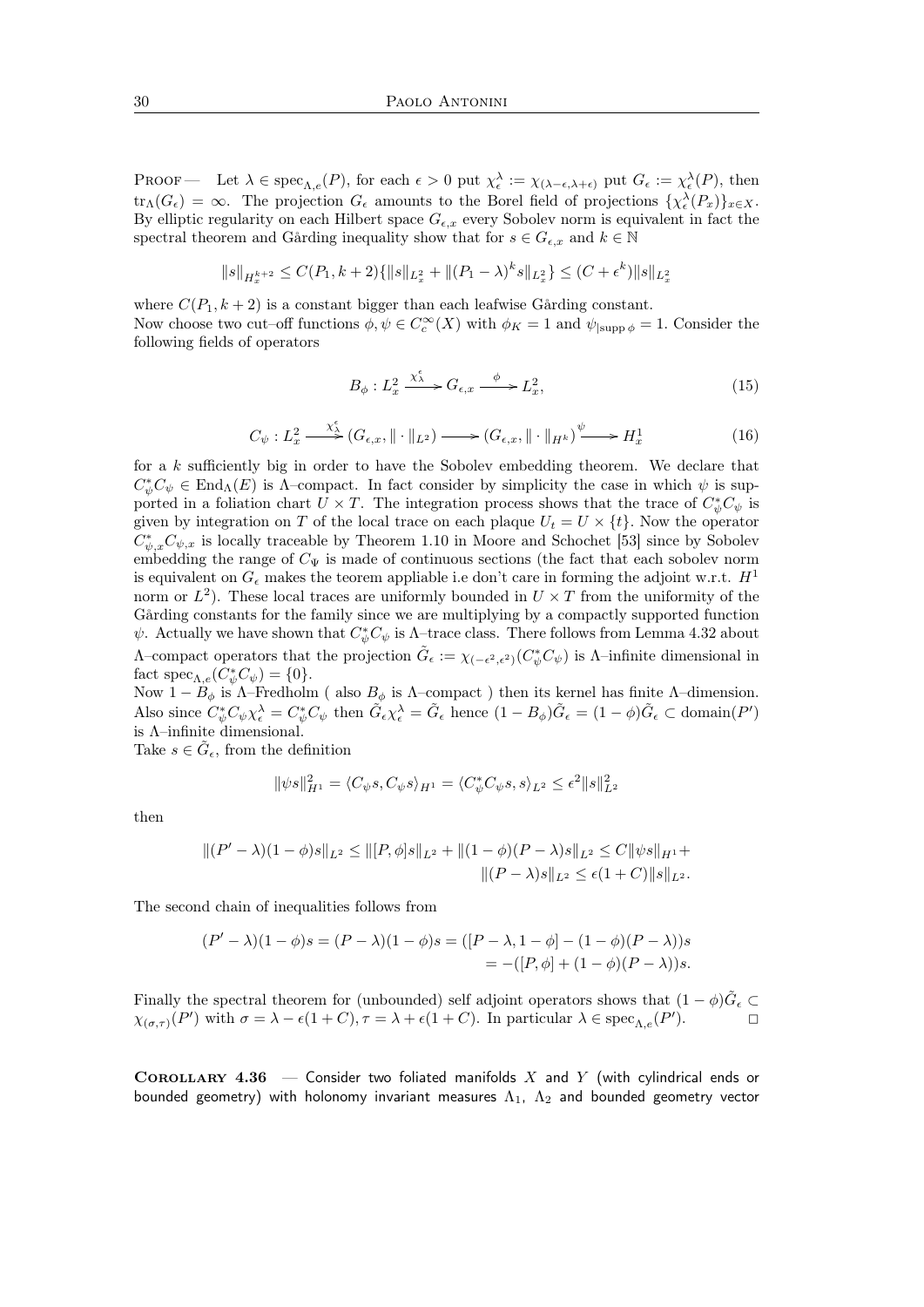bundles  $E_1 \longrightarrow X$  and  $E_2 \longrightarrow Y$ . Suppose there exist compact sets  $K_1 \subset X$  and  $K_2 \subset Y$  such that outside  $X \setminus K_1$  and  $Y \setminus K_2$  are isometric with an isometry that identifyies every geometric structure as the bundles and the foliation with the transverse measure. If  $P$  and  $P^\prime$  are operators as in Theorem 4.5, page 29 with  $P=P'$  on  $X\,\backslash\, K_1\simeq Y\,\backslash\, K_2$  in the sense of definition 4.35 then

$$
\mathrm{spec}_{\Lambda_1,e}(P)=\mathrm{spec}_{\Lambda_2,e}(P').
$$

Proof — The proof of 4.5, page 29 can be repeated word by word till the introduction of the element  $(1 - \phi)\tilde{G}_{\epsilon}$  that can be considered as an element of  $\text{End}_{\Lambda_2}(E_2)$  through the fixed isometry.  $\Box$ 

## 5 Analysis of the Dirac operator

#### 5.1 Finite dimensionality of the index problem

Consider the leafwise Dirac operator D. This is a measurable field of unbounded first order differential operators  $\{D_x\}_{x\in X}$ . Its measurability property is easily checked observing that is equivalent to prove the measurability of the field of bounded operators

$$
(D_x + i)^{-1} : L^2(L_x; E) \longrightarrow H^1(L_x; E).
$$

Here the field of natural Sobolev spaces has the canonical structure given by inclusion into  $L^2$ . Now, the self-adjointness of  $D_x$  with domain  $H^1(L_x; E)$  shows that

$$
(D_x + i) : H^1(L_x; E) \longrightarrow L^2(L_x; E)
$$

is a Hilbert space isomorphism. Choose two sections  $s, t$  of the domain and range respectively with the additional property that are smooth when restricted to each leaf then

$$
\langle (D_x+i)s(x),t(x)\rangle_{L^2(L_x;E)} = \langle s(x),(D_x-i)t(x)\rangle_{L^2(L_x;E)}
$$

and the measurability of the right–hand side is clear. Now it remains to apply the Example 2. in Dixmier [27] p-180 to have that the leafwise inverse family is measurable (Borel).

Since the foliation is even dimensional there is a canonical involution  $\tau = i^p c(e_1 \cdots e_{2p})$  giving a parallel hortonormal  $\pm 1$  eigenbundles splitting  $E = E^+ \oplus E^-$ . Moreover the Dirac operator is odd with respect to this splitting. That's to say that D anticommutes with  $\tau$  giving a pair of first order leafwise differential elliptic operators  $D_x^{\pm}: C_c^{\infty}(L_x; E^{\pm}) \longrightarrow C_c^{\infty}(L_x; E^{\mp})$ . We continue to use the same notation for their unique  $L^2$ -closure and we have  $D = D^+ \oplus D^$ with  $D^{+} = (D^{-})^{*}$ .

The operator  $D^+$  is called the chiral longitudinal Dirac operator, in general this is not a Breuer–Fredholm operator. In fact Fredholm properties are governed by its behavior at the boundary i.e its restriction to the base of the cylinder  $\partial X_0$ . Just in the one leaf situation  $D^+$ is Fredholm in the usual sense if and only if 0 is not in the continuous spectrum of  $D^+D^+$  or equivalently if the continuous spectrum has a positive lower bound. However the  $L^2$  kernels of  $D^+$  and  $D^-$  are finite dimensional and made of smooth sections. The difference

$$
\dim_{\Lambda}\operatorname{Ker}_{L^{2}}(D^{+})-\dim_{\Lambda}\operatorname{Ker}_{L^{2}}(D^{-})
$$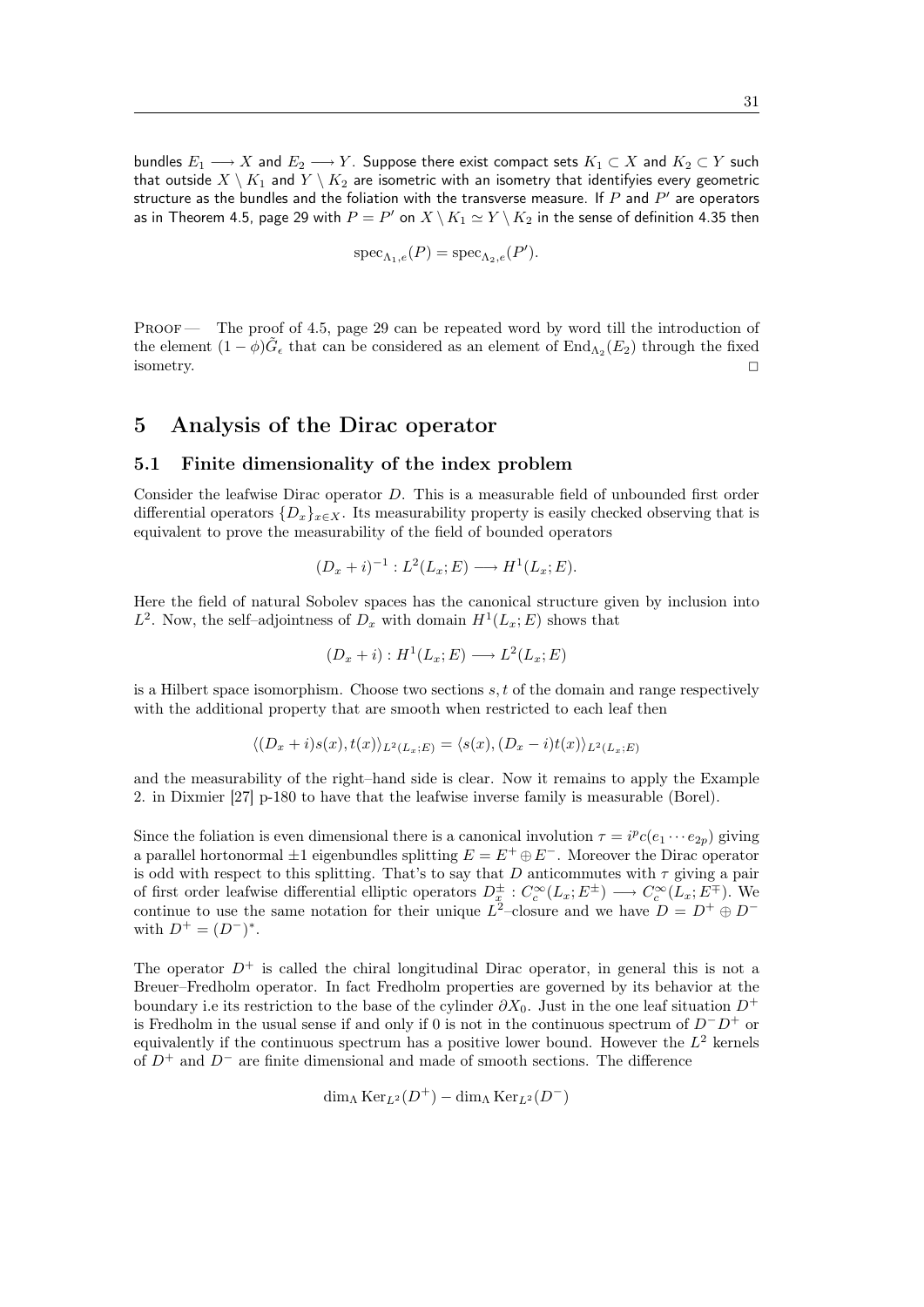is the definition of the  $L^2$ -chiral index of  $D^+$  giving the usual fredholm index when the operator is Fredholm. Notice that in the non-Fredholm case the  $L^2$  index is not stable under compactly supported perturbations making difficult its computation.

We are going to show that in our foliation case the chiral index problem is Λ–finite dimensional in the following sense exlpained in four steps.

- By an application of the parametrized measurable spectral theorem the projections on the  $L^2$ -kernels of  $D^{\pm}$  belong to the Von Neumann algebras of the corresponding bundles,  $\chi_{0}(\overline{D}^+) \in \text{End}_{\Lambda}(\mathbb{E}^{\pm})$  and decompose as a Borel family of bounded operators  $\{\chi_{\{0\}}(D^{\pm})_x\}_x$  corresponding to the projections on the  $L^2$  kernels of  $D_x^{\pm}$ . Furthermore they are implemented by a Borel family of uniformly smoothing Schwartz kernels.
- The family of projections above give rise to a longitudinal measure on the foliation. These measure are the local traces  $U \longmapsto \text{tr}_{L^2(L_x)}[\chi_U \cdot \chi_{\{0\}}(D^{\pm})_x \cdot \chi_U]$  where for a Borel  $U \subset L_x$  the operator  $\chi_U$  acts on  $L^2(L_x)$  by multiplication. In terms of the smooth longitudinal Riemannian density these measures are represented by the pointwise traces of the leafwise Schwartz kernels. We prove that these local traces has the following finiteness property completely analog to the Radon property for compact foliated spaces.

#### Finiteness property for local traces of projections on the kernel.

Consider a leaf  $L_x$ . This is a bounded geometry manifold with a cylindrical end  $\partial L_x \times$  $\mathbb{R}^+$ . We claim that for every compact  $K \subset \partial L_x$ 

$$
\mathrm{tr}_{L^2(L_x)}[\chi_{K\times\mathbb{R}^+}\cdot\chi_{\{0\}}(D^\pm)_x\cdot\chi_{K\times\mathbb{R}^+}].
$$

Since this list is aimed to the definition of the index the (rather long) proof of this statement is postponed immediately after.

• The integration process of a longitudinal measure against a transverse holonomy invariant measure immediately shows that the integrability condition above is sufficient to assure finite  $\Lambda$ -dimensionality of the  $L^2$  kernels of  $D^{\pm}$ . Here the proof.

First one has to choose a complete compact transversal S and a Borel map  $f: X \longrightarrow S$ that respects the leaf equivalence relation displaying  $X$  as measure–theoretically fibering over  $S$ . Thanks to our assuptions on the foliation we can choose  $S$  composed by two pieces  $S_1$  and  $S_2$  where  $S_1 = \partial X_0 \times \{0\}$  on the cylinder while  $S_2$  is an *interior* transversal. Since we are working in the Borel world we can surely think that  $f$  restricts to  $U$  with values on  $S_1$  and outside U with values on  $S_2$ . Now the integral ha two terms. The first integral, on  $S_1$  is finite thanks to the finiteness property above in fact the situation here is a fibered integral of a standard Radon measure on the base times a finite measure. The interior term is finite thanks to proposition 4.22 in [53].

**DEFINITION 5.37** – Define the chiral  $\Lambda - L^2$ –index

•

$$
Ind_{L^2,\Lambda}(D^+) := \text{tr}_{\Lambda}(\chi_{\{0\}}(D^+)) - \text{tr}_{\Lambda}(\chi_{\{0\}}(D^-)) \in \mathbb{R}.
$$

#### Proof of finiteness property of the local trace of kernel projections

PROOF — It is clear that it suffices to prove the property for each operator  $(\cdot)_{|\partial_x \times \mathbb{R}^+} \chi_{\{0\}}(D_x^+)$ .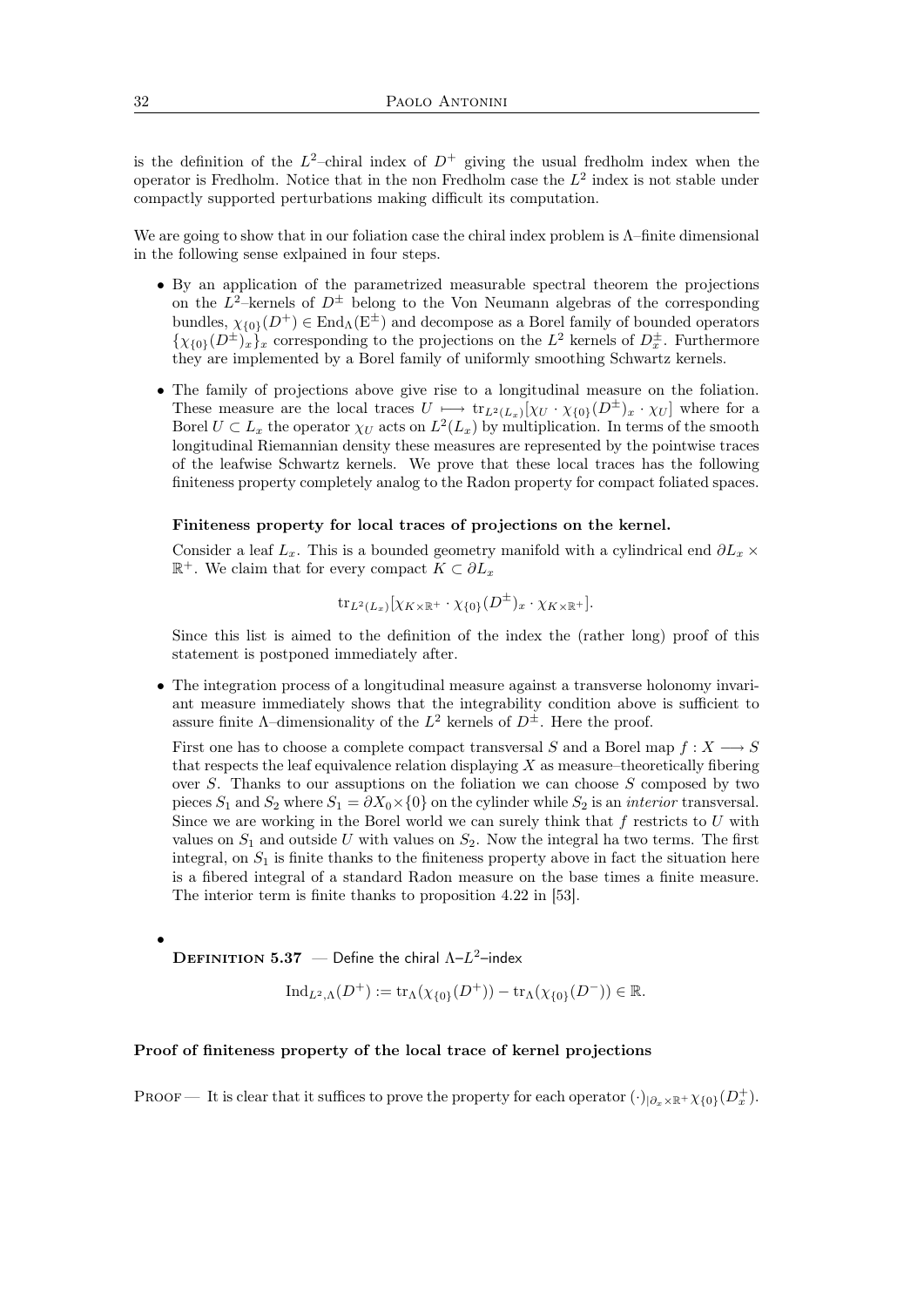Let us consider the operator  $D^+$  on a fixed leaf  $L_x$ . This is a bounded geometry manifold with a cylindrical end  $\partial L_x \times \mathbb{R}^+ = \{y \in L_x : r(y) \geq 1\}$  where the operator can be written in the form  $B + \partial/\partial t$  acting on sections of  $F \longrightarrow \partial L_x \times \mathbb{R}^+$ . The boundary operator B is essentially selfadjoint on  $L^2(\partial L_x; F)$  on the complete manifold  $\partial L_x$  (see [22] and [21] for a proof of self–adjointness using finite speed tecniques).

We are going to remind the Browder–Gårding type generalized eigenfunction expansion for B (see [26] 11, 300–307, [28] and [62] for an application to a A.P.S foliated and Galois covering index problems).

According to Browder–Gårding there exist

- 1. A sequence of smooth sectional maps  $e_i : \mathbb{R} \times \partial L_x \longrightarrow F$  i.e.  $e_i$  is measurable and for every  $\lambda \in \mathbb{R}$ ,  $e_i(\lambda, \cdot)$  is a smooth section of F over  $\partial L_x$  such that  $Be_i(\lambda, x) = \lambda e_i(\lambda, x)$ .
- 2. A sequence of measures  $\mu_j$  on  $\mathbb R$  such that the map  $V: C_c^{\infty}(\partial L_x; F) \longrightarrow \bigoplus_j L^2(\mathbb R, \mu_j)$ defined by  $(Vs)_i(\lambda) = \langle s, e_i(\lambda, \cdot) \rangle_{L^2(\partial L_x)}$  (integration w.r.t Riemannian density) extends to an Hilbert space isometry

$$
V: L^2(\partial L_x; F) \longrightarrow \bigoplus_j L^2(\mathbb{R}, \mu_j) =: \mathcal{H}_B
$$

sending Borel spectral functions  $f(B)$  into multiplication by  $f(\lambda)$  with domain given by dom  $f(B) = \left\{ s : \sum_j \int_{\mathbb{R}} |f(\lambda)|^2 |(Vs)_j(\lambda)|^2 d\mu_j(\lambda) < \infty \right\}$ . In particular beying an isometry means  $\partial L_x$  $|s(x)|^2 dg = \sum$ j Z  $\int_{\mathbb{R}} |(Vs)_j|^2 d\mu_j(\lambda).$ 

Notice that  $e_j(\lambda, \cdot)$  need not be square integrable on  $L_x$ . Taking tensor product with  $L^2(\mathbb{R})$ we have the isomorphism

$$
L^2(\partial L_x \times \mathbb{R}^+, F) \simeq L^2(\partial L_x, F) \otimes L^2(\mathbb{R}) \xrightarrow{\sim} [\oplus_j L^2(\mathbb{R}, \mu_j)] \otimes L^2(\mathbb{R}^+) = \mathcal{H}_B \otimes L^2(\mathbb{R}^+) \tag{17}
$$

where  $R^+ = (0, \infty)_r$ . Under the identification  $W := V \otimes \text{Id}$  the operator  $D^+$  is sent into  $\lambda + \partial_r$  acting on the space  $\mathcal{H}_B \otimes L^2(\mathbb{R}^+)$ . Now let s be an  $L^2$ -solution of  $D_x s = 0$ . By elliptic regularity it restricts to the cylinder as an element  $s(x,r) \in C^{\infty}(\mathbb{R}^+, H^{\infty}(\partial L_x; F))$  $L^2(\mathbb{R}^+; L^2(\partial L_x, F))$  solution of  $(\partial_r + B)s = 0$  then

$$
\partial_r(Vs)_j(\lambda, t) = \partial_r \int_{\partial L_x} \langle s(x, r), e_j(x, r) \rangle dg = \int_{\partial L_x} \langle dr \, s(x, r), e_j(\lambda, x) \rangle dg \tag{18}
$$
\n
$$
= - \int_{\partial L_x} \langle Bs(x, r), e_j(\lambda, x) \rangle dg = \int_{\partial L_x} \langle s(x, r), Be_j(x, r) \rangle dg
$$
\n
$$
= -\lambda \int_{\partial L_x} \langle Bs(x, r), e_j(\lambda, x) \rangle dg = -\lambda (Vs)_j(\lambda, r).
$$

Equation (18) says that all  $L^2$  solutions of  $D^+ = 0$  under the representation V on the cylinder are zero  $\mu_i(\lambda)$ –a.e. for  $\lambda \leq 0$  for every j. Decompose, for fixed  $a > 0$ 

$$
L^{2}(\partial L_{x}\times\mathbb{R}^{+};F)=L^{2}(\mathbb{R}^{+};\mathcal{H}_{B}([-a,a]))\oplus L^{2}(\mathbb{R}^{+},\mathcal{H}_{B}(\mathbb{R}\setminus[-a,a]))
$$
(19)

where the notation is  $\mathcal{H}_B(\Delta)$  for the spectral projection associated to  $\chi_{\Delta}$ . Let  $\Pi_{\leq a}$  and  $\Pi_{>a}$ respectively be the hortogonal projections corresponding to (19). Let  $\chi_{0}(D_x^+)$  be the  $L^2$ projection on the kernel, there's a composition

$$
\Pi^a:=\Pi_{\leq a}\circ (\cdot)_{|\partial L_x\times\mathbb{R}^+}\circ \chi_{\{0\}}(D^+_x)
$$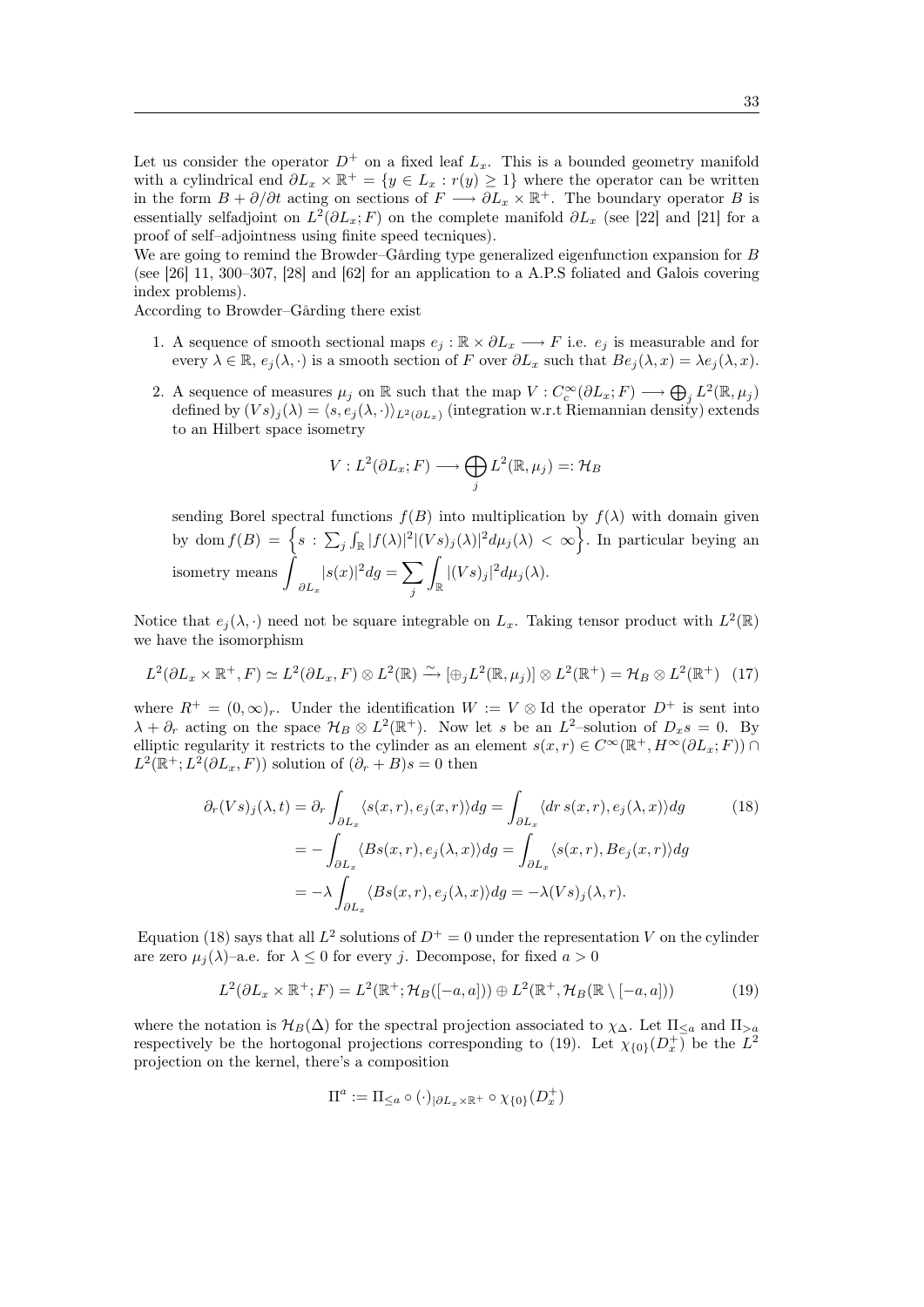defined trough

$$
L^{2}(L_{x}) \longrightarrow \text{Ker}_{L^{2}}(D_{x}^{+}) \longrightarrow L^{2}(\partial L_{x} \times \mathbb{R}^{+}) \longrightarrow L^{2}(\mathbb{R}^{+}; \mathcal{H}_{B}([-a,a])). \tag{20}
$$

Thanks to the Browder–Garding expansion and equation (18) we can see that elements  $\xi$ belonging to the space  $\Pi^a L^2(L_x)$  are in the form

$$
\xi = \chi_{(0,\infty)}(\lambda)e^{-\lambda t}\zeta_0\tag{21}
$$

with  $\zeta_0 = \zeta_{0j} \in H^\infty(\partial L_x; F)$  to be univoquely determined using boundary conditions. Formula (21) allows to define<sup>8</sup> the "boundary datas" mapping

$$
BD: \Pi^a L^2(L_x; F) \longrightarrow \mathcal{H}_B((0, a])
$$
  

$$
W^{-1}(\chi_{(0, a]}(\lambda)\zeta_0 e^{-\lambda t}) \longmapsto W^{-1}(\chi_{(0, a]}(\lambda)\zeta_0)
$$

This is continuous and injective in fact injectivity is obvious while continuity follows at once from

$$
\begin{split} \|\xi\|_{L^2(\partial L_x \times \mathbb{R}^+)} &= \sum_{j} \int_{\mathbb{R}} \int_0^\infty e^{-2\lambda t} |\zeta_{0j}(\lambda)|^2 dt d\mu_j(\lambda) \ge \sum_{j} \int_{[-a,a]} \int_0^\infty e^{-2\lambda t} |\zeta_{0j}(\lambda)|^2 dt d\mu_j(\lambda) \\ &\ge \sum_{j} \int_{[-a,a]} \int_0^\infty e^{-2at} |\zeta_{0j}(\lambda)|^2 dt d\mu_j(\lambda) = 1/(2a) \sum_{j} \int_{\mathbb{R}} |\chi_{[-a,a]} \zeta_{0j}(\lambda)|^2 d\mu_j(\lambda) \\ &= 1/(2a) \|\chi_{[-a,a]} \zeta_0\|_{\mathcal{H}_B}. \end{split}
$$

Now choose an orthonormal basis  $s_m = f_m \otimes g_m \in L^2(\partial L_x \times \mathbb{R}^+, F)$  and a compact set of the boundary  $A \subset \partial L_x$ , then put  $\chi_{A} = \chi_{A \times (0,\infty)}(x,r)$ . Consider the operator  $\chi_{A} = \Pi^a \chi_{A}$  acting on  $L^2(L_x; F)$ , now notice that  $\Pi^a$  acts on  $s_m$  via the natural embedding  $L^2(\partial L_x) \subset L^2(L_x)$ then

$$
\text{tr}(\chi_A \Box \Pi^a \chi_A \Box) = \sum_m \langle \chi_A \Box \Pi^a \chi_A \Box s_m, s_m \rangle_{L^2(\partial L_x \times \mathbb{R}^+)}.
$$
\n(22)

Write  $BD[\Pi^a \chi_{A} \Box s_m] = W^{-1}[\chi_{(0,a]}(\lambda)\zeta_0^{(m)}]$  hence  $[\Pi^a \chi_{A} \Box s_m] = \chi_{(0,a]}(\lambda)\zeta_0^{(m)}e^{-\lambda t}$ . By continuity of BD the sequence  $\chi_{(0,a]} \zeta_0^{(m)}$  is bounded. Then (22) becomes

$$
\text{tr}(\chi_A \Box \Pi^a \chi_A \Box) = \sum_m \langle W^{-1} [\chi_{(0,a]}(\lambda) \zeta_0^{(m)} e^{-\lambda t}], \chi_A \Box s_m \rangle
$$
  

$$
= \sum_m \langle \chi_{(0,a]}(\lambda) \zeta_0^{(m)} e^{-\lambda t}, W(\chi_A \Box s_m) \rangle
$$
(23)

$$
= \sum_{m} \int_{\mathbb{R}^+} \int_{\mathbb{R} \times \mathbb{N}} \chi_{(0,a]}(\lambda) \zeta_0^{(m)} e^{-\lambda t} \overline{\left\{ W(\chi_A \Box s_m) \right\}} d\mu(\lambda) dt \tag{24}
$$

where  $\mu$  is the direct sum of the  $\mu_i$ 's.

Last term of (23) can be estimated using Cauchy–Schwartz inequality and the trivial identity

<sup>8</sup> this is clearly inspired by Melrose definition [50] Chapter 6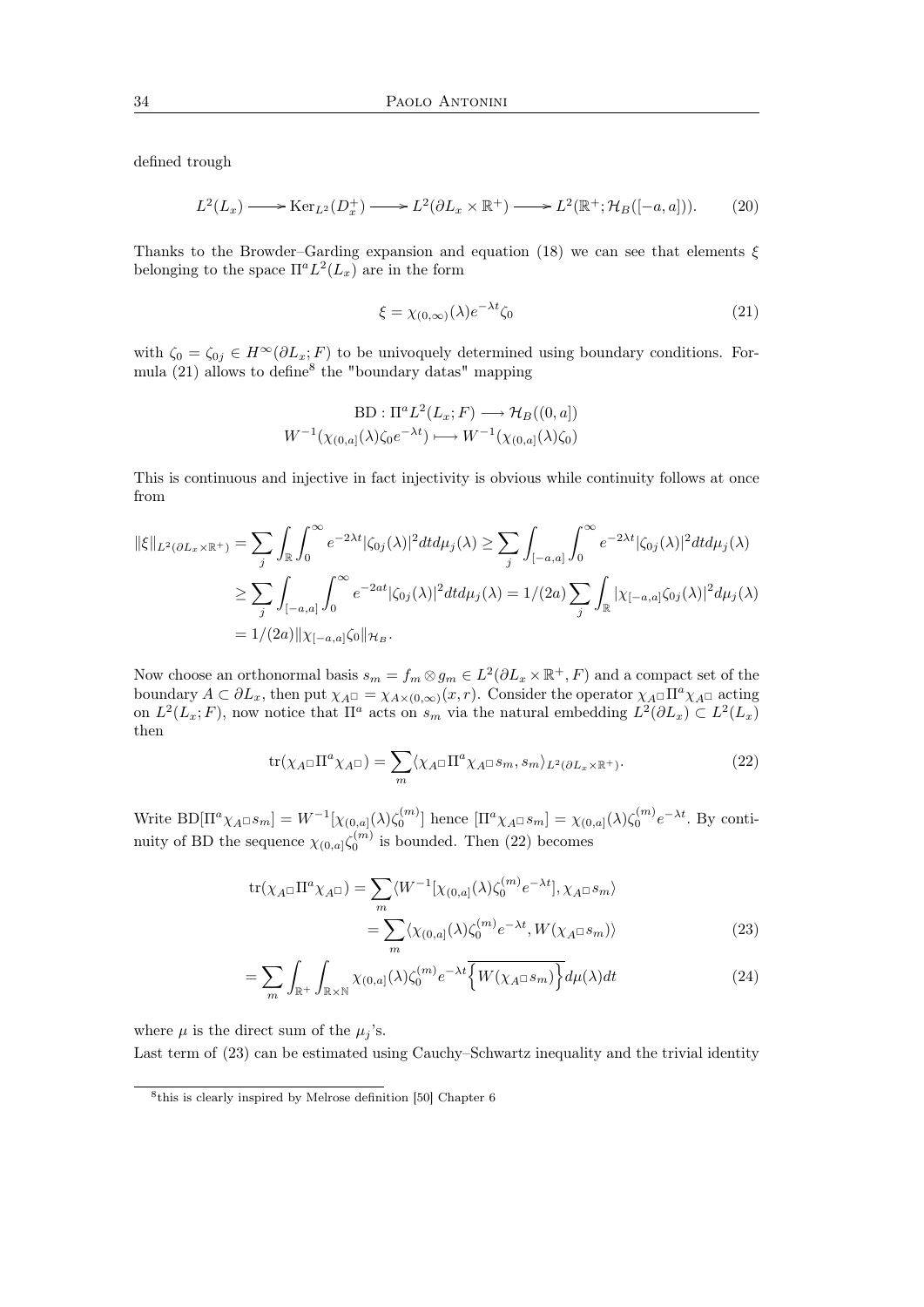$W(\chi_{A} \Box s_m)W(\chi_{A} \Box f_m \otimes g_m) = V(\chi_{A}(x)f_m(x))g_m(t),$ 

$$
\sum_{m} \int_{\mathbb{R}^{+}} \int_{\mathbb{R} \times \mathbb{N}} \chi_{(0,a]}(\lambda) \zeta_{0}^{(m)} e^{-\lambda r} \overline{\{w(\chi_{A} \Box s_{m})\}} d\mu(\lambda) dr
$$
\n
$$
\leq \sum_{m} \left\{ \int_{\mathbb{R}^{+}} \int_{\mathbb{R} \times \mathbb{N}} |g_{m}(r)|^{2} |\zeta_{0}^{(m)}|^{2} d\mu(\lambda) dr \right\}^{1/2} \left\{ \int_{\mathbb{R}^{+}} e^{-2ar} \int_{\mathbb{R} \times \mathbb{N}} \chi_{(0,a]} e^{-2(\lambda-a)} |V(\chi_{A} f_{m})|^{2} d\mu(\lambda) dr \right\}^{1/2}
$$
\n
$$
\leq \sum_{m} C \left\{ \int_{\mathbb{R} \times \mathbb{N}} \chi_{(0,a]} |V(\chi_{A} f_{m})|^{2} d\mu(\lambda) dr \right\}^{1/2} = C \sum_{m} ||\chi_{A} \mathcal{H}_{B}((0,a]) \chi_{A} f_{m}||_{L^{2}(\partial L_{x})}
$$
\n
$$
\leq C \sum_{m} \langle \chi_{A} \mathcal{H}_{B}((0,a]) \chi_{A} f_{m}, f_{m} \rangle = C \text{tr}(\chi_{A} \mathcal{H}_{B}((0,a]) \chi_{A}) < \infty. \quad (25)
$$

In the last step we used the fact that for a projection on a closed subspace  $K$  one can compute its trace as,  $tr(K) = \sum_{m} \langle Kf_m, f_m \rangle = \sum_{m} ||Kf_m||$  together with the fact that  $\mathcal{H}_B((0, a])$  is a spectral projection of  $B$  hence uniformely smoothing. Let us now pass to examine the operator

$$
\Pi_a:=\Pi_{\geq a}\circ(\cdot)_{|\partial L_x\times\mathbb{R}^+}\circ\chi_{\{0\}}(D^+_x)
$$

defined by

$$
L^2(L_x) \longrightarrow \text{Ker}_{L^2}(D_x^+) \longrightarrow L^2(\partial L_x \times \mathbb{R}^+) \longrightarrow L^2(\mathbb{R}^+; \mathcal{H}_B(\mathbb{R} \setminus [-a, a])). \tag{26}
$$

arising from the second addendum of the splitting (19). Let  $\varphi_k$  be the characteristic function of  $r \leq k$  and

$$
\Lambda_k:=\Pi_{\geq a}\circ\varphi_k\circ(\cdot)_{|\partial_x\times\mathbb{R}^+}\circ\chi_{\{0\}}(D_x^+).
$$

Now

$$
\begin{split} \left\| (\Pi_a - \Lambda_k) \xi \right\| &= \|\Pi_{\geq a}(\varphi_k - 1)(\cdot)_{|\partial L_x \times \mathbb{R}^+} \chi_{\{0\}}(D_x^+) \xi\|_{L^2(\partial L_x \times \mathbb{R}^+)} \\ &= \int_k^\infty \int_{(a,\infty)\times \mathbb{N}} e^{-2\lambda r} |\zeta_0|^2 d\mu(\lambda) dt \leq e^{-2ak} \int_{(a,\infty)\times \mathbb{N}} \int_0^\infty e^{-2\lambda r} |\zeta_0|^2 d\mu(\lambda) dr \\ &\leq e^{-2ak} \|\xi\|_{L^2(\partial L_x \times \mathbb{R}^+)} . \end{split} \tag{27}
$$

Finally choose a compact  $A \subset \partial L_x$ , estimate (27) shows that  $S_k := \chi_{A} \square \Lambda_k \chi_{A} \square$  converges uniformly to  $\chi_{A} \Box \Pi_a \chi_{A} \Box$ . Observe that  $S_k$  is compact by Rellich theorem and regularity theory in fact  $\Pi_{\text{Ker}(T^+)}$  is obtained by functional calculus from a rapid Borel function hence has a uniformly smoothing Schwartz–kernel (see the appendix for more informations). Since  $\chi_{A} \times \Lambda_k \Pi_{\geq a} \Pi_{\text{Ker}(T^+)} \chi_{A}$  is norm-limit of compact operators is compact but a compact projection is finite rank. <sup>2</sup>

## 5.2 Breuer–Fredholm perturbation

Our main application of the splitting principle is the construction of a Λ–Breuer Fredholm perturbation of the leafwise Dirac operator. Let  $\theta$  be a smooth function satisfying  $\theta = \theta(r) = r$ on  $Z_1$  while  $\theta(r) = 0$  on  $X_{1/2}$ , put  $\dot{\theta} = d\theta/dr$ . Let  $\Pi_{\epsilon} := \chi_{I_{\epsilon}}(D^{\mathcal{F}_{\partial}})$  for  $I_{\epsilon} := (-\epsilon, 0) \cup (0, \epsilon)$ . Our perturbation will be the leafwise operator

$$
D_{\epsilon, u} := D + \dot{\theta} \Omega (u - D^{\mathcal{F}_{\partial}} \Pi_{\epsilon}) \text{ for } \epsilon > 0, \quad u \in \mathbb{R}
$$
 (28)

that is  $\mathbb{Z}_2$  odd as D. We write  $D_{\epsilon,u} = D_{\epsilon,u}^+ \oplus D_{\epsilon,u}^-$  and  $D_{\epsilon,u,x}$  for its restriction to  $L_x$ , also for brevity  $D_{\epsilon,0} := D_{\epsilon}.$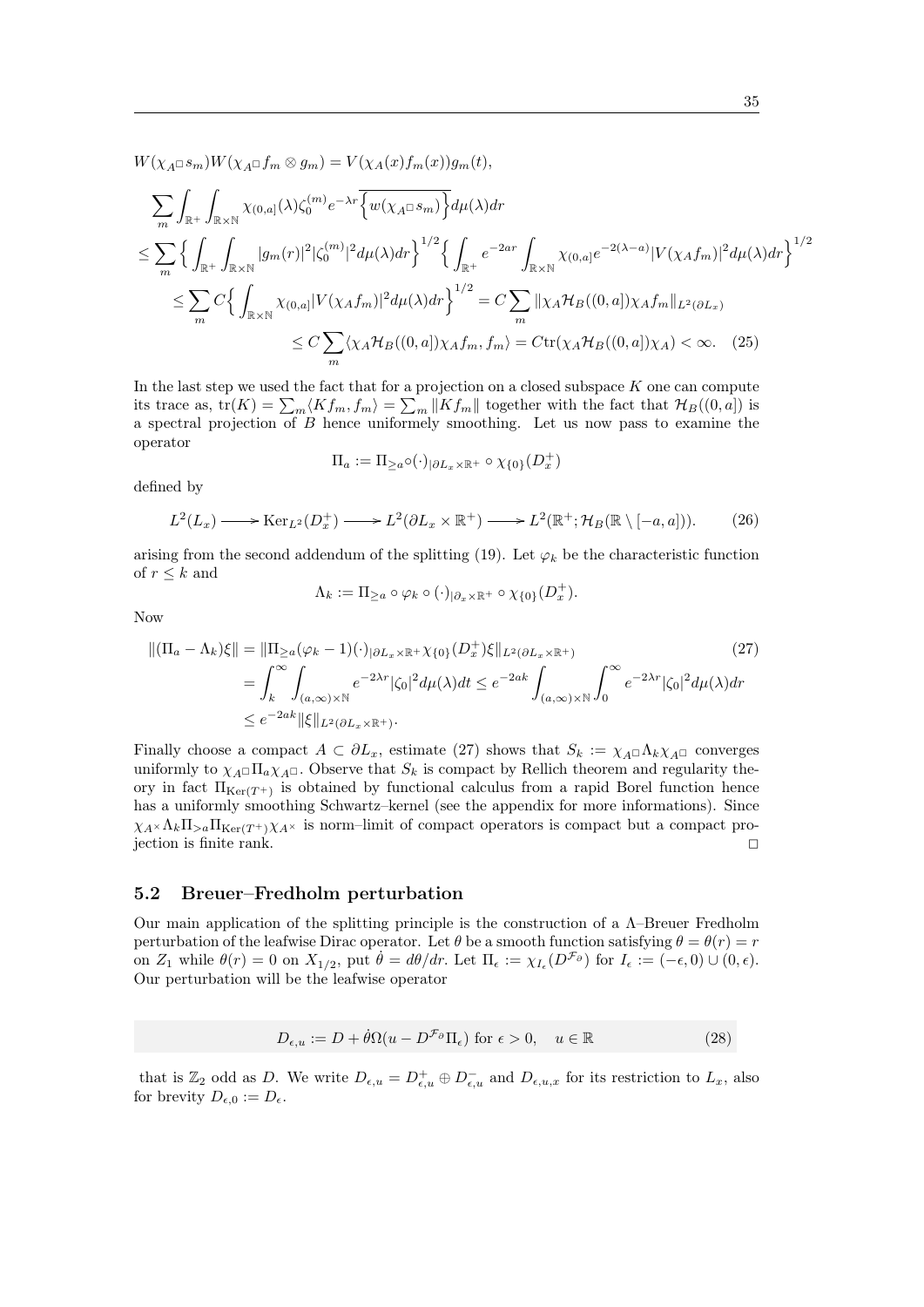Notice that the perturbed boundary operator is  $D_{\epsilon,u}^{\mathcal{F}_{\partial}} = D^{\mathcal{F}_{\partial}}(1 - \Pi_{\epsilon}) + u = D_{\epsilon,0}^{\mathcal{F}_{\partial}} + u$ . Since for  $\epsilon > 0$ , 0 is an isolated point in the spectrum of  $D_{\epsilon,0}^{\mathcal{F}_{\partial}}$  then  $D_{\epsilon,u}^{\mathcal{F}_{\partial}}$  is invertible for  $0 < |u| < \epsilon$ . For further application let us compute the essential spectrum of  $B_{\epsilon,u}^2$  where

$$
B_{\epsilon,u} = D + \Omega(u - D^{\mathcal{F}_{\partial}} \Pi_{\epsilon})
$$

on the foliated cylinder  $X_0 \times \mathbb{R}$  with product foliation  $\mathcal{F}_{\partial} \times \mathbb{R}$ . The Von Neumann algebra becomes  $\text{End}_{\Lambda_0}(E) \otimes B(L^2(\mathbb{R}))$  where  $\text{End}_{\Lambda_0}(E)$  is the Von Neumann algebra of the base i.e. the foliation induced on the transversal  $X_0 \times \{0\}$ . The integration process shows that the trace is nothing but  $tr_{\Lambda} = tr_{\Lambda_0} \otimes tr$  where the second factor is the canonical trace on

$$
B(L^{2}(\mathbb{R})). \text{ We can write } B_{\epsilon,u}^{2} = \begin{pmatrix} 0 & -\partial_{r} + u + D^{\mathcal{F}_{\partial}}(1 - \Pi_{\epsilon}) \\ \partial_{r} + u + D^{\mathcal{F}_{\partial}}(1 - \Pi_{\epsilon}) & 0 \end{pmatrix}^{2} =
$$

$$
\begin{pmatrix} -\partial_{r}^{2} & 0 \\ 0 & -\partial_{r}^{2} \end{pmatrix} + \begin{pmatrix} 0 & u + D^{\mathcal{F}_{\partial}}(1 - \Pi_{\epsilon}) \\ u + D^{\mathcal{F}_{\partial}}(1 - \Pi_{\epsilon}) & 0 \end{pmatrix}^{2} = -\partial_{r}^{2} \operatorname{Id} + V^{2}.
$$

Consider the spectral measure  $\mu_{\Lambda_0,V^2}$  of  $V^2$  on the tranversal section  $X_0 \times \{0\}$ . We claim the following facts

- 1.  $\omega := \inf \text{supp}(\mu_{\Lambda_0, V^2}) > 0$
- 2.  $\mu_{\Lambda,B^2_{\epsilon,u}}(a,b) = \infty$ ,  $0 \le a < b$ ,  $\omega < b$
- 3.  $\mu_{\Lambda, B^2_{\epsilon, u}}(a, b) = 0, \quad 0 \le a < b \le \omega.$

First of all 1. is obvious since  $spec(D_{\epsilon,u}^{\mathcal{F}_{\partial}}) \subset [(\epsilon+u)^2,\infty)$ . To prove the second one observe first that we can use the Fourier transform in the cylindrical direction. This gives a spectral representation of  $-\partial_r^2$  as the multiplication by  $y^2$  on  $L^2(\mathbb{R})$ . Choose some  $\gamma < (b - \omega)/2$ . We can prove the following inclusion for the spectral projections

$$
\chi_{(a,\gamma+\omega)}(V^2) \otimes \chi_{(0,\gamma)}(-\partial_r^2) \subset \chi_{(a,b)}(B_{\epsilon,u}^2). \tag{29}
$$

In fact  $(29)$  follows from a (leafwise) spectral representation for V as the multiplication operator by x together with the implication  $a < x^2 < \gamma + \omega$ ,  $0 < y^2 < \gamma \Rightarrow a < x^2 + y^2 < b$ . From (29) follows

$$
\mu_{\Lambda,B^2_{\epsilon,u}}(a,b) \geq \mu_{\Lambda_0,V^2}(a,\gamma+\omega) \cdot \operatorname{tr}_{B(L^2(\mathbb{R}))} \chi_{(0,\gamma)}(-\partial_r^2) = \infty
$$

in fact the first factor is non zero and the second is clearly infinite. Finally the third statement is very similar in the proof. We have shown that

$$
\mathrm{spec}_{\Lambda,e}(B^2_{\epsilon,u})=[\omega,\infty).
$$

The perturbed boundary operator is  $D_{\epsilon,u}^{\mathcal{F}_{\partial}} = D^{\mathcal{F}_{\partial}}(1 - \Pi_{\epsilon}) + u = D_{\epsilon,0}^{\mathcal{F}_{\partial}} + u$ . Since for  $\epsilon > 0$ , 0 is an isolated point in the spectrum of  $D_{\epsilon,0}^{\mathcal{F}_{\partial}}$  then  $D_{\epsilon,u}^{\mathcal{F}_{\partial}}$  is invertible for  $0 < |u| < \epsilon$ .

**PROPOSITION 5.38** — The operator  $D_{\epsilon,u}$  is  $\Lambda$ -Breuer–Fredholm if  $0 < |u| < \epsilon$ .

PROOF — The splitting principle (actually for order 2 operators but it makes no difference) says that the essential spectrum is determined by the operator on the cylinder for  $r > 1$ . The above calculation ends up the proof.  $\Box$ 

In the next we shall investigate the relations between the index of the perturbed operator and the Dirac operator. At this aim the use of weighted  $L^2$ -spaces is fruitful as Melrose shows in [50].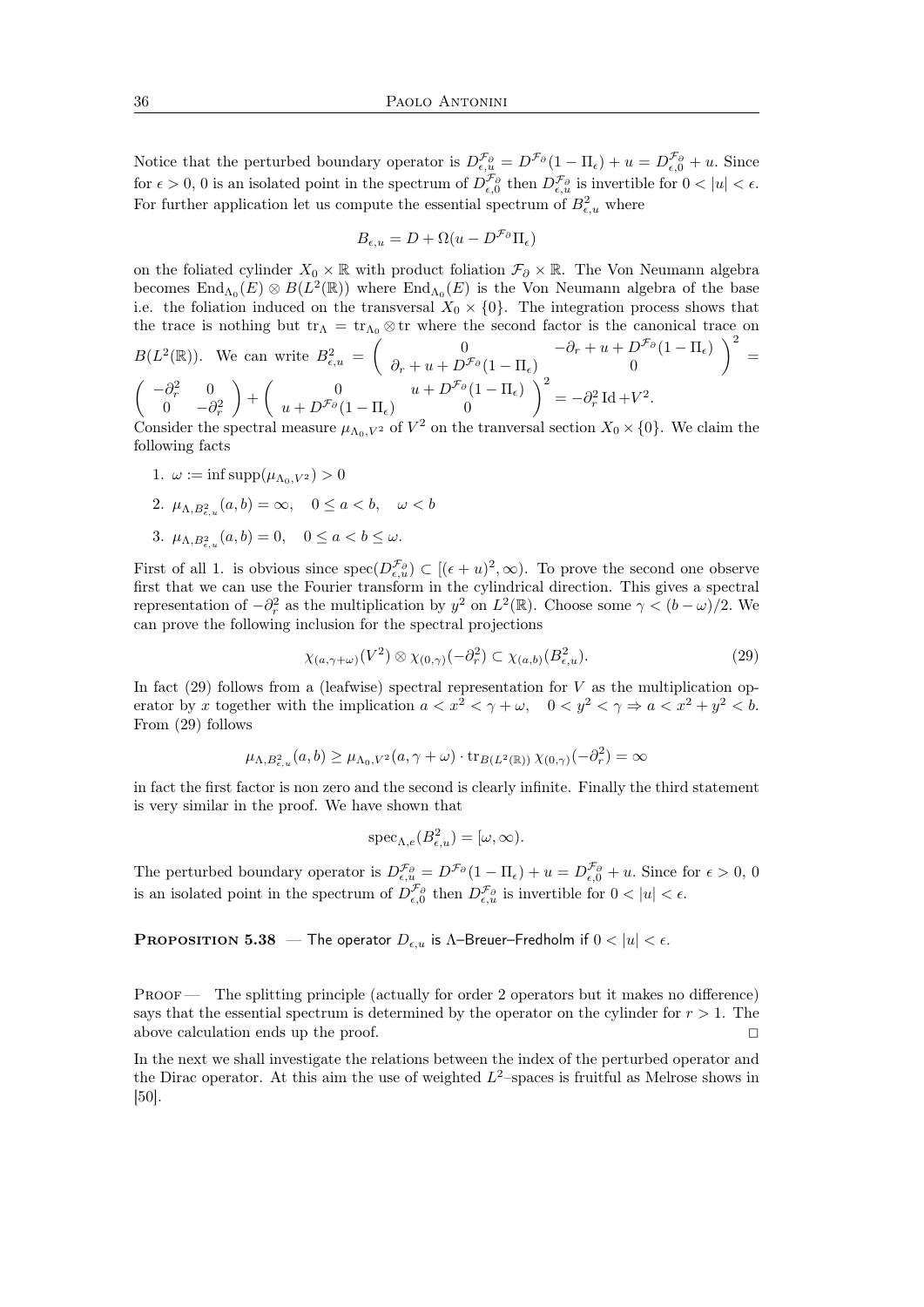DEFINITION 5.39 – For  $u \in \mathbb{R}$ , denote  $e^{u\theta}L^2$  the Borel field of Hilbert spaces (with obvious Borel structure given by  $e^{u\theta}\cdot L^2-$  Borel structure.  $\{e^{u\theta}L^2(L_x;E)\}_x$  where, for  $x\in X,$  $e^{u\theta}L^2(L_x; E)$  is the space of section–distributions  $w$  such that  $e^{-u\theta}\omega \in L^2(L_x; E)$ . Analog definition for weighted Sobolev spaces  $e^{u\theta}H^k$  can be written.

Notice that  $e^{u\theta}L^2(L_x; E) = L^2(L_x; E, e^{-2u\theta}dg_{|L_x})$  where dg is the leafwise Riemannian density so these Hilbert fields correspond to the representation of  $\mathcal R$  with the longitudinal measure  $x \in X \longmapsto e^{-2u\theta} dg_{|L_x} = r^*(e^{-2u\theta} dg)$  (transverse function, in the language of the non commutative integration theory [24]).

The operators D and its perturbation  $D_{\epsilon,u}$  extend to a field of unbounded operators  $e^{u\theta}L^2 \longrightarrow$  $e^{u\theta}L^2$  with domain  $e^{u\theta}H^1$ . Put

$$
e^{\infty \theta} L_x^2 := \cup_{\delta > 0} e^{\delta \theta} L_x^2.
$$

In the next we will use, for brevity the following notation:  $\partial L_x := L_x \cap (\partial X_0 \times \{0\})$  and

$$
Z_x:=\partial L_x\times [0,\infty)
$$

for the cylindrical end of the leaf  $L<sub>x</sub>$ .

For a smooth section  $s^{\pm}$  such that  $D^{\pm}_{\epsilon,u,x} s^{\pm} = 0$  we have  $(D^{\pm}_{\epsilon,u,x})_{|\partial L_x \times \mathbb{R}^+}(s^{\pm})_{|\partial L_x \times \mathbb{R}^+} = 0$  that can be easily seen choosing smooth r–functions  $\phi$ ,  $\psi$  with  $\phi_{X_0} = 1$ ,  $\psi_{Z_{1/4}} = 1$ , supp $(\psi \subset Z_{1/8})$ and evaluating  $[D_{\epsilon,u,x}^{\pm}(\phi(1-\psi)s+\phi\psi s)=0]_{|\partial L_x \times \mathbb{R}^+}.$ 

The isomorphism  $\hat{W}$  defined in (17) used in the proof of finiteness property for the kernel projection, can be defined also as an isomorphism  $e^{u\theta}L^2(\partial L_x \times \mathbb{R}^+, F) \simeq \mathcal{H}_B \otimes e^{u\theta}L^2(\mathbb{R}^+)$ in a way that solutions of  $D_{\epsilon,u,x}^{\pm} s^{\pm} = 0$  with conditions  $s^{\pm} \in e^{\infty \theta} \cap L_x^2$  can be represented as solutions of  $[\pm \partial_r + \lambda + \dot{\theta}(r)(u - \chi_\epsilon(\lambda)\lambda)]Ws^{\pm} = 0$  with  $\chi_\epsilon(\lambda) = \chi_{(-\epsilon,0)\cup(\epsilon,0)}(\lambda)$  acting as a multiplier on  $\bigoplus_j L^2(\mathbb{R}, \mu_j)$ . In particular (forgetting for brevity the restriction symbol)

$$
W s^{\pm} = \zeta_j^{\pm}(\lambda) \exp\{\mp u\theta(r) \mp \lambda[r - \theta(r)\chi_{\epsilon}(\lambda)]\}
$$
\n(30)

with suitable choosen  $\zeta_j^{\pm}(\lambda) \in L^2(\mu_j)$ .

**PROPOSITION 5.40** — Let  $\epsilon > \delta > 0$  and  $\delta' \in \mathbb{R}$  then

- 1.  $\xi \in \text{Ker}_{e^{\delta'\theta}L^2}(D_x^+) \Longrightarrow \xi_{Z_x} = e^{-rD_x^{\mathcal{F}_{\partial}}h}$  with  $h \in \chi(D_x^{\mathcal{F}_{\partial}})(-\delta',\infty)L_x^2$ .
- 2.  $\xi \in \text{Ker}_{L^2}(D^+_{\epsilon,x}) \Longrightarrow \xi_{Z_x} = e^{-rD_x^{\mathcal{F}_{\partial}}} + \theta(r)D_x^{\mathcal{F}_{\partial}}\Pi_{\epsilon,x}h$ , with  $h \in \chi(D_x^{\mathcal{F}_{\partial}})_{(\epsilon,\infty)}L_x^2$

3. 
$$
\xi \in \text{Ker}_{e^{\delta\theta}L^2}(D^+_{\epsilon,x}) \Longrightarrow \xi_{|Z_x} = e^{-rD_x^{\mathcal{F}_{\partial}} + \theta(r)D_x^{\mathcal{F}_{\partial}}}\Pi_{\epsilon,x}h, h \in \chi(D_x^{\mathcal{F}_{\partial}})(-\epsilon,\infty)L_x^2
$$

recall that  $\Pi_{\epsilon,x}=\chi_{(-\epsilon,\epsilon)-\{0\}}(D_x^{\mathcal{F}_\partial}).$  Moreover the following identity (as fields of operators) holds true  $D^{\pm}e^{\mp\theta(r)D^{\mathcal{F}_{\partial}}\Pi_{\epsilon}}=e^{\mp\theta(r)D^{\mathcal{F}_{\partial}}\Pi_{\epsilon}}D^{\pm}_{\epsilon}.$ 

Proof —

1. From the representation formula (30) of formal solutions for  $u = 0, \epsilon = 0$  it remains  $\xi = \xi_j(\lambda)e^{-\lambda r}$ . Then  $e^{-\delta' \theta} \xi$  must be square integrable hence clearly  $\xi_j(\lambda) = h_j(\lambda) \in$  $\chi_{(-\delta',\infty)}(D_x^{\mathcal{F}_\partial}).$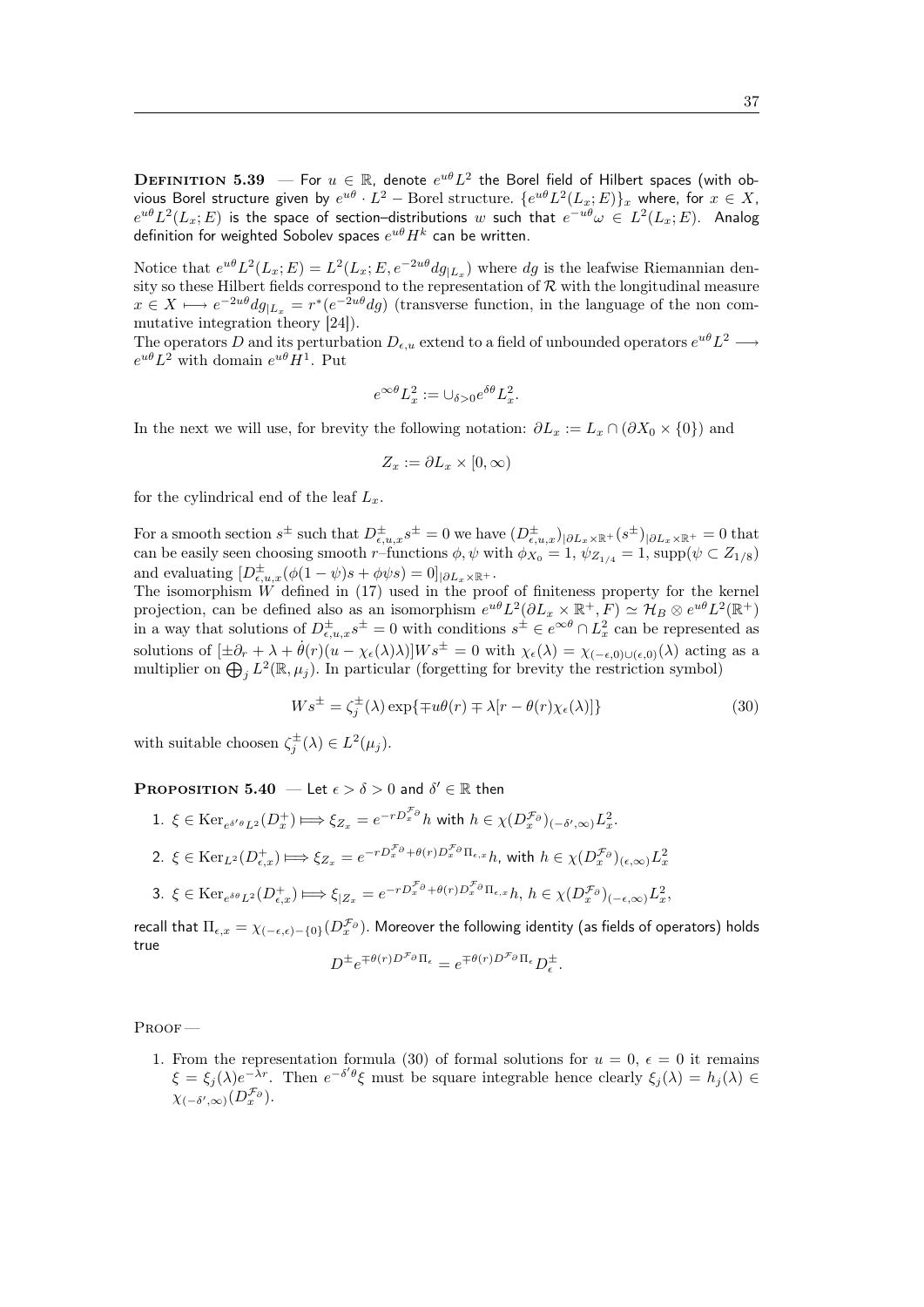The remaining are proved in a very similar way. The last statement is merely a computation.  $\Box$ 

Solutions of  $D_{\epsilon,x}^{\pm}s^{\pm}=0$  belonging to the space  $\bigcap_{u>0}e^{u\theta}L^2(L_x;E^{\pm})$  are called  $L^2-extended$ solutions, in symbols  $Ext(D_{\epsilon,x}^{\pm})$ . Next we study this space of solutions as x varies.

**PROPOSITION 5.41** — For every  $x \in X$  and  $0 < u < \epsilon$ 

1. 
$$
\operatorname{Ker}_{L^{2}}(D^{\pm}_{\epsilon,x}) = \operatorname{Ker}_{e^{-u\theta}L^{2}}(D^{\pm}_{\epsilon,x}) = \operatorname{Ker}_{L^{2}}(D^{\pm}_{\epsilon,\mp u,x})
$$
(31)

2. 
$$
\operatorname{Ext}(D_{\epsilon,x}^{\pm}) = \operatorname{Ker}_{e^{u\theta}L^2}(D_{\epsilon,x}^{\pm}) = \operatorname{Ker}_{L^2}(D_{\epsilon,\pm u,x}^{\pm}).
$$
 (32)

$$
3. \operatorname{Ker}_{L^{2}}(D_{\epsilon,x}^{\pm}) \subset \operatorname{Ext}(D_{\epsilon,x}^{\pm})
$$
\n
$$
(33)
$$

PROOF — We show only the first equality of  $(31)$  the others being very similar. This is a simple application of equation (30). In fact, for  $u = 0$ ,  $Ws^{\pm} = \zeta_j^{\pm}(\lambda) \exp{\{\pm \lambda [r - \theta(r)\chi_{\epsilon}(\lambda)]\}}$ . The condition of being square integrable in  $(\mathbb{R}, \mu_j) \otimes (\mathbb{R}^+, dr)$  is easily seen to be equivalent to  $\zeta_j^+(\lambda) = 0$   $\lambda < \epsilon$ ,  $\lambda$ -a.e and  $\zeta_j^-(\lambda) = 0$   $\lambda > -\epsilon$  in particular, for  $r \ge 1$   $W_s^{\pm} =$  $\zeta_j^{\pm}(\lambda) e^{\mp\lambda r}\chi_{\pm\lambda\geq\epsilon}(\lambda)$  then  $e^{u\theta}s^{\pm} \in L^2$  if  $u < \epsilon$ . For the reverse inclusion the proof is the same. For the third stament note that  $e^{u\theta}L^2 \subset e^{v\theta}L^2$  for every  $u, v \in \mathbb{R}$  with  $u \leq v$  then  $\text{Ker}_{L^2} \subset \text{Ext.}$ 

Proposition 5.41 shows at a single time that the mapping  $x \mapsto \text{Ext}(D_{\epsilon,x}^{\pm})$  gives a Borel field of closed subspaces of  $L^2$ . No difference in notation between the space Ext and Ker and the corresponding projection in the Von Neumann algebra will be done in future. Inclusion (33) together with 5.38 and the finiteness property of the  $L^2$ -kernel projection says that the difference

$$
h_{\Lambda,\epsilon}^{\pm} = \dim_{\Lambda}(\operatorname{Ext}(D_{\epsilon}^{\pm})) - \dim_{\Lambda}(\operatorname{Ker}_{L^{2}}(D_{\epsilon}^{\pm})) = \operatorname{tr}_{\Lambda}(\operatorname{Ext}(D_{\epsilon}^{\pm})) - \operatorname{tr}_{\Lambda}(\operatorname{Ker}_{L^{2}}(D_{\epsilon}^{\pm})) \in \mathbb{R} \quad (34)
$$

is a finite number.

#### LEMMA 5.42 – For  $\epsilon > 0$

1.  $\dim_{\Lambda} Ker_{L^2}(D_{\epsilon}^{\pm}) = \lim_{u \downarrow 0} \dim_{\Lambda} Ker_{L^2}(D_{\epsilon, \mp u}^{\pm}) = \lim_{u \downarrow 0} \dim_{\Lambda} Ker_{L^2}(D_{\epsilon, \pm u}^{\pm}) - h_{\Lambda, \epsilon}^{\pm}$ 2.  $\text{Ind}_{L^2,\Lambda}(D_{\epsilon}^+) = \lim_{u \downarrow 0} \text{Ind}_{\Lambda}(D_{\epsilon,u}^+) - h_{\Lambda,\epsilon}^+ = \lim_{u \downarrow 0} \text{Ind}_{\Lambda}(D_{\epsilon,-u}^+) + h_{\Lambda,\epsilon}^-$ 

PROOF — Nothing to prove here, proposition 5.41 says that the limit is constant for  $u$ sufficiently small, the second one in the statement follows from the first by summation.  $\Box$ 

Now define the extended solutions  $\text{Ext}(D_x^{\pm})$  in the same way i.e. distributional solution of the differential operator  $D_x^{\pm}: C_c^{\infty}(L_x; E^{\pm}) \longrightarrow C_c^{\infty}(E^{\mp}; E)$  belonging to each weighted  $L^2$ -space with positive weights,

$$
Ext(D_x^{\pm}) = \bigcap_{u>0} Ker_{e^{u\theta}L^2}(D^{\pm}) = \{ s \in C^{-\infty}(L_x; E^{\pm}); D^{\pm} s = 0; e^{-u\theta} s \in L^2 \,\forall u > 0 \}.
$$

Here we have made use of the longitudinal Riemannian density to to identify sections with sections with values on density and the Hermitian metric on  $E$ , in a way that one has the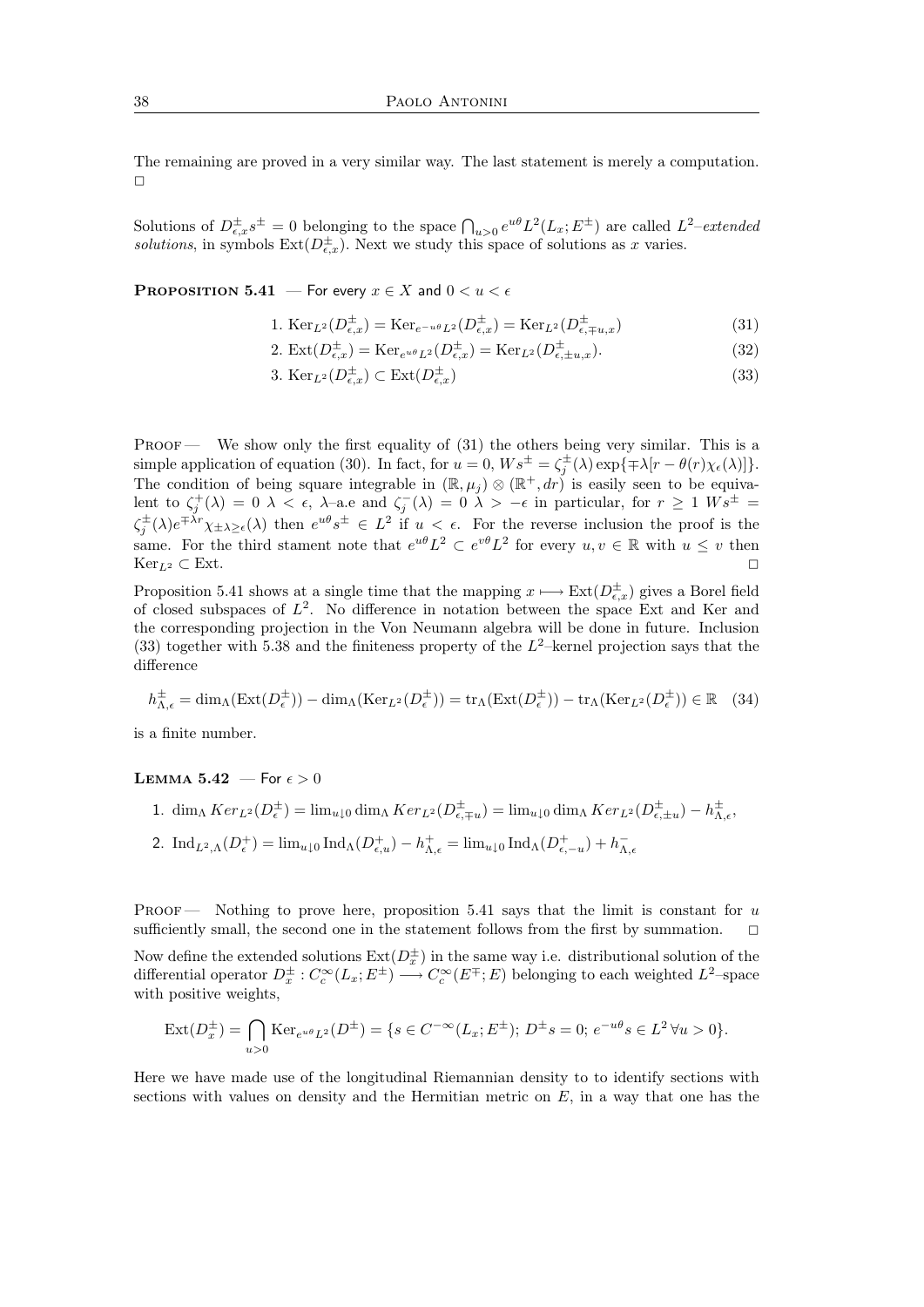isomorphism  $C^{-\infty}(L_x; E^{\pm}) \simeq C_c^{\infty}(L_x; E^{\pm})^* \otimes \Omega(L_x))$  to simplify the notation with distributional sections of the bundle  $E$ .

It is clear by standard elliptic regularity that extended solutions of  $D^{\pm}$  are smooth on each leaf. In fact  $D^{\pm}$  a first order differential elliptic operator and one can construct a parametrix i.e. an inverse of  $D^{\pm}$  modulo a smoothing operator i.e. an operator sending each Sobolev space onto each Sobolev space (of the new, weighted metric).

**REMARK** — By definition  $\text{Ext}(D^{\pm}) \subset e^{u\theta}L^2$  for every  $u > 0$ , define  $\dim_{\Lambda}^{(u)}(\text{Ext})$  as the trace in End<sub>Λ</sub>( $e^{u\theta}L^2$ ) of the projection on the closure of Ext, now we must check that under the natural inclusion  $e^{u\theta}L^2 \subset e^{u'\theta}L^2$  if  $u < u'$ , these dimensions are preserved. This is done at once in fact the inclusion  $\text{Ext}(D^{\pm}) \subset e^{u\theta}L^2 \hookrightarrow \text{Ext}(D^{\pm}) \subset e^{u'\theta}L^2$  is bounded and extends to a bounded mapping

$$
\operatorname{Ext}(D^{\pm})^{e^{u\theta}L^2} \longrightarrow \operatorname{Ext}(D^{\pm})^{e^{u'\theta}L^2}
$$

with dense range. Now the unitary part of its polar decomposition is an unitary isomorphism then the  $\Lambda$  dimensions are the same by 1. in 4.7.

**DEFINITION 5.43** — The  $\Lambda$ -dimension of the space of extended solution is

$$
\dim_{\Lambda} \operatorname{Ext}(D^{\pm}) := \dim_{\Lambda} \overline{\operatorname{Ext}(D^{\pm})}^{e^{u\theta}L^2}
$$

for some  $u > 0$ .

#### PROPOSITION 5.44 –

- 1.  $\lim_{\epsilon \downarrow 0} \dim_{\Lambda} \text{Ker}_{L^2}(D_{\epsilon}^{\pm}) = \dim_{\Lambda} \text{Ker}_{L^2}(D^{\pm})$
- 2.  $\lim_{\epsilon \downarrow 0} \operatorname{Ind}_{L^2,\Lambda} D_{\epsilon}^+ = \operatorname{Ind}_{L^2,\Lambda} D^+$
- 3.  $\lim_{\epsilon \downarrow 0} \dim_{\Lambda} \operatorname{Ext}(D_{\epsilon}^{\pm}) = \dim_{\Lambda} \operatorname{Ext}(D^{\pm})$

#### Proof —

1. Let  $\xi \in \text{Ker}_{L^2}(D_{\epsilon,x}^+)$  thanks to Proposition 5.40

$$
\xi_{Z_x} = e^{-rD_x^{\mathcal{F}_\partial} + \theta(r)D_x^{\mathcal{F}_\partial}\Pi - \epsilon, x}h, \ h \in \chi_{(\epsilon,\infty)}(D_x^{\mathcal{F}_\partial})
$$

from  $\Pi_{\epsilon, x}h = 0$  we get

$$
D_x^+ \xi_{|Z_x} = (D_{\epsilon,x}^+ + \theta(r)D_x^{\mathcal{F}_{\partial}} \Pi_{\epsilon,x})\xi_{|Z_x} = \theta(r)D_x^{\mathcal{F}_{\partial}} \Pi_{\epsilon,x}(\xi_{|Z_x})
$$
  
=  $\theta(r)D_x^{\mathcal{F}_{\partial}} \Pi_{\epsilon,x}(e^{-rD_x^{\mathcal{F}_{\partial}} + \theta(r)D_x^{\mathcal{F}_{\partial}} \Pi_{\epsilon,x}}h) = 0$ 

meaning that  $\text{Ker}_{L}(\mathcal{D}^+_{\epsilon,x}) \subset \text{Ker}_{L}(\mathcal{D}^+)$ . Moreover

$$
D_{\epsilon}^{+}(\text{Ker}_{L^{2}}(D^{+}))
$$
  
=  $\dot{\theta}D_{x}^{\mathcal{F}_{\partial}}\Pi_{\epsilon,x}(\text{Ker}_{L^{2}}(D^{+}) \subset -\dot{\theta}D_{x}^{\mathcal{F}_{\partial}}e^{-rD_{x}^{\mathcal{F}_{\partial}}}\chi_{(-\epsilon,\epsilon)}(D_{x}^{\mathcal{F}_{\partial}})(L^{2}(\partial L_{x}\otimes L^{2}(\mathbb{R}^{+})).$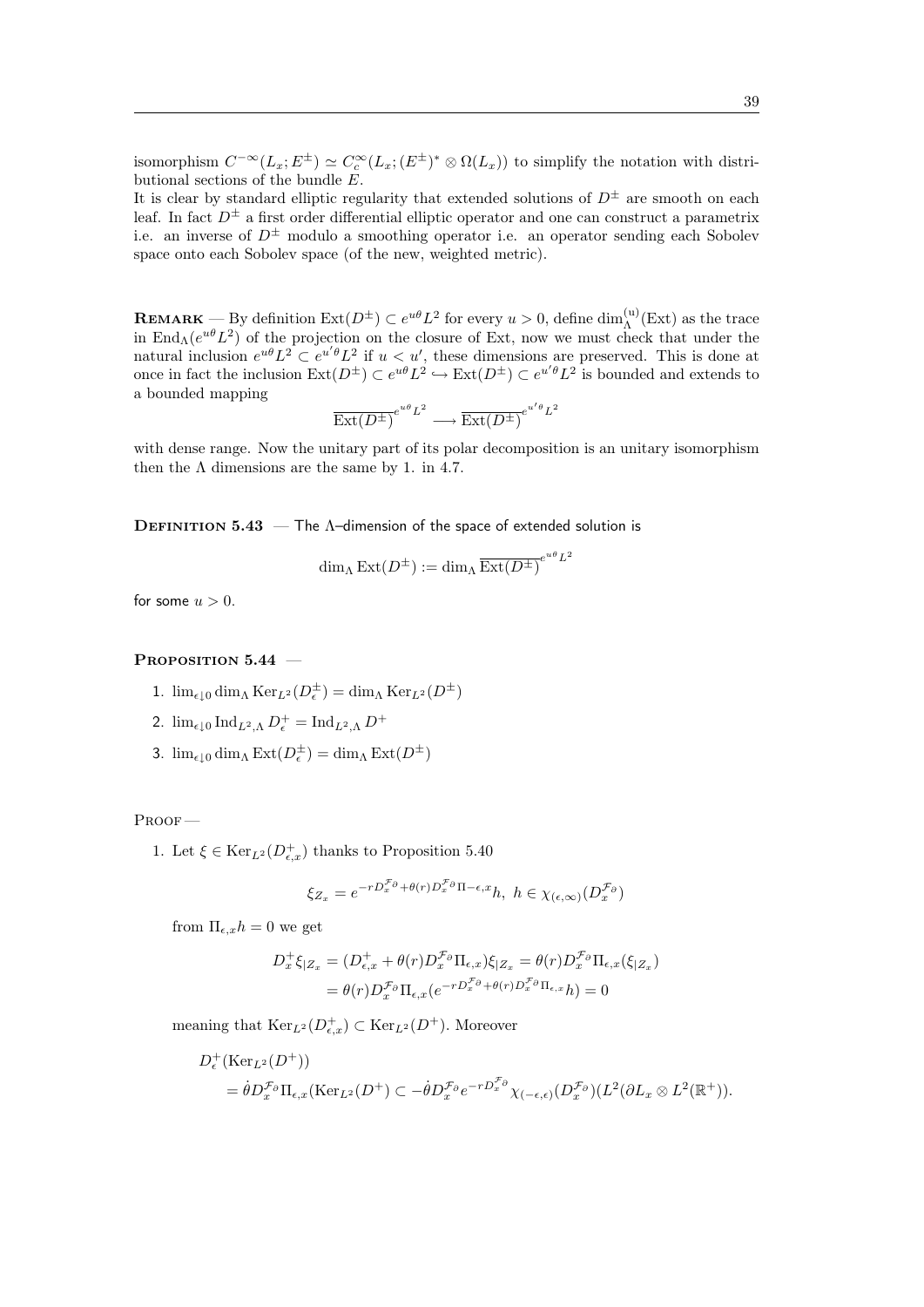Note that clearly  $\dim_{\Lambda} \left[ \dot{\theta} D_x^{\mathcal{F}_{\partial}} e^{-r D_x^{\mathcal{F}_{\partial}}}\chi_{(-\epsilon,\epsilon)}(D_x^{\mathcal{F}_{\partial}})(L^2(\partial L_x \otimes L^2(\mathbb{R}^+)) \right] \longrightarrow_{\epsilon \to 0} 0$  by the normality of the trace. Then the family of operators

$$
D^+_{\epsilon| \text{Ker}_{L^2}(D^+)} : \text{Ker}_{L^2}(D^+) \longrightarrow L^2
$$

has kernel  $\text{Ker}_{L}(\mathcal{D}_{\epsilon,x}^+)$  and range with  $\Lambda$  dimension going to zero, 1. follows looking at an hortogonal decomposition  $\text{Ker}_{L^2}(D^+) = \text{Ker}_{L^2}(D^+) \oplus \text{Ker}_{L^2}(D^+)/\text{Ker}_{L^2}(D^+_{\epsilon}).$ 

- 2. Follows immediately from 1.
- 3. Consider the following commutative diagram

$$
\begin{array}{c}\n\operatorname{Ker}_{e^{\delta\theta}L^2}(D^+) \longrightarrow \operatorname{Ker}_{e^{(\delta+\epsilon)\theta}L^2}(D^+) \\
\downarrow^+ \\
\downarrow^+ \\
\operatorname{Ker}_{e^{\delta\theta}L^2}(D_{\epsilon}^+) \n\end{array}
$$

where  $\Psi_{\epsilon}^{\pm} = e^{\pm \theta \Pi_{\epsilon} D^{\mathcal{F}_{\theta}}}$ . It is easily seen thanks to the representation of solutions in proposition 5.40 that each arrow is injective and bounded with respect to the inclusions



Then joining together the two diagrams,

$$
\begin{array}{c}\n\operatorname{Ker}_{e^{\delta\theta}L^{2}}(D^{+}) \longrightarrow \operatorname{Ker}_{e^{(\delta+\epsilon)\theta}L^{2}}(D^{+}) \longrightarrow e^{(\delta+2\epsilon)\theta}L^{2} \\
\downarrow^{\Psi_{\epsilon}^{+}} \qquad \qquad \downarrow^{\Psi_{\epsilon}^{-}} \qquad \qquad \downarrow^{\Psi_{\epsilon}^{-}} \\
\operatorname{Ker}_{e^{\delta\theta}L^{2}}(D_{\epsilon}^{+}) \longrightarrow e^{(\delta+\epsilon)\theta}L^{2}\n\end{array}
$$

and using the last column to measure dimensions one gets the inequality

$$
\dim_\Lambda\operatorname{Ker}_{e^{\delta\theta}L^2}(D^+) \leq \dim_\Lambda\operatorname{Ker}_{e^{\delta\theta}L^2}(D_{\epsilon}^+) \leq \dim_\Lambda\operatorname{Ker}_{e^{(\delta+\epsilon)\theta}L^2}(D^+)
$$

from which 3. immediately follows.

 $\Box$ 

# 6 Cylindrical finite propagation speed and Cheeger Gromov Taylor type estimates.

#### 6.1 The standard case

A very important property of the Dirac operator on a manifold of bounded geometry  $X$  is finite propagation speed for the associated wave equation. Let  $P \in \text{UDiff}^1(X, E)$  uniformly elliptic first order (formally) self–adjoint operator.

**DEFINITION 6.45** — The diffusion speed of P in x is the norm of the principal symbol

$$
\sup_{v \in S_x^*} |\sigma_{\text{pr}}(P)(x)|
$$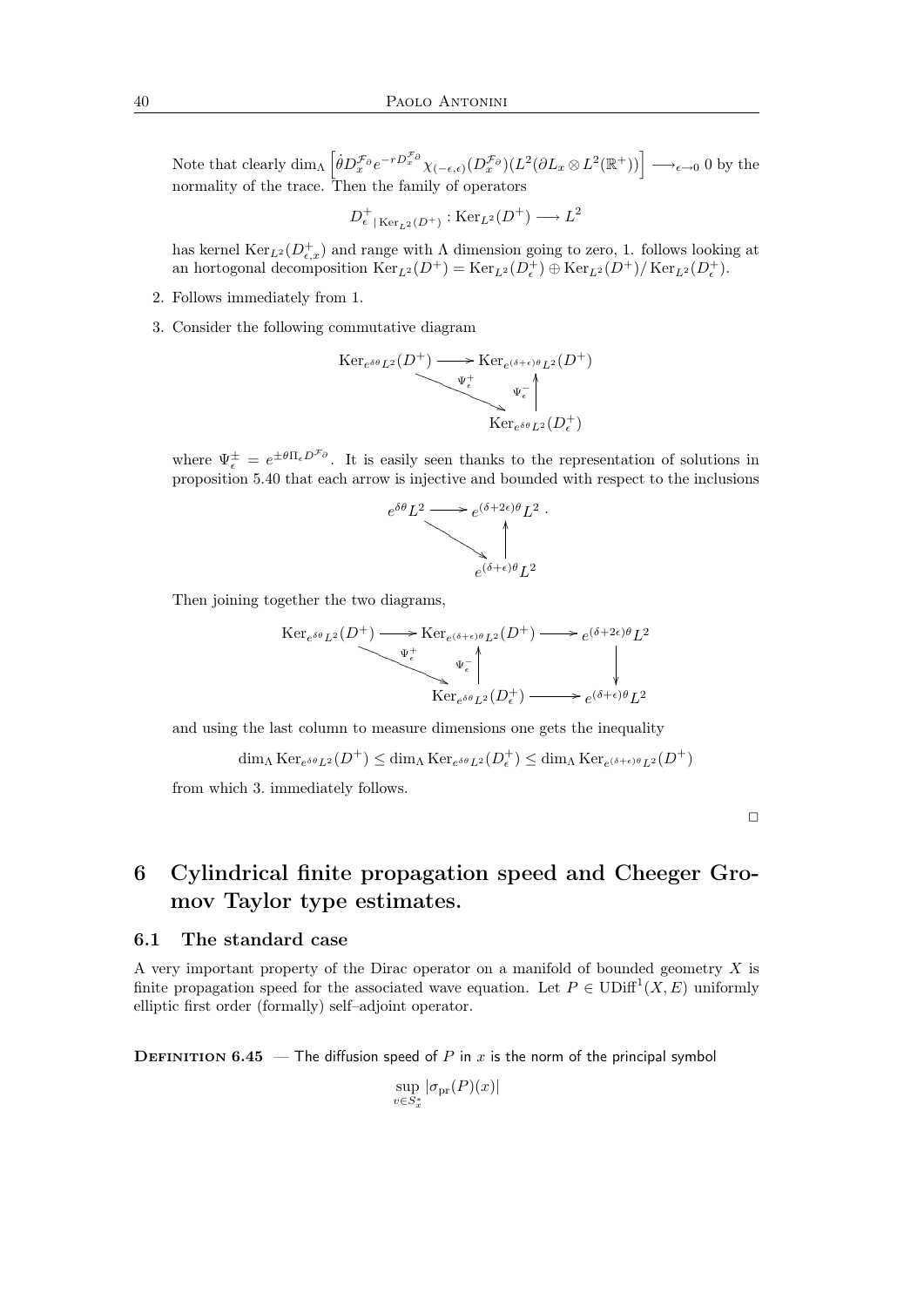$(S_x^*)$  is the fibre of cosphere bundle at  $x$ ). Taking the supremum on  $x$  in  $M$  one gets the maximal diffusion speed  $c = c(P)$ .

We say that an operator has finite propagation speed if its maximal diffusion speed is finite.

Remark — A (generalized) Dirac operator associated to bounded geometry datas (manifold and clifford structure) has finite propagation speed in fact its principal symbol is Clifford multiplication.

The starting point is an application of the spectral theorem to show that for every initial data  $\xi_0 \in C_c^{\infty}(X, E)$  there is a unique solution  $t \mapsto \xi(t)$  of the Cauchy problem for the wave equation associated with P,

$$
\begin{cases}\n\frac{\partial \xi}{\partial t} - iP\xi = 0, \\
\xi(0) = \xi_0,\n\end{cases} \tag{35}
$$

this solution is given by the application of the one parameter group of unitaries  $\xi(t) = e^{itP} \xi_0$ . By the Stone theorem the domain of P is invariant under each unitary  $e^{itP}$  and  $e^{itP}$  is bounded from each Sobolev space  $H^s$  into itself. In particular the domain of  $P$  is invariant under each unitary  $e^{itP}$ .

**LEMMA 6.46** — For  $\theta$  suitably small and  $x \in M$ ,  $\|\xi(t)\|_{L^2B(x,\theta-ct)}$  is decreasing in t. In particular  $\text{supp}(\xi_0) \subset B(x,r) \Longrightarrow \text{supp}(e^{itP} \xi_0) \subset B(x, r + ct).$ 

Proof — The proof is in J. Roe's book [65] Prop. 5.5 and lemma 5.1. Next we shall prove something similar in the cylindrical end. First one proves that for a small geodesic ball of radius r the function  $||e^{itP}\xi_0||_{L^2(B(x,r-ct))}$  is decreasing, this is called energy estimate then the second step follows easily.  $\Box$ 

Finite propagation speed tecniques provides us with the construction of a functional calculus, a morphism of algebras  $\mathcal{S}(\mathbb{R}) \longrightarrow B(L^2(X,E)),$   $f \longmapsto f(P)$  with properties

- Continuity,  $||f(P)|| \leq \sup |f|$  hence it can be extended to  $C_0(\mathbb{R})$ , the space of continuous functions vanishing at infinity.
- If  $f(x) = xq(x)$  then  $f(P) = Pq(P)$ .
- We have the representation formula in terms of the inverse Fourier transform

$$
f(P) = \int_{\mathbb{R}} \hat{f}(t)e^{itP}dt/2\pi,
$$
\n(36)

here  $\hat{\cdot}$  is Fourier transform and the integral converges in the weak operator topology, namely  $\langle f(P)x, y \rangle = \int \hat{f}(t) \langle e^{itP}x, y \rangle dt/2\pi$ , for every  $x, y \in L^2(X; E)$ . If  $X = S^1$  this is just Poisson summation formula.

Representation (36) leads further, as an example we recount how John Roe, using ideas contained in [21] used to build a pseudodifferential calculus.

Let  $S^m(\mathbb{R})$  be the space of symbols of order  $\leq m$  on the real line i.e. smooth functions such that  $|f^{\lambda}(k)| \leq C_k(1+|\lambda|)^{m-k}$ . This is a Fréchet space with best constants  $C_k$  as seminorms and  $\mathcal{S}(R) = \bigcap S^m(\mathbb{R})$ .

Roe proves in  $[66]$  that for a bounded geometry Dirac operator D every spectral function  $f(D)$  with f a symbol of order  $\leq m$  is a uniform pseudodifferential operator of order m. The proof of this fact uses formula (36) together with a convolution smoothing technique.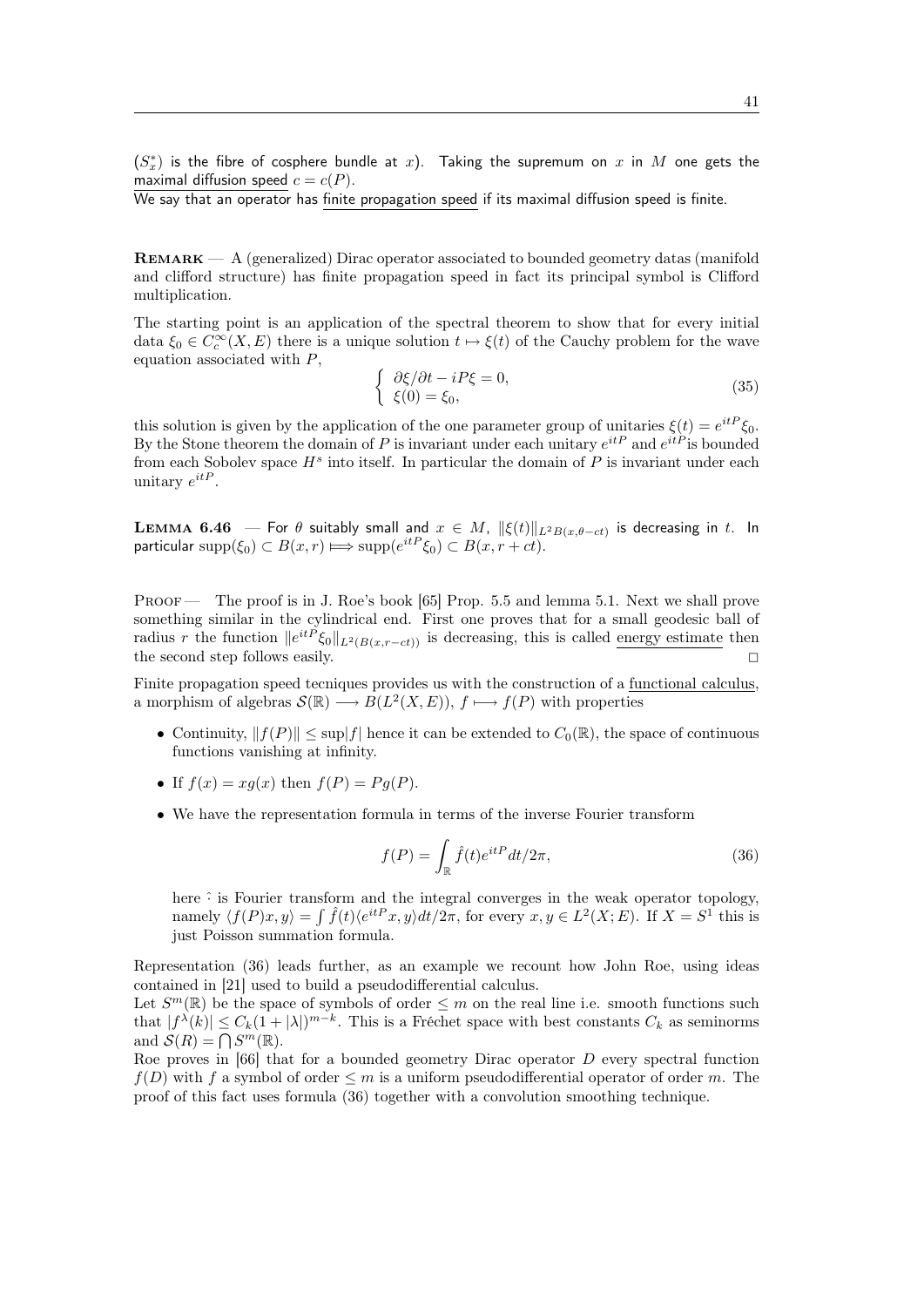Now formula (36) leads us to an easy method to obtain pointwise extimates of the Schwatz kernel  $[f(P)]$  for a class Schwartz function f. In fact due to the ellipticity of P,  $f(P)$  is a uniformly smoothing operator and  $[f(P)] \in UC^{\infty}(X \times X; \text{End}(E))$  (see the appendix A) here we have used the Riemannian density to remove the density coefficient in the Schwartz kernels.

**PROPOSITION 6.47** — Take some section  $\xi \in L^2(X; E)$  supported into a geodesic ball  $B(x,r)$ then the following estimate holds true

$$
||f(P)\xi||_{L^{2}(X-B(x,R))} \le (2\pi)^{-1/2} ||\xi||_{L^{2}(X)} \int_{\mathbb{R}^{-}I_{R}} |\hat{f}(s)|ds,
$$
\n(37)

where  $I_R:= (-\frac{r-R}{c},\frac{r-R}{c})$  with the convention that  $I_R=\emptyset$  if  $R\leq r.$ 

PROOF — From the finite propagation speed

$$
supp(e^{itP}\xi) \subset B(x, r+c|t|). \tag{38}
$$

From the identity (36),

$$
||f(P)\xi||_{L^{2}(X-B(x,R))} = ||(2\pi)^{-1/2} \int_{\mathbb{R}} \hat{f}(s)e^{isP}\xi ds||_{L^{2}(X-B(x,R))}
$$
  

$$
\leq ||(2\pi)^{-1/2} \int_{\mathbb{R}-I_{R}} \hat{f}(s)e^{isP}\xi ds||_{L^{2}(X)}
$$
  

$$
\leq (2\pi)^{-1/2}||\xi||_{L^{2}(X)} \int_{\mathbb{R}-I_{R}} |\hat{f}(s)|ds
$$

where  $I_R := \left(-\frac{r-R}{c}, \frac{r-R}{c}\right)$  with the convention that  $I_R = \emptyset$  if  $R \leq r$ . In fact

$$
||f(P)\xi||_{L^{2}(X-B(x,R))}^{2} = (2\pi)^{-1} \int_{R} |\hat{f}(s)|^{2} ||e^{isP}\xi||_{L^{2}(X-B(x,R))}^{2} ds
$$

and the function  $s \longmapsto \|e^{isP}\xi\|_{L^2(X-B(x,R))}^2$  is zero if  $|s| < \frac{r-R}{c}$  from (38).

So the point of view is that more far from the support of the section we want the  $L^2$ norm of the image, larger pieces of the Fourier transform around zero can we remove. The extreme point of view is that spectral functions made by functions with compactly supported Fourier transforms will produce properly supported operators i.e. operators whose kernel lies within a  $\delta$ -neighborhood of the diagonal. Estimate (37) is the starting point. The following proposition shows how to work out pointwise estimates on the kernel from this mapping properties. This is a very rough version of the ideas contained in [21]

**PROPOSITION 6.48** — Let  $r_1 > 0$  sufficiently small,  $x, y \in X$  put

$$
R(x, y) := \max\{0, d(x, y) - r_1\}
$$

and  $\bar{n} := [n/2+1], n = \dim X, I(x, y) := (-R(x, y)/c, R(x, y)/c)$ . For a class Schwartz function  $f \in \mathcal{S}(\mathbb{R})$ 

$$
\left|\nabla_x^l \nabla_y^k [f(P)]_{(x,y)}\right| \le C(P,l,k,r_1) \sum_{j=0}^{2\bar{n}+l+k} \int_{\mathbb{R}-I(x,y)} \left|\hat{f}^{(j)}(s)\right| ds. \tag{39}
$$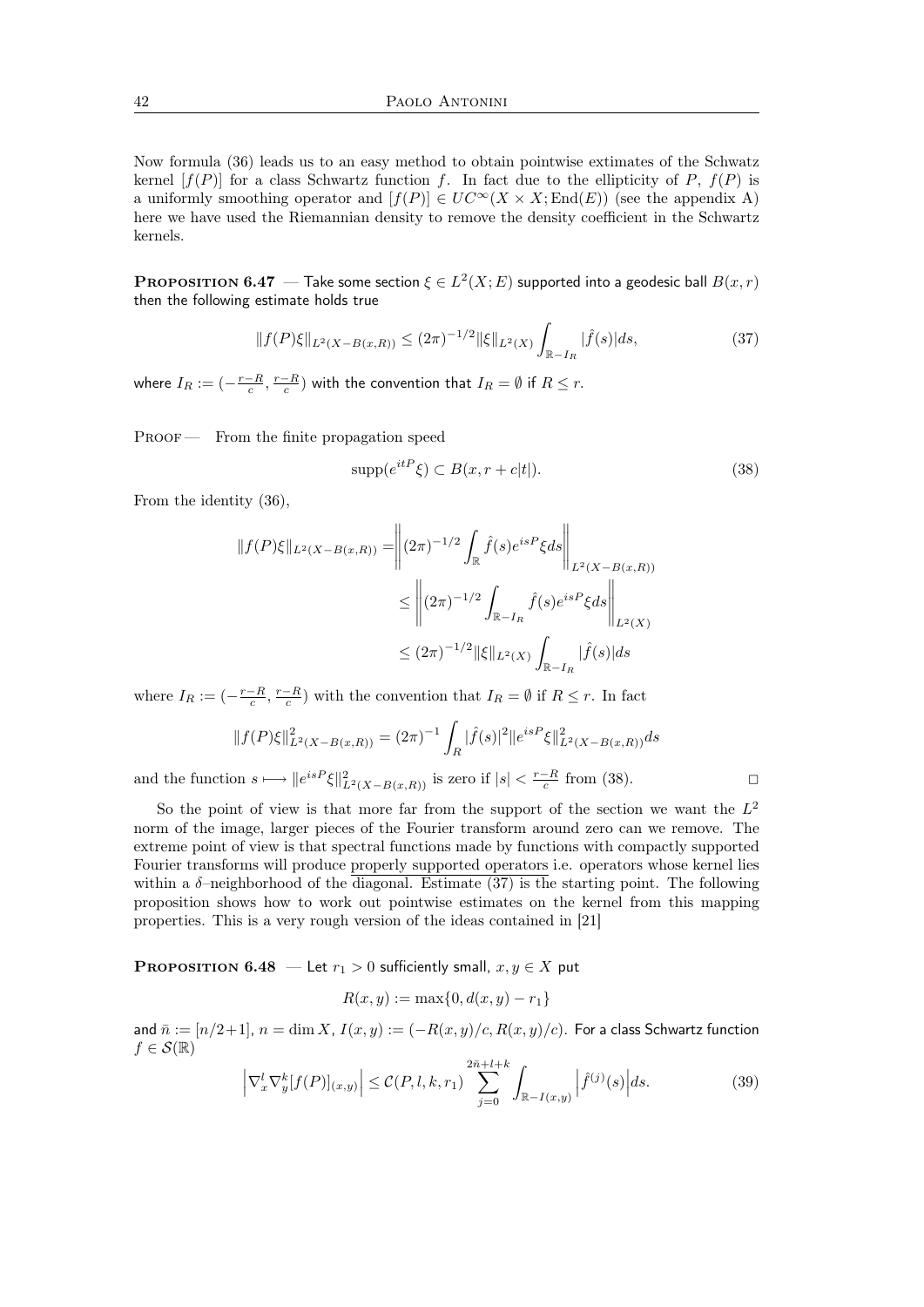PROOF  $|\nabla_x^l \nabla_y^k[f(P)]_{(x_0,y_0)}| \leq C_0 |\nabla_x^l [f(P)]_{(x_0,\bullet)}|_{H^{\bar{n}+k}(B(y_0,r_1/3))}$  where  $C_0$  is the constant<sup>9</sup> of the Sobolev embedding  $H^{\bar{n}+k}(B(y_0, r_1/3)) \longrightarrow UC^k(B(y_0, r_1/3))$  applied to the function  $\nabla_x^l [f(P)]_{(x_0,\bullet)}.$ 

Then we have to apply the Gårding inequality of P

$$
\|\nabla_x^l[f(P)]_{(x_0,\bullet)}\|_{H^{\bar{n}+k}(B(y_0,r_1/3))} \leq C_1 \sum_{j=0}^{\bar{n}+k} \|\nabla_x^l P_y[f(P)]_{(x_0,\bullet)}\|_{L^2(B(y_0,r_1/2))}
$$

$$
= C_1 \sum_{j=0}^{\bar{n}+k} \|\nabla_x^l[f(P)P]_{(x_0,\bullet)}\|_{L^2(B(x_0,r_1/2))}
$$

in fact by self adjointness  $P_y[f(P)]_{(x_0,\bullet)} = [f(P)P]_{(x_0,\bullet)}$ . No problem here in *localizing* the Gårding inequality we can choose in fact for each  $y_0$  a function  $\chi$  supported in  $B(y_0, r_1)$ with  $\chi_{|B(y_0,r_1/2)} = 1$ . Then since the coefficients of P in normal coordinates are uniformly bounded, each  $[P, \chi]$  is uniformly bounded. Let  $\xi_j(y) := \chi_{B(y_0, r_1/2)}(y) \nabla_x^l [P^j f(P)]_{(x_0, y)}$  the inequality becomes  $|\nabla_x^l \nabla_y^k [f(P)]_{(x_0,y_0)}| \leq C_0 C_1 \sum_{j=0}^{\bar{n}+k} ||\xi_j||_{L^2(X)}$ . Now

$$
\|\xi_j\|_{L^2(X)}^2 = \int \chi_{B(y_0, r_1/2)} \nabla [P^j f(P)]_{(x_0, \bullet)} \xi_j(y) dy = |(\nabla_x^l P^j f(P) \xi_j)(x_0)|
$$
  

$$
\leq C_2 \|P^j f(P) \xi_j\|_{H^{\bar{n}+l}(B(x_0, r_1/3))} \leq C_2 C_3 \sum_{i=0}^{\bar{n}+l} \|P^{j+i} f(P) \xi_j\|_{L^2(B(x_0, r_1/2))}
$$

again by Sobolev embedding and Gårding inequality. The choice to keep every constant is motivated to control their dependence in order to apply these extimates leaf by leaf. Finally putting everything together

$$
|\nabla_x^l \nabla_y^k [f(P)]_{(x_0, y_0)}| \leq C \sum_{j=0}^{\bar{n}+k} \sum_{i=0}^{\bar{n}+l} \|P^{j+i} f(P)\|_{L^2(B(x_0, r_1/2)), L^2(B(y_0, r_{1/2}))}
$$

$$
\leq C \sum_{j=0}^{2\bar{n}+l+k} \int_{\mathbb{R}-I(x_0, y_0)} |\hat{f}^{(j)}(s)| ds
$$

For the <u>heat kernel</u>  $[f(P)] = [e^{-tP^2}]$  when  $f(x) = e^{-tx^2}$ ,  $\hat{f}(s) = (2t)^{-1/2}e^{-s^2/4t}$ ,

$$
\hat{f}(s)^{(k)} = \frac{1}{(2t)^{1/2}(4t)^{k/2}}((4t)^{1/2}\partial_s)^k e^{-\left(\frac{s}{(4t)^{1/2}}\right)^2}
$$

$$
= \frac{C(k)}{t^{(k+1)/2}} H_k\left(\frac{s}{(4t)^{1/2}}\right) e^{-\left(\frac{s}{(4t)^{1/2}}\right)^2},
$$

where  $H_k$  is the k–th Hermite polynomial. Then using the simple inequalities

$$
\int_{u}^{\infty} e^{-x} dx \le e^{-u^2}, \ y^s e^{ay^2} \le \left(\frac{s}{2ae}\right)^{s/2}, \ a, s, u, y \in \mathbb{R}^+,
$$

$$
\int_{u}^{\infty} y^s e^{-y^2} dy = \int_{u}^{\infty} y^s e^{-\epsilon y^2} e^{-(1-\epsilon)y^2} dy \le C(s, \epsilon) e^{-(1-\epsilon)u^2}
$$

 $\Box$ 

<sup>&</sup>lt;sup>9</sup>if preferable one can suppose  $B(y_0, r_1)$  a geodesic ball and multiply a multiply a cut off  $\varphi$  supported within distance  $r_1/3$  from  $y_0$  and use the global Sobolev embedding. In that case the constant depends on  $\varphi$ but using normal coordinates  $\varphi$  can be used well for each  $y_0$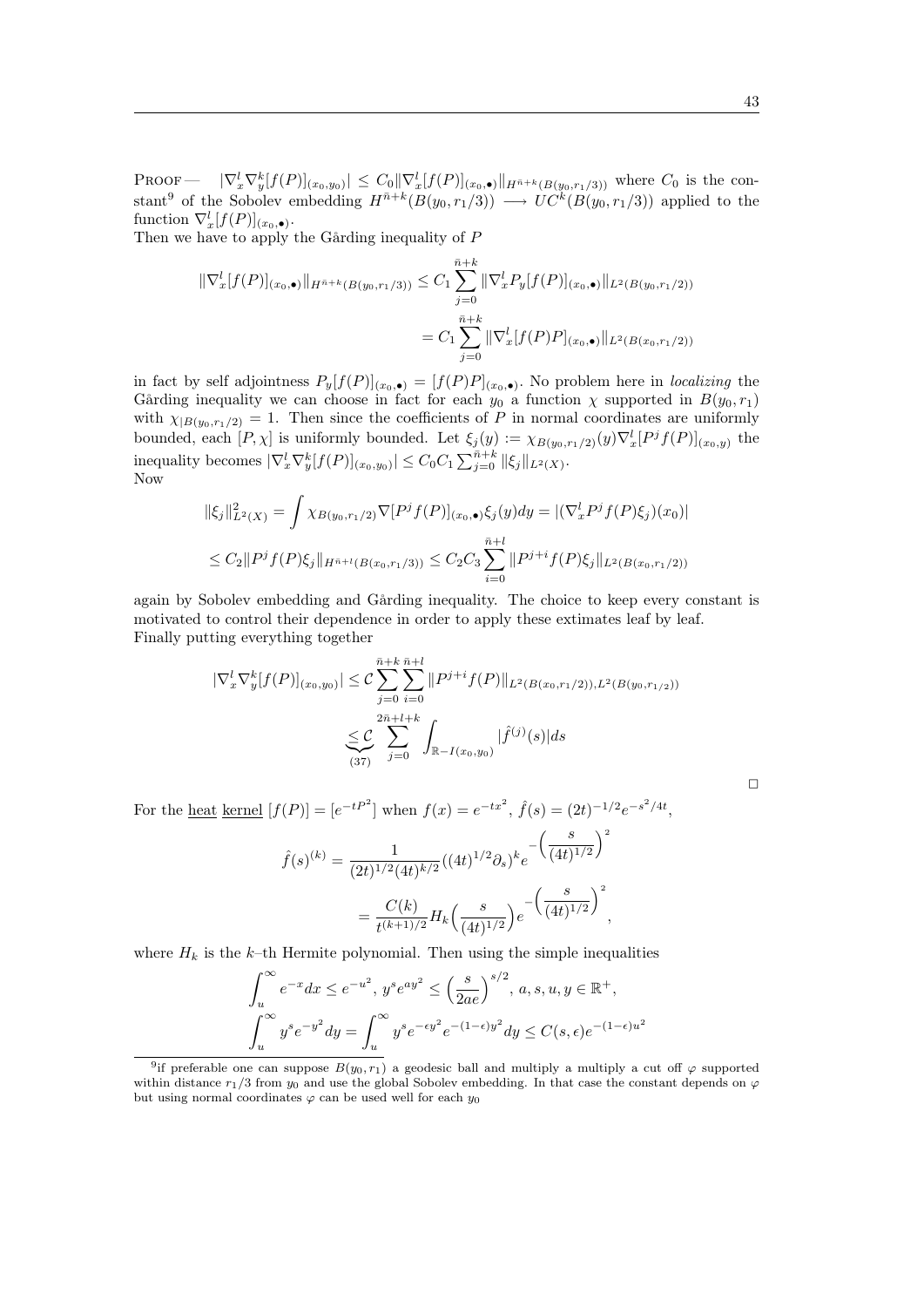with  $R = R(x, y)$  and  $\eta = 2\overline{n} + l + k$ 

$$
|\nabla_x^l \nabla_y^k [P^m e^{-tP^2}]_{(x,y)}| \leq C \sum_{j=m}^{\eta+n} t^{-j/2} \int_{R/c}^{\infty} \left| H_j \left( \frac{s}{(4t)^{1/2}} \right) \right| e^{-\left( \frac{s}{(4t)^{1/2}} \right)^2} (4t)^{-1/2} ds \qquad (40)
$$
  

$$
\leq C \sum_{j=m}^{\eta+m} t^{-j/2} \int_{R/2c\sqrt{t}}^{\infty} |H_j(x)| e^{-x^2} dx
$$
  

$$
\leq C \sum_{j=m}^{\eta+m} t^{-j/2} \int_{R/2c\sqrt{t}}^{\infty} (1+x^j) e^{-x^2} dx
$$
  

$$
\leq C e^{-R^2/5c^2 t} \sum_{j=m}^{\lambda+m} t^{-j/2}
$$
  

$$
\leq \begin{cases} C(k, l, m, P) t^{-m/2} e^{-R^2/6c^2 t}, & t > T \\ C(k, l, m, P) e^{R^2/6c^2 t}, & d(x, y) > 2r_1 \end{cases} t \in \mathbb{R}^+.
$$

There's also a relative version of Proposition 6.48 in which two differential, formally self– adjoint uniformly elliptic operators  $P_1$  and  $P_2$  are considered. More precisely relative means that  $P_1$  acts on  $E_1 \longrightarrow X_1$  and  $P_2$  acts on  $E_2 \longrightarrow X_2$  with open sets  $U_1 \subset X_1$ ,  $U_2 \subset X_2$  and isometries  $\varphi, \Phi$ 

$$
E_1|_{U_1} \xrightarrow{\Phi} E_2|_{U_2}
$$
  
\n
$$
\downarrow \qquad \qquad \downarrow
$$
  
\n
$$
U_1 \xrightarrow{\varphi} U_2
$$

making possible to identify  $P_1$  with  $P_2$  upon  $U = U_1 = U_2$  i.e.

$$
\Phi(P_1s) = P_2(\Phi s), \quad s \in C_c^{\infty}(U_1; E_1)
$$

where Φ is again used to denote the mapping induced on sections

$$
\Phi: C_c^{\infty}(U_1; E_1) \longrightarrow C_c^{\infty}(U_2; E_2), \, (\Phi s)(y) := \Phi_{\varphi^{-1}(y)}s(\varphi^{-1}(y)).
$$

Thanks to the identification one calls  $P = P_1 = P_2$  over U. Then the relative version of the estimate (39) is contained in the following proposition.

**PROPOSITION 6.49** – Choose  $r_2 > 0$  and let  $x, y$  be in U. Set

$$
Q(x,y) := \max{\min{d(x,\partial U);d(y,\partial U)}} - r_2;0\}, \ J(x,y) := \left(\frac{-Q(x,y)}{c},\frac{Q(x,y)}{c}\right).
$$

For  $f \in \mathcal{S}(\mathbb{R})$ ,

$$
|\nabla_x^l \nabla_y^k([f(P_1)] - [f(P_2)])_{(x,y)}| \leq C(P_1,k,l,r_2) \sum_{j=0}^{2\bar{n}+l+k} \int_{\mathbb{R} - J(x,y)} |\hat{f}^{(j)}(s)| ds.
$$

More precisely the reason of the dependence of the constant only to  $P_1$  is that it depends upon  $P_{1|U}$  where the operators coincide.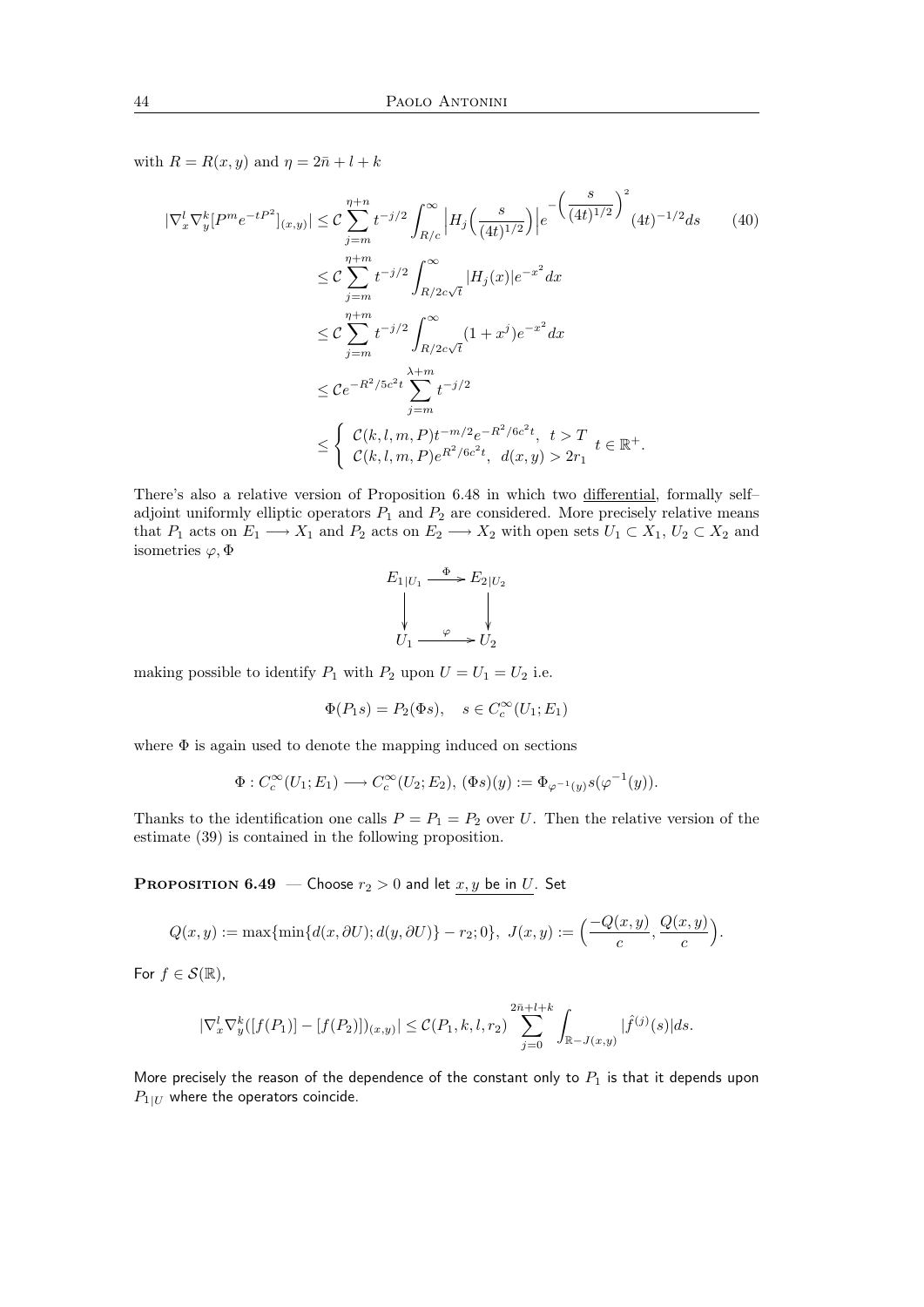PROOF — This is very similar to the proof of 37. Choose  $x_0, y_0 \in U$  then

$$
|\nabla_x^l \nabla_y^k([f(P_1)] - [f(P_2)])_{(x_0, y_0)}| \le C \|\nabla_x^l([f(P_1)] - [f(P_2)]_{(x_0, \bullet)}\|_{H^{\bar{n}+k}(B(y_0, r_2/3))}
$$
(41)  

$$
\le C \sum_{j=0}^{\bar{n}+k} \|\nabla_x^l([P_1^j f(P_1)] - [P_2^j f(P_2)])_{(x_0, \bullet)}\|_{L^2(B(y_0, r_2/2))}.
$$

Where the first step is Sobolev embedding  $H^{\bar{n}+k} \longrightarrow UC^k$ , again no problem in reducing the Sobolev norm to be computed on the ball  $B(y_0, r_2/3)$  in fact one can suppose  $r_2$  is smaller than the injectivity radius and build a cut off function  $\chi$ . The Sobolev embedding is applied then to the section  $\chi \nabla_x^k [f(P_1) - f(P_2)]$  and the resulting constant C will be depending also on  $\chi$  but uniform geometry assumption makes  $\chi$  universal in that can be used on each normal coordinate. For example in order one the argument one applies is

$$
\|\nabla_y \chi t\|_{H^1} \le \|(\nabla_y \chi) t\|_{L^2} + \|\chi \nabla_y t\|_{L^2} \le D(\chi, 1) \|t\|_{H^1(B(y_0, r_2/3))}
$$

if  $\chi$  is supported in  $B(y_0, r_2/3)$ .

The second step is Gårding inequality of  $P_1$  and  $P_2$  together with the fact that they coincide on  $U_1$ . The same argument with a cut off function  $\chi_2$  also works well with Gårding inequality. Let  $\xi_j(y) := \chi_{B(y_0, r_2/2)}(y) \nabla_x^l \{ [P_1^j f(P_1)]_{(x_0, y)} - [P_2^j f(P_2)]_{(x_0, y)} \}$  then

$$
\|\xi_j\|_{L^2(B(y_0, r_2/2))}^2 = |(\nabla_x^l (P_1^j f(P_1) - P_2^j f(P_2))\xi_j)(x_0)|
$$
\n
$$
\leq C \|P_1^j f(P_1) - P_2^j f(P_2)\xi_j\|_{H^{n+l}(B(x_0, r_2/3))}
$$
\n
$$
\leq C \sum_{i=0}^{\bar{n}+l} \|P_1^{j+i} f(P_1) - P_2^{j+i} f(P_2)\|_{L^2(B(x_0, r_2/2))}
$$
\n
$$
\leq C \|\xi_j\|_{L^2(U)} \sum_{i=0}^{\bar{n}+l} \int_{\mathbb{R} - J(x, y)} |\hat{f}^i(s)| ds
$$
\n(42)

in fact for a class Schwartz function g,

$$
\| (g(P_1) - g(P_2))\xi_j \|_{L^2(B(x_0, r_2/2))} = \left\| (2\pi)^{-1/2} \int_{\mathbb{R}} \hat{g}(s) (e^{isP_1} - e^{isP_2}) \xi_j ds \right\|_{L^2(B(x_0, r_2/2))}
$$
  

$$
= \left\| (2\pi)^{-1/2} \int_{\mathbb{R} - J(x_0, y_0)} \hat{g}(s) (e^{isP_1} - e^{isP_2}) \xi_j ds \right\|_{L^2(B(x_0, r_2/2))}
$$

since  $\text{supp}(e^{iP_is}\xi_j) \subset B(y_0, r_2/2 + c|s|)$  then  $e^{isP_1\xi_j}$  and  $e^{isP_2\xi_j}$  remain supported in U then  $e^{isP_1}\xi_j = e^{isP_2}\xi_j$  by the uniqueness of the solution of the Cauchy problem for the wave equation.  $\Box$ 

**PROPOSITION 6.50** — The relative version of  $(40)$  is

$$
|\nabla_x^l \nabla_y^k ( [P_1^m e^{-tP_1^2}] - [P_2^m e^{-tP_2^2}] )_{(x,y)} | \leq \left\{ \begin{array}{c} \mathcal{C}(k,l,m,P_1) t^{-m/2} e^{-Q(x,y)^2/6c^2t}, \ t > T \\ \mathcal{C}(k,l,m,P_1) e^{-Q(x,y)^2/6c^2t}, \end{array} \right. .
$$

for  $x, y \in U$ ,  $d(x, \partial U)$ ,  $d(y, \partial U) > r_2$  and  $t \in \mathbb{R}^+$ .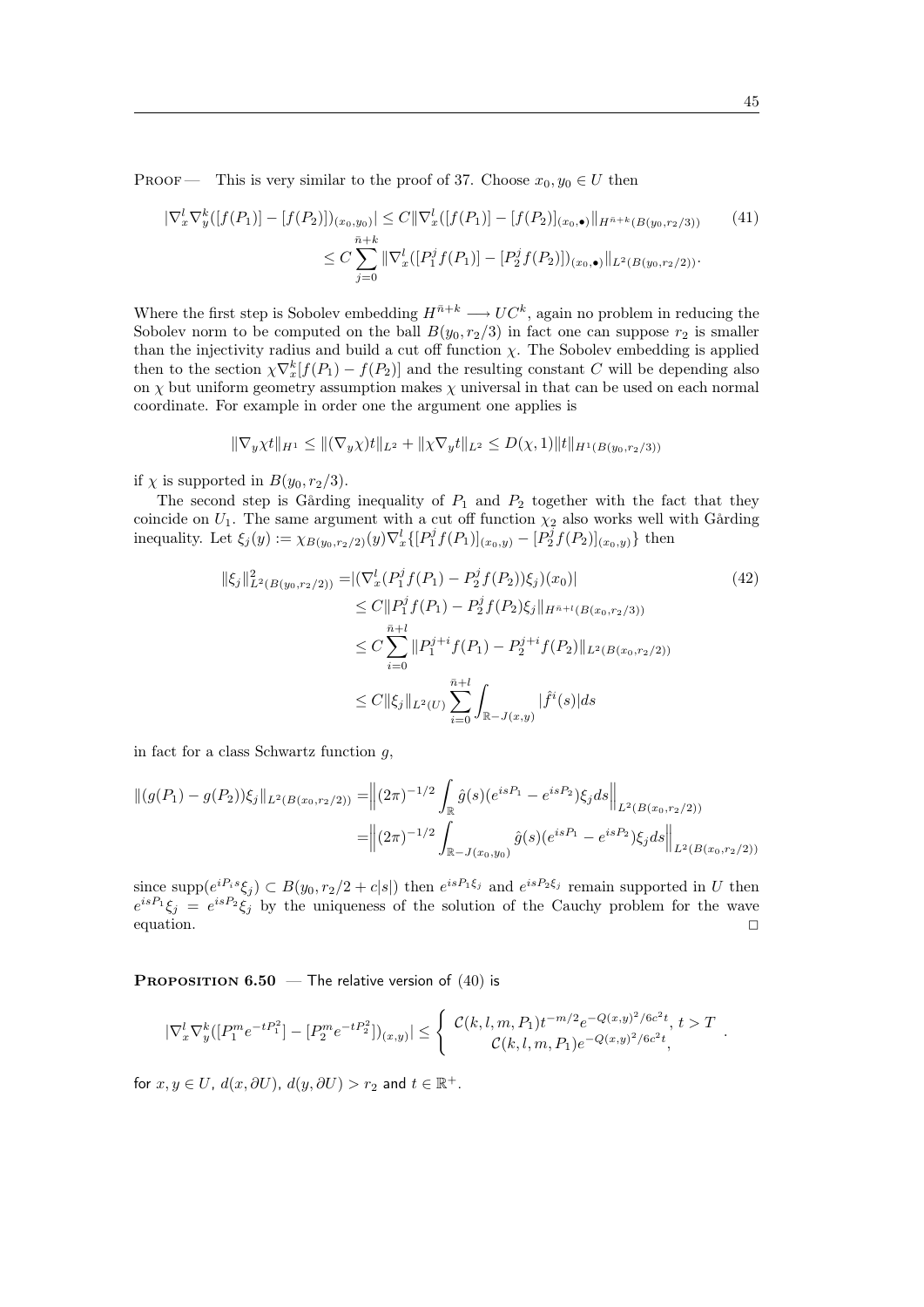#### 6.2 The cylindrical case

In this section our manifold  $L$  will be the generic leaf of the foliation i.e. start with a manifold with bounded geometry  $L_0$  with boundary  $\partial L_0$  composed of possibly infinite components and a product type Riemannian metric near the boundary. Glue an infinite cylinder  $Z_0 =$  $\partial L_0 \times [0,\infty)$  with product metric and denote  $L := L_0 \cup_{\partial L_0} Z_0$ . Let  $E \longrightarrow L$  an Hermitian Clifford bundle. Every notation of section 2 is keeped on with the slight abuse that  $Z_0$  is the cylinder here and in X. Recall that  $E_{|Z_0} = F \oplus F$ .

**DEFINITION 6.51** — We say that a first order uniformly elliptic (formally) selfadjoint operator  $T\in \operatorname{Op}^1(L;E)$  has product structure if

- 1. T restricts to  $L_0$  and  $Z_0$  i.e.  $supp(T_s) \subset L_0(Z_0)$  if s is supported on  $L_0(Z_0)$ .
- 2.  $\, T_{\vert L_{0}}$  is a uniformly elliptic <u>differential</u> operator.
- 3.  $T$  restricts to the cylinder to have the form

$$
T_{|Z_0} = c(\partial_r)\partial_r + \Omega B(r) = \begin{pmatrix} 0 & B(r) - \partial_r \\ B(r) + \partial(r) & 0 \end{pmatrix}
$$

for a smooth $^{10}$  mapping  $B:\mathbb R^+\longrightarrow \text{Op}^1(\partial L_0;E)$  with values on the subspace of uniformly elliptic and selfadjoint operators. Furthermore suppose that  $B(r) \cong B$  is constant for  $r \geq 2$ .

However this is only a model embracing our Breuer–Fredholm perturbation of the Dirac operator in fact

$$
(D_{\epsilon,u,x})_{|\partial_x \times \mathbb{R}^+} = c(\partial_r)\partial_r + \Omega \underbrace{(\dot{\theta}u - \dot{\theta}D^{\mathcal{F}_{\partial}}\Pi_{\epsilon} + D^{\mathcal{F}_{\partial}})}_{B(r)}.
$$
\n(43)

In this sense every result from here to the end of the section has to be thought applied to  $D_{\epsilon,u}.$ 

Again the spectral theorem shows that for a compactly supported section  $\xi_0 \in C_c^{\infty}(L; E)$  there is a unique solution  $t \mapsto \xi(t)$  of the Cauchy problem (35) for the wave equation associated with T. This solution is given by the application of the wave one parameter group  $e^{itT}$  with the same properties written above in the standard case.

PROPOSITION 6.52 — Cylindrical finite propagation speed. Let  $U = \partial L_0 \times (a, b)$  $0 < a < b$  and  $B(U, l) = \{x \in L : d(x, U) < l\}$ . For  $\xi_0 \in C^\infty_c(L; E)$  let  $\xi(t) = e^{itT}\xi_0$  the solution of the wave equation. If  $\alpha < a$  the function  $\|\xi(t)\|_{L^2(B(U,\alpha-t))}$  is not increasing in t. In particular

$$
supp(\xi_0) \subset U \Longrightarrow supp(\xi(t)) \subset B(U,t).
$$

PROOF — The product structure of the operator makes us possible to repeat the standard

 $10$ Some words about the smoothness condition on the mapping B. Here we shall make use only of pseudodifferential operators with uniformly bounded symbols, (almost everywhere they will be smoothing operators) hence the smoothness condition of the family is the usual one. In particular this is the smoothness of the family of operators acting on the fibers of  $\partial L_0 \times \mathbb{R}^+ \longrightarrow \mathbb{R}^+$ ,  $B(t) \in \text{Op}^1(\partial L_0 \times \{t\}; E)$ . If U is a coordinate set for  $\partial L_0$  such a family is determined by a smooth mapping  $p : \mathbb{R}^+ \longrightarrow S^1_{\text{hom}}(U)$  in the space of polihomogeneous symbols. Here smooth means that each derivative  $t \mapsto d^k \sigma/dt^k$  is continuous as a mapping with values in the space of symbols (with the symbols topology, see [77])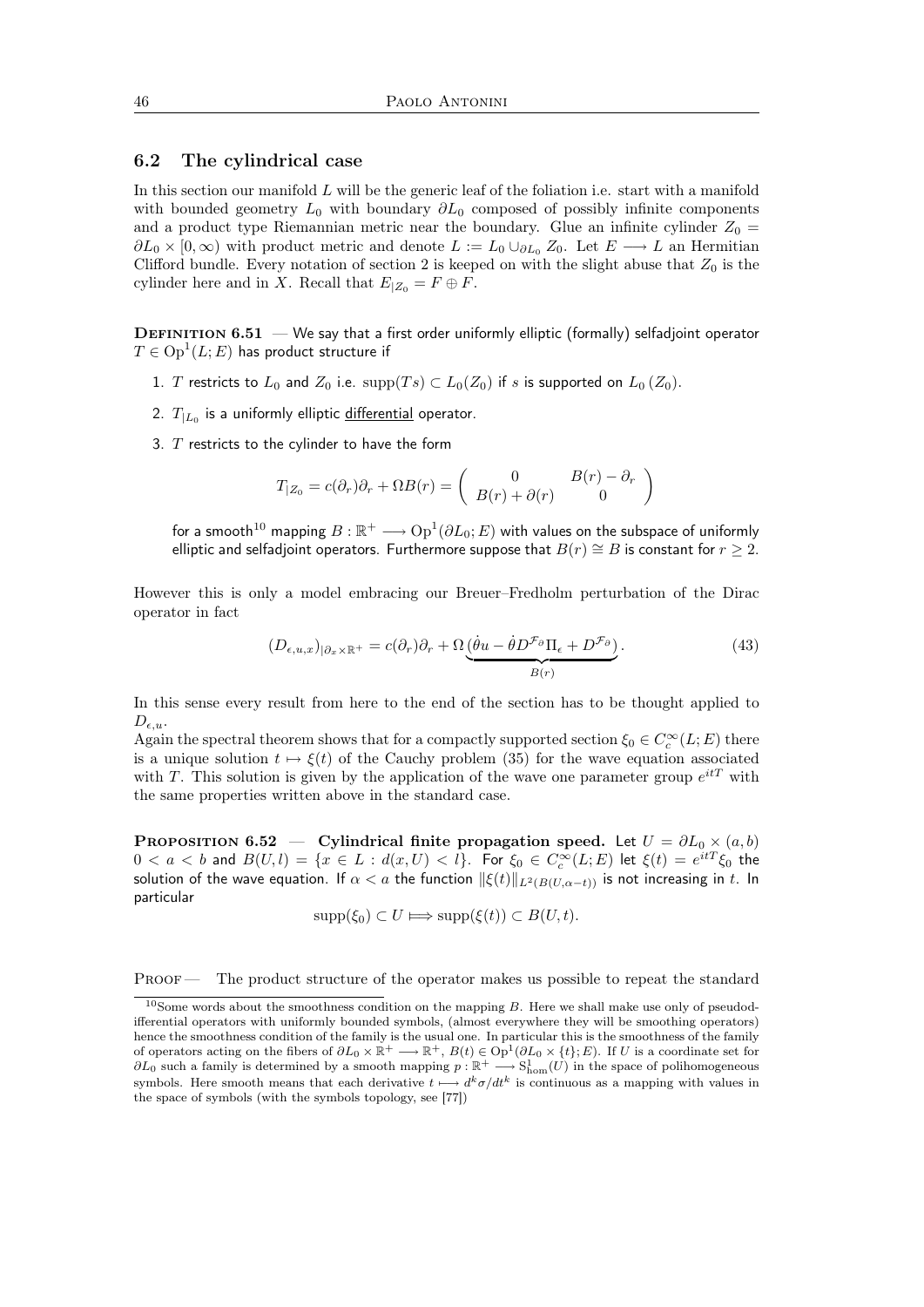proof of the energy estimates and finite propagation speed that can be found in John Roe's book [65]. So let us consider

$$
\frac{d}{dt} ||\xi(t)||^{2} L^{2}(B(U,\alpha-t)) = \frac{d}{dt} \int_{B(U,\alpha-t)} |\xi(t)|^{2}(z) dz
$$
\n
$$
\leq \left| \int_{B(U,\alpha-t)} \left( \langle \xi(t), iT\xi(t) \rangle + \langle iT\xi(t), \xi(t) \rangle \right) (z) dz \right| - \int_{\partial B(U,\alpha-t)} |\xi(t)|^{2}(z) dz.
$$

Since the operator T has product structure, the integration domain is a product and the operator  $B(t)$  is selfadjoint on the base

$$
\int_{B(U,\alpha-t)} \langle \xi(t), iT\xi(t) \rangle + \langle iT\xi(t), \xi(t) \rangle dz = \int_{B(U,\alpha-t)} \langle \xi(t), ic(\partial_r) \partial_r \xi(t) \rangle + \langle ic(\partial_r) \partial_r \xi(t), \xi(t) \rangle dz.
$$

Here the fact that the function

$$
r \longmapsto \int_{\partial L_0} \Big( \langle i\Omega B(r)\xi(t)|_{\partial L_0 \times \{r\}}, \xi(t)|_{\partial L_0 \times \{r\}} \rangle + \langle \xi(t)|_{\partial L_0 \times \{r\}}, i\Omega B(r)\xi(t)|_{\partial L_0 \times \{r\}} \rangle \Big) (x) dx
$$

is identically zero by the self–adjointness of B has been used. Note that  $\xi(t)_{|\partial L_0 \times \{r\}}$  is in the domain of  $B(r)$  by the Stone theorem (however it is certainly true for operators in the form of our perturbation (43)). Finally

$$
\frac{d}{dt} ||\xi(t)||_{L^{2}(B(U,\alpha-t))}^{2} \leq \left| \int_{B(U,\alpha-t)} \left( \langle \xi(t), ic(\partial_{r}) \partial_{r} \xi(t) \rangle + \langle ic(\partial_{r}) \partial_{r} \xi(t), ic(\partial_{r}) \partial_{r} \xi(t) \rangle(z) \right) dz \right|
$$

$$
- \int_{\partial B(U,\alpha-t)} |\xi(t)|^{2}(z) = \left| \int_{B(U,\alpha-t)} \partial_{r} \langle \xi(t), c(\partial_{r}) \xi(t) \rangle(z) dz \right| - \int_{\partial B(U,\alpha-t)} |\xi(t)|^{2}(z) \leq 0
$$

As a notation for a subset  $H \in L$  and  $t \geq 0$  put  $H * t := B(H,t) \cup \partial L_0 \times (\alpha - t, \beta + t)$  where  $\alpha := \inf \{r(z) : z \in H \cap Z_0\}$  and  $\beta := \max \{r(z) : z \in H \cap Z_0\}$  in other words  $H * t$  is the set of points at distance  $t$  from  $H$  in the cylindrical direction.

It is clear from (6.52) that the support of the solution of the wave problem satisfies

$$
supp(e^{itT}\xi) \subset supp(\xi) * |t|.
$$

Then the cylindrical basic Cheeger–Gromov–Taylor estimate similar to (37) is obtained in the following way:

first note that proposition 6.52 is certainly true if the propagation speed is c, for a section  $\xi$ supported into a ball  $B(x, r_0)$  and  $f \in \mathcal{S}(\mathbb{R})$  let  $I_R := \frac{-R - r_0}{c}$ ,  $(R - r_0)/c$  if  $R > r_0$  and  $I_R = \emptyset$  if  $r \leq R$  then,

$$
||f(P)\xi||_{L^{2}(L-B(x,r_{0})*R)} = ||(2\pi)^{-1/2} \int_{\mathbb{R}} \hat{f}(s)e^{isP}\xi ds||_{L^{2}(L-B(x,r_{0})*R)}
$$
(44)  

$$
\leq ||(2\pi)^{-1/2} \int_{\mathbb{R}-I_{R}} \hat{f}(s)e^{isP}\xi ds||_{L^{2}(L)}
$$
  

$$
\leq (2\pi)^{-1/2}||\xi||_{L^{2}(L)} \int_{\mathbb{R}-I_{R}} |\hat{f}|ds,
$$
(45)

since supp  $e^{isP} \xi \cap (L - B * R) = \emptyset$  for  $|t| < (R - r_0)/c$ .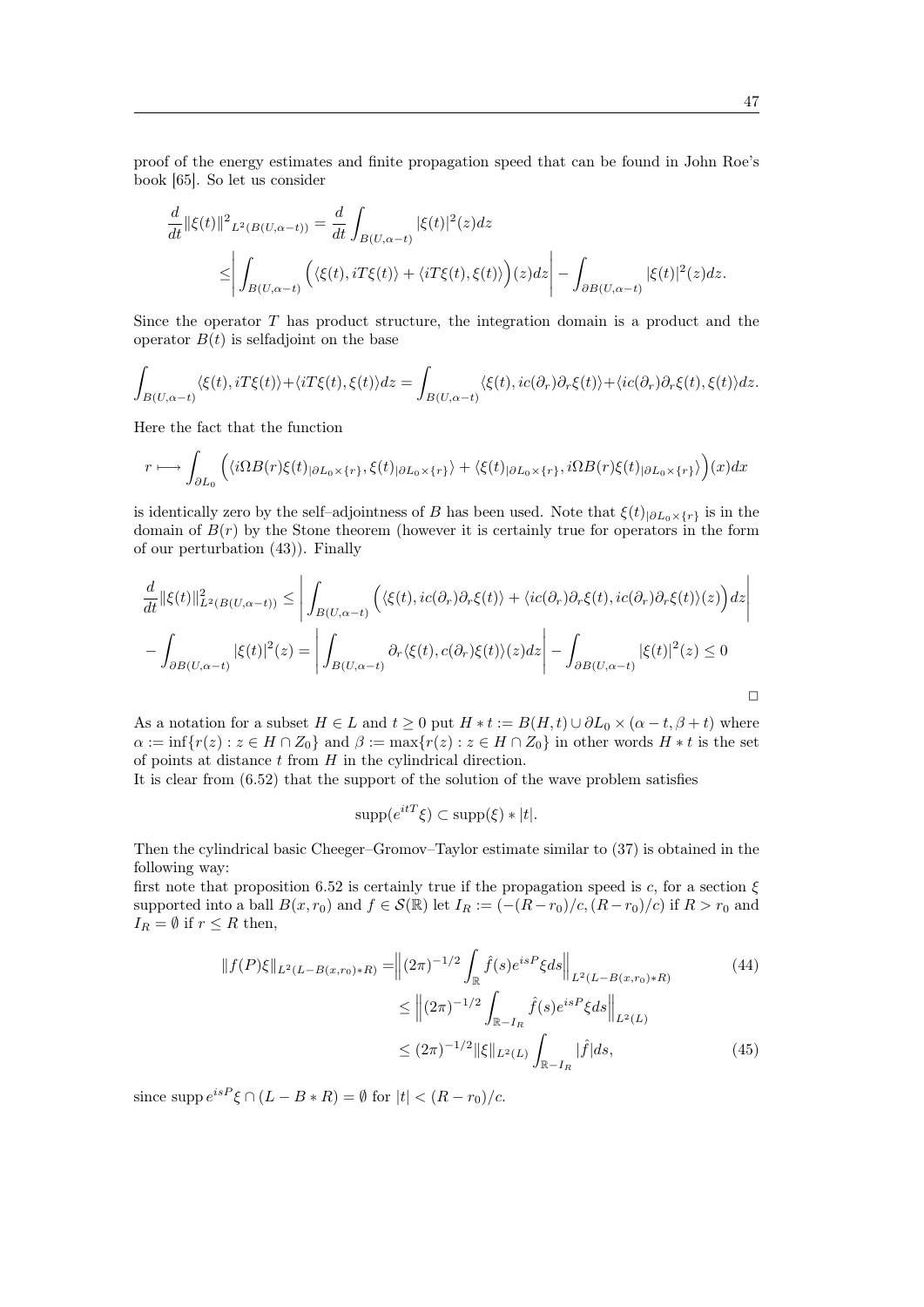**PROPOSITION 6.53** — Choose two points on the cylinder  $z_1 = (x_1, s_1)$  and  $z_2 = (x_2, s_2)$  with  $|s_i > r_1, |s_1 - s_2| > 2r_1$ , put  $I(z_1, z_2) := \Big(-\frac{|s_1 - s_2| + r_1}{r_1}\Big)$  $\frac{|s_2|+r_1}{c}, \frac{|s_1-s_2|-r_1}{c}$ c ) then for  $f \in \mathcal{S}(\mathbb{R})$ ,  $|\nabla_{z_1}^l \nabla_{z_2}^k [f(P)]_{(z_1,z_2)}| \leq C(P,l,k)$  $\sum^{2\bar n+l+k}$  $j=0$  $R-I(z_1,z_2)$  $|\hat{f}(s)^{(j)}|$ ds

with  $\bar{n} := [n/2 + 1]$ 

Proof —

Imitate the proof of 6.48 till the estimate

$$
|\nabla_x^l \nabla_y^k [f(P)]_{(x,y)}| \le C \sum_{j=0}^{\bar{n}+k} \|\xi_j\|_{L^2(L)}
$$

where  $\xi_j := \chi_{B(y,r_1=2)} \nabla_x^l [P^j f(P)]_{(x,\bullet)}$  and  $x, y \in L$ .

There is a subtle point to concentrate, it is when one let  $P^j$  act on  $[f(P)]_{(x,\bullet)}$ . This is perfectly granted by the smoothing properties of  $f(P)$  in fact, let the bundle be  $L \times \mathbb{R}$  and identify distributions with functions through the Riemannian density. The operator  $f(P)$  extends to and operator from compactly supported distributions to distributions (actually takes values on smooth functions). Consider the family of Dirac masses  $\delta_y(\cdot)$  concentrated at y, first note that

$$
[f(P)]_{(x,y)} = (f(P)\delta_y(\cdot))(x)
$$
\n(46)

in fact by selfadjointness

$$
\langle f(P)\delta_y, s \rangle = \langle \delta_y, f(P)s \rangle = \int [f(P)]_{(z,y)} t(z) dz,
$$

that's to say (46). Now the Sobolev embedding theorem says that  $\delta_y \in H^k(X)$  with  $k < -n/2$ with norms uniformly (in  $y$ ) bounded. Since  $f(P)$  maps every Sobolev space into each other Sobolev space, every section  $[f(P)]_{(x,\bullet)}$  (and the symmetric one by selfadjointness) is in the domain of  $P^j$ .

Again

$$
\|\xi_j\|_{L^2(L)}^2 = \|\chi_{B(y,r_1/2)} \nabla_x^l [P^j f(P)]_{(x,\bullet)}\|_{L^2(B(y,r_1/2))}^2
$$
  
\n
$$
= |\nabla_x^l P^j f(P) \xi_j(x)| \le C \|P^j f(P) \xi_j\|_{H^{\bar{n}+l} B(x,r_1/3)}
$$
  
\n
$$
\le C \sum_{i=0}^{\bar{n}+l} \|P^j f(P) \xi_j\|_{L^2(B(x,r_1/2))}.
$$
 (47)

It's time to move on the cylindrical end, so let  $x = (x_2, s_2), y = (x_1, s_1)$  with  $s_i > r_1$  and  $|s_1 - s_2| > 2r_1$ , then last term in (47) can be estimated by

$$
\sum_{i=0}^{\bar{n}+l} \|P^{j+i}f(P)\xi_j\|_{L^2(V)}
$$

with  $V = L - B(y, r_1/2) * c(|s_1 - s_2| - r_1)/2$  so we can conclude by application of (45).  $\Box$ 

COROLLARY  $6.54$  – With the notations of the proposition above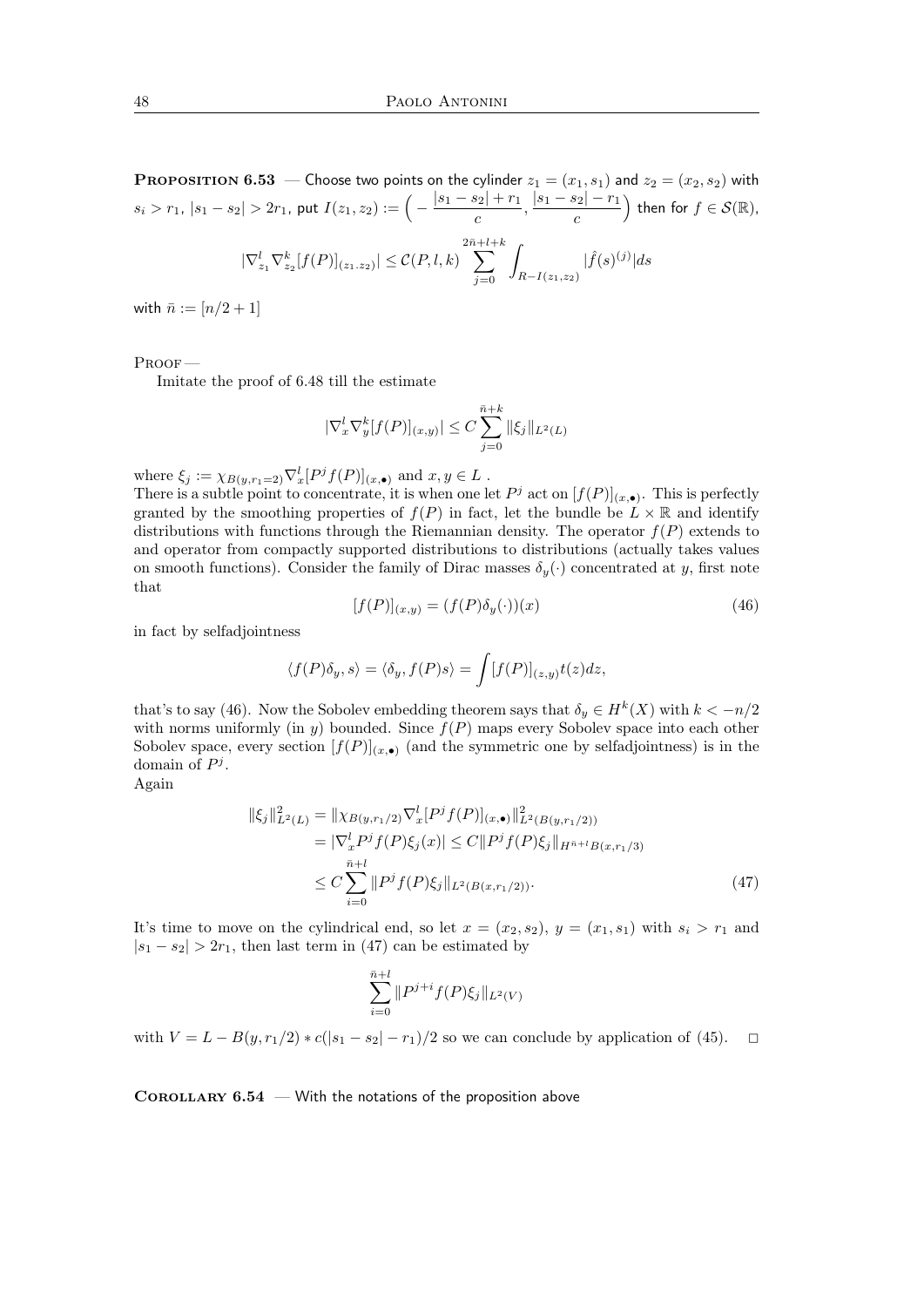1. If  $|s_1 - s_2| > 2r_1$ ,  $s_i > r_1$ 

$$
|\nabla_{z_1}^l \nabla_{z_2}^k [P^m e^{-tP^2}]_{(z_1, z_2)}| \leq \mathcal{C}(k, l, m, P) e^{-\frac{(|s_1 - s_2| - r_1)^2}{6t}}
$$
(48)

2. Let  $\psi_1, \psi_2$  compactly supported with supports at r-distance d on the cylinder, then for the operator norm and  $t > 0$ 

$$
\|\psi_1 P^m e^{-tP^2} \psi_2\| \le \mathcal{C}(m, \psi_1, \psi_2) e^{-d^2/6t}.
$$
\n(49)

3. The relative version of (48) is

$$
|\nabla_{z_1}^l \nabla_{z_2}^k [P^m e^{-tP^2} - T^m e^{-tT^2}]_{(z_1, z_2)}| \leq \mathcal{C}(k, l, m, P) e^{\{-\min\{s_1, s_2\} - r_2\}^2/6t\}}.
$$
 (50)

PROOF — The second statement follows immediately from the first one while the third can be proven exactly in the way proposition 86 is proven.  $\Box$ 

## 7 The eta invariant

#### 7.1 The classical eta invariant

The eta invariant of Atiyah Patodi and Singer appears for the first time in the following theorem that we write in the cylindrical case.

**THEOREM 7.54**  $-$  Let X a compact manifold with boundary Y and product type metric on a collar  $Y \times [0,1]$ , attach an infinite cylinder  $Y \times [-\infty,0]$  to get the elongated manifold  $\hat{X} := X \cup Y \times [-\infty, 0]$ . Let  $D : C^{\infty}(X; E) \longrightarrow C^{\infty}(X; F)$  a first order differential elliptic operator with product structure near the boundary i.e.

$$
D = \sigma(\partial_u + A)
$$

where  $\sigma E_{|Y} \longrightarrow F_{|Y}E$  is a bundle isomorphism,  $\partial_u$  is the normal interior coordinate and A is the boundary self-adjoint elliptic operator. Then the operator  $D$  extends to sections of the bundles extended to  $\hat{X}$  and has a finite  $L^2$  index i.e the space of  $L^2$  solutions of the equations  $Ds=0$ and  $D^*s=0$  and

$$
ind(D) = dim_{L^2(\hat{X},E)}(D) - dim_{L^2(\hat{X},E)}(D^*) = \int_X \alpha_0(x)dx - \eta(0)/2 - \frac{h_{\infty}(E) - h_{\infty}(F)}{2}
$$

where

 $1. \,\,h_\infty(E)$  is the dimension of the space of limiting values of the extended  $L^2$  solutions. More precisely one says that s is an  $L^2$  extended solution of the equation  $Ds = 0$  with limiting value  $s_{\infty}$  if s is locally square integrable and for large  $u < 0$ 

$$
s(y, u) = g(y, u) + s_{\infty}(y), \, s_{\infty}(y) \in \text{Ker}(A).
$$

Analog definition for  $h_{\infty}(F)$ .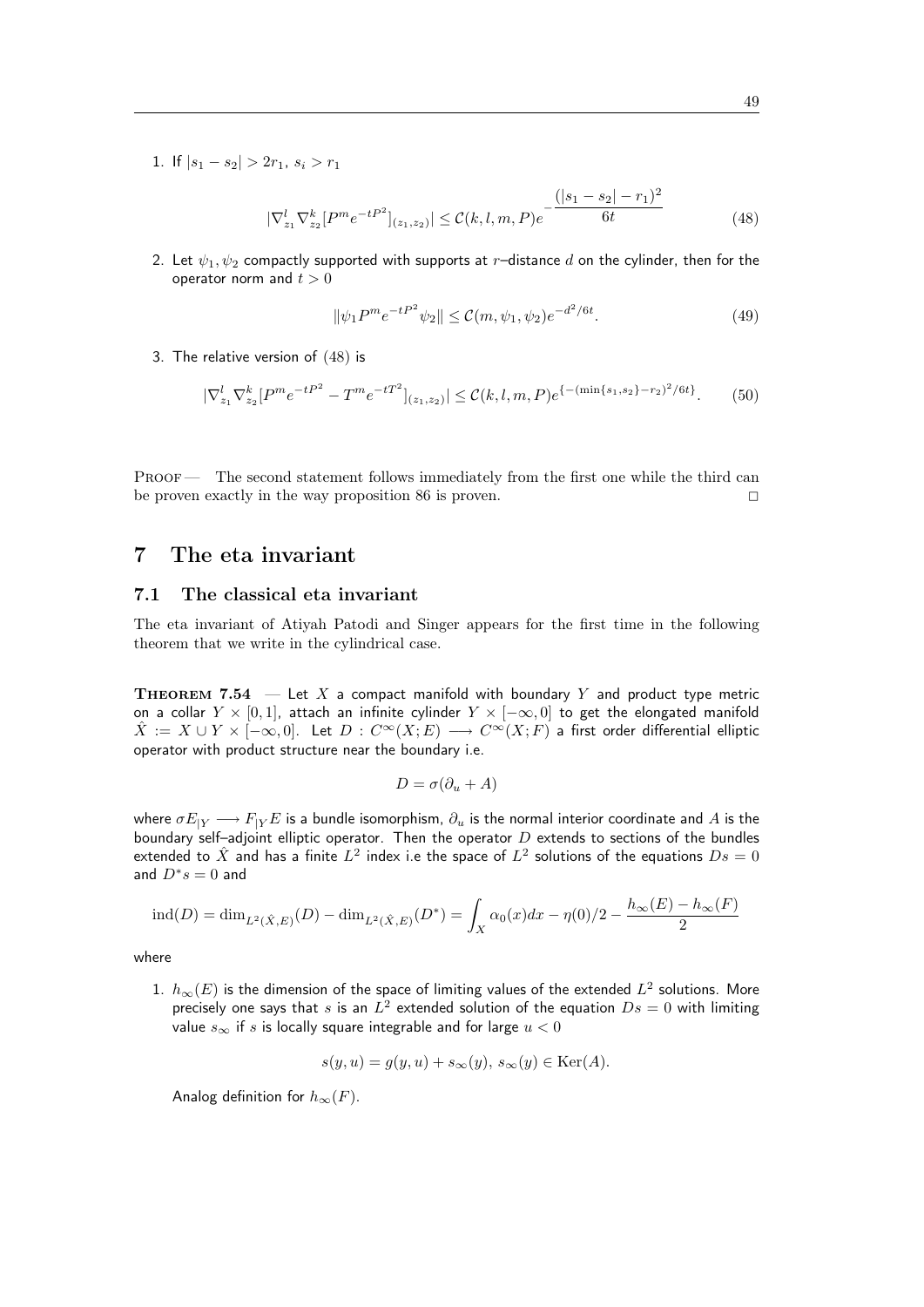2.  $\alpha_0(x)$  is the constant term in the asymptotic expansion as  $t \to 0$  of

$$
\sum e^{-t\mu'} |\phi_{\mu}'(x)|^2 - \sum e^{-t\mu''} |\phi_{\mu}''(x)|^2
$$
\n(51)

where  $\mu',\phi'_{\mu}$  are the eigenvalues and eigenfunctions of  $D^*D$  on the double of  $X$  and  $\mu^{''},\phi''_{\mu}$ are the corresponding objects for  $DD^*$ .

3. The number  $\eta(0)$ , is called the spectral asymmetry or the eta invariant of A is obtained as follows:

the summation on the non negative eigenvalues of  $A$ ,

$$
\eta(s) := \sum_{\lambda \neq 0} \text{sign}(\lambda) |\lambda|^{-s}
$$

converges absolutely for  $\text{Re}(s) >> 0$  extends to a meromorphic function on the whole splane with regular value at  $s = 0$ . Moreover if the asymptotic expansion at (51) has no negative powers of t then  $\eta(s)$  is holomorphic for  $\text{Re}(s) > -1/2$ . That's the case of the Dirac operator of a Riemannian manifold.

### 7.2 The foliation case

The existence of the eta invariant for the leafwise Dirac operator on a closed foliated manifold was shown by Peric [58] and Ramachandran [62]. In fact they build different invariants, Peric works with the holonomy groupoid of the foliation and Ramachandran with the equivalence relation but the methods are essentially the same. So consider a compact manifold Y with a foliation and a longitudinal Dirac structure i.e. every geometrical structure needed to form a longitudinal Dirac–type operator acting on the tangentially smooth sections of the bundle  $S, D: C^{\infty}_{\tau}(Y;S) \longrightarrow (Y;S)$ . In our index formula Y will be a transverse section of the cylinder sufficiently far from the compact piece and  $D$  is the operator at infinity. Suppose also a transverse holonomy invariant measure  $\Lambda$  is fixed.

Here the first issue to solve is to pass to the summation  $\eta(s) = \sum_{\lambda} sign(\lambda) |\lambda|^{-s}$  which deals with the discrete spectrum to a continuous spectrum and family version. The link is offered by the definition of Euler gamma function

$$
\mathrm{sign}(\lambda)|\lambda|^{-s}=\frac{1}{\Gamma(\frac{s+1}{2})}\int_0^\infty t^{\frac{s-1}{2}}\lambda e^{-t\lambda^2}dt.
$$

Each bounded spectral function of D belongs to the Von Neumann algebra of the foliation arising from the regular representation of the equivalence relation on the Borel field of  $L^2$ spaces of sections of S. Replace the summation by integration w.r.t. the spectral measure of D (definition 4.30) and (formally) change the integration to define the eta function of D as

$$
\eta_{\Lambda}(D;s) := \int_{-\infty}^{\infty} \text{sign}(\lambda) |\lambda|^{-s} d\mu_D(\lambda) = \frac{1}{\Gamma(\frac{s+1}{2})} \int_0^{\infty} t^{\frac{s-1}{2}} \text{tr}_{\Lambda}(De^{-tD^2}) dt. \tag{52}
$$

We shall use also the notation

$$
\eta_{\Lambda}(D;s)_{k} := \int_{k}^{\infty} t^{\frac{s-1}{2}} \operatorname{tr}_{\Lambda}(De^{-tD^{2}})dt, \ \ \eta_{\Lambda}(D;s)^{k} := \int_{0}^{k} t^{\frac{s-1}{2}} \operatorname{tr}_{\Lambda}(De^{-tD^{2}})dt
$$

**THEOREM 7.54**  $-$  (Ramachandran) The eta function (52) is a well defined meromorphic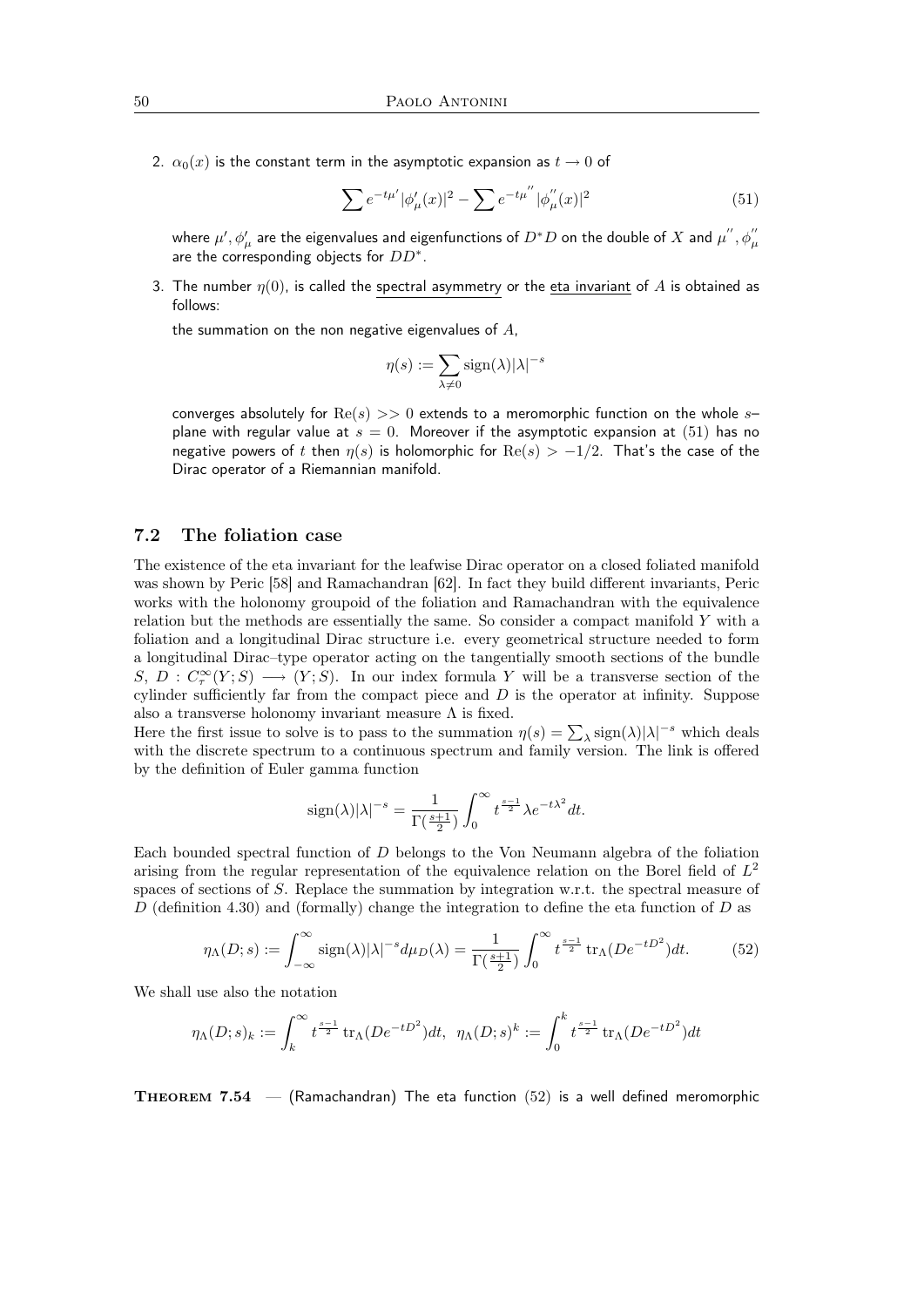function for  $\text{Re}(s) \le 0$  with eventually simple poles at  $(\dim \mathcal{F} - k)/2$ ,  $k = 0, 1, 2, ..., \eta_{\Lambda}(D; s)$  is regular at 0 and its value  $\eta_{\Lambda}(D; 0)$  is called the foliated eta invariant of D.

PROOF — Here a trace of the proof.

First step. For every  $s \in \mathbb{C}$  with  $\text{Re}(s) \leq 0$  the integral

$$
\int_{1}^{\infty} t^{\frac{s-1}{2}} \operatorname{tr}_{\Lambda}(De^{-tD^2}) dt \tag{53}
$$

is convergent then in some sense the most important piece of the eta function is the integral  $\int_0^1$ .

This is reminescent of the remark in the paper of Atiyah Patodi and Singer [4] where they define the function  $K(t)$  to be the integral on the cylinder of the difference of the heat kernels  $e^{-t\Delta_1} - e^{-t\Delta_2}$  of D and  $D^*$ ,

$$
K(t) = \int_0^\infty \int_{\partial Y} K(t, y, u) dy du = -\sum_{\lambda} \text{sign}(\lambda)/2 \,\text{erf}(|\lambda| \sqrt{t}) \sim_{t \to 0} \sum_{k \ge -n} a_k t^{k/2}
$$

where  $\partial Y$  is the boundary manifold of dimension n. The remark they do is that the asymptotic expansion is the same replacing the integral with an integral on  $\int_{[0,\delta]}$ .

The convergence of (53) is proven by simple estimates and the use of the spectral measure. In particular here, by compactness the spectral measure  $\mu_{\Lambda,D}$  is tempered i.e.

$$
\int \frac{1}{(1+|x|^l)} d\mu_{\Lambda,D} < \infty
$$

for some positive l. In fact this measure corresponds to a positive functional  $[62]$ 

$$
I: \mathcal{S}(\mathbb{R}) \longrightarrow \mathbb{R}, \, I(f) := \operatorname{tr}_{\Lambda}(f(D)).
$$

The same is obviously true for the square  $D^2 = |D|^2$ . Here the estimate. Start with  $|t^{(s-1)/2}| \le t^{(\text{Re}(s)-1)/2} \le t^{-1/2}, 0 \le t \le \infty$  then

$$
\int_{1}^{\infty} |t^{(s-1)/2} \operatorname{tr}_{\Lambda}(De^{-tD^2})dt| \leq \int_{1}^{\infty} |t^{-1/2}| \operatorname{tr}_{\Lambda}(De^{-tD^2})dt|
$$
  

$$
\leq \int_{1}^{\infty} t^{(s-1)/2} \operatorname{tr}_{\Lambda}(|D|e^{-tD^2})dt.
$$

The last integral is equal to

$$
\int_1^\infty t^{-1/2} dt \int_0^\infty \lambda^{1/2} e^{-t\lambda} d\mu_{D^2}(\lambda)
$$

hence

$$
\int_0^\infty \lambda^{1/2} d\mu_{D^2}(\lambda) \int_1^\infty t^{-1/2} e^{-t\lambda} dt = \int_0^\infty \lambda^{1/2} e^{-\lambda} d\mu_{D^2}(\lambda) \int_1^\infty t^{-1/2} e^{-\lambda(t-1)} dt \quad (54)
$$

$$
= \int_0^\infty e^{-\lambda} d\mu_{D^2}(\lambda) \int_0^\infty (u+\lambda)^{-1/2} e^{-u} du
$$

$$
\leq \int_0^\infty e^{-\lambda} d\mu_{D^2}(\lambda) \int_0^\infty u^{-1/2} e^{-u} du
$$

$$
= \pi^{1/2} \int_0^\infty e^{-\lambda} d\mu_{D^2}(\lambda) = \pi^{1/2} \operatorname{tr}_\Lambda(e^{-D^2}) < \infty
$$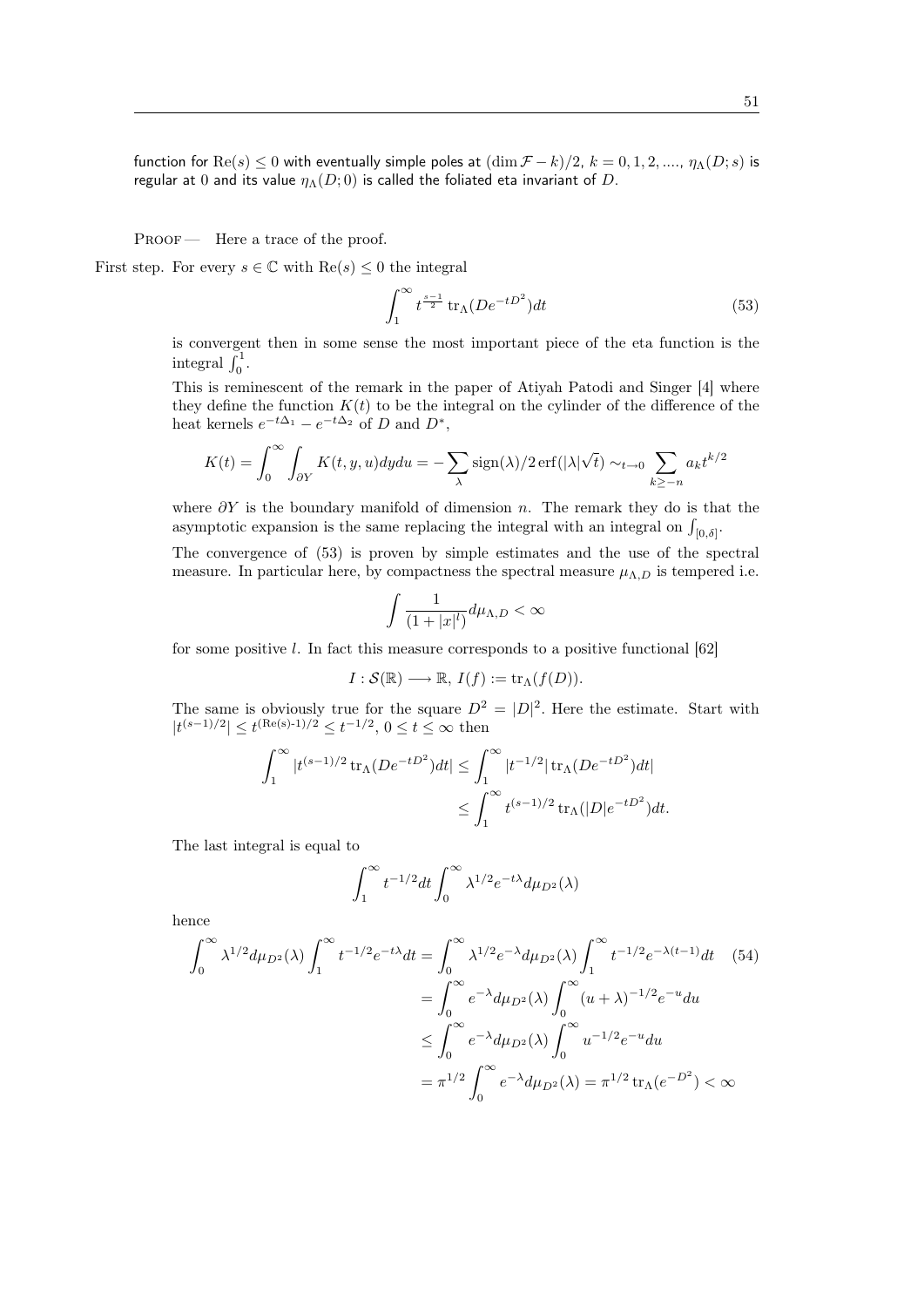Second step. The examination of the finite piece

$$
\int_0^1 t^{\frac{s-1}{2}} \, \text{tr}_\Lambda (De^{-tD^2}) dt \tag{55}
$$

is done using the expansion of the Schwartz kernel of the leafwise operator  $De^{-tD^2}$  in fact one can prove that there exists a family of tangentially smooth and locally computable functions  $\{\Psi_m\}_{m\geq 0}$  <sup>11</sup> so that the kernel  $K_t(x, y, n)$  (*n* the transverse parameter) of the leafwise bounded operator  $De^{-tD^2}$  has the asymptotic expansion

$$
K_t(x, x, n) \sim \sum_{m \ge 0} t^{(m - \dim \mathcal{F} - 1)/2} \Psi_m(x, n).
$$
 (56)

Moreover  $\Psi_m = 0$  for m even. The proof is an adaptation of the classical situation, for example can be found in [66] and [24]. Now, thanks to the expansion (56), since the operator  $De^{-tD^2}$  is  $\Lambda$  trace class and the trace is the integral of the Schwartz kernel against the transverse measure we get the corresponding expansion for the trace

$$
\frac{1}{\Gamma(\frac{s+1}{2})} \int_0^1 t^{\frac{s-1}{2}} \operatorname{tr}_{\Lambda}(De^{-tD^2}) dt \sim \sum_{m \ge 0} \frac{2}{s+m - \dim \mathcal{F}} \int_Y \Psi_m d\lambda \tag{57}
$$

where  $\int \Psi_m d\lambda = \Lambda(\Psi_m dg)$  i.e. is the effect of the integration of the tangential measures  $x \mapsto \Psi_{m|l_x} \times dg_{|l_x}$ . From (57) we see that the eta function has a meromorphic continuation to the whole plane with simple (at most) poles at  $(\dim \mathcal{F} - k)/2$ ,  $k = 0, 1, 2, ...$ 

Third step, regularity at the origin.

If  $P = \dim \mathcal{F}$  is even we have said that the coefficients  $\Psi_m$  of the development (56) are zero for m even, then the eta function is regular at 0. If  $p$  is odd the regularity at zero follows from a very deep result of Bismut and Fried [12]. In fact they showed that the ordinary Dirac operator satisfies a remarkable cancellation property,

$$
\text{tr}(De^{-tD^2}) = O(t^{1/2}).
$$

Since the  $\Lambda$ –trace can be, as pointed out by Connes ([24]), locally approximated by the regular trace their result applies to our setting to give

$$
K_t(x, x, n) \sim \sum_{m \ge p+2} \underbrace{t^{(m-p-1)/2} \Psi(x, n)}_{\text{almost everywhere}},
$$

and the regularity at the origin follows immediately.

 $\Box$ 

#### 7.3 Eta invariant for perturbations of the Dirac operator

Let Let us consider slightly more general operators

1.  $P = D + K$  where  $K \in \text{Op}^{-\infty}$  is leafwise uniformly smoothing obtained by functional calculus  $K = f(D)$  where f is bounded Borel function supported in  $(-a, a)$ .

<sup>&</sup>lt;sup>11</sup>in the case of the holonomy groupoid the  $\Psi_m$  are locally bounded i.e. bounded on every set in the form of  $r^{-1}K$  for K compact in Y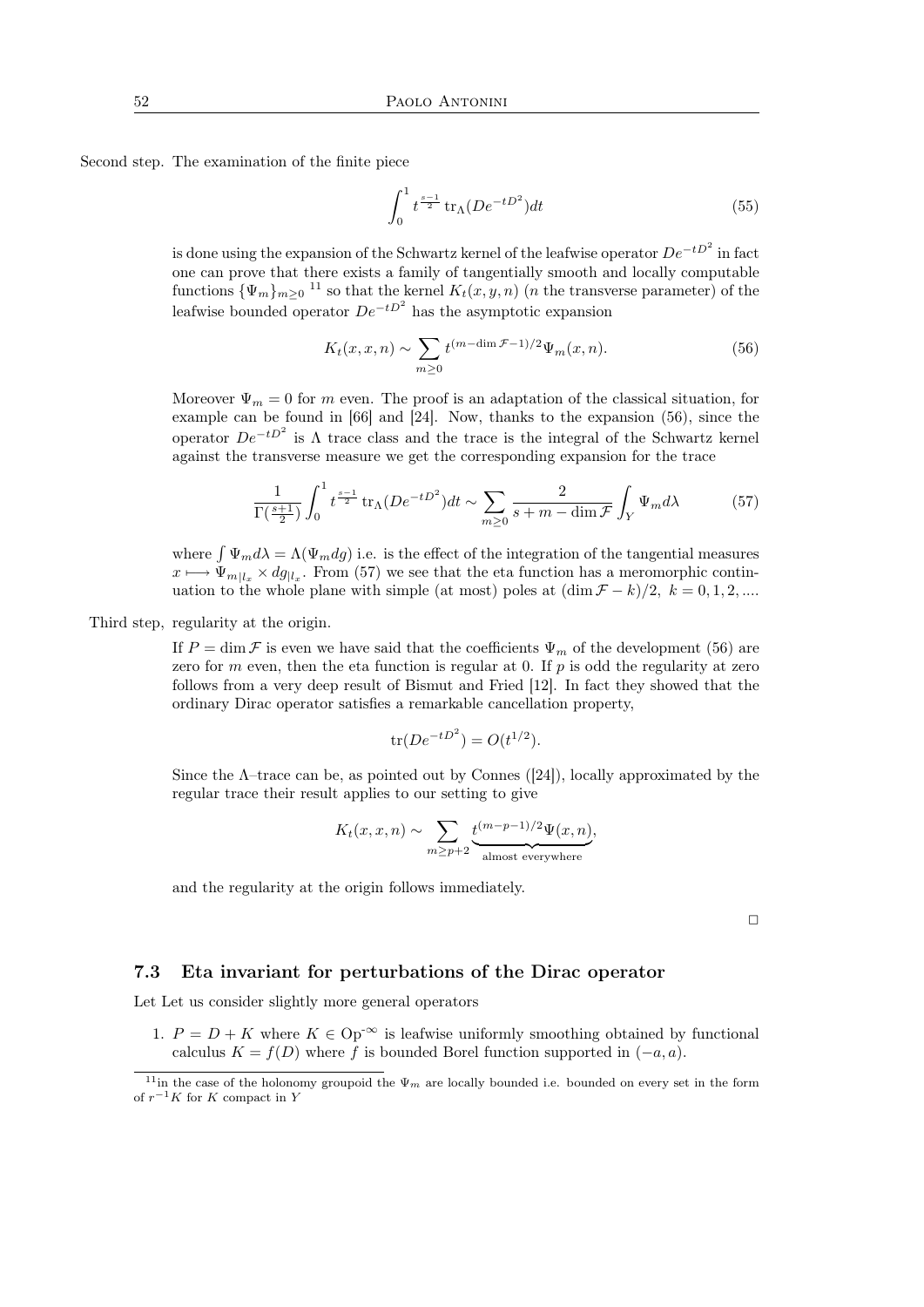Start with the computation

$$
Qe^{-tQ^2} - De^{-tD^2} = De^{-t(D+K)^2} + Ke^{-t(D+K)^2} - De^{-tD^2}
$$
\n
$$
= D \int_0^1 \partial_s e^{-s(D+K)^2 - (t-s)D^2} dt + Ke^{-t(D+K)^2}
$$
\n
$$
= Ke^{-t(D+K)^2} - D \int_0^1 e^{-s(D+K)^2} (KD + DK + K^2)e^{(t-s)D^2} ds.
$$
\n(58)

The family (58) converges to 0 as  $t \to 0$  in the Frechet topology of kernels in  $Op^{-\infty}$  with uniform transverse control i.e. for kernels  $K(x, y, n)$  (*n* is the transverse parameter) one uses foliated charts to define seminorms that involve derivatives w.r.t.  $x, y$ . From (58) one gets the development

$$
\operatorname{tr}_{\Lambda}(Qe^{-tQ^2}) \sim_{t \to 0} \sum_{m=0}^t t^{\frac{m-\dim \mathcal{F}-1}{2}} \int_Y \Psi_j d\Lambda + \operatorname{tr}_{\Lambda}(K) + g(t)
$$

where  $g \in C[0,\infty)$  with  $g(0) = 0$ . Then an asymptotic development for  $\eta_{\Lambda}(Q)(0)_1$  as (57) follows. For the non finite integral  $\eta_{\Lambda}(Q, 0)^{1}$  no problem in carrying on the estimate (54).

2. The smooth family  $u \mapsto Q_u := D + K + u$ . The function  $\text{tr}_{\Lambda}(Q_u e^{-tQ_u^2})$  is smooth then

$$
\partial_u \operatorname{tr}_{\Lambda}(Q_u e^{-tQ_u^2}) = \operatorname{tr}_{\Lambda}(Q_u' e^{-tQ_u^2} - tQ_u(Q_u'Q_u + Q_uQ_u')e^{-tQ_u^2})
$$
\n
$$
= (1 + 2t\partial_t)\operatorname{tr}_{\Lambda}(Q_u' e^{-tQ_u^2})
$$
\n(59)

in fact  $Q_{u}^{'} = I$ . By integration

$$
\partial_u \eta_\Lambda(Q_u, s)_1 = \partial_u \int_0^1 \frac{t^{(s-1)/2}}{\Gamma(\frac{s+1}{2})} \text{tr}_\Lambda(Q_u e^{-tQ_u^2}) dt = \int_0^1 \frac{t^{(s-1)/2}}{\Gamma(\frac{s+1}{2})} (1 + 2t \partial_t) \text{tr}_\Lambda(Q_u' e^{-tQ_u^2}) dt
$$

$$
= \int_0^1 \frac{t^{(s-1)/2}}{\Gamma(\frac{s+1}{2})} \text{tr}_\Lambda(Q_u' e^{-Q_u^2}) - \frac{s}{\Gamma(\frac{s+1}{2})} \int_0^1 t^{(s-1)/2} \text{tr}_\Lambda(Q_u' e^{-tQ_u^2}) dt. \tag{60}
$$

Now, from  $Q'_u = I$  proceed as before using the asymptotic development of the heat kernel for  $D + u^{-12}$ 

$$
\mathrm{tr}_\Lambda(Q^{'}_u e^{-tQ^2_u}=\mathrm{tr}_\Lambda(Q^{'}_u e^{-tQ^2_u}\sim\sum_{m\geq 0}a_m(D+u)t^{(m-\dim\mathcal{F})/2}+g(t)
$$

where  $g \in C[0,\infty)$ ,  $g(0) = 0$ . We see that the integral in (60) admits a meromorphic expansion around zero in C with zero as a pole of almost first order. Then the derivative  $\partial_u \eta_\Lambda(Q_u, s)_1$  is holomorphic around zero. The identity

$$
\partial_u \operatorname{Res}_{|s=0} \eta_\Lambda(Q_u, s)_1 = \operatorname{Res}_{|s=0} \partial_u \eta_\Lambda(Q_u, s)_1 = 0
$$

says that  $\text{Res}_{|s=0} \eta_{\Lambda}(Q_u, s)_1$  is constant in u then the function  $\eta_{\Lambda}(Q_u, s)_1$  is holomorphic at zero since  $\eta_{\Lambda}(Q_0, s)_1$  is holomorphic in 0.

3. Families in the form  $Q_u = D + u + \Pi D$  for a spectral projection  $\Pi = \chi_{(-a,a)}(D)$ .

 $12(D+u)^2$  is a generalized Laplacian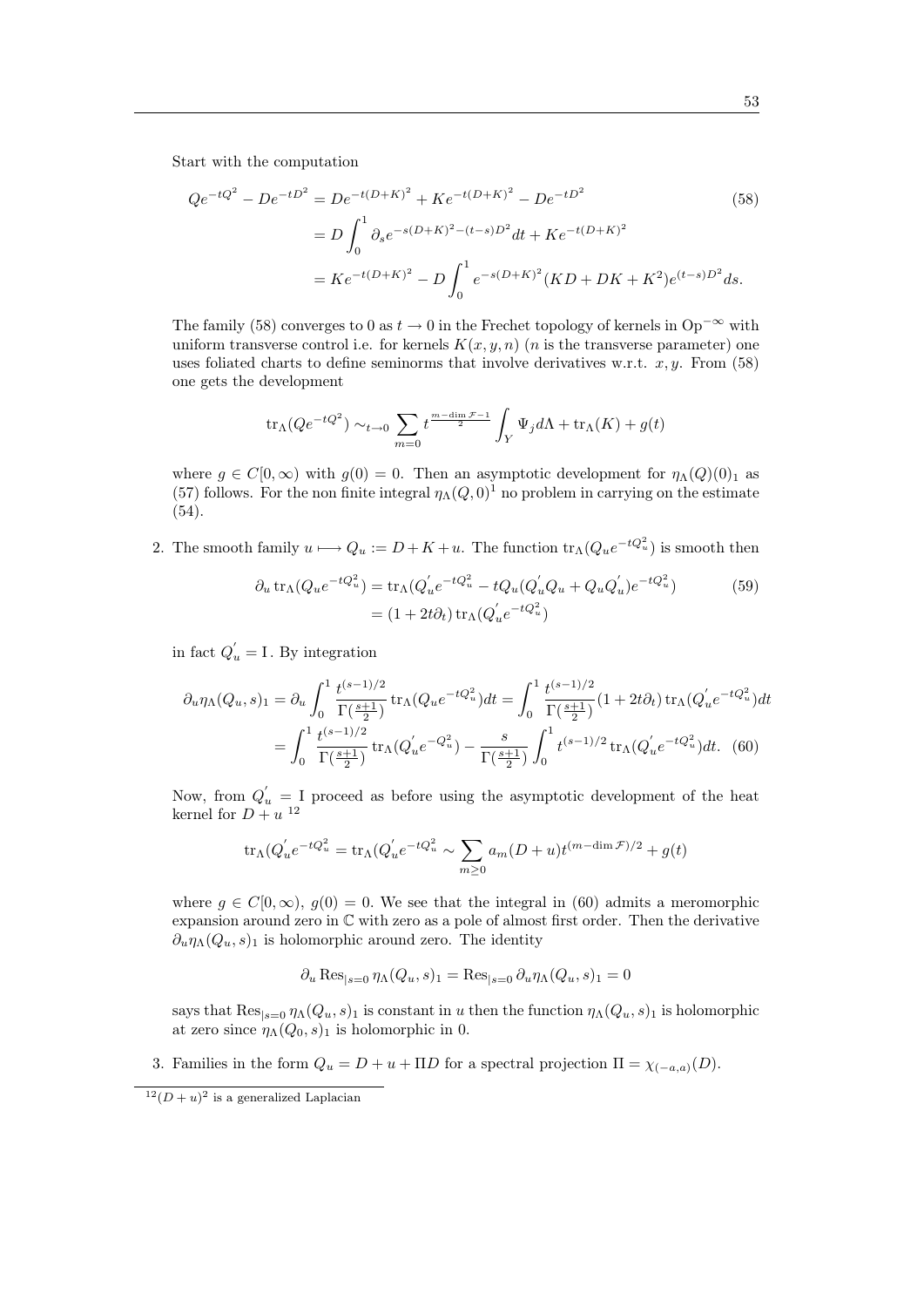**PROPOSITION 7.55** — The eta invariant for  $Q_u$  exists and satisfies

$$
\eta_{\Lambda}(Q_u) = \text{LIM}_{\delta \to 0} \int_{\delta}^1 \frac{t^{-1/2}}{\gamma(1/2)} \text{tr}_{\Lambda}(Q_u e^{-tQ_u^2}) dt + \int_1^{\infty} \frac{t^{-1/2}}{\gamma(1/2)} \text{tr}_{\Lambda}(Q_u e^{-tQ_u^2}) dt
$$

where LIM is the constant term in the asimptotic development in powers of  $\delta$  as  $t \to 0$ . Moreover for every  $u \in \mathbb{R}$  and  $a > 0$ ,

a.  $\eta_{\Lambda}(Q_u) - \eta_{\Lambda}(Q_0) = \text{sign}(u) \operatorname{tr}_{\Lambda}(\Pi)$ b.  $\eta_{\Lambda}(Q_0) = 1/2\eta_{\Lambda}(Q_u) + 1/2\eta_{\Lambda}(Q_{-u})$ c.  $|\eta_{\Lambda}(D) - \eta_{\Lambda}(Q_0)| = |\eta_{\Lambda}(\Pi D)| \leq \mu_{\Lambda,D}((-a,a)).$ 

Proof — The first statement can be proved as above. a. using the spectral measure we have to compute the difference

$$
\int_0^\infty t^{-1/2} \int_{\mathbb{R}} (x + u - \chi x) e^{-t(x + u - \chi x)^2} d\mu_{\Lambda, D}(x) \frac{dt}{\Gamma(1/2)}
$$
  
 
$$
- \int_0^\infty t^{-1/2} \int_{\mathbb{R}} (x - \chi x) e^{-t(x - \chi x)^2} d\mu_{\Lambda, D}(x) \frac{dt}{\Gamma(1/2)}
$$

where  $\chi = \chi_{(-a,a)}(x)$ . Split the integral on R into two pieces,  $|x| > a$  and  $|x| \le a$ . First case  $|x| > a$  changing the integration order the first integral is

$$
\Gamma(1/2)^{-1} \int_{|x|>a} \int_0^\infty (x+u)t^{-1/2} e^{-t(x+u)^2} dt d\mu_{\Lambda,D}(x)
$$

and performing the substitution  $\sigma := t(x + u)^2$  in the second we see that the difference is zero.

Second case  $|x| < a$ , the second integral is zero, the first

$$
\int_0^\infty t^{-1/2} \int_{-a}^a u e^{-tu^2} d\mu_{\Lambda,D}(x) \frac{dt}{\Gamma(1/2)} = \int_0^\infty t^{-1/2} u e^{-tu^2} \frac{dt}{\Gamma(1/2)} \operatorname{tr}_\Lambda(\Pi)
$$
  
= 
$$
\underbrace{\int_0^\infty u |u|\sigma^{-1/2} e^{-\sigma} \frac{d\sigma}{|u|^2} \frac{\operatorname{tr}_\Lambda(\Pi)}{\Gamma(1/2)}}_{tu^2 = \sigma} = \operatorname{sign}(u) \frac{\operatorname{tr}_\Lambda(\Pi)}{\Gamma(1/2)} \int_0^\infty \sigma^{-1/2} e^{-\sigma^2} d\sigma
$$
  
= 
$$
\operatorname{sign}(u) \operatorname{tr}_\Lambda(\Pi).
$$
 (61)

b. and c. follows easily from a.  $\hfill \square$ 

## 8 The index formula

First we introduce the supertrace notation. Since the bundle  $E = E^+ \oplus E^-$  is Z<sub>2</sub>-graded, there is a canonical Random operator  $\tau$  obtained by passing to the  $\Lambda$ -class of the family of involutions  $\tau_x: L^2(L_x; E) \longrightarrow L^2(L_x; E)$  represented w.r.t. the splitting by matrices

$$
\tau_x := \left( \begin{array}{cc} \mathrm{Id}_{L^2(L_x;E^+)} & 0 \\ 0 & -\mathrm{Id}_{L^2(L_x;E^-)} \end{array} \right).
$$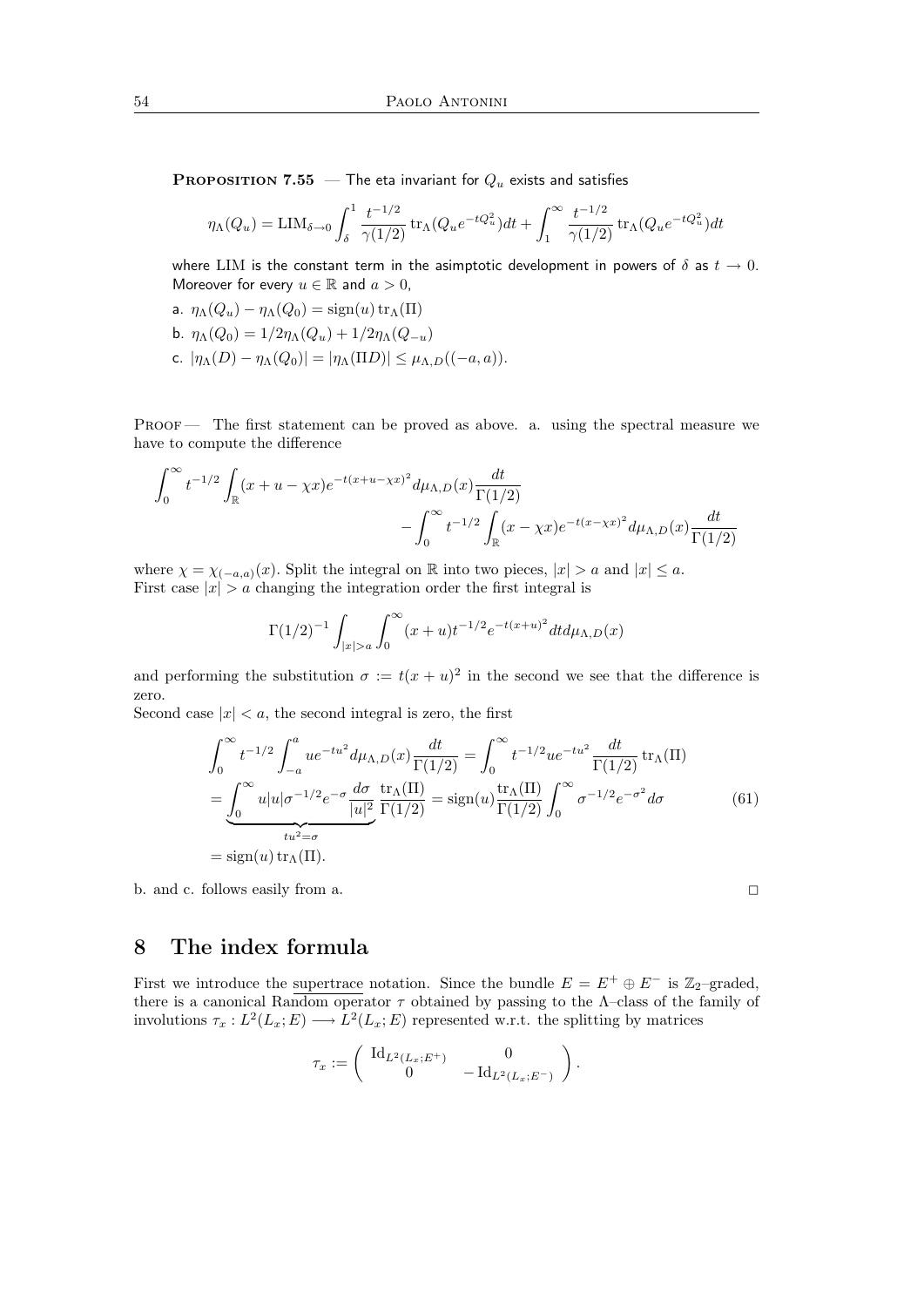#### **DEFINITION 8.56** — The  $\Lambda$ -supertrace of  $B \in \text{End}_{\Lambda}(E)$  is  $\text{str}_{\Lambda}(B) := \text{tr}_{\Lambda}(\tau B)$ .

Now according to proposition 5.38 for  $0 < |u| < \epsilon$  the perturbed operator  $D_{\epsilon, u}$  is  $\Lambda$ -Breuer-Fredholm. Consider the heat operator  $e^{-tD_{\epsilon,u,x}^2}$  on the leaf  $L_x$ . This is a uniformly smoothing operator with a Schwartz kernel (remember that metric trivializes densities and  $\left| \bullet \right|$  means Schwartz kernel)

$$
[e^{-tD_{\epsilon,u,x}^2}] \in UC^{\infty}(L_x \times L_x; \text{End}(E)).
$$

It is a well know fact the convergence for  $t \longrightarrow \infty$  in the Frechet space of  $UC^{\infty}$  sections of the heat kernel to the kernel of the projection on the  $L^2$ -Kernel,

$$
\lim_{t \to \infty} [e^{-tD_{\epsilon,u,x}^2}] = [\chi_{\{0\}}(D_{\epsilon,u,x})].
$$

This is explained in proposition A.16, page 89 and is a consequence of continuity of the functional calculus  $RB(\mathbb{R}) \longrightarrow UC^{\infty}(\text{End}(\mathbb{E}))$  applied to the sequence of functions  $e^{-t\lambda^2} \longrightarrow$  $\chi_{\{0\}}$  in  $RB(\mathbb{R})$ . Choose cut–off functions  $\phi_k \in C_c^{\infty}(X)$  such that  $\phi_{k|X_k} = 1, \phi_{k|Z_{k+1}} = 0$ . The measurable family of bounded operators  $\{\phi_k e^{-tD_{\epsilon,u,x}^2}\phi_k\}_{x\in X}$  gives an intertwining operator  $\phi_k e^{-tD_{\epsilon,u}^2}\phi_k \in \text{End}_{\mathcal{R}}(L^2(E))$  hence a random operator  $\phi_k e^{-tD_{\epsilon,u}^2}\phi_k \in \text{End}_{\Lambda}(L^2(E)).$ 

 ${\bf LEMMA}$   ${\bf 8.57}\;\;$  — The random operator  $\phi_k e^{-tD_{\epsilon,u}^2}\phi_k\in \mathrm{End}_{\Lambda}(L^2(E))$  is  $\Lambda$ –trace class. The following formula (iterated limit) holds true

$$
\text{ind}_{\Lambda}(D^+_{\epsilon,u}) = \text{str}_{\Lambda}(\chi_{\{0\}}(D_{\epsilon,u})) = \lim_{k \to \infty} \lim_{t \to \infty} \text{str}_{\Lambda}(\phi_k e^{-tD^2_{\epsilon,u}} \phi_k). \tag{62}
$$

PROOF — For the first statement there's nothing to proof, it is essentially the closed foliated manifold case. The local traces define a tangential measure that are  $C^{\infty}$  in the leaves direction while Borel and uniformely bounded (by the uniform ellipticity of the operator) and we are integrating against the transverse measure on a compact set. More precisely we are evaluating the mass of a compact set through the measure  $\Lambda_h$  where h is the longitudinal measure that on the leaf  $L_x$  is given by

$$
A \longmapsto \int_A \mathrm{str}_{\mathrm{End}(E)}[e^{-tD_{\epsilon,u}^2}]_{\mathrm{diag}} dg_{|L_x},
$$

with  $str_{End(E)}$  the pointwise supertrace defined on the space of sections of  $End(E) \rightarrow X$  by  $(\operatorname{str}_{\operatorname{End}(E)} \gamma)(x) := \operatorname{tr}_{\operatorname{end}(E_x)}(\tau(x)\gamma(x)).$ 

The limit formula (62) is nothing that the Lebesgue dominated convergence theorem applied two times, first  $str_\Lambda(\chi_{\{0\}}(D_{\epsilon,u})) = \lim_{k\to\infty} str_\Lambda(\phi_k\chi_{\{0\}}(D_{\epsilon,u})\phi_k)$  but for fixed k one finds  $\text{str}_{\Lambda}(\phi_k \chi_{\{0\}}(D_{\epsilon,u}))\phi_k) = \lim_{t\to\infty} \text{str}_{\Lambda}(\phi_k e^{-tD_{\epsilon,u}^2}\phi_k)$ . The possibility to apply the dominated convergence theorem is given again by the integration process in fact as written above every tangential measure has smooth density w.r.t to the Riemannian metric and convergence is within the Frechet topology of  $C^{\infty}$  functions.

Now, Duhamel formula  $d/dt \operatorname{str}_{\Lambda}(\phi_k e^{-tD_{\epsilon,u}^2}\phi_k) = -\operatorname{str}_{\Lambda}(\phi_k D_{\epsilon,u}^2 e^{-tD_{\epsilon,u}^2}\phi_k)$  integrated between s and  $\infty$  leads to the identity

$$
\lim_{t \to \infty} \operatorname{str}_{\Lambda}(\phi_k e^{-tD_{\epsilon,u}^2} \phi_k) = \operatorname{str}_{\Lambda}(\phi_k e^{-sD_{\epsilon,u}^2} \phi_k) - \int_s^{\infty} \operatorname{str}_{\Lambda}(\phi_k D_{\epsilon,u}^2 e^{-tD_{\epsilon,u}^2} \phi_k) dt.
$$

 $\Box$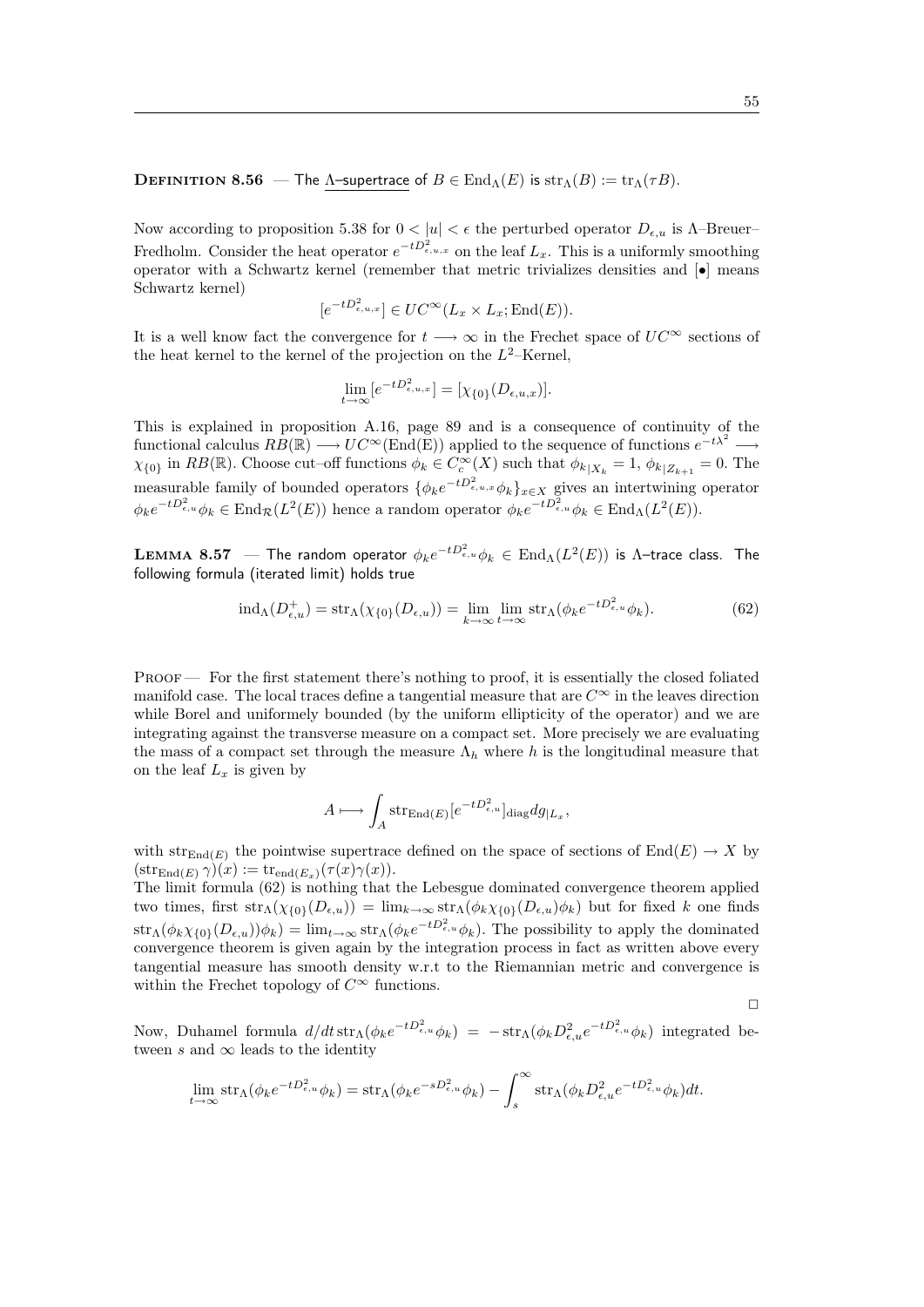Note that the right–hand side is independent from  $s > 0$ . Then

$$
\text{ind}_{\Lambda}(D^+_{\epsilon,u}) = \lim_{k \to \infty} \left[ \text{str}_{\Lambda}(\phi_k e^{-sD^2_{\epsilon,u}} \phi_k) - \int_s^{\infty} \text{str}_{\Lambda}(\phi_k D^2_{\epsilon,u} e^{-tD^2_{\epsilon,u}} \phi_k) dt \right]. \tag{63}
$$

Split the integral into

$$
\int_{s}^{\infty} \operatorname{str}_{\Lambda}(\phi_{k} D_{\epsilon,u}^{2} e^{-tD_{\epsilon,u}^{2}} \phi_{k}) dt = \int_{s}^{\sqrt{k}} \operatorname{str}_{\Lambda}(\phi_{k} D_{\epsilon,u}^{2} e^{-tD_{\epsilon,u}^{2}} \phi_{k}) dt + \int_{\sqrt{k}}^{\infty} \operatorname{str}_{\Lambda}(\phi_{k} D_{\epsilon,u}^{2} e^{-tD_{\epsilon,u}^{2}} \phi_{k}) dt.
$$

For future ease of reading make the following definitions

$$
\alpha_0(k,s) = \text{str}_\Lambda(\phi_k e^{-sD_{\epsilon,u}^2} \phi_k), \qquad \beta_0(k,s) = \int_s^\infty \text{str}_\Lambda(\phi_k D_{\epsilon,u}^2 e^{-tD_{\epsilon,u}^2} \phi_k) dt
$$

$$
\beta_{01}(k,s) = \int_s^{\sqrt{k}} \operatorname{str}_{\Lambda}(\phi_k D_{\epsilon,u}^2 e^{-tD_{\epsilon,u}^2} \phi_k) dt, \qquad \beta_{02}(k,s) = \int_{\sqrt{k}}^{\infty} \operatorname{str}_{\Lambda}(\phi_k D_{\epsilon,u}^2 e^{-tD_{\epsilon,u}^2} \phi_k) dt
$$

Then  $\beta_0(k, s) = \beta_{01}(k, s) + \beta_{02}(k, s)$  and

$$
ind_{\Lambda}(D_{\epsilon,u}^{+}) = \lim_{k \to \infty} [\alpha_{0}(k,s) - \beta_{0}(k,s)] = [\alpha_{0}(k,s) - \beta_{01}(k,s) - \beta_{02}(k,s)].
$$
 (64)

Let us start with  $\beta_{01}$ .

LEMMA 8.58  $\,$  — Let  $\eta_\Lambda(D^{\mathcal F_\partial}_{\epsilon,u})$  be the Ramachandran eta–invariant for the perturbed operator  $D^{\mathcal{F}_{\partial}}_{\epsilon,u}$  on the foliation at the infinity. Then the following limit formula is true

$$
\lim_{k \to \infty} \text{LIM}_{s \to 0} \,\beta_{01}(k,s) = \lim_{k \to \infty} \text{LIM}_{s \to 0} \int_s^{\sqrt{k}} \text{str}_\Lambda(\phi_k D_{\epsilon,u}^2 e^{-tD_{\epsilon,u}^2} \phi_k) ds = 1/2\eta_\Lambda(D_{\epsilon,u}^{\mathcal{F}_\partial})
$$

where as usual  $\text{LIM}_{s\to 0}$  g(s) is the constant term in the expansion of g(s) in powers of s near zero.

PROOF — The integrand can be written as follows

$$
\text{str}_{\Lambda}(\phi_k D_{\epsilon,u}^2 e^{-tD_{\epsilon,u}^2} \phi_k) = 1/2 \text{str}_{\Lambda}(\phi_k [D_{\epsilon,u}, D_{\epsilon,u} e^{-tD_{\epsilon,u}^2}] \phi_k)
$$
(65)

$$
=1/2\operatorname{str}_{\Lambda}([D_{\epsilon,u},\phi_k D_{\epsilon,u}e^{-tD_{\epsilon,u}^2}\phi_k]-[D_{\epsilon,u},\phi_k^2]D_{\epsilon,u}e^{-tD_{\epsilon,u}^2})\qquad(66)
$$
  

$$
=1/2\operatorname{str}_{\Lambda}(-[D_{\epsilon,u},\phi_k^2]D_{\epsilon,u}e^{-tD_{\epsilon,u}^2})
$$

$$
= -1/2 \operatorname{str}_{\Lambda}(c(\partial_r)\partial_r(\phi_k^2)D_{\epsilon,u}e^{-tD_{\epsilon,u}^2}).
$$

In the next we shall use the notation  $[a, b] := ab - (-1)^{|a| \cdot |b|} ba$  for the Lie–superbracket<sup>13</sup> on the Lie–superalgebra of  $\mathbb{C}-$ linear endomorphisms of  $L^2(X, E^+ \oplus E^-)$  while, when the standard bracket is needed we write  $[a, b] \circ := ab - ba$ . notice that

$$
[\alpha, ab] = [\alpha, a]b + (-1)^{|\alpha| \cdot |a|} a[\alpha, b].
$$

Remember the definition of  $D_{\epsilon,u}$ , in the cylinder it can be written

$$
D_{\epsilon,u} = D + \dot{\theta}\Omega(u - D_{\epsilon,u}^{\mathcal{F}_{\partial}}) = c(\partial_r)\partial_r + Q
$$

 $13$ everything we say about super–algebras can be found in [9]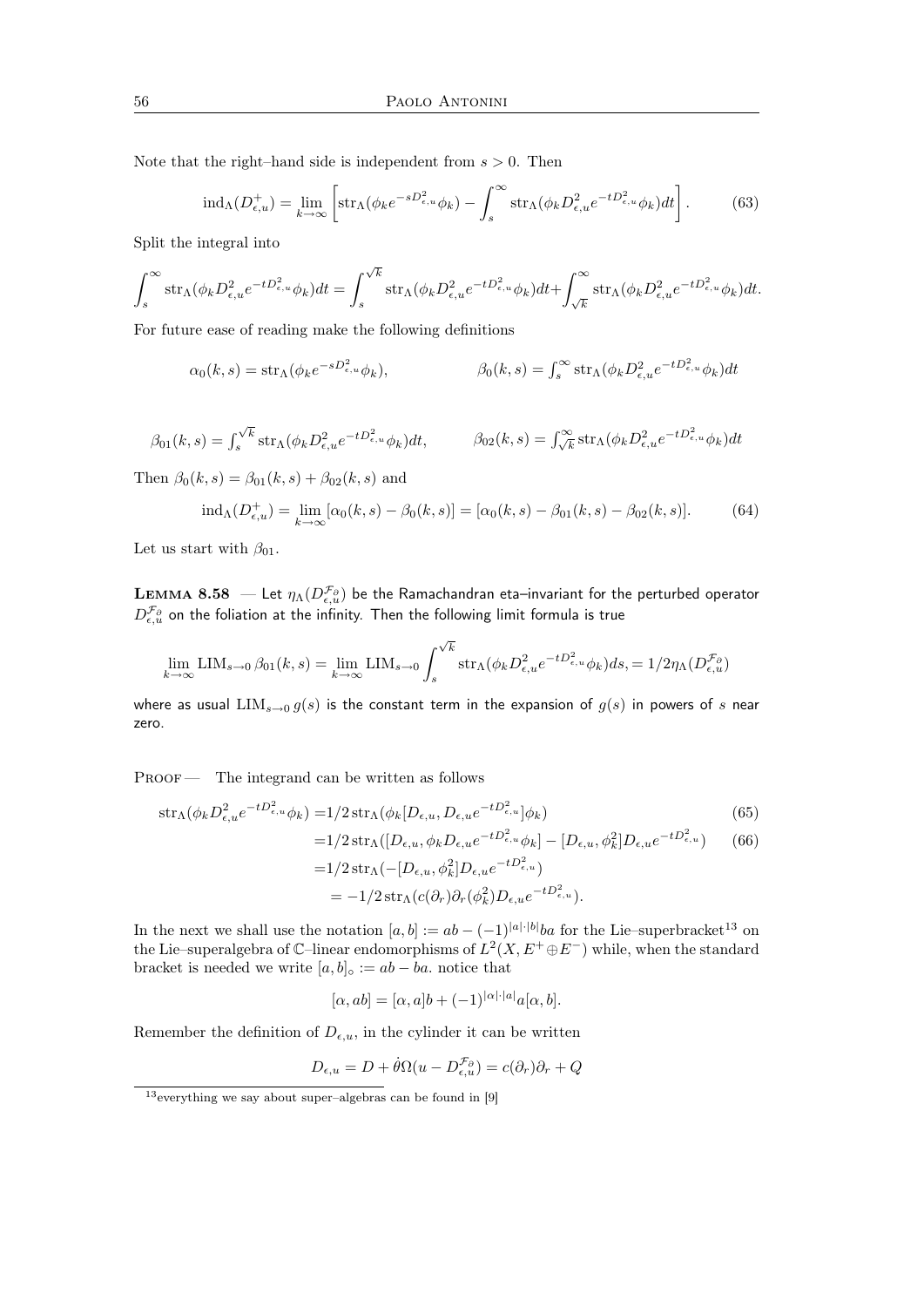with the Clifford multiplication  $c(\partial_r) = \begin{pmatrix} 0 & -1 \\ 1 & 0 \end{pmatrix}$  and Q is  $\mathbb{R}^+$ -invariant in fact acts on the transverse section. The next identities are also useful

$$
\begin{split} D_{\epsilon,u} = \left( \begin{array}{cc} 0 & D_{\epsilon,u}^- \\ D_{\epsilon,u}^+ & 0 \end{array} \right), \quad e^{-tD_{\epsilon,u}^2} = \left( \begin{array}{cc} e^{-tD_{\epsilon,u}^-D_{\epsilon,u}^+} & 0 \\ 0 & e^{-tD_{\epsilon,u}^+D_{\epsilon,u}^-} \end{array} \right), \\ D_{\epsilon,u}^- e^{-tD_{\epsilon,u}^+D_{\epsilon,u}^-} = e^{-tD_{\epsilon,u}^-D_{\epsilon,u}^+D_{\epsilon,u}^-}, \quad D_{\epsilon,u}^+ e^{-tD_{\epsilon,u}^-D_{\epsilon,u}^+D_{\epsilon,u}^-D_{\epsilon,u}^-D_{\epsilon,u}^+}. \end{split}
$$

These are nothing but a rephrasing of the identity

$$
D_{\epsilon,u}e^{-tD_{\epsilon,u}^2} = e^{-tD_{\epsilon,u}^2}D_{\epsilon,u}
$$

granted by the spectral theorem. Now it's time to use the Cheeger–Gromov–Taylor relative estimates. Consider the leafwise operator

$$
S_{\epsilon,u} := c(\partial_r)\partial_r + \Omega(u - D_{\epsilon,u}^{\mathcal{F}_\partial})\tag{67}
$$

.

on the infinite foliated cylinder (in both directions)  $Y = \partial X_0 \times \mathbb{R}$  with the product foliation  $\mathcal{F}_{\partial} \times \mathbb{R}$ . Choose some point  $z_0 = (x_0, r)$  on the cylinder. Estimate (50) says that we can compare the two kernels at the diagonal leaf by leaf for large  $r$  and this estimate is uniform on the leaves,

$$
\| [D_{\epsilon,u,z_0} e^{-tD_{\epsilon,u,x_0}^2}] - [S_{\epsilon,u,z_0} e^{-tS_{\epsilon,u,z_0}^2}] \|_{(z,z)} \leq C e^{-(r-r_2)^2/(6t)} \tag{68}
$$

for  $z = (x, r) \in L_{z_0}$ . From (68), since the derivatives of  $\phi_k$  are supported on the cylindrical portion  $Z_k^{k+1} = \partial X_0 \times [k, k+1],$ 

$$
\int_s^{\sqrt{k}}|\sinh(c(\partial_r)\partial_r\phi_k^2D_{\epsilon,u}e^{-tD_{\epsilon,u}^2})-\sinh(c(\partial_r)\partial_r\phi_k^2S_{\epsilon,u}e^{-tS_{\epsilon,u}^2})|dt=\int_s^{\sqrt{k}}\int_{Z_k^{k+1}}\Theta(z,t)d\Lambda_gdt
$$

where  $\Lambda_g$  is the coupling of  $\Lambda$  with the tangential Riemannian measure and  $\Theta(z, r)$  is the function

$$
\Theta(z,r) := \|c(\partial_r)\partial_r \phi_k^2 [D_{\epsilon,u,z} e^{-tD_{\epsilon,u,z}^2} - S_{\epsilon,u,z} e^{-tS_{\epsilon,u,z}^2}] \|_{(z,z)}
$$

Let  $\mathcal{T}_k$  be a transversal of the foliation  $\mathcal{F}_k$  induced on the slice  $\{r = k\}$  then  $\mathcal{T}_k$  is also transversal for  $\mathcal F$  (since the boundary foliation has the same codimension of  $\mathcal F$ ). The transverse measure  $\Lambda$  defines also a transverse measure on the boundary foliation. Then the foliation  $\mathcal{F}_{|Z_k^{k+1}}$  is fibering on  $\mathcal{T}_k$  as in the diagram  $\partial \mathcal{F} \times [k, k+1] \longrightarrow \mathcal{T}_k$ . Use this fibration to disintegrate the measure  $\Lambda_g$ . This is splitted into  $d\Lambda_\partial \times dr$  where  $\Lambda_\partial$  is the measure obtained applying the integration process of  $\Lambda$  (restricted to  $\mathcal{F}_k$ ) to the  $g_{|\partial}$ . In local coordinates  $(r, x_1, ..., x_{2p-1}) \times (x_{2p}, ..., x_n)$  the transversal is decomposed into pieces  $\mathcal{T}_k = \{(k, x_1^0, ..., x_{2p-1}^0)\} \times \{(x_{2p}, ..., x_n)\}$  and we are taking integrals

$$
\int_{\mathcal{T}_{k} \times \{x_{1},...,x_{2p-1}\}} \int_{[k,k+1]} \Theta(r,x_{1},...,x_{2p-1},x_{2p},...,x_{n}) dr \underbrace{dx_{1} \cdots dx_{2p-1} d\Lambda(x_{2p},...,x_{n})}_{\text{this is } d\Lambda_{\partial}}
$$
\n
$$
=:\int_{\mathcal{F}_{k}} \int_{[k,k+1]} \Theta(x,r) d\Lambda_{\partial} dr.
$$
\n(69)

Equation (69) can be taken as a definition of a notation that will be used next. Notice that  $\int_{\mathcal{F}_k}$  contains a slight abuse of notation, in fact to follow rigorously the integration receipt one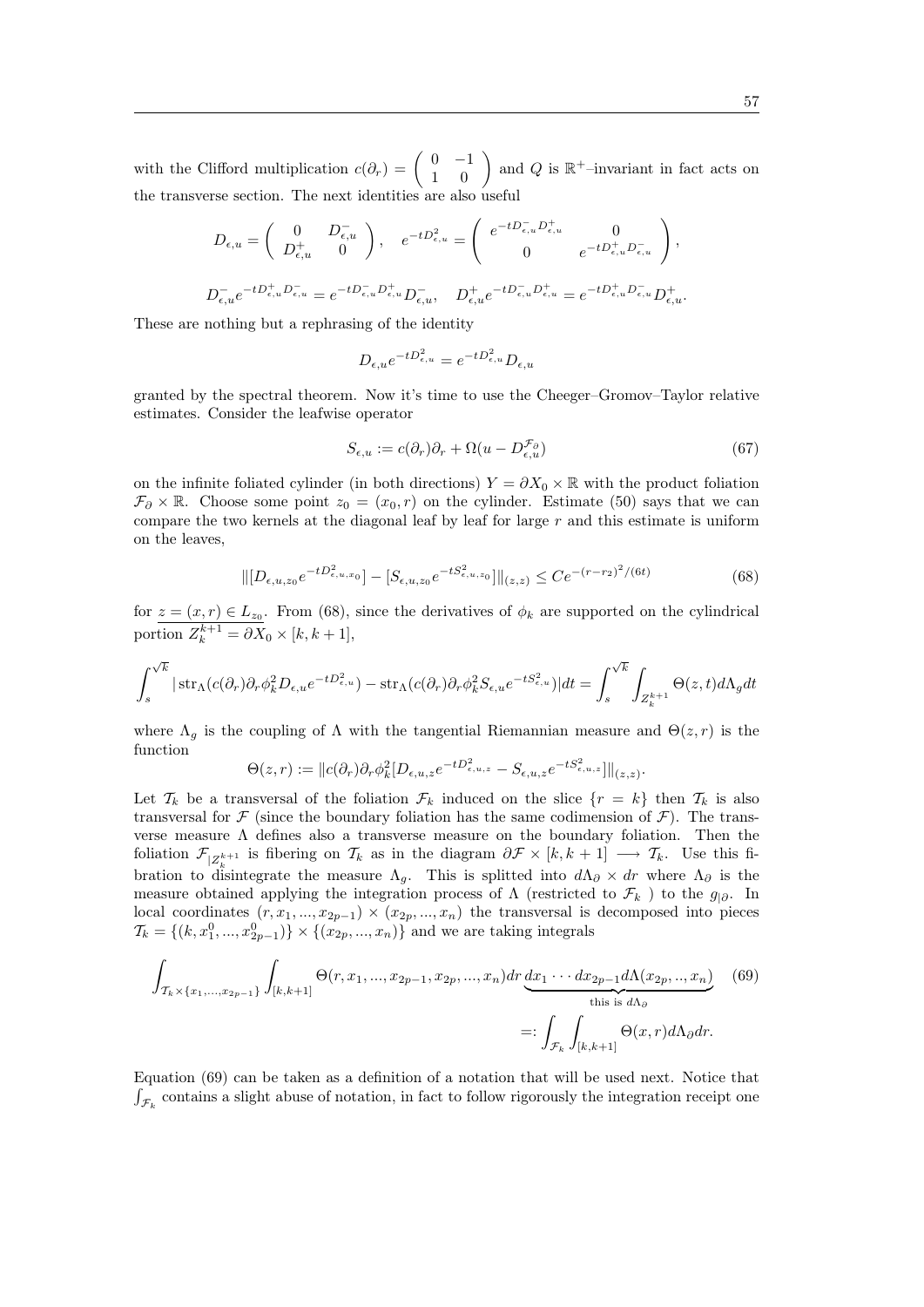should write  $\int_{\partial X_0 \times \{k\}}$ . We prefer the first to stress the fact that we are splitting w.r.t the foliation induced on the transversal. With this notation in mind,

$$
\int_{s}^{\sqrt{k}} |\operatorname{str}_{\Lambda}(c(\partial_{r})\partial_{r}\phi_{k}^{2}D_{\epsilon,u}e^{-tD_{\epsilon,u}^{2}}) - \operatorname{str}_{\Lambda}(c(\partial_{r})\partial_{r}\phi_{k}^{2}S_{\epsilon,u}e^{-tS_{\epsilon,u}^{2}})|dt
$$
\n
$$
= \int_{s}^{\sqrt{k}} \int_{\mathcal{F}_{z}} \int_{[k,k+1]} ||c(\partial_{r})\partial_{r}\phi_{k}^{2}[D_{\epsilon,u}e^{-tD_{\epsilon,u}^{2}} - S_{\epsilon,u}e^{-tS_{\epsilon,u}^{2}}]||_{((x,r),(x,r))} dr d\Lambda_{\partial} dt \quad (70)
$$
\n
$$
\leq C \int_{s}^{\sqrt{k}} \int_{k}^{k+1} e^{-(r-3)^{2}/6t} dr dt \leq C \int_{s}^{\sqrt{k}} e^{-(k-3)^{2}/6t} dt
$$
\n
$$
\leq C \int_{1/\sqrt{k}}^{1/s} y^{-2} e^{-(k-3)^{2}y/6} dy \leq C(e^{-k^{3/2}/c_{1}} + e^{-c_{2}/s})
$$

for sufficiently small<sup>14</sup> s and large k. This estimate says that

$$
\lim_{k \to +\infty} \text{LIM}_{s \to 0} \,\beta_{01}(k,s) = \lim_{k \to +\infty} \text{LIM}_{s \to 0} \int_s^{\sqrt{k}} \text{str}_\Lambda(c(\partial_r) \partial_r \phi_k^2 S_{\epsilon, u} e^{-t S_{\epsilon, u}^2}) dt.
$$

Now the second integral (on the cylinder) is explicitly computable in fact the Schwartz kernel of the operator  $S_{\epsilon,u,z_0}e^{-tS_{\epsilon,u,z_0}^2}$  on the diagonal is easily checked to be

$$
\[S_{\epsilon,u,z_0}e^{-tS_{\epsilon,u,z_0}^2}\]_{(z,z)}
$$
  
=
$$
(D_{\epsilon,u,x_0}^{\mathcal{F}_\partial}\Omega + c(\partial_r)\partial_r)\left(\left[e^{-t(D_{\epsilon,u,x_0}^{\mathcal{F}_\partial}\Omega)^2}\right]_{(x,y)}\frac{e^{-(r-s)^2/(4t)}}{\sqrt{4\pi t}}\right)\Big|_{y=x,\,s=r}
$$
  
=
$$
\frac{1}{\sqrt{4\pi t}}\Omega\big[D_{\epsilon,u,x_0}^{\mathcal{F}_\partial}e^{-tD_{\epsilon,u,x_0}^{\mathcal{F}_\partial}\Omega}\big]_{(x,x)},\ z=(x,r)
$$

i.e. it does not depend on the cylindrical coordinate r. Now the pointwise supertrace on  $End(E)$  is related to the trace on the positive boundary eigenbundle F via the identity (see the appendix on Clifford algebras)

$$
\operatorname{str}^E(c(\partial_r)\Omega\bullet) = -2 \operatorname{tr}^F(\bullet),
$$

then

$$
\int_{s}^{\sqrt{k}} \operatorname{str}_{\Lambda}(c(\partial_{r})\partial_{r}\phi_{k}^{2}S_{\epsilon,u}e^{-tS_{\epsilon,u}^{2}})dt
$$
\n
$$
= -2\int_{s}^{\sqrt{k}}\int_{k}^{k+1}\partial_{r}\phi_{k}^{2}dr\int_{\mathcal{F}_{0}}\frac{1}{\sqrt{4\pi t}}\operatorname{tr}^{F}[D_{\epsilon,u,x}^{\mathcal{F}_{\partial}}e^{-t(D_{\epsilon,u,x}^{\mathcal{F}_{\partial}})^{2}}]_{(x,x)}\cdot d\Lambda_{\partial}dt
$$
\n
$$
= 2\int_{s}^{\sqrt{k}}\int_{\mathcal{F}_{0}}\frac{1}{\sqrt{4\pi t}}\operatorname{tr}^{F}[D_{\epsilon,u,x}^{\mathcal{F}_{\partial}}e^{-t(D_{\epsilon,u,x}^{\mathcal{F}_{\partial}})^{2}}]_{(x,x)}\cdot d\Lambda_{\partial}dt
$$
\n
$$
= \int_{s}^{\sqrt{k}}\int_{\mathcal{F}_{0}}\frac{1}{\sqrt{\pi t}}\operatorname{tr}^{F}[D_{\epsilon,u,x}^{\mathcal{F}_{\partial}}e^{-t(D_{\epsilon,u,x}^{\mathcal{F}_{\partial}})^{2}}]_{(x,x)}\cdot d\Lambda_{\partial}dt,
$$

<sup>14</sup>  $y^s e^{-ay^2}$  ≤ ( $\frac{s}{a}$  $(\frac{s}{2ae})^{s/2}$  for  $s, u, y, a > 0$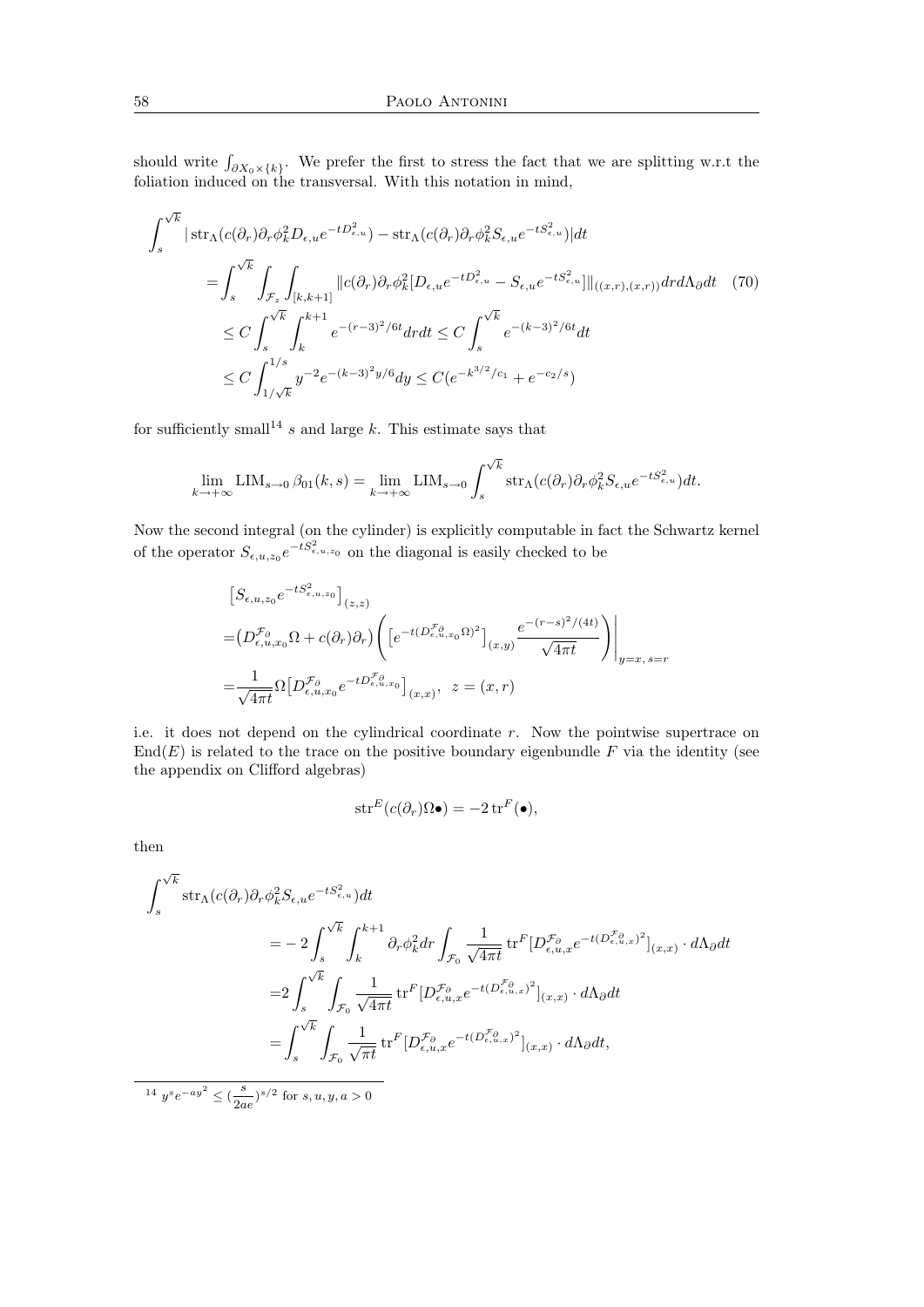with the same argument on the splitting of measures as above. Finally it is clear from our discussion on the  $\eta$ –invariant (exactly proposition 7.55)

$$
\lim_{k \to \infty} \text{LIM}_{s \to 0} \beta_{01}(k, s)
$$
\n
$$
= \lim_{k \to \infty} \text{LIM}_{s \to 0} \int_s^{\sqrt{k}} \int_{\mathcal{F}_0} \frac{1}{\sqrt{\pi t}} \text{tr}^F \big[ D_{\epsilon, u, x}^{\mathcal{F}_\partial} e^{-t(D_{\epsilon, u, x}^{\mathcal{F}_\partial})^2} \big]_{(x, x)} \cdot d\Lambda_{\partial} dt = 1/2\eta_{\Lambda}(D_{\epsilon, u}^{\mathcal{F}_\partial}).
$$

LEMMA 8.59 – Since  $D_{\epsilon,u}$  is  $\Lambda$ -Breuer-Fredholm for  $0 < |u| < \epsilon$  then

$$
\lim_{k \to \infty} \beta_{02}(k, s) = \lim_{k \to \infty} \int_{\sqrt{k}}^{\infty} \text{str}_{\Lambda}(\phi_k D_{\epsilon, u}^2 e^{-t D_{\epsilon, u}^2} \phi_k) dt = 0.
$$

Proof — From the very definition of the Λ–essential spectrum ( see also lemma 4.29) there exists some  $\sigma = \sigma(u) > 0$  such that the projection  $\Pi_{\sigma} = \chi_{[-\sigma,\sigma]}(D_{\epsilon,u})$  has finite  $\Lambda$ -trace. Then

$$
|\beta_{02}(k,s)| = \Big| \int_{\sqrt{k}}^{\infty} \operatorname{str}_{\Lambda}(\phi_k D_{\epsilon,u}^2 e^{-tD_{\epsilon,u}^2} \phi_k) dt \Big|
$$
  
\n
$$
\leq \int_{\sqrt{k}}^{\infty} |\operatorname{str}_{\Lambda}[\phi_k D_{\epsilon,u} e^{-D_{\epsilon,u}^2/2} (1 - \Pi_{\sigma}) e^{-(t-1)D_{\epsilon,u}^2} e^{-D_{\epsilon,u}^2/2} D_{\epsilon,u} \phi_k]| dt
$$
  
\n
$$
+ \int_{\sqrt{k}}^{\infty} |\operatorname{str}_{\Lambda}[e^{-tD_{\epsilon,u}^2/2} \Pi_{\sigma} D_{\epsilon,u} \phi_k^2 D_{\epsilon,u} \Pi_{\sigma} e^{-tD_{\epsilon,u}^2/2}]| dt
$$
  
\n
$$
\leq \underbrace{\int_{\sqrt{k}}^{\infty} e^{-(t-1)\sigma} |\operatorname{str}_{\Lambda}(\phi_k D_{\epsilon,u}^2 e^{-D_{\epsilon,u}^2} \phi_k)| dt}_{\beta_{021}(k,s)} + \underbrace{\int_{\sqrt{k}}^{\infty} |\operatorname{str}_{\Lambda}(D_{\epsilon,u}^2 e^{-tD_{\epsilon,u}^2} \Pi_{\sigma})| dt}_{\beta_{022}(k,s)}.
$$

Now the Schwartz kernel of  $(D_{\epsilon,u}^2 e^{-D_{\epsilon,u}^2})_x$  is uniformely bounded in x and varies in a Borel fashion transversally. When forming the  $\Lambda$ -supertrace we are integrating a longitudinal measure with  $C^{\infty}$ –density w.r.t. the longitudinal measure given by the Riemannian density. Let as usual  $\Lambda_a$  the measure given by the integration of the Riemannian longitudinal measure with the transverse measure Λ. If A is a uniform bound on the leafwise Schwartz kernels of  $(D_{\epsilon,u}^2 e^{-D_{\epsilon,u}^2})$ , and  $\mathcal{T}_0$  is a complete transversal contained in the normal section of the cylinder (the same in lemma 8.58), we can extimate

$$
\beta_{021}(k,s) \le \int_{\sqrt{k}}^{\infty} A(\Lambda_g(X_0) + \Lambda(\mathcal{T}_t)k) e^{-(t-1)\sigma} dt \longrightarrow_{k \to \infty} 0.
$$

For the second addendum,

$$
\beta_{022}(k,s) = \int_{\sqrt{k}}^{\infty} |\operatorname{str}_{\Lambda}(D^2_{\epsilon,u}e^{-tD^2_{\epsilon,u}}\Pi_{\sigma})|dt \le \int_{\sqrt{k}}^{\infty} \int_{-\sigma}^{\sigma} x^2 e^{-tx^2} d\mu_{\Lambda,D_{\epsilon,u}}(x)dt
$$
  
\n
$$
= \int_{-\sigma}^{\sigma} e^{-\sqrt{k}x^2} \int_{0}^{\infty} x^2 e^{-tx^2} dt d\mu_{\Lambda,D_{\epsilon,u}}(x)
$$
  
\n
$$
\le C \int_{-\sigma}^{\sigma} e^{-\sqrt{k}x^2} d\mu_{\Lambda,D_{\epsilon,u}}(x) \le C\mu_{\Lambda,D_{\epsilon,u}}(x)([-\sigma,\sigma]) \longrightarrow_{k \to \infty} 0
$$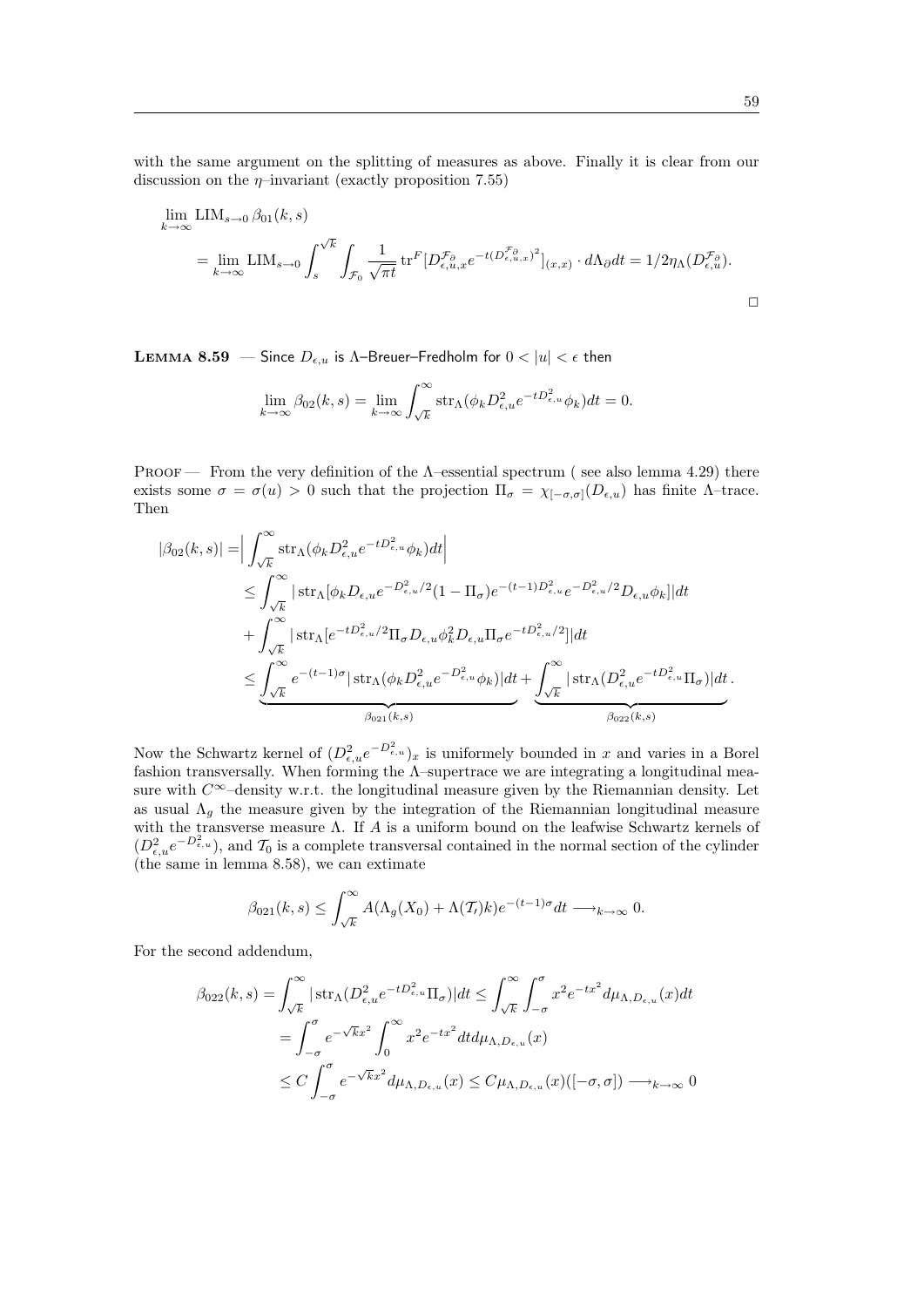since the  $\Lambda$ –essential spectrum of  $D_{e,u}$  has a gap around zero and the normality property of the trace.

It is time to update equation (64),

$$
\text{ind}_{\Lambda}(D_{\epsilon,u}^{+}) = \lim_{k \to \infty} [\alpha_{0}(k,s) - \beta_{0}(k,s)] = \lim_{k \to \infty} [\alpha_{0}(k,s) - \beta_{01}(k,s) - \beta_{02}(k,s)]
$$
  
= 
$$
\lim_{k \to \infty} \text{LIM}_{s \to 0} \alpha_{0}(k,s) - 1/2\eta_{\Lambda}(D_{\epsilon,u}^{\mathcal{F}_{\partial}}).
$$
 (71)

**LEMMA 8.60** — There exists a function  $g(u)$  with  $\lim_{u\to 0} g(u) = 0$  such that for  $0 < \epsilon < u$ ,

$$
\lim_{k \to \infty} \text{LIM}_{s \to 0} \,\alpha_0(k, s) = \lim_{k \to \infty} \text{LIM}_{s \to 0} \operatorname{str}_{\Lambda}(\phi_k e^{-sD_{\epsilon, u}^2} \phi_k) = \langle \hat{A}(X) \operatorname{Ch}(E/S), C_{\Lambda} \rangle + g(u).
$$

Here the leafwise characteristic form  $\hat{A}(X)$  Ch(E/S) is supported on  $X_0$ , in particular it belongs to the domain of the Ruelle–Sullivan current  $C_\Lambda$  associated to the transverse measure  $Λ$ .

Proof — This is the investigation of the behavior of the local supertrace of the family of the leafwise heat kernels

$$
\mathrm{str}^E[e^{-sD_{\epsilon,u}^2}]_{|\operatorname{diag}}
$$

on the leafwise diagonals. We can do it dividing into three separate cases

1. For  $z \in X_0$  everything goes as in the classical computation by Atiyah Bott and Patodi [2],

$$
LIM_{s\to 0} str^{E} [e^{-sD_{\epsilon,u,z}^{2}}]_{(x,x)} dg_{z} = \hat{A}(X) \operatorname{Ch}(E/S)(x),
$$

where  $dg_z$  is the Riemannian density on the leaf  $L_z$ .

2. In the middle,  $z \in \partial X_0 \times [0, 4]$  there's the cause of the presence of the defect function  $g(u)$ , more precisely we show that the asymptotic development of the local supertrace is the same for the comparison operator  $S_{0,u}$  defined above

$$
\operatorname{str}^E([e^{-sD_{\epsilon,u,z}^2}])_{(z,z)} \simeq \sum_{j \in \mathbb{N}} a_j (S_{0,u})_{(z)} s^{(j-\dim \mathcal{F})/2}
$$

with coefficients  $a_j(S_{0,u})$  smoothly depending on u satisfying  $a_j(S_{0,u}) = 0$  for  $j \leq$  $\dim \mathcal{F}/2$ 

3. Away from the base of the cylinder  $z = (y, r) \in Z$   $r > 4$  we find

$$
[e^{-D_{\epsilon,u,z}^2}]_{(y,r)} = 0.
$$

Below the proves of these facts.

1. We can consider the doubled manifold  $2X_0$  so that we can apply the relative estimate of type Cheeger–Gromov–Taylor in the non–cylindrical case (the perturbation starts from the cylinder) i.e. proposition 6.50 shows that the two Schwartz kernels of the Dirac operator and the perturbed operator  $D_{\epsilon,u}$  have the same development as  $t \to 0$ ,

$$
\| [e^{-tD_{\epsilon,u}^2} - e^{-tD^2}]_{(x,x)} \| \leq K e^{-\alpha/(6t)}.
$$

And the local computation of Atiyah Bott and Patodi, or the Getzler rescaling ([50],[30]) can be performed as in the classical situation.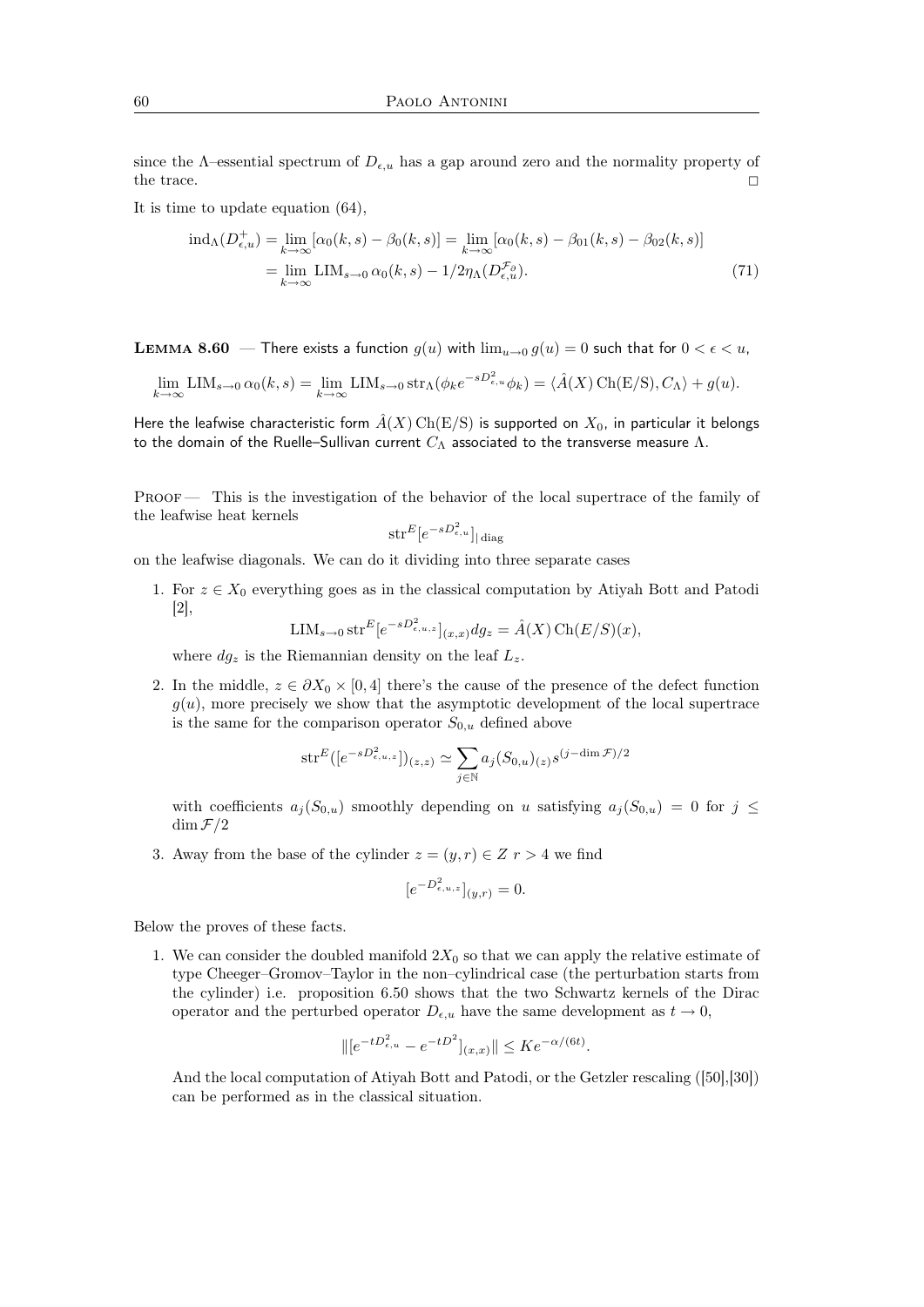2. We are going to use an argument of comparison with the leafwise operator

$$
S_{\epsilon,u} := c(\partial_r)\partial_r + \Omega(D^{\mathcal{F}_{\partial}} + \dot{\theta}(u - \Pi_{\epsilon}D^{\mathcal{F}_{\partial}}))
$$

on the infinite cylinder  $\partial X_0 \times \mathbb{R}$  equipped with the product foliation  $\mathcal{F}_{\partial} \times \mathbb{R}$ . Notice that, due to the presence of  $\theta$  this is a slightly different form of the operator (67). Choose some function  $\psi_1$  supported in  $\partial X_0 \times [-1, 5]$  and  $\psi_{1|\partial X_0 \times [0,4]} = 1$ . The first fact we show is

$$
\lim_{s \to 0} \operatorname{str}_{\Lambda}(\psi_1(e^{-sS_{\epsilon,u}^2} - e^{-sS_{0,u}^2})\psi_1) = 0.
$$

Now,  $S_{\epsilon,u} = S_{0,u} - \Omega \Pi_{\epsilon} D^{\mathcal{F}_{\partial}} = c(\partial_r) \partial_r + H$  with  $H = \Omega D^{\mathcal{F}_{\partial}} + \Omega \dot{\theta} u$  hence

$$
S_{\epsilon,u}^2 - S_{0,u}^2 = -[S_{0,u}, \Omega \dot{\theta} \Pi_{\epsilon} D^{\mathcal{F}_{\partial}}] + (\Omega \dot{\theta} \Pi_{\epsilon} D^{\mathcal{F}_{\partial}})^2
$$
  
\n
$$
= -[c(\partial_r) \partial_r, \Omega \dot{\theta} \Pi_{\epsilon} D^{\mathcal{F}_{\partial}}] - [H, \Omega \dot{\theta} \Pi_{\epsilon} D^{\mathcal{F}_{\partial}}] + (\Omega \dot{\theta} \Pi_{\epsilon} D^{\mathcal{F}_{\partial}})^2
$$
  
\n
$$
= -\Phi \dot{\theta} \Pi_{\epsilon} D^{\mathcal{F}_{\partial}} - 2(D^{\mathcal{F}_{\partial}} + \dot{\theta} u)(\dot{\theta} \Pi_{\epsilon} D^{\mathcal{F}_{\partial}}) + (\Omega \dot{\theta} \Pi_{\epsilon} D^{\mathcal{F}_{\partial}})^2.
$$
\n(72)

Apply the Duhamel formula

2

$$
\begin{split} \left| \operatorname{str}_{\Lambda}(\psi_{1}(S_{\epsilon,u}^{2}-S_{0,u}^{2})\psi_{1}) \right| \\ & = \left| \operatorname{str}_{\Lambda}(\psi_{1}e^{-\delta S_{0,u}^{2}}e^{-(s-\delta)S_{\epsilon,u}^{2}}\psi_{1})_{(\delta=s)} - \operatorname{str}_{\Lambda}(\psi_{1}e^{-\delta S_{0,u}^{2}}e^{-(s-\delta)S_{\epsilon,u}^{2}}\psi_{1})_{(\delta=0)} \right| \\ & = \Big| \int_{0}^{s} \operatorname{str}_{\Lambda}(\psi_{1}^{2}\Pi_{\epsilon})e^{-\delta S_{0,u}^{2}}(S_{\epsilon,u}^{2}-S_{0,u}^{2})\Pi_{\epsilon}e^{-(s-\delta)S_{\epsilon,u}^{2}}d\delta \Big|. \end{split}
$$

Again from the Cheeger–Gromov relative estimates (49)

$$
|\operatorname{tr}_{\Lambda}(\psi_1 e^{-\delta S_u^2} \Pi_{\epsilon} \psi_1)| \leq C\delta^{-1/2}
$$

$$
\|(S_{\epsilon,u}^2 - S_{0,u}^2) \Pi_{\epsilon} e^{-(s-\delta)S_{\epsilon,u}^2}\| \leq C(s-\delta)^{-1/2}
$$

with the constants independent from  $|u| < \epsilon$ . Then the integral of the supertrace (72) can be estimated by the function of s,  $h(s) = C \int_0^s (s - \delta)^{-1/2} \delta^{-1/2} d\delta \longrightarrow_{s \to 0} 0$ . To see this first split the integral into  $\int_0^{s/2} + \int_{s/2}^s$  to prove finiteness then use the absolutely continuity of the integral for convergence to zero. Now from the limit  $\lim_{s\to 0} str_\Lambda(\psi_1(e^{-sS_{\epsilon,u}^2} - e^{-sS_{0,u}^2})\psi_1) = 0$  and the comparison argument we get that the asymptotic expansion for  $s \to 0$  of  $str_\Lambda(\phi_k e^{-sD_{\epsilon,u}^2\phi_k})$  is the same of the comparison operator

$$
S_{0,u} = \underbrace{c(\partial_r)\partial_r + \Omega D^{\mathcal{F}_{\partial}}}_{D} + \underbrace{\dot{\vartheta}u\Omega}_{\text{bounded perturbation}}
$$

on the infinite cylinder. This is a very simple  $u$ -family of generalized laplacians (see [9] Chapter 2.7) and the Duhamel formula

$$
e^{-tS_{0,u}^2} - e^{-tS_{0,0}^2} = -\int_0^u t\dot{\vartheta} \Omega e^{-tS_{0,v}} dv ds
$$

shows what is written in the statement i.e.

$$
\mathrm{str}^E([e^{-sD^2_{\epsilon,u,z}}])_{(z,z)}\simeq \sum_{j\in\mathbb{N}} a_j(S_{0,u})_{(z)}s^{(j-\dim \mathcal{F})/2}
$$

where the coefficients  $a_j(S_{0,u})$  depend smoothly on u and satisfy  $a_j(S_{0,u}) = 0$  for  $j \leq$  $\dim \mathcal{F}/2$  since  $S_{0,0}$  is the Cylindrical Dirac operator. One can take for the definition of  $g,$ 

$$
g(u) := \sum_{j=0}^{\dim \mathcal{F}/2} \int_{\partial X_0 \times [0,4]} a_j(S_{0,u})_{(z)} s^{(j-\dim \mathcal{F})/2} d\Lambda_g.
$$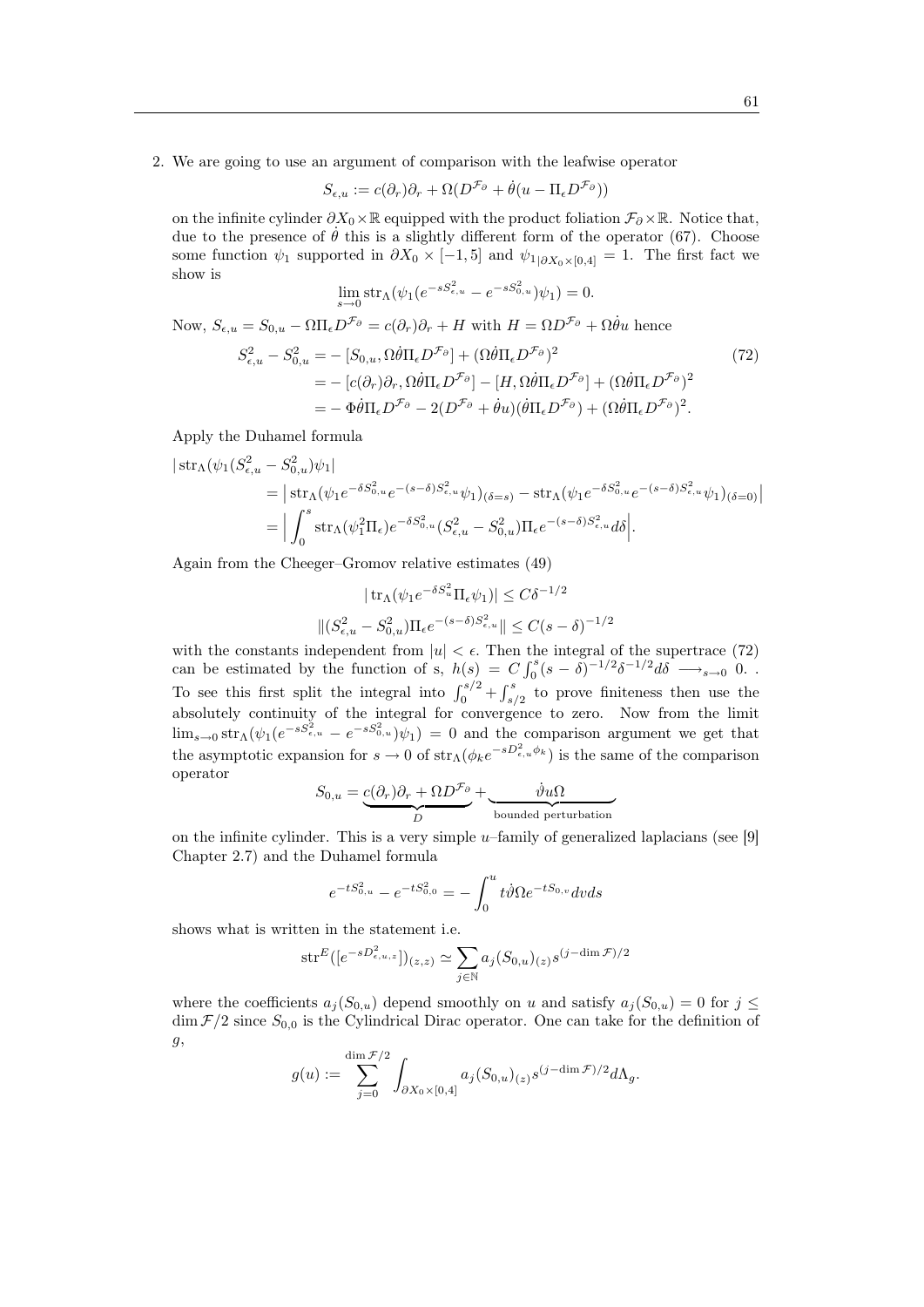3. This is done again by comparison with  $S_{\epsilon,u}$  consider the r-depending family of tangential tangential measures  $(y,r) \in \partial X_0 \times [a,b] \longmapsto \text{str}^E e^{-sD_{\epsilon,u,(x,r)}^2} dx dr$  where  $x \in L_{(y,r)}$ , once coupled with d $\Lambda$  gives a measure on  $X \mu := \text{str}^E e^{-sD_{\epsilon,u,(x,r)}^2} dx dr \cdot d\Lambda$ . The Fubini theorem can certainly used during the integration process to find out that the mass of  $\mu$  can be computed integrating first the r–depending tangential measures  $y \mapsto$  $\text{str}^E e^{-sD_{\epsilon,u,(y,r)}^2}dy$  against  $\Lambda$  on the foliation at infinity  $(\partial X_0, \mathcal{F}_{\partial})$  then the resulting function of r on  $[a, b]$ ,

$$
\text{LIM}_{s \to 0} \int_{\partial X_0 \times [a,b]} d\mu = \text{LIM}_{s \to 0} \int_a^b \int_{\partial X_0} \text{str}^E([e^{-sS_{\epsilon,u}^2}])_{(y,r),(y,r)}) dy \cdot d\Lambda dx
$$

$$
= \text{LIM}_{s \to 0} \frac{b-a}{\sqrt{4\pi s}} \text{str}_{\Lambda}(e^{-s(D_{\epsilon,u}^{\mathcal{F}_0})^2}) = 0
$$

in fact the boundary operator  $D_{\epsilon,u}^{\mathcal{F}_{\partial}}$  is invertible and the well–known Mc–Kean–Singer formula for foliations on compact ambient manifolds (formula (7.39) in [53]) says that  $\text{ind}_{\Lambda}(D^{\mathcal{F}_{\partial}}_{\epsilon,u}) = \text{str}_{\Lambda} e^{-s(D^{\mathcal{F}_{\partial}}_{\epsilon,u})^2}$  independently from s.

$$
\Box
$$

Finally (71) becomes

$$
ind_{\Lambda}(D_{\epsilon,u}^{+}) = \langle \hat{A}(X) \operatorname{Ch}(E/S), C_{\Lambda} \rangle - 1/2 \eta_{\Lambda}(D_{\epsilon,u}^{\mathcal{F}_{\partial}}) + g(u). \tag{73}
$$

**THEOREM 8.60** — The Dirac operator has finite dimensional  $L^2 - \Lambda$ –index and the following formula holds

$$
\text{ind}_{L^2,\Lambda}(D^+) = \langle \hat{A}(X) \operatorname{Ch}(E/S), [C_{\Lambda}] \rangle + 1/2[\eta_{\Lambda}(D^{\mathcal{F}_{\partial}}) - h_{\Lambda}^+ + h_{\Lambda}^-] \tag{74}
$$

where

$$
h_{\Lambda}^{\pm} := \dim_{\Lambda}(\operatorname{Ext}(D^{\pm}) - \dim_{\Lambda}(\operatorname{Ker}_{L^{2}}(D^{\pm})
$$
\n(75)

with the dimension of the space of extended solutions as defined in the definition ?? after the remark i.e.

$$
\dim_{\Lambda} \operatorname{Ext}(D^{\pm}) := \dim_{\Lambda} \overline{\operatorname{Ext}(D^{\pm})}^{e^{u\theta}L^2}
$$

independently from small  $u > 0$ .

PROOF — Start from

$$
\mathrm{ind}_{L^2,\Lambda}(D_{\epsilon}^+) = \lim_{u \downarrow 0} 1/2 \{\mathrm{ind}_{\Lambda}(D_{\epsilon,u}^+) + \mathrm{ind}_{\Lambda}(D_{\epsilon,-u}^+) + h_{\Lambda,\epsilon}^- - h_{\Lambda,\epsilon}^+\},\tag{76}
$$

here  $h_{\Lambda,\epsilon}^{\pm} = \dim_{\Lambda}(\text{Ext}(D_{\epsilon}^{\pm})) - \dim_{\Lambda}(\text{Ker}_{L^{2}}(D_{\epsilon}^{\pm}))$  for now proposition 5.41 says that

$$
Ext(D_{\epsilon}^{\pm}) = Ker_{L^2}(D_{\epsilon,\pm}^{\pm}) = Ker_{e^{u\theta}L^2}(D_{\epsilon}^{\pm}).
$$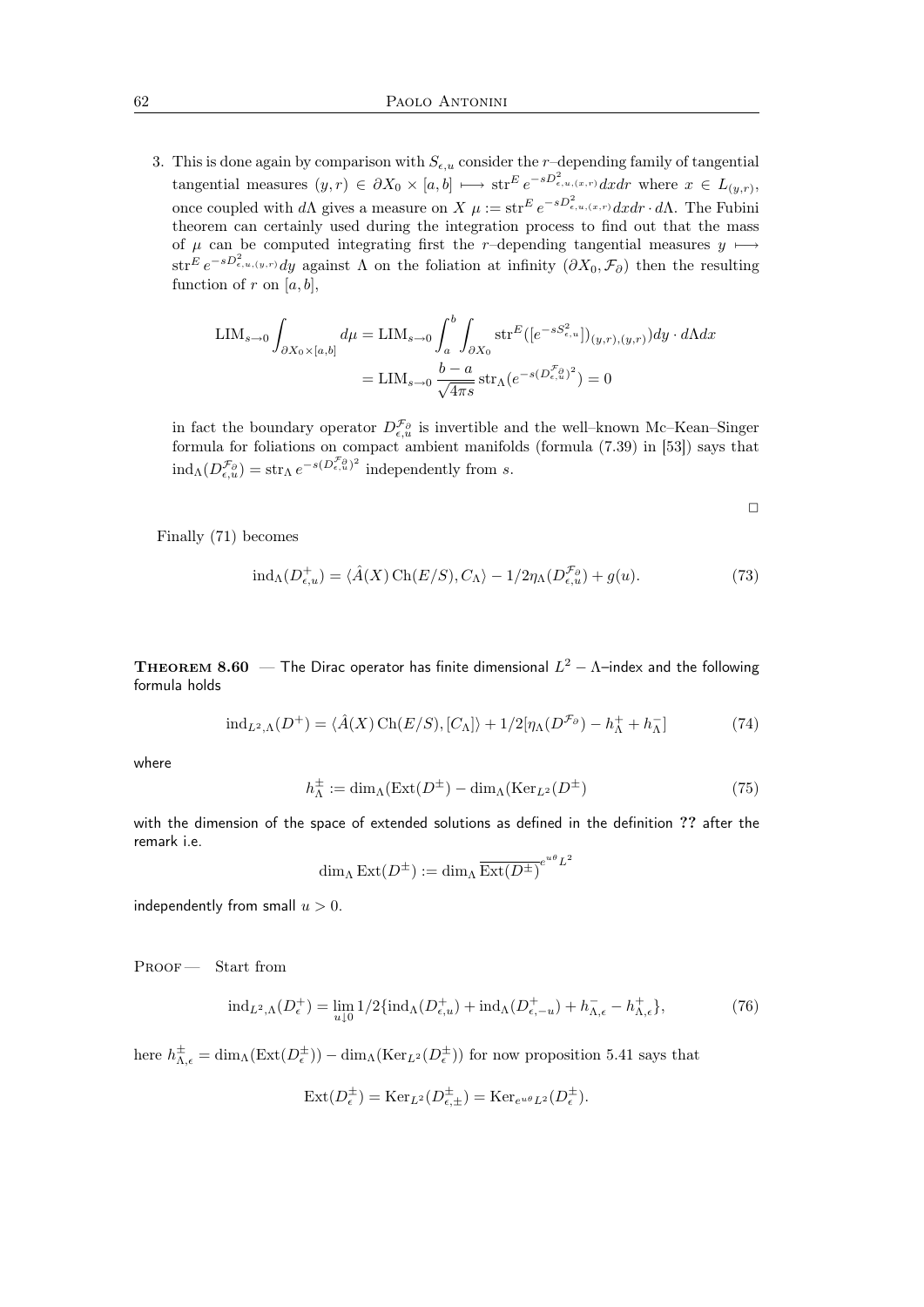Use the identity  $\text{ind}_{\Lambda}(D^+_{\epsilon,u}) = \langle A(X) \text{Ch}(E/S), [C_{\Lambda}] \rangle + 1/2\eta_{\Lambda}(D^{\mathcal{F}_{\partial}}_{\epsilon,u}) + g(u) \text{ into (76)},$ 

$$
\mathrm{ind}_{L^{2},\Lambda}(D_{\epsilon}^{+}) = \lim_{u\downarrow 0} 1/2 \Big\{ 2\langle \hat{A}(X) \mathrm{Ch}(E/S), [C_{\Lambda}] \rangle + h_{\Lambda,\epsilon}^{-} - h_{\Lambda,\epsilon}^{+} + g(u) + g(-u) \qquad (77)
$$

$$
\frac{+1/2\eta_{\Lambda}(D_{\epsilon,u}^{\mathcal{F}_{\partial}}) + 1/2\eta_{\Lambda}(D_{\epsilon,-u}^{\mathcal{F}_{\partial}})}{\eta_{\Lambda}(D_{\epsilon}^{\mathcal{F}_{\partial}}) \text{ by proposition 7.55}}
$$

$$
= \langle \hat{A}(X) \mathrm{Ch}(E/S), [C_{\Lambda}] \rangle + \frac{h_{\Lambda,\epsilon}^{-} - h_{\Lambda,\epsilon}^{+}}{2} + \frac{\eta_{\Lambda}(D_{\epsilon}^{\mathcal{F}_{\partial}})}{2}.
$$

It remains to pass to the  $\epsilon$ -limit remembering that:

- $\lim_{\epsilon \downarrow 0} \text{ind}_{L^2,\Lambda}(D_{\epsilon}^+) = \text{ind}_{L^2,\Lambda}(D^+)$  (Proposition 5.44),
- $\lim_{\epsilon \downarrow 0} h_{\Lambda, \epsilon}^- h_{\Lambda, \epsilon}^+ = h^- h^+$  (again proposition 5.44)
- $\lim_{\epsilon \downarrow 0} \eta_{\Lambda}(D_{\epsilon}^{\mathcal{F}_{\partial}}) = \eta_{\Lambda}(D^{\mathcal{F}_{\partial}})$  (proposition 7.55).

 $\Box$ 

## 9 Comparison with Ramachandran index formula

The Ramachandran index formula [62] stands into index theory for foliations exactly as the Atiyah–Patodi–Singer formula in the boundary value problem form stays classically. Our formula is in some sense the cylindrical point of view of this formula. In this section we prove that the two formulas are compatible and we do it exactly in the way it is done for the single leaf case by APS. First we recall the Ramachandran Theorem

#### 9.1 The Ramachandran index

Since we have chosen an opposite orientation for the boundary foliation the Ramachandran index formula here written differs from the original in [62] exactly for its sign (as in section 3 for the APS formula). So let us consider the Dirac operator builded in section 2 but acting only on the foliation restricted to the compact manifold with boundary  $X_0$ . To be precise with notation let us call  $\mathcal{F}_0$  the foliation restricted to  $X_0$  with leaves  $\{L_x^0\}_x$ , equivalence relation  $\mathcal{R}_0$  and  $D^{\mathcal{F}_0}$  the Dirac operator acting on the field of Hilbert spaces  $\{L^2(L_x^0; E)\}_{x \in X_0}$ . Near the boundary

$$
D^{\mathcal{F}_0} = \begin{pmatrix} 0 & D^{\mathcal{F}_0^-} \\ D^{\mathcal{F}_0^+} & 0 \end{pmatrix} = \begin{pmatrix} 0 & -\partial_r + D^{\mathcal{F}_\partial} \\ \partial_r + D^{\mathcal{F}_\partial} & 0 \end{pmatrix}
$$

with the boundary operator  $D^{\mathcal{F}_{\partial}}$ . Let us consider the field of APS boundary conditions

$$
B = \begin{pmatrix} \chi_{[0,\infty)}(D^{\mathcal{F}_{\partial}}) & 0 \\ 0 & \chi_{(-\infty,0)}(D^{\mathcal{F}_{\partial}}) \end{pmatrix} = \begin{pmatrix} P & 0 \\ 0 & I - P \end{pmatrix}
$$

acting on the boundary foliation. In the order of ideas of Ramachandran paper (coming back from an idea of John Roe) this is a self adjoint boundary condition i.e. its interacts with the Dirac operator in the following way:

1. B is a field of bounded self-adjoint operators with  $\sigma B + B\sigma = \sigma$  where  $\sigma$  is Clifford multiplication by the unit (interior) normal.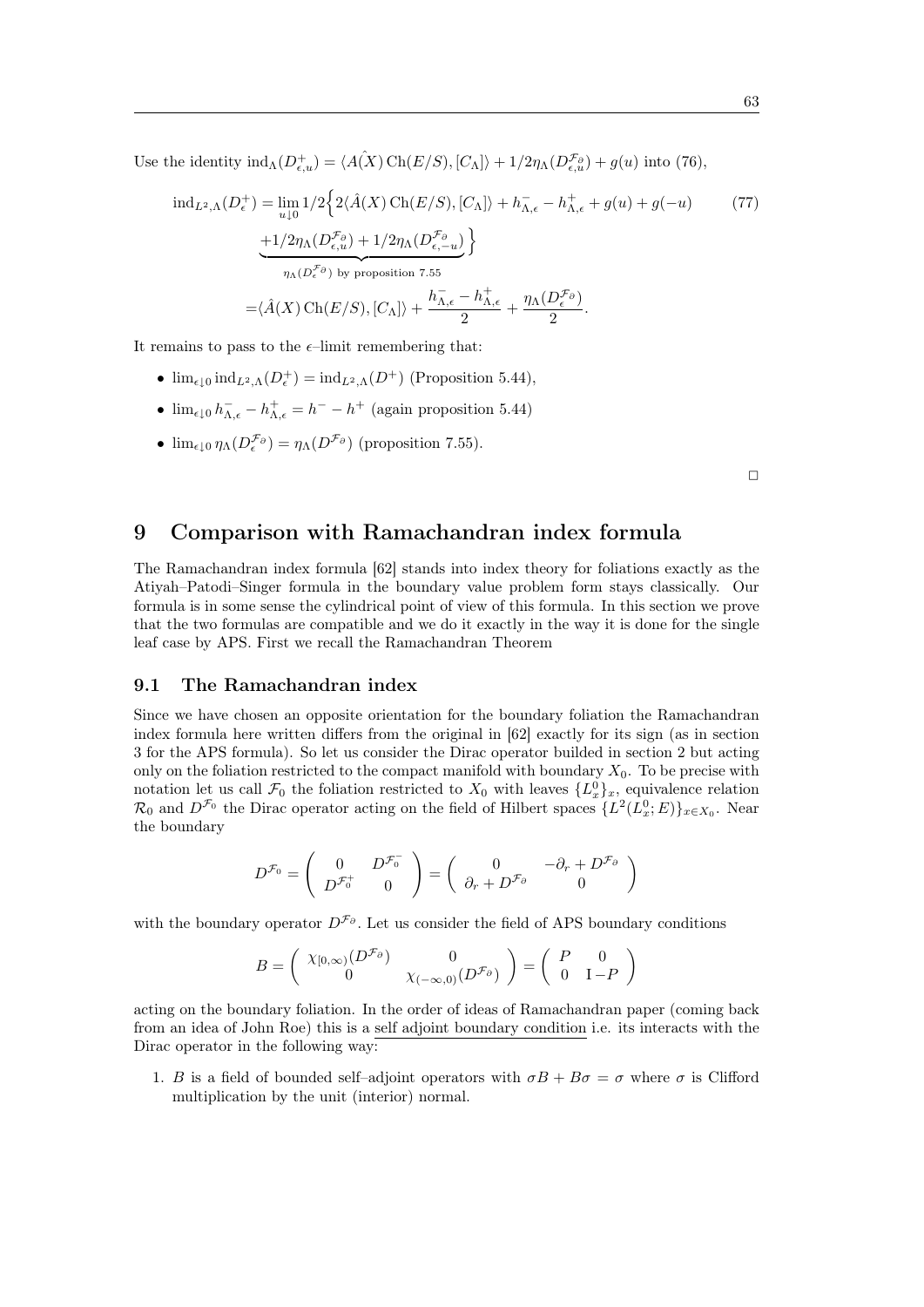2. If b is the operator of restriction to the boundary acting on smooth sections then  $(s_1, D^{\mathcal{F}_0}s_2) = (D^{\mathcal{F}_0}s_1, s_2)$  for every couple of smooth sections  $s_1$  and  $s_2$  such that  $Bbs_1 = 0$  and  $Bbs_2 = 0$ .

Next Ramachandran proves using the generalized eigenfunction expansion of Browder and Gårding, that there's a field of restriction operators

$$
H^k(X_0; E) \longrightarrow H^{k-1/2}(X_0; E)
$$

extending b where the Sobolev spaces are defined taking into account the boundary i.e. for a leaf  $L_x^0$ , the space  $H^k(L_x^0; E)$  is the completion of  $C_c^{\infty}(L_x^0; E)$  (compact support possibly meeting the boundary) w.r.t. the usual  $L^2$ -based Sobolev norms. It follows from the restriction theorem that one can define the domain of D with boundary condition B as  $H^{\infty}(X_0; E, B) := \{ s \in H^{\infty}(X_0; E) : Bbs = 0 \}.$ 

**THEOREM 9.60** — (Ramachandran [62]) The family of unbounded operators D with domain  $H^{\infty}(X_0; E, B)$  is essentially self–adjoint and Breuer–Fredholm in the Von Neumann algebra of the foliation with finite  $\Lambda$ –index in the sense of  ${\rm ind}_\Lambda(D^{{\mathcal F}_0})=\dim_\Lambda ({\rm Ker}(D^{{\mathcal F}_0^+}))-\dim_\Lambda ({\rm Ker}(D^{{\mathcal F}_0^-}))$ given by the formula

$$
\text{ind}_{\Lambda}(D^{\mathcal{F}_0}) = \langle \hat{A}(X) \operatorname{Ch}(E/S), [C_{\Lambda}] \rangle + 1/2[\eta_{\Lambda}(D_0^{\mathcal{F}}) - h] \tag{78}
$$

Now we are going to prove compatibility between formula (78) and (74). First of all we have to relate the two Von Neumann algebras in play. Denote (according to our notation) with End $_{\mathcal{R}_0}(E)$  the space of intertwining operators of the representation of  $\mathcal{R}_0$  on  $L^2(E)$ and, only in this section  $\text{End}_{\mathcal{R}_0,\Lambda}(E)$  the resulting Von Neumann algebra with trace  $\text{tr}_{\mathcal{R}_0,\Lambda}$ in order to make distinction from  $\text{End}_{\mathcal{R},\Lambda}(E)$  the Von Neumann algebra of random operators associated with the representation of  $R$ . Start with a measurable fields of bounded operators  $X_0 \ni B_x \longmapsto B_x : L^2(L_x^0; E) \longrightarrow L^2(L_x^0; E)$  with  $B_x = B_y$  a.e. if  $(x, y) \in \mathcal{R}_0$ . There's a natural way to extend B to a field of operators in  $\text{End}_{\mathcal{R}}(E)$ .

1. If  $x \in X_0$  simply let  $iB_x$  act to  $L^2(L_x; E)$  to be zero on the cylinder

$$
iB_x: L^2(L_x^0; E) \oplus L^2(\partial L_x^0 \times (0, \infty); E) \longrightarrow L^2(L_x^0; E) \oplus L^2(\partial L_x^0 \times (0, \infty); E)
$$

 $iB_x(s,t) := (B_x s, 0).$ 

2. If  $x \in \partial X_0 \times (0,\infty)$  define  $iB_x := iB_{p(x)}$  where  $p : \partial X_0 \times (0,\infty) \longrightarrow \partial X_0$  is the base projection and  $iB_{p(x)}$  is defined by point 1.

 $\mathbf{PROPOSITION} \ \mathbf{9.61}\ \mathrm{\textbf{---} The map}\ i:\mathrm{End}_{\mathcal{R}_0}(E)\ \mathrm{\textbf{---} End}_{\mathcal{R}}(E)$  as defined above passes to the quotient to an injection

$$
\imath: \mathrm{End}_{\mathcal{R}_0,\Lambda}(E) \longrightarrow \mathrm{End}_{\mathcal{R},\Lambda}(E)
$$

between the Von Neumannn algebras of Random operators preserving the two natural traces

$$
\operatorname{tr}_{\mathcal{R},\Lambda}(iB) = \operatorname{tr}_{\mathcal{R}_0,\Lambda}(B).
$$

PROOF — The first part is clear. An intertwining operator  $B = \{B_x\}_{x \in X_0}$  is zero  $\Lambda$ -a.e. in  $X=0$  then also does  $iB$  in X for any transversal T contained in the cylinder can slide by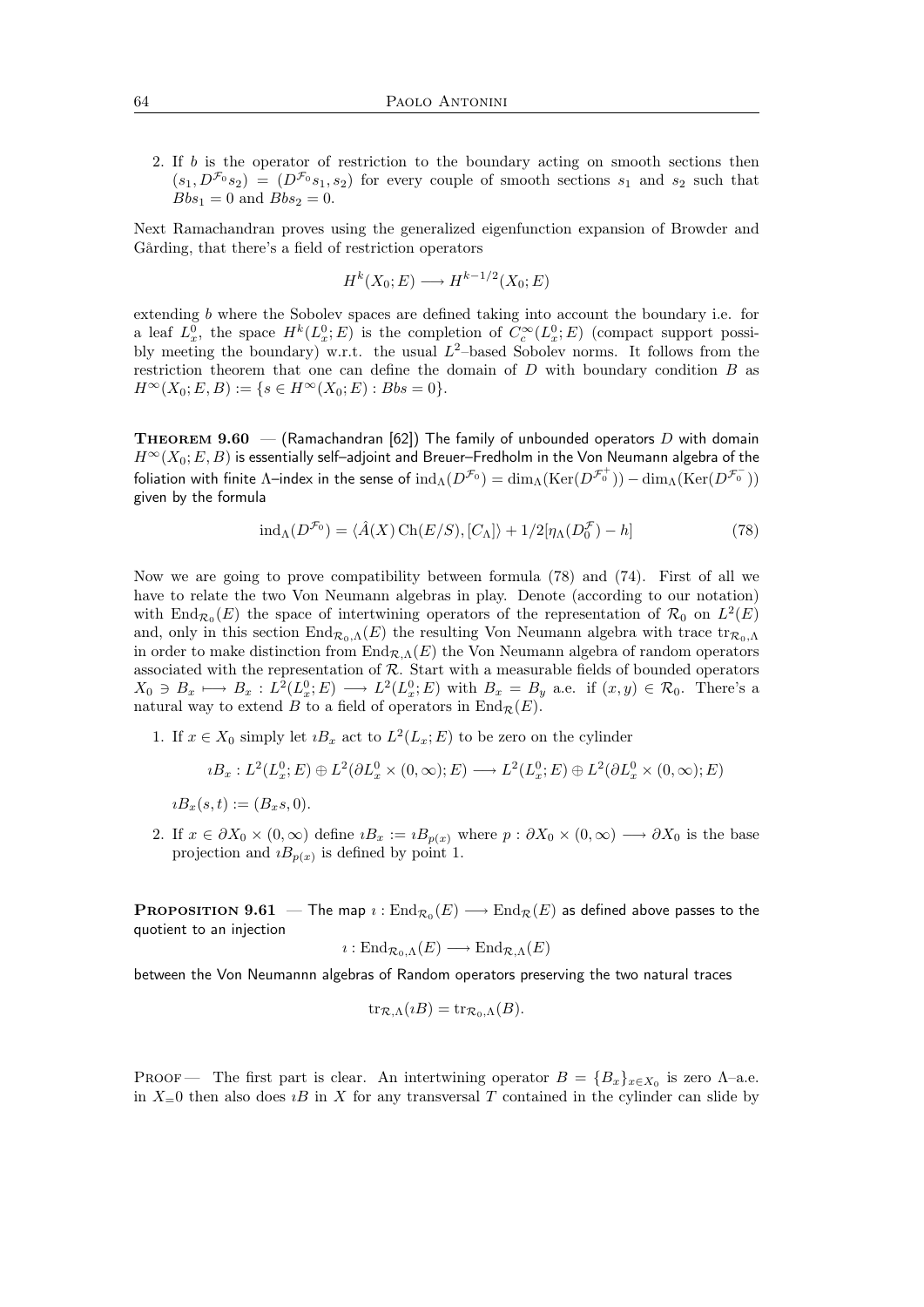holonomy to a transversal contained in  $X_0$ . About the identity on traces remember the link between the direct integral algebras and the algberas of random operators i.e. Lemma 4.6. Choose  $\nu$  to be the longitudinal Riemannnian metric then  $\Lambda_{\nu}$  is the integration of  $\nu$  against Λ. Let  $P_0$  be the Von Neumann algebra of  $Λ<sub>ν</sub>$ -a.e. classes of measurable fields of operators  $X_0 \ni x \longmapsto B_x \in B(L^2(L_x^0; E))$  and P the corresponding algebra builded replacing  $X_0$  with X and  $B(L^2(L_x^0; E))$  with  $B(L^2(L_x^0; E))$ . Notice that the family

$$
X \ni y \longmapsto \int i B_x d\nu^y \tag{79}
$$

is bounded for  $B$  in the domain of  $\imath$  then Lemma 4.6 says that

$$
\text{tr}_{\mathcal{R},\Lambda}(iB) = \int_X \text{Trace}(B_x) d\Lambda_\nu(x) = \int_{X_0} \text{Trace}(B_x) d\Lambda_\nu(x) = \text{tr}_{\mathcal{R}_0,\Lambda}(B).
$$

 $\bf{THEOREM}$   $\bf{9.61}$   $-$  Let  $\rm{Pr}\,Ker(D^{\mathcal{F}_0^{\pm}})$   $\in$   $\rm{End}_{\mathcal{R}_0,\Lambda}(E)$  the projection on the Kernel of  $D^{\mathcal{F}_0^{\pm}}$  with domain given by the boundary condition  $Px = 0,$   $(I - P = 0)$  as in Ramachandran formula. Let also  $\Pr \text{Ker}_{L^2}(D^{\pm}) \in \text{End}_{\mathcal{R},\Lambda}(E)$  be the projection on the  $L^2$ –kernel of the leafwise operator on the foliation with the cylinder attached and  $\Pr[\overline{\text{Ext}(D^{\pm})}\in\text{End}_{\mathcal R,\Lambda}(e^{u\theta}L^2E)$  be the projection on the closure of the space of extended solution seen in  $e^{u\theta}$  for sufficiently small positive  $u.$ 

1.  $\imath$   $\mathrm{Pr}\operatorname{Ker}(D^{\mathcal{F}_0^+})$  is equivalent to  $\mathrm{Pr}\operatorname{Ker}_{L^2}(D^+)$  in  $\operatorname{End}_{\mathcal{R},\Lambda}(E)$  i.e. there exists a partial isometry  $u \in \text{End}_{\mathcal{R}, \Lambda}(E)$  such that

$$
u^*u = i \Pr \text{Ker}(D^{\mathcal{F}_0^+}), \quad uu^* = \Pr \text{Ker}_{L^2}(D^+)
$$

. In particular

$$
\dim_{\mathcal{R}_0,\Lambda}\mathrm{Ker}(D^{\mathcal{F}_0^+})=\dim_{\mathcal{R},\Lambda}\mathrm{Ker}_{L^2}(D^+).
$$

2.

$$
i \Pr \operatorname{Ker}_{L^2}(D^{\mathcal{F}_0^-}) \sim \Pr \overline{\operatorname{Ext}(D^-)}^{e^{u\theta}L^2},
$$

for sufficiently small  $u$  and equivalence in  $\mathrm{End}_{\Lambda}(e^{u\theta}L^2(E))$  with the inclusion

$$
\imath: \mathrm{End}_{\mathcal{R}_0,\Lambda}(E) \longrightarrow \mathrm{End}_{\Lambda}(e^{u\theta}L^2(E))
$$

defined as in proposition 9.61.

As a consequence

$$
\dim_{\Lambda} \text{Ker}(D^{\mathcal{F}_0^-}) = \dim_{\Lambda} \text{Ext}(D^-).
$$

PROOF — The idea is contained in A.P.S. [4] when they prove the equivalence between the boundary value problem and the  $L^2$  cylindrical problem. Their main instrument is the eigenfunction expansion of the operator at the boundary, now we use the Browder–Garding generalized expansion to see that any solution of the boundary value problems extends to a solution of the operator on the cylinder.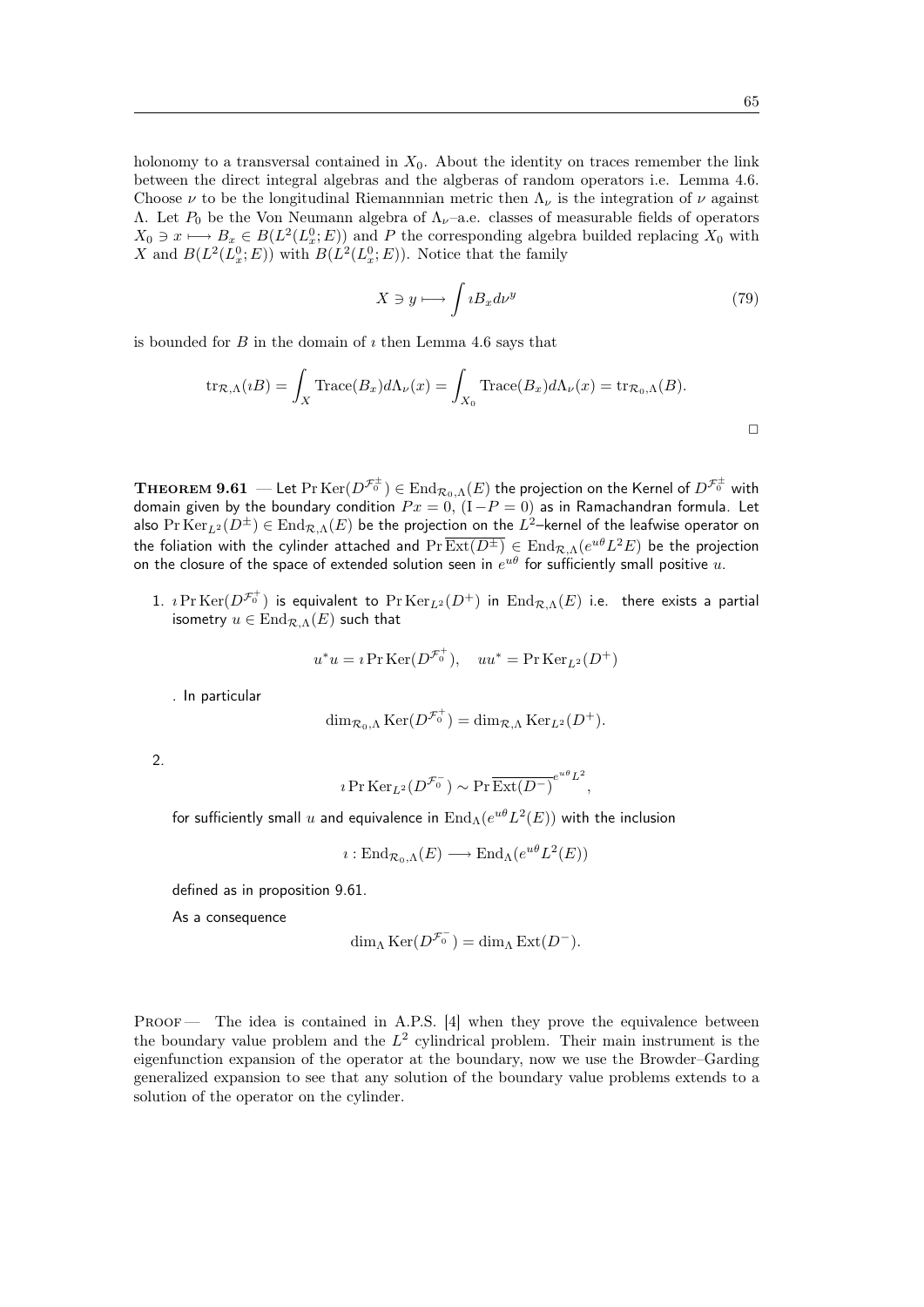1. Use the Browder–Gårding expansion as in the proof of the finiteness of the projection on the kernel 5.1. For a single leaf, the isomorphism

$$
L^2(\partial L^0_x \times (-1,0]) \longrightarrow \bigoplus_{j \in \mathbb{N}} L^2(\mathbb{R},\mu_j) \otimes L^2((-1,0])
$$

represents a solution of the boundary value problem as  $h_j(r, \lambda) = \chi_{(-\infty,0)}(\lambda) e^{-\lambda r} h_{j0}(r)$ hence the solution can be extended to the cylinder of the leaf  $\partial L_x^0 \times (0, \infty)$ . This clearly gives a field of linear isomorphisms  $T_x$ :  $\text{Ker}(D_x^{\mathcal{F}_0^+}) \longrightarrow \text{Ker}_{L^2}(D_x^+)$  for  $x \in X_0$ , first extend  $T_x$  to all  $L^2(L_x^0; E)$  to be zero on  $\text{Ker}(D^{\mathcal{F}_0^+})^{\perp}$  then let x take values also in X according to the method explained before i.e. put  $T_x := T_{p(x)}$  for x in the cylinder. Take the polar decomposition  $T_x = u_x|T_x|$ , then  $u_x$  is a partial isometry with initial space  $\text{Ker}(D_x^{\mathcal{F}_0^+})$  and range  $\text{Ker}(D_x^+)$ , i.e

$$
u_x^* u_x = \Pr \operatorname{Ker}(D_x^{\mathcal{F}_0^+}), \quad u_x u_x^* = \Pr \operatorname{Ker}(D_x^+).
$$

We have to look at this relation into the Von Neumann algebra of the foliation on X. Split every  $L^2$  space of the leaves as  $L^2(L_{p(x)}^0; E) \oplus L^2(\partial L_{p(x)}^0 \times (0, \infty); E)$ . With respect to the splitting, forgetting the indexes x downstairs, we have  $u = \begin{pmatrix} u_{11} & 0 \\ u_{21} & 0 \end{pmatrix}$  $u_{21}$  0 ) acting on the field of  $L^2(X; E)$  spaces of the leaves. Then  $u^* = \begin{pmatrix} u_{11}^* & u_{21}^* \ 0 & 0 \end{pmatrix}$  with conditions  $u_{11}u_{21}^* = 0$  and  $u_{21}u_{11}^* = 0$ . Finally

$$
uu^* = \begin{pmatrix} u_{11}u_{11}^* + u_{21}u_{21}^* & 0 \\ 0 & 0 \end{pmatrix} \begin{pmatrix} Pr(D^{\mathcal{F}_0^+}) & 0 \\ 0 & 0 \end{pmatrix} = i Pr(D^{\mathcal{F}_0^+})
$$

and similarly  $u^*u = Pr(D^+).$ 

2. It is very similar to statement 1. in fact writing the Browder–Gårding expansion and imposing the adjoint boundary condition one ends directly into the space of extended solutions.

 $\Box$ 

To conclude now we can compare Ramachandran index with our index, let's compare formula (78) with (74) keeping in mind that, the index of Ramachandran is now our extended index (see section 3 )

$$
\operatorname{ind}_{\Lambda}(D^{\mathcal{F}_0}) = \operatorname{ind}_{\Lambda, L^2}(D^+) = \operatorname{dim}_{\Lambda} \operatorname{Ker}_{L^2}(D^+) - \operatorname{dim}_{\Lambda} \operatorname{Ext}(D^-)
$$

to obtain the equation

$$
\dim_{\Lambda} \operatorname{Ext}(D^-) - \dim_{\Lambda} \operatorname{Ker}_{L^2}(D^-) = (h_{\Lambda}^- - h_{\Lambda}^+)/2 + h/2.
$$

The same argument applied to the (formal) adjoint of  $D^+$  leads to the equation

$$
\dim_{\Lambda} \operatorname{Ext}(D^+) - \dim_{\Lambda} \operatorname{Ker}_{L^2}(D^+) = (h_{\Lambda}^+ - h_{\Lambda}^-)/2 + h/2,
$$

then

$$
h=h^+_\Lambda+h^-_\Lambda
$$

as in A.P.S.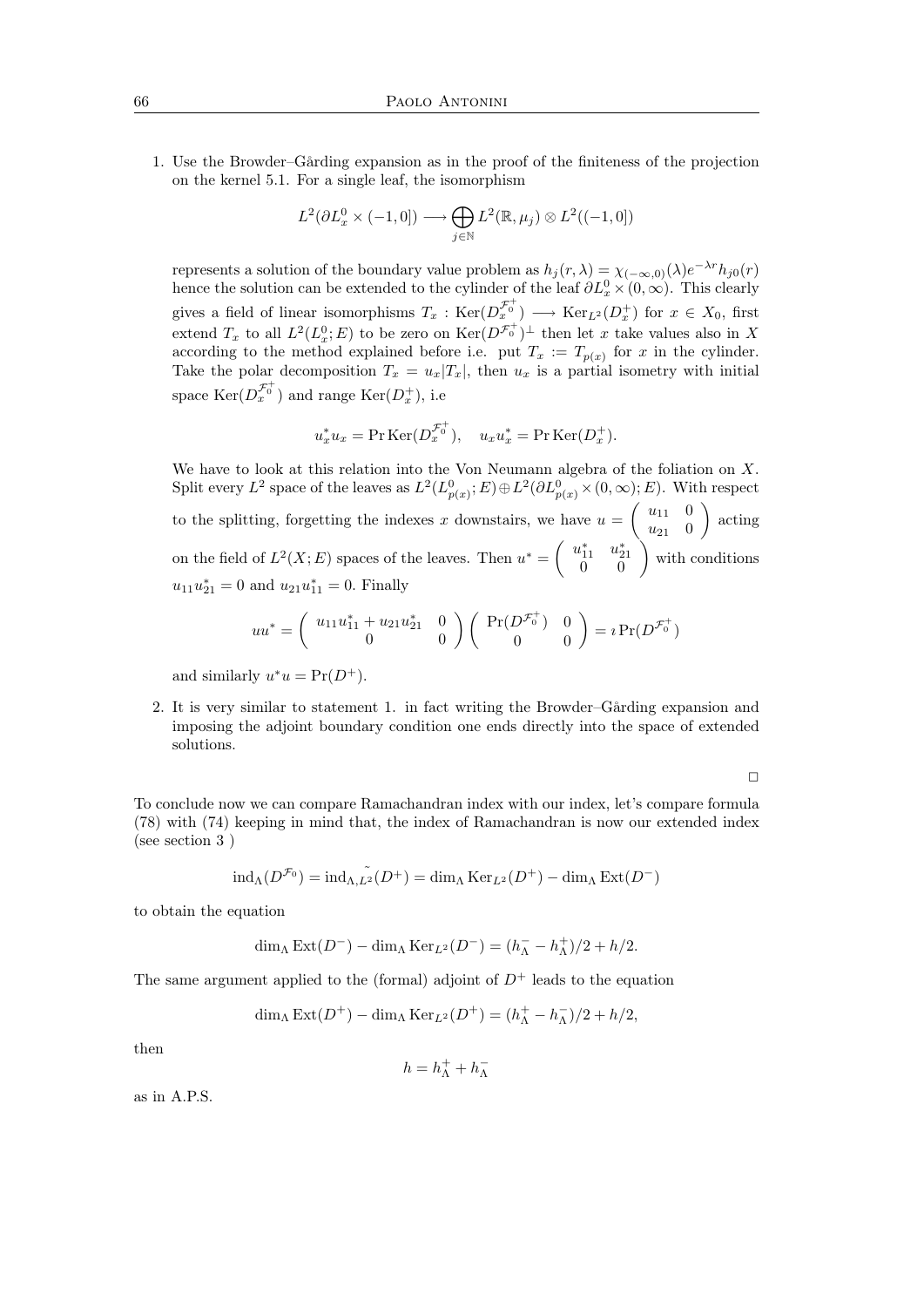## 10 The signature formula

#### 10.1 The classical signature formula

The reference for the notation about the signature operator is the book bt Berline Getzler and Vergne [9]. Let X be an oriented Riemannian manifold and  $|dvol|$  the volume the unique volume form compatible with the metric i.e. the one assuming the value 1 on each positive oriented orthonormal frame. In other words  $|dvol = \sqrt{g}dx|$ . One can define the Hodge  $*$ operator in the usual way

$$
*e^{i_1}\wedge\cdots\wedge e^{i_k}=\text{sign}(\sigma)e_{j_1}\wedge\cdots\wedge e_{i_{n-k}}
$$

where  $(e_1, ..., e_n)$  is an oriented orthonormal basis,  $(i_1, ..., i_k)$  and  $(j_i, ..., j_k)$  are complementary multindices and  $\sigma$  is the permutation  $\sigma := \begin{pmatrix} 1 & \cdots & \cdots & n \\ n & \cdots & \cdots & n \end{pmatrix}$  $i_1$  .  $i_k$   $j_1$  .  $j_{n-k}$  $\big)$  .

Since  $*^2 = (-1)^{|\cdot|(n-|\cdot|)}$  this is an involution on even dimensional manifolds. The bundle  $\Lambda T^*X$  of exterior algebras of X is a natural Clifford module under the action defined by

$$
c(ei) := \epsilon(e_i) - \iota(e^i)
$$
\n(80)

where  $\epsilon(e^i)\omega = e^i \wedge \omega$  is the exterior multiplication by  $e^i$  and  $\iota(e_i)$  is the contraction by the tangent vector  $e_i$ . In other words it is the metric adjoint of exterior multiplication,  $\epsilon(e^i)^* = \iota(e_i)$ . The chirality involution

$$
\tau := i^{[(n+1)/2]}c(e_1)\cdots c(e_n)
$$

is related to the Hodge duality operator by

$$
\tau = i^{[(n+1)/2]} * (-1)^{n|\cdot| + \frac{|\cdot|(|\cdot|-1)}{2}},
$$

following from the identity (same deegree forms)

$$
\int_X \alpha \wedge \tau \beta = (-1)^{n|\cdot|+|\cdot|(|\cdot|-1)/2} i^{[2n+1]/2} \int_X (\alpha, \beta) |dx|
$$

while  $\int_X \alpha \wedge * \beta = \int_X (\alpha, \beta) |dx|$ . As a consequence one can write the adjoint of d in two different ways,

$$
d^* = - * d * (-1)^{n| \cdot | + n} = -(-1)^n \tau d\tau.
$$

Sections of the positive and negative eigenbundles of  $\tau$  are called the self-dual and anti self-dual differential forms respectively and denoted by  $\Omega^{\pm}(X)$ .

Now suppose  $n$  is even, and  $X$  is compact. The bilinear form on the middle cohomolgy  $H^{n/2}(X;\mathbb{R})$  defined by  $(\alpha,\beta)\longmapsto \int_X \alpha\wedge\beta$  satisfies the identity

$$
\int_X \alpha \wedge \beta = (-1)^{n/2} \int_X \beta \wedge \alpha.
$$

In particular if n is divisible by four this is symmetric and has a signature  $\sigma(X)$  i.e. the number  $p - q$  related to the representation

$$
Q(x) = x_1^2 + \dots + x_p^2 - x_{p+1}^2 - \dots - x_q^2
$$

of the associated quadratic form (this is independent by the choosen basis). In this situation the chiral Dirac operator  $d + d^*$  acting on the space of differential forms is called the Signature operator $15$ 

$$
(d+d^*) = D^{\text{sign}} = \begin{pmatrix} 0 & D^{\text{sign},-} \\ D^{\text{sign},+} & 0 \end{pmatrix} : \Omega^+(X) \oplus \Omega^-(X) \longrightarrow \Omega^+(X) \oplus \Omega^-(X)
$$

<sup>15</sup>it differs from the Gauss–Bonnet operator  $d + d^*$  only for the choice of the involution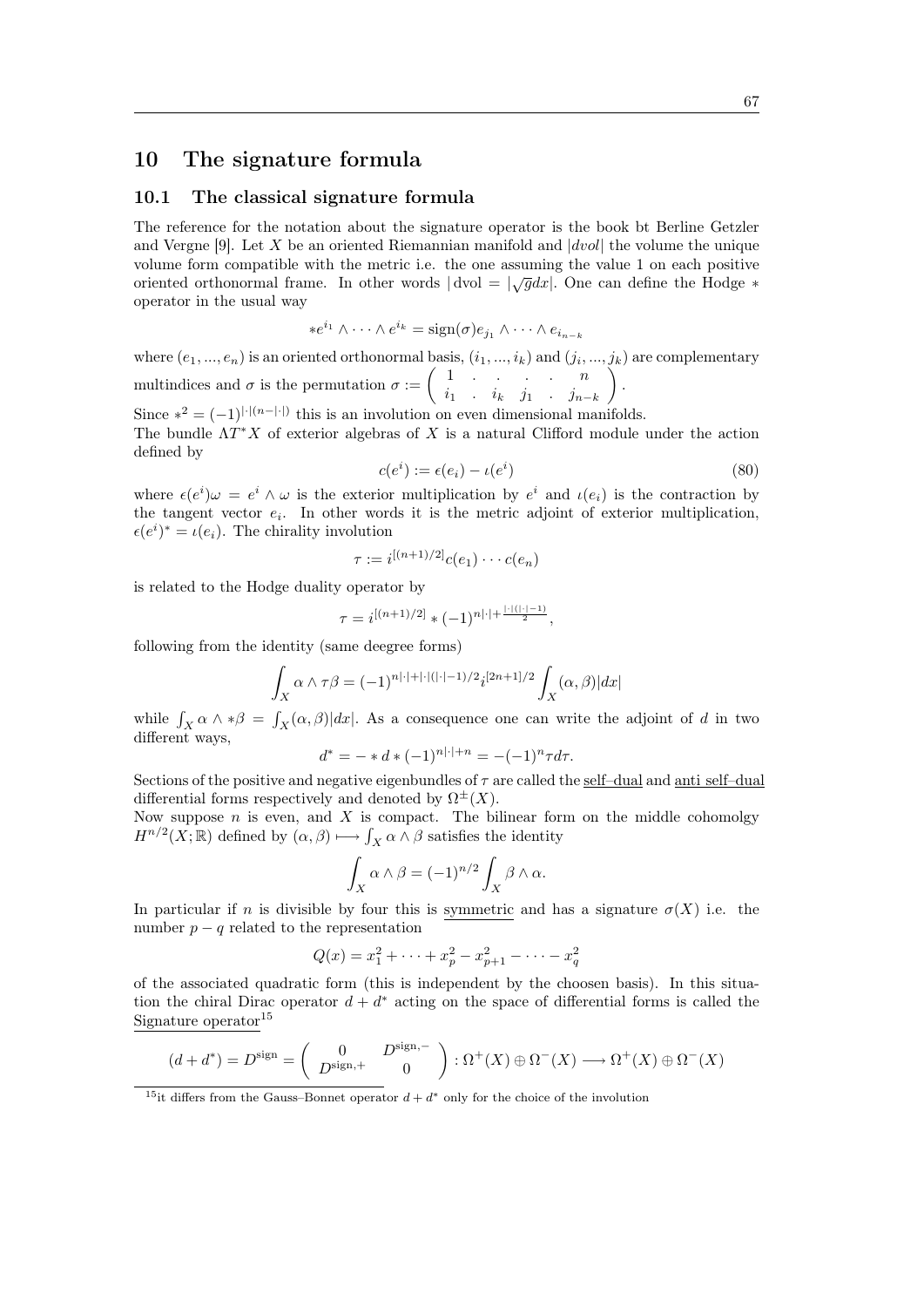The Atiyah–Singer index theorem in this case becomes the Hirzebruch signature theorem

$$
ind(D^{sign,+}) = \sigma(X) = \int_X L(X)
$$

where  $L(X)$  is the L–genus,  $L(X) = (\pi i)^{-n/2} \det^{1/2} \left( \frac{R}{\sigma^2} \right)$  $tanh(R/2)$  for the Riemannian curvature R. The proof uses the Hodge theorem stating a natural isomorphism between the space of <u>harmonic forms</u>  $\mathcal{H}^q(X)$  i.e. the kernel of the forms laplacian  $\Delta = (d + d^*)^2$  and the cohomology  $H^q(X)$  together with Poincaré duality.

Now on a  $\partial$ –manifold with product structure near the bounday the situation is much more complicated. The signature formula is the most important application of the index theorem in the A.P.S. paper. The operator writes on a collar around the boundary as

$$
D^{\text{sign},+} = \sigma(\partial_u + B)
$$

where the isomorphism  $\sigma : \Omega(\partial X) \longrightarrow \Omega^+(X)$  and B is the self-adjoint operator on  $\Omega(\partial X)$ given by  $B\alpha = (-1)^{k+p+1}(*_{\partial}d - d*_\partial)\alpha$  where here and in the next dim(X) = 4k,  $\epsilon(\alpha) = \pm 1$ according to  $\alpha$  is even or odd degree and ∗ $\partial \delta$  is the Hodge duality operator on  $\partial X$ . Since B commutes with  $\alpha \longmapsto (-1)^{|\alpha|} *_{\partial} \alpha$  and preserves the parity of forms,  $B = B^{\text{ev}} \oplus B^{\text{odd}}$  and the dimension of the kernel at the boundary as the  $\eta$  invariant are twice that of  $B^{\text{ev}}$ . The A.P.S index theorem says

$$
ind(D^{sign,+}) = h^{+} - h^{-} - h_{\infty}^{-} = \int_{X} L - h(B^{ev}) - \eta(B^{ev})
$$

or

$$
ind_{L^2}(D^{\text{sign},+}) - h_{\infty}^- = \int_X L - h(B^{\text{ev}}) - \eta(B^{\text{ev}})
$$

where  $h^{\pm}$  are the dimensions of the  $L^2$ -harmonic forms on the manifold  $\hat{X}$  with a cylinder attached and  $h_{\infty}^-$  is the dimension of the limiting values of extended  $L^2$  harmonic forms in  $\Omega^-(X)$ .

The identifications of all these numbers with topological quantities require some work.

1. The space  $\mathcal{H}(\hat{X})$  of  $L^2$  harmonic forms on  $\hat{X}$  is naturally isomorphic to the image  $\hat{H}(X)$ of

$$
H_0^*(\hat{X}) \longrightarrow H^*(\hat{X}).
$$

Equivalently one can use the relative De Rham cohomology  $H^*(X, \partial X) \longrightarrow H^*(X)$  defined imposing boundary conditions  $\omega_{\vert \partial X} = 0$  on the De Rham complex. This statement plays in the  $\partial$ –case the role played by Hodge theory.

2. The signature  $\sigma(X)$  of a  $\partial$ -manifold is defined to be the signature of the non-degenerate quadratic form on the middle–cohomology  $\hat{H}^{2k}(X)$ . This is induced by the degenerate quadratic form given by the cup–product on the relative cohomology  $H^{2k}(X,\partial X)$ . By Lefshetz duality the radical of this quadratic form is exactly the kernel of the mapping  $H^{2k}(X, \partial X) \longrightarrow H^{2k}(X)$  then

$$
\sigma(X) = h^+ - h^- = \text{ind}_{L^2}(A).
$$

3. Then A.P.S get rid of the third number  $h_{\infty}^-$  proving that  $h_{\infty}^- = h_{\infty}^+ = h(B^{\text{ev}})$  that together with  $h_{\infty}^{+} + h_{\infty}^{-} = 2h(B^{\text{ev}})$  gives the final signature formula

$$
\sigma(X) = \int_X L - \eta(B^{\text{ev}}).
$$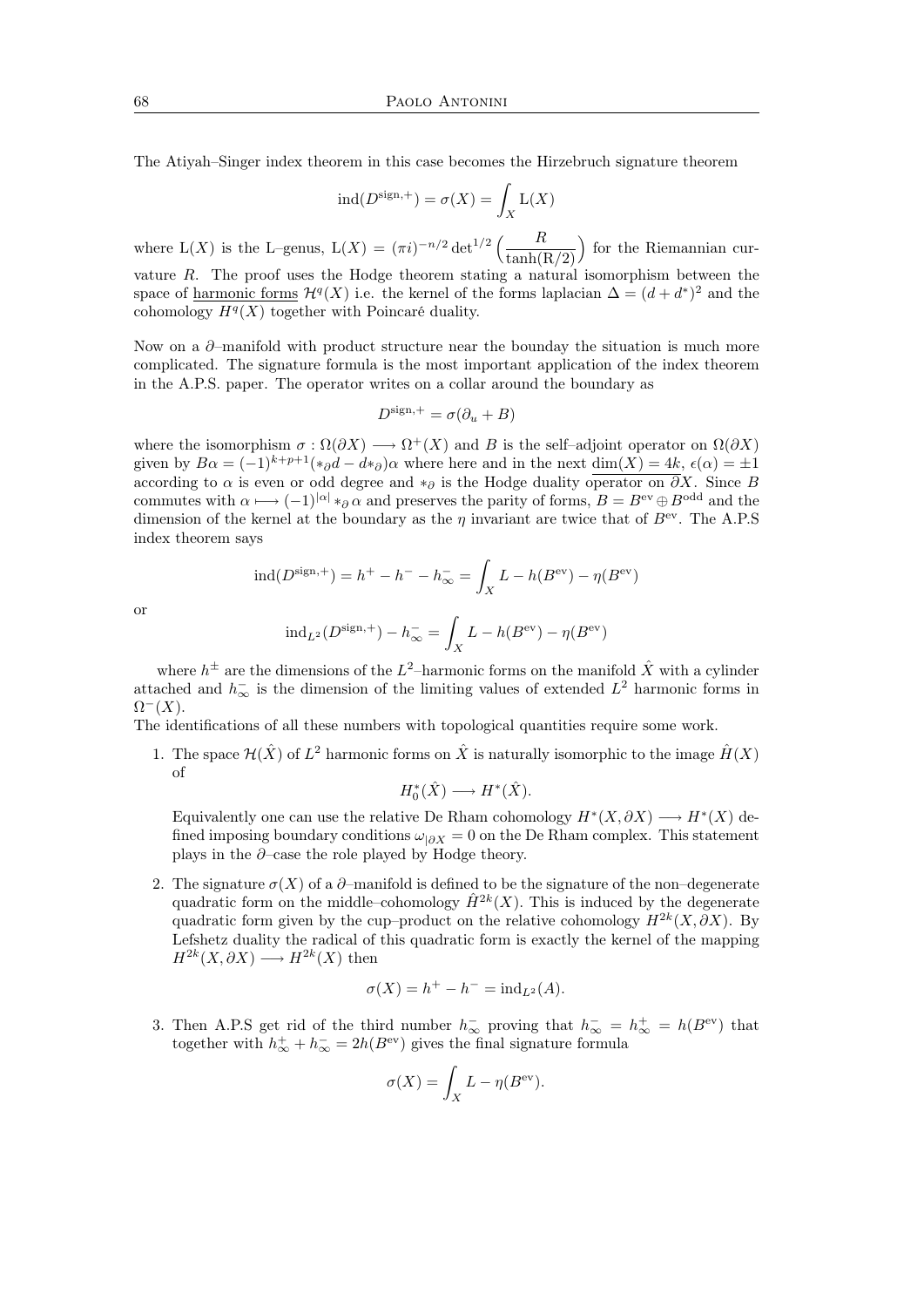### 10.2 The foliation signature

Now we pass to our foliated case following the paper of Luck and Schick [48] signature are given for a Galois covering of a compact manifold with boundary and proven to be equivalent. So let  $X_0$  be a compact manifold with boundary equipped with an oriented 4k–dimensional foliation transverse to the boundary and every geometric structure of product type near the boundary. As usual attach an infinite cylinder  $Z_0 = \partial X_0 \times [0, \infty)_r$  and extend every The leafwise signature operator corresponds to the leafwise Clifford action (80) on the leafwise exterior bundle  $\Lambda T^* \mathcal{F}$ . If  $(e_1, ..., e_{4k-1}, \partial_r)$  is a leafwise positive orthonormal frame near the boundary, the leafwise chirality element  $^{16}$  satisfies

$$
\tau := i^{2k} c(e^1) \cdots c(e^{4k-1}) c(dr) = i^{2k} * (-1)^{|\cdot|(|\cdot|-1)/2}
$$
  
= 
$$
-i^{2k} c(dr) c_{\partial} = -i^{2k} c(dr) *_{\partial} (-1)^{|\cdot|+|\cdot|(|\cdot|-1)/2}
$$

where  $*$  is leafwise Hodge duality operator,  $c_{\partial} = c(e^{1}) \cdots c(e^{4k-1})$  is, a part for the  $i^{2k}$  factor the leafwise boundary chirality operator and  $*_\partial$  is the leafwise boundary Hodge operator. On the cylinder the leafwise bundle  $\Lambda T^* \mathcal{F}$  is isomorphic to the pulled back bundle  $\rho^* (\wedge T^* \mathcal{F}_{\partial X_0})$ (the projection on the base  $\rho$  will be omitted throughout) while separating the dr component on leafwise forms  $\alpha = \omega + \beta \wedge dr$  yields an isomorphism

$$
(\Lambda T^* \mathcal{F})_{\partial X_0} \longrightarrow (\Lambda T^* \partial \mathcal{F}) \oplus (\Lambda T^* \partial \mathcal{F}), \tag{81}
$$

sometimes we shall write  $(\Lambda T^*\partial \mathcal{F}) \wedge dr$  for the second addendum in (81) to remember this isomorphism. An easy computation involving rules as

$$
d\omega = d_{\partial}\omega + (-1)^{|\omega|} \partial_r \omega \wedge dr
$$

for  $\omega \in C^{\infty}([0,\infty); \Lambda T^* \partial \mathcal{F})$  and  $c(dr)(\omega + \alpha \wedge dr) = (-1)^{|\omega|} \omega \wedge dr - (-1)^{|\alpha|} \alpha$  shows that the operator can be written on the direct sum  $(\Lambda T^* \partial \mathcal{F}) \oplus (\Lambda T^* \partial \mathcal{F})$  as the matrix

$$
D^{\text{sign}} = \begin{pmatrix} d_{\partial} + c_{\partial}d_{\partial}c_{\partial} & -(-1)^{|\cdot|}\partial_{r} \\ (-1)^{|\cdot|}\partial_{r} & c_{\partial}d_{\partial}c_{\partial} \end{pmatrix} = c(dr)\partial_{r} + (d_{\partial} + c_{\partial}d_{\partial}c_{\partial}) \oplus (d_{\partial} + c_{\partial}d_{\partial}c_{\partial}) \qquad (82)
$$

and

$$
\tau = i^{2k} \begin{pmatrix} 0 & c_{\partial}(-1)^{|\cdot|} \\ -c_{\partial}(-1)^{|\cdot|} & 0 \end{pmatrix}.
$$
 (83)

Since  $d^*_{\partial} = \tau_{\partial} d_{\partial} \tau_{\partial} = c_{\partial} d_{\partial} c_{\partial}$  formula (82) is equivalent to

$$
D^{\text{sign}} = c(dr)\partial_r + (d_\partial + d_\partial^*) \oplus (d_\partial + d_\partial^*).
$$

There's also another important formula corresponding to the fact that  $d + d^*$  anticommutes with  $\tau$ . Denote  $\Omega^{\pm}(\mathcal{F})$  the positive (negative) eigenbundles i.e. the bundles of leafwise autodual (anti auto–dual) forms. We can write the operator on the cylinder as an operator on sections of the direct sum  $\rho^*(\Omega^+(\mathcal{F})_{\partial X_0} \oplus \Omega^+(\mathcal{F})_{\partial X_0})$  as the matrix

$$
\begin{pmatrix}\n0 & -(-1)^{|\cdot|}\partial_r + (*_\partial d_\partial - d_\partial *_{\partial})i^{2k}(-1)^{|\cdot|(|\cdot|-1)/2} \\
(-1)^{|\cdot|}\partial_r + (*_\partial d_\partial - d_\partial *_{\partial})i^{2k}(-1)^{|\cdot|(|\cdot|-1)/2}\n\end{pmatrix}
$$
\n
$$
= c(dr)\partial_r + (*_\partial d_\partial - d_\partial *_{\partial})i^{2k}(-1)^{|\cdot|(|\cdot|-1)/2}\Omega.
$$
\n(84)

To pass from one representation to another we have to consider the following compositions

$$
\Lambda T^* \partial \mathcal{F} \xrightarrow{i_1} (\Lambda T^* \partial \mathcal{F}) \bigoplus (\Lambda T^* \partial \mathcal{F}) \wedge dr \xrightarrow{1+\tau} \Omega^+(\mathcal{F}) \xrightarrow{d+d^*} \Omega^-(\mathcal{F}) \xrightarrow{\Pr_2} \Lambda T^* \partial \mathcal{F}.
$$

 $16$  we omit simbols denoting leafwise action for ease of reading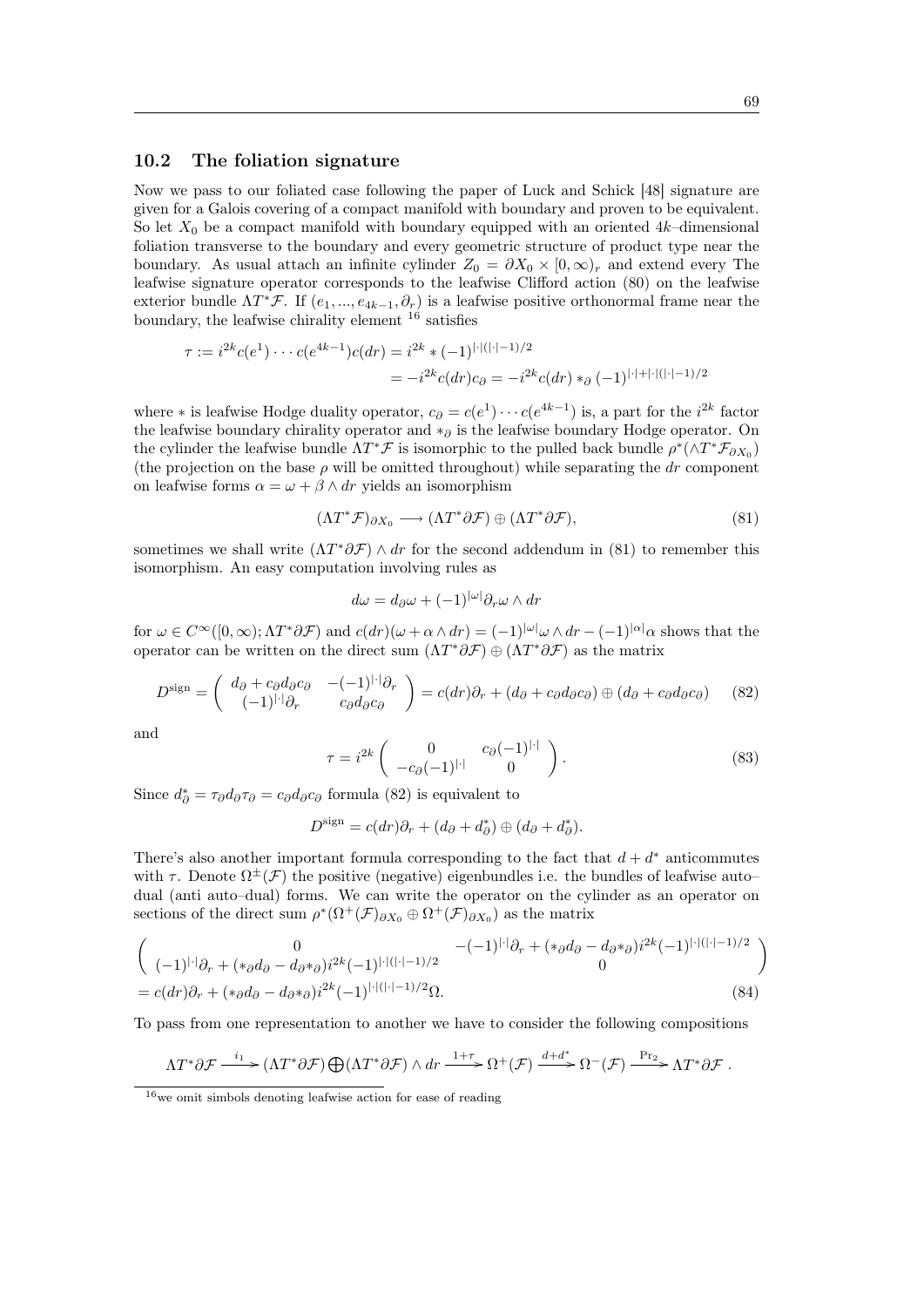and

$$
\Lambda T^* \partial \mathcal{F} \xrightarrow{i_2} \Lambda (T^* \partial \mathcal{F}) \bigoplus (\Lambda T^* \partial \mathcal{F}) \wedge dr \xrightarrow{1-\tau} \Omega^-(\mathcal{F}) \xrightarrow{d+d^*} \Omega^+(\mathcal{F}) \xrightarrow{\text{Pr}_1} \Lambda T^* \partial \mathcal{F}.
$$

where  $i_j$  is the inclusion on the j-th factor and  $Pr_j$  is the corresponding projection. The first definition we give is the most simple. It is merely the  $L^2$  index of the signature operator on the foliated manifold with a cylinder attached.

DEFINITION 10.62 — The Λ-analytic signature of the foliated manifold with boundary  $X_0$  is the measured  $L^2$  index of the signature operator on the foliated manifold with a cylinder attached,

$$
\sigma_{\Lambda, \mathrm{an}}(X_0, \partial X_0) := \mathrm{ind}_{L^2, \Lambda}(D^{\mathrm{sign}, +}).
$$

Now, by the standard identification of the Atiyah–Singer integrand for the signature operator [9], formula (74) becomes

$$
\sigma_{\nu, \mathrm{an}}(X_0, \partial X_0) = \langle L(X), [C_{\Lambda}] \rangle + 1/2[\eta_{\Lambda}(D^{\mathcal{F}_{\partial}}) - h_{\Lambda}^+ + h_{\Lambda}^-]
$$

where  $L(X)$  is the tangential L-characteristic class and the numbers  $h^{\pm}_{\Lambda}$  and the foliation eta–invariant are referred to the boundary signature operator.

As in [4] first we have to identify these numbers. Minor modifications of the proof of Vaillant [76] are needed in order to prove the following.

PROPOSITION  $10.63$  – For the foliated signature operator

$$
h_{\Lambda}^{+} = h_{\Lambda}^{-}.\tag{85}
$$

Consequently the formula for the analytical signature is

$$
\sigma_{\nu, \text{ an}}(X_0, \partial X_0) = \langle L(X), [C_{\Lambda}] \rangle + 1/2[\eta_{\Lambda}(D^{\mathcal{F}_{\partial}})].
$$

PROOF — Use the representation (82) of the operator on the cylinder on the bundle  $(\Lambda T^*\partial \mathcal{F}) \oplus (\Lambda T^*\partial \mathcal{F})$ , here we can easily write the one parameter perturbation

$$
D_{\epsilon}^{sign} = c(dr)\partial_r + (d_{\partial} + d_{\partial}^*) \oplus (d_{\partial} + d_{\partial}^*) - \dot{\theta}\Pi_{\epsilon}[(d_{\partial} + d_{\partial}^*) \oplus (d_{\partial} + d_{\partial}^*)]
$$

where  $\Pi_{\epsilon}$  the spectral projection  $\Pi_{\epsilon} = \chi_{(-\epsilon,\epsilon)}((d_{\partial} + d_{\partial}^{*}) \oplus (d_{\partial} + d_{\partial}^{*}))$  of the leafwise boundary (signature) operator and  $\theta$  is the function considered above in (28). For much clarity we make the position

$$
d_{\partial} + d_{\partial}^* = D_{\partial}^{\text{sign}} = S_{\partial}
$$

for the boundary signature operator. Now pass to the antidiagonal form

$$
c(dr)\partial_r + (*_\partial d_\partial - d_{\partial} *_{\partial})i^{2k}(-1)^{|\cdot|(|\cdot|-1)/2}\Omega.
$$
 (86)

It is a well known fact that only the middle dimension forms contribute to form the index in fact the leafwise kernel of the signature operator is the space of leafwise harmonic forms and decompose

$$
\ker \Delta_x = \oplus_{i=0}^p \ker \Delta_x^{(i)}
$$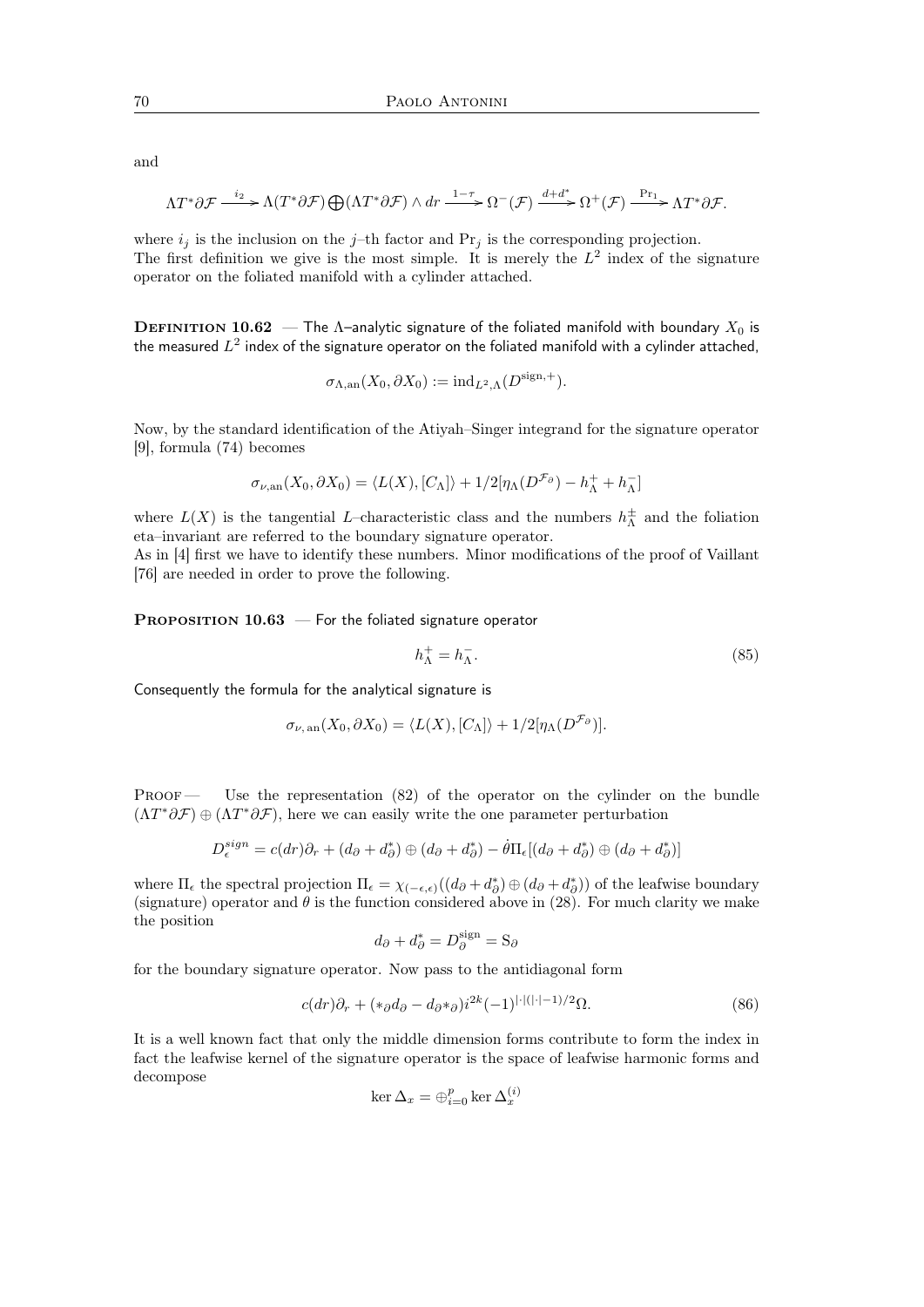where  $\Delta_x^{(i)}$ :  $\Omega^i(L_x) \longrightarrow \Omega^i(L_x)$ . The subspace ker  $\Delta_x^{(r)} \oplus \Delta_x^{(n-r)}$  is  $\tau$ -invariant for each  $0 \leq r \leq n$  and there is a field of unitary equivalences

$$
[\ker \Delta_x^{(r)} \oplus \Delta_x^{(n-r)}]^+ \longrightarrow [\ker \Delta_x^{(r)} \oplus \Delta_x^{(n-r)}]^-
$$

given by  $\omega + \tau \omega \mapsto \omega - \tau \omega$ . Now choose a leaf and apply the Browder–Gårding expansion exactly as in section 5 to the boundary operator in (86). We forget the subscript indicating we are on a single leaf and the isomorphisms coming from the eigenfunction expansion. A section  $\xi \in \text{Ext}(D_{\epsilon,x}^{\text{sign},\pm})$  can be written on the cylinder  $r \geq 3$ ,

$$
\xi^{\pm}(\lambda,r) = \zeta^{\pm}(\lambda,i)[\chi_{(-\epsilon,\epsilon)}(\lambda) + (1 - \chi_{(-\epsilon,\epsilon)}(\lambda))e^{\mp\lambda r}]
$$

with the fundamental fact that the boundary datas  $\zeta^{\pm}(\lambda, i) \in L^2(\pm [0, \infty) \times \mathbb{N}, \mu)$  are univoquely determined by  $r = 0$ . Now there's a coefficient that's constant in r. It is precisely  $\zeta^{\pm}(\lambda,i)\chi_{(-\epsilon,\epsilon)}(\lambda)$  and can be seen (under the spectral isomorphism) to belong to the image of the spectral projection  $\chi_{(-\epsilon,\epsilon)}(S_{\partial} \oplus S_{\partial})$ . This subspace of  $L^2(\partial L_x; \Lambda T^* \partial L_x)$  is naturally  $\mathbb{Z}_2$ graded in fact the chirality operator  $\tau$  commutes with the boundary operator.

In particular

$$
\zeta^{\pm}(\lambda,i)\chi_{(-\epsilon,\epsilon)}(\lambda) \in [\chi_{(-\epsilon,\epsilon)}(S_{\partial} \oplus S_{\partial})L^{2}]^{\pm}
$$

The splitting becomes more evident looking at the decomposition (82)

$$
\chi_{(-\epsilon,\epsilon)}(S_{\partial} \oplus S_{\partial}) = \chi_{(-\epsilon,\epsilon)}(S_{\partial}) \oplus \chi_{(-\epsilon,\epsilon)}(S_{\partial})
$$

with  $\tau$  acting on the right–hand side according to

$$
\tau = \begin{pmatrix} 0 & -\tau_{\partial}(-1)^{|\cdot|} \\ \tau_{\partial}(-1)^{|\cdot|} & 0 \end{pmatrix},
$$

exactly formula (83). So we have defined a measurable family of maps

$$
\mathcal{J}_x^{\pm} : \mathrm{Ext}(D_{\epsilon,x}^{\mathrm{sign},\pm}) \longrightarrow [\chi_{(-\epsilon,\epsilon)}(S_{\partial})L^2 \oplus \chi_{(-\epsilon,\epsilon)}(S_{\partial})L^2]^{\pm}, \quad \xi^{\pm} \longmapsto \zeta^{\pm}(\lambda,i)\chi_{(-\epsilon,\epsilon)}(\lambda).
$$

Now proposition 5.41 says that if we choose  $\delta$  small, say  $0 < \delta < \epsilon$  then  $\text{Ker}_{e^{-\delta\theta}L^2}(D_{\epsilon,x}^{\text{sign},\pm})$  is closed in each  $e^{-\delta\theta}L^2$  and  $\text{Ext}(D_{\epsilon,x}^{\text{sign},\pm})$  is closed into each  $e^{\delta\theta}L^2$ . It follows that

• We have a Borel family of continuous and middle–exact sequences

$$
(\text{Ker}_{L^2}(D_{\epsilon,x}^{\text{sign},\pm}), \|\cdot\|_{e^{-\delta\theta}L^2}) \longrightarrow (\text{Ext}(D_{\epsilon,x}^{\text{sign},\pm}), \|\cdot\|_{e^{\delta\theta}L^2})
$$
  

$$
\longrightarrow [\chi_{(-\epsilon,\epsilon)}(\mathcal{S}_{\partial})L^2 \oplus \chi_{(-\epsilon,\epsilon)}(\mathcal{S}_{\partial})L^2]^{\pm}
$$
(87)

where the last arrow is  $\mathcal{J}_x^{\pm}$ .

•  $h_{\Lambda,\epsilon}^{\pm} = \dim_{\Lambda}(\text{range}(J^{\pm})).$ 

Now join togheter  $\mathcal{J}_x := \mathcal{J}_x^+ + \mathcal{J}_x^-$  assume that

$$
\operatorname{range}(\mathcal{J}_x) \subset \chi_{(-\epsilon,\epsilon)}(S_\partial) L_x^2 \oplus \chi_{(-\epsilon,\epsilon)}(S_\partial) L_x^2
$$

splits into a direct sum

$$
range(\mathcal{J}_x) = \mathcal{V}_x \oplus \mathcal{W}_x.
$$
\n(88)

Then in this case the proof ends because the chirality element acts on range( $\mathcal{J}_x$ ) sending  $\mathcal{V}_x$ into  $\mathcal{W}_x$  and vice–versa then the  $\pm$  eigenspaces must be isomorphic.

So it remains to prove (88). First we need a lemma,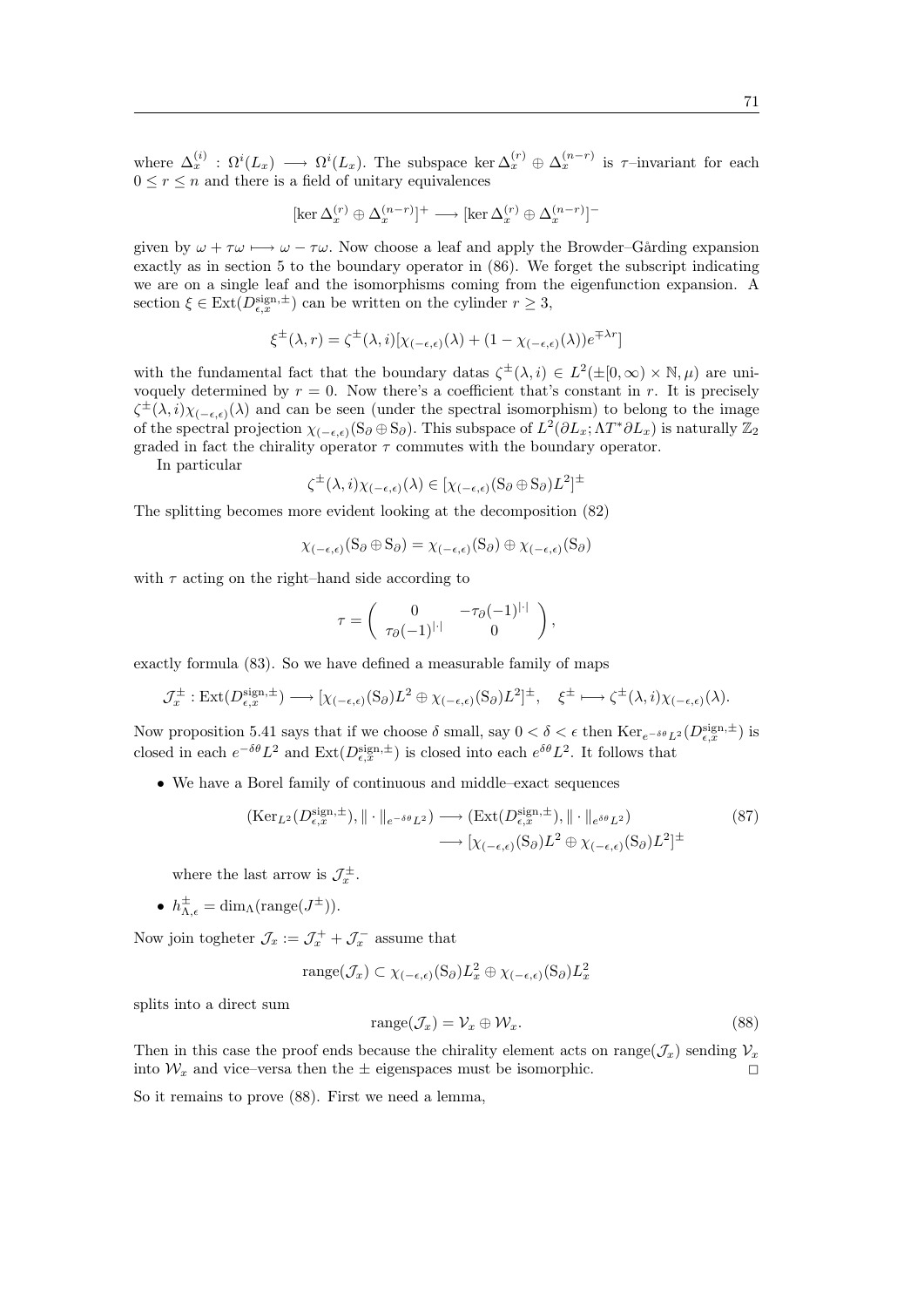**LEMMA 10.64** – If  $0 < \delta < \epsilon$  The family of spaces  $\text{range}_{e^{\delta\theta}L^2}(D_{\epsilon}^{\text{sign}})$  is  $\Delta$ -closed this property meaning that for every  $\gamma > 0$  there exists a Borel family of closed subspaces  $M \subset$  $\mathrm{range}_{e^{\delta \theta} L^2}(D_{\epsilon}^{\mathrm{sign}})$  such that

$$
\dim_{\Lambda} \overline{\text{range}(D_{\epsilon}^{\text{sign}})}^{e^{\delta \theta} L^2} - \dim_{\Lambda}(M) < \gamma.
$$

Proof — The first is a direct consequence of the Λ–Fredholm of the perturbed operator  $D^{\text{sign}_{\epsilon}}$  on the field  $e^{\delta\theta}L^2$  in fact the commutative diagram

$$
e^{\delta\theta}L^2 \xrightarrow{D_{\epsilon}^{\text{sign}, \pm}} e^{\delta\theta}L^2
$$
\n
$$
e^{\delta\theta} \Big|_{L^2 \xrightarrow{D_{\epsilon}^{\text{sign}, \pm} + \delta\theta}} e^{\delta\theta} \Big|
$$
\n
$$
(89)
$$
\n
$$
L^2 \xrightarrow{D_{\epsilon}^{\text{sign}, \pm} + \delta\theta} D
$$

and lemma 5.38 show that the operator on field of weighted spaces  $e^{\delta \theta} L^2$  is Breuer–Fredholm than 0 is not contained in the  $\Lambda$ -essential spectrum of  $TT^*$  where  $T = D_{\epsilon}^{\text{sign},\pm}$  and  $T^*$  is the adjoint w.r.t the  $e^{\delta \theta}$  norm and the spaces  $M_{\eta} := \chi_{(-\infty,\eta)}(TT^*) \cup (\chi_{(\eta,+\infty)}(TT^*)$  are A-finite codimensional in the closure of the image of T in  $\hat{L}^2$  ( $\hat{L}^2$  because the vertical arrows in (89) are isomorphisms that preserve the  $\Lambda$ –dimension).

**PROPOSITION 10.65** — For every x the image of  $\mathcal J$  splits,

$$
range(\mathcal{J}_x) = \mathcal{V}_x \oplus \mathcal{W}_x.
$$

PROOF — Consider the first row of  $(87)$  i.e

$$
(\mathrm{Ker}_{L^2}(D^{\mathrm{sign},\pm}_{\epsilon,x}),\|\cdot\|_{e^{-\delta\theta}L^2})\longrightarrow (\mathrm{Ext}(D^{\mathrm{sign},\pm}_{\epsilon,x}),\|\cdot\|_{e^{\delta\theta}L^2})
$$

with the non–degenerate pairing  $e^{-\delta\theta} \times e^{\delta\theta} \longrightarrow \mathbb{C}$  on each leaf,

$$
(\mathrm{Ker}_{L^{2}}(D_{\epsilon,x}^{\mathrm{sign},\pm}),\|\cdot\|_{e^{-\delta\theta}L^{2}})^{\perp} = (\mathrm{Ker}_{e^{-\delta\theta}L^{2}}(D_{\epsilon,x}^{\mathrm{sign},\pm}))^{\perp} = \overline{\mathrm{range}(D_{\epsilon,x}^{\mathrm{sign},\pm})}^{e^{\delta\theta}L^{2}}
$$

then extend  $\mathcal J$  to be zero on the  $e^{\delta\theta}$ -hortocomplement of  $\text{Ext}(D^{\text{sign},\pm}_{\epsilon,x})$  then

range
$$
(\mathcal{J}_x)
$$
 =  $\tilde{\mathcal{J}}_x \left( \overline{\text{range}(D_{\epsilon,x}^{\text{sign},\pm})} e^{\delta \theta} L^2 \right).$ 

Hence by continuity we can restric ourselves

range( $\mathcal{J}$ ) =  $\mathcal{J}(\mathcal{K})$  by the continuity of  $\mathcal{J}$  we can restrict our attention to elements in

$$
\mathcal{K}_x^0 := \text{range}_{e^{\delta \theta} L^2}(D_{\epsilon,x}^{\text{sign}}) \cap \underbrace{\text{Ext}(D_{\epsilon,x}^{\text{sign}})}_{e^{\delta \theta} - \text{closed}}
$$

for each x. So let  $\xi \in \mathcal{K}^0$ , by definition there exist  $\alpha \in e^{\delta \theta} L^2(\Lambda T^* L_x)$  such that  $\xi = D_{\epsilon}^{\text{sign}}$ and  $(D_{\epsilon}^{\text{sign}})^2 \xi = 0$ . On the cylinder we can write  $\alpha = \alpha_0 + \alpha_1 \wedge dr$  with  $\alpha_i \in H^{\infty}(\partial L_x \times$  $[0, \infty); \Lambda T^* L_x$ ). Using again Browder–Gårding (or a spectral resulution, it's the same) of the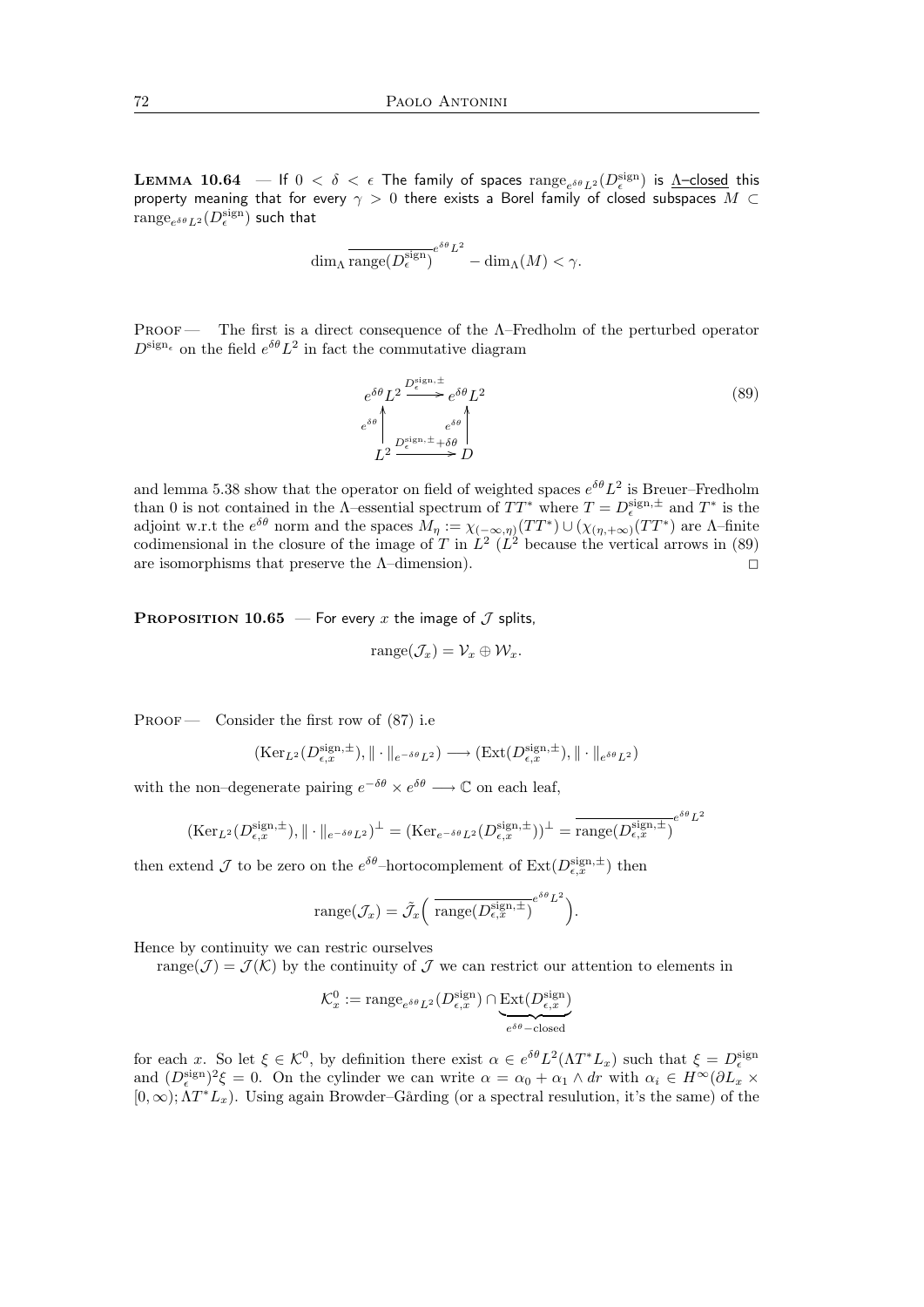boundary operator S<sub>∂</sub> we can see that in the region  $r \geq 3$  these section satisfy the differential equation

$$
-(\partial_r)^2 \alpha_l + (1 - \chi_{(-\epsilon,\epsilon)}(\lambda))\lambda^2 \alpha_l = 0
$$

with solutions in the general form

$$
\alpha_l(x,r) = r\beta_{l,1}(x) + \beta_{l,2} + O(e^{-\epsilon r})
$$

and  $\beta_{l,i} \in \chi_{(-\epsilon,\epsilon)}(S_{\partial})$ . Keeping in mind the identities  $d + d^* = d_{\epsilon} + d_{\epsilon}^*$  with  $d_{\epsilon} := d - d\theta\Pi_{\epsilon}$ and  $d_{\epsilon}^* := d^* - d^* \theta \Pi_{\epsilon}$ , using the identity  $(1 - \Pi_{\epsilon})\beta_{0,j} = 0$ 

$$
d_{\epsilon}\alpha_0(x,r) = (\epsilon(dr)\partial_r + d(1-\Pi_{\epsilon})) (r\beta_{0,1}(x) + \beta_{(0,2)}(x) + O(e^{-\epsilon r})
$$
  
=  $dr \wedge \beta_{0,1}(x) + O(e^{-\epsilon r}).$ 

The calculation to show that the second piece  $d_{\epsilon} \alpha_1(x,r) \wedge dr = O(e^{-\epsilon r})$  can be performed in the same way.

For the second piece of the signature operator

$$
d_{\epsilon}\alpha_{1}(x,r) \wedge dr = (-\iota(dr)\partial_{r} + d^{*}(1 - \Pi_{\epsilon}))\left(r\beta_{1,1} \wedge dr + \beta_{1,2}(x) + O(e^{-\epsilon r})\right)
$$
  
= -(-1)<sup>|\beta\_{1,1}|\beta\_{1,1}(x) + O(e^{-\epsilon r})</sup>

with  $d_{\epsilon}\alpha_0(x,r) = e^{-\epsilon r}$ . This shows that

$$
\mathcal{J}(\xi) = \mathcal{J}(d_{\epsilon}\alpha + d_{\epsilon}^*\alpha) = 0 \oplus (-1)^{|\beta_{0,1}|} \beta_{0,1} + (-1)^{|\beta_{1,1}|} \beta_{1,1}(x,r) \oplus 0
$$

and concludes the proof.  $\Box$ 

It remains to apply 10.64 to prove (85).

**REMARK** — Everythig works with coeficients on a rank  $m$  leafwise flat bundle, the signature formula in this case becames

$$
\sigma_{\nu, \text{ an}}(X_0, \partial X_0) = m \langle L(X), [C_{\Lambda}] \rangle + 1/2 [\eta_{\Lambda}(D^{\mathcal{F}_{\partial}})].
$$

Consider the measurable field of Hilbert spaces of  $L^2$ -harmonic forms

$$
x \longmapsto \mathcal{H}_x := \ker \{ \Delta_x^q : L^2(\Lambda^q T^* L_x) \longrightarrow L^2(\Lambda^q T^* L_x) \}
$$

where  $L_x$  is a leaf of the foliation on the manifold X with cylindrical ends. Since leafwise harmonic forms are closed this is a field of subspaces of the fields of De Rham cohomologies  $H^*(L_x)$  hence inherits the structure of a measurable field of Hilbert spaces futhermore it makes sence to speak about the space of tangentially continuous sections  $\mathcal{H}_{\tau}^q$ .

So if the dimension of the foliation is  $dim(\mathcal{F}) = 4k$  as above, we have a well defined bilinear form on the middle–degree leafwise transversally continuous (transversally measurable also goes well)

$$
s_{\Lambda}^{\infty} : \mathcal{H}_{\tau}^{2k} \times \mathcal{H}_{\tau}^{2k} \longrightarrow \mathbb{C}, \ (\alpha, \beta) \longmapsto \int_{X} \alpha \wedge \beta d\Lambda = \int_{X} (\alpha, * \beta) d\Lambda. \tag{90}
$$

given by the wedge product followed by integration against the transverse measure. This bilinear form is defined on forms (and here is simmetric) with real coefficients and extended to be sesquilinear (C–antilinear in the second variable) on forms with complex coefficients in the usual way,  $s_\Lambda^\infty(\alpha, \beta \otimes \gamma) := \overline{\gamma} s_\Lambda^\infty(\alpha, \beta \otimes \gamma)$ . For sesquilinear forms to be simmetric means

$$
\overline{\mathsf{s}_\Lambda^\infty(\alpha,\beta)} = \mathsf{s}_\Lambda^\infty(\beta,\alpha).
$$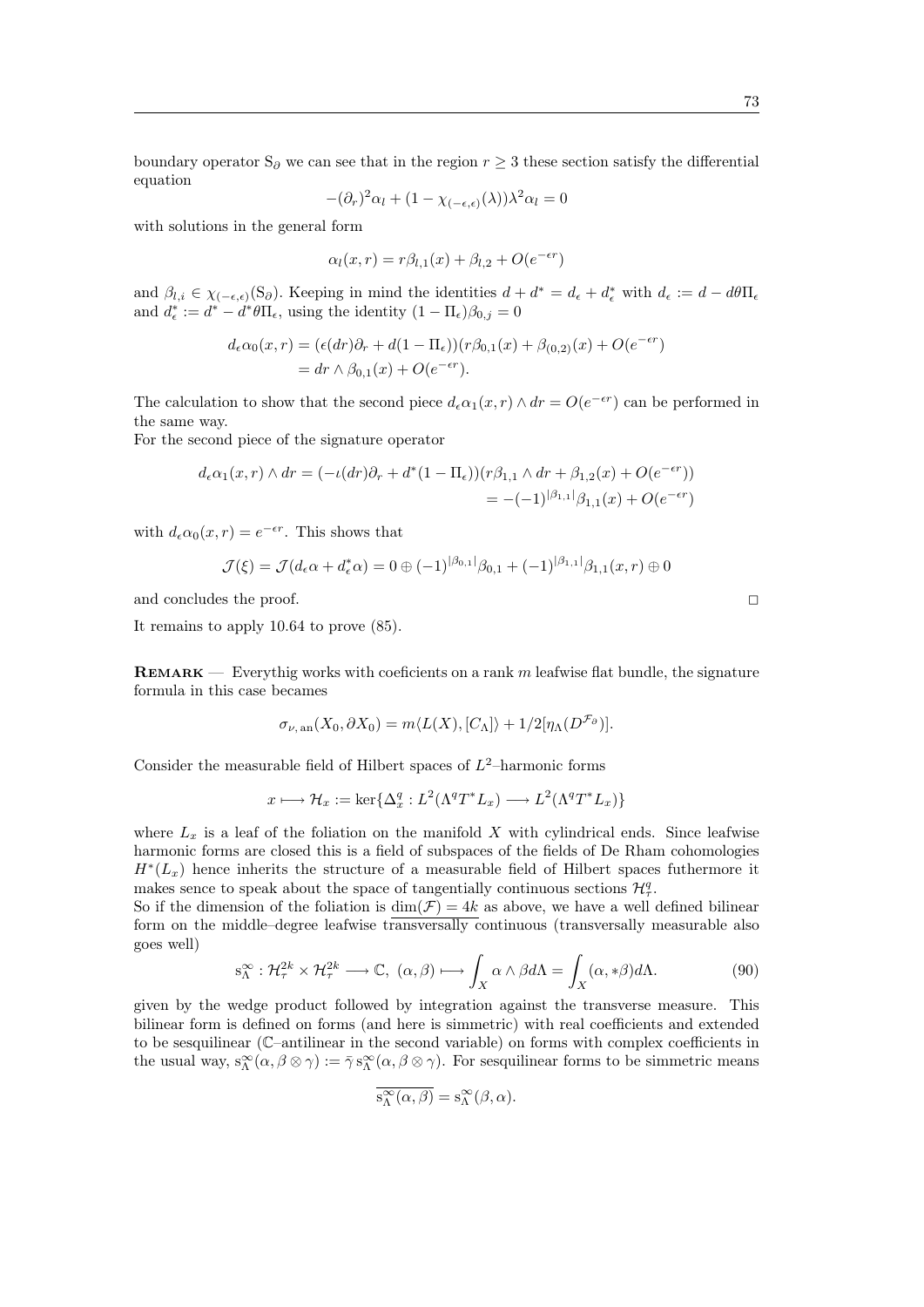This field of bilinear forms corresponds, by Riesz Lemma to a continuous (measurable) field of self-adjoint bounded operators  $A_x: \mathcal{H}_{\tau,x}^{2k} \longrightarrow \mathcal{H}_{\tau,x}^{2k}$  univoquely defined by the property

$$
s^{\infty}_{\Lambda}(\alpha, \beta) = (\alpha, A\beta)
$$

where at the right–hand side the scalar product of the field of Hilbert spaces i.e., the  $L^2$  scalar product on forms. Now A determines a field of hortogonal splittings  $\mathcal{H}^{2k}_{\tau,x} = V^+_x \oplus V^0_x \oplus V^-_x$  of Hilbert spaces where  $V_x^{\pm}$  is the image of the spectral projection  $\chi(0,\infty)(A_x)(\chi(-\infty,0)(A_x))$ and  $V_x^0$  is the kernel of  $A_x$ . The pairing on the leaf passing trough x is non degenerate if and only if  $A_x^0 = 0$  but we are interested in the general behaviour using the transverse measure to integrate.

**DEFINITION 10.66** — The signature on harmonic forms on the foliated elongated manifold is

$$
\sigma_\Lambda^\infty(X):=\dim_\Lambda V^+-\dim_\Lambda V^-.
$$

THEOREM 10.66 — The analytical signature of the compact  $\partial$ -manifold and the signature on harmonic forms on the manifold with cylinder attached coincide,

$$
\sigma_{\Lambda,\mathrm{an}}(X_0, \partial X_0) = \sigma_{\Lambda}^{\infty}(X) = \langle L(X), [C_{\Lambda}] \rangle + 1/2[\eta_{\Lambda}(D^{\mathcal{F}_{\partial}})].
$$
\n(91)

PROOF — Just the definition (90) says that  $B = \binom{k}{k}$  but since the dimension of the foliation is 4k we have  $\tau_{\Omega^{2k}} = *_{\Omega^{2k}}$ . It follows that

$$
V^{\pm} = \ker_{L^2}(D^{\text{sign}, \pm}).
$$

 $\Box$ 

11 Random Hilber complexes

We prove some results we shall need next in the Chapter about the signature.

### 11.1 ∂–manifolds with bounded geometry

The generic leaf of  $(X_0, \mathcal{F})$  is a Riemannian manifold with boundary with bounded geometry as those examined by Schick [70, 71, 72].

DEFINITION 11.67 — We say that a  $\partial$ -manifold with a Riemannian metric has bounded geometry if the following holds

Normal collar : there exists  $r_C > 0$  so that the geodesic collar

$$
N := [0, r_C) \times \partial M : (t, x) \longmapsto \exp_x(t\nu_x)
$$

is a diffeomorphism onto its image, where  $\nu_x$  is the unit inward normal vector at  $x \in \partial M$ . Equip  $N$  with the induced metric. In the sequel  $N$  and its image will be identified. Denote  $\lim[0, r_{C}/3] \times \partial M$  by  $N_{1/3}$  and similarly  $N_{2/3}$ .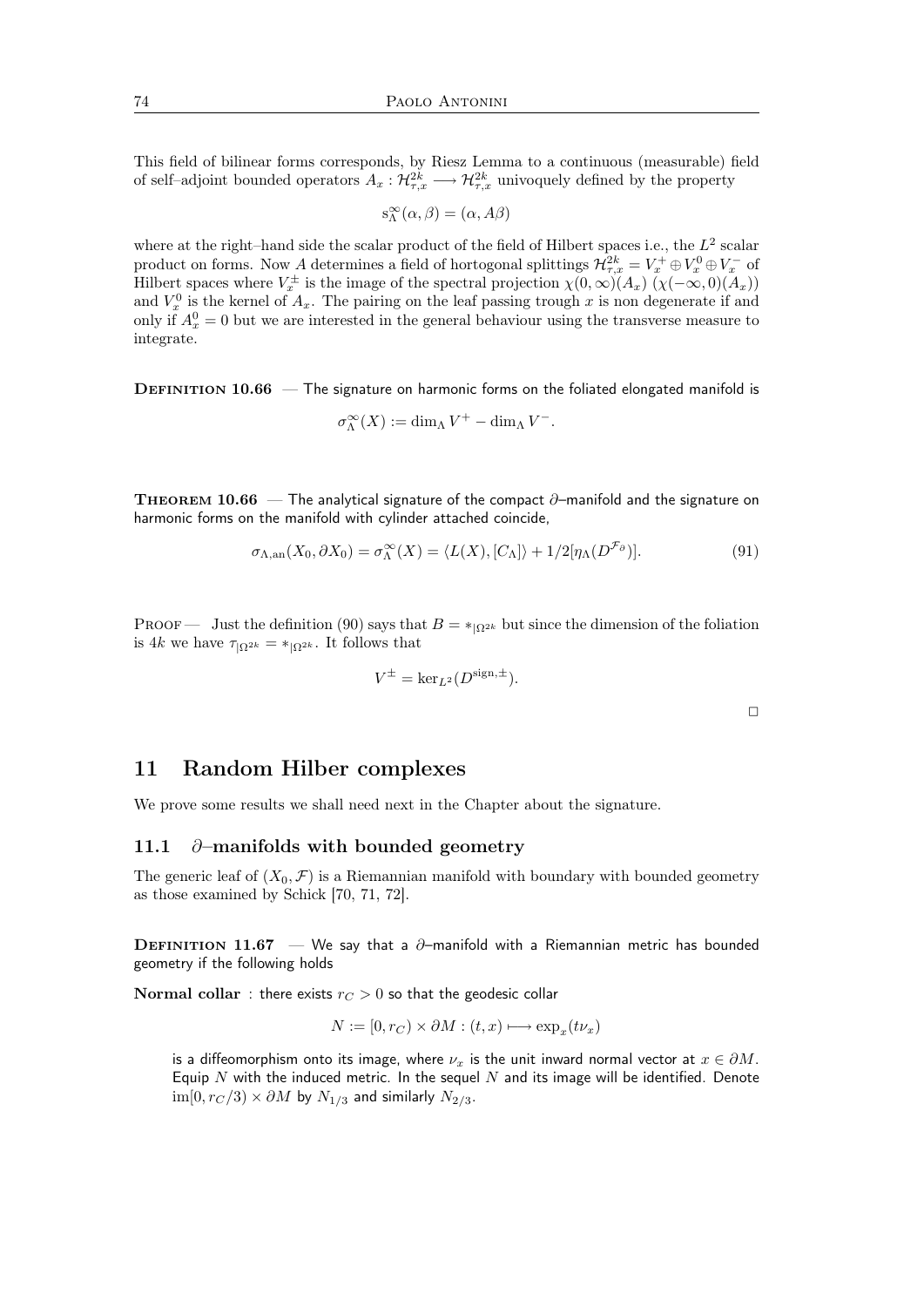Injectivity radius of  $\partial M$  : the injectivity radius of  $\partial M$  is positive,  $r_{\text{ini}}(\partial M) > 0$ 

- Injectivity radius of M : there is  $r_i > 0$  so that for  $x \in M N_{1/3}$  the exponential mapping is a diffeomorphism on  $\overline{B(0,r_1)}\subset T_xM$ . In particular if we identify  $T_xM$  with  $\mathbb{R}^m$  via an orthonormal frame we have Gaussian coordinates  $\mathbb{R}^m \supset B(0,r_i) \longrightarrow M$  around any point in  $M - N_{1/3}$
- Curvature bounds : for every  $K \in \mathbb{N}$  there is some  $C_K > 0$  so that  $|\nabla^i R| \leq C_K$  and  $|\nabla^\partial l|\leq C_K$ ,  $0\leq i\leq K$ . Here  $\nabla$  is the Levi–Civita connection on  $M$ ,  $\nabla^\partial$  is the Levi–Civita connection on  $\partial M$  and l is the second fundamental form tensor with respect to  $\nu$ .

Choose some  $0 < r_1^C < r_{\text{inj}}(\partial M)$ , near points  $x' \in \partial M$  on the boundary one can define normal collar coordinates by iteration of the exponential mapping of  $\partial M$  and that of M,

$$
k_{x'}: \underbrace{B(0, r_i^C)}_{\subset \mathbb{R}^{m-1}} \times [0, r_C) \longrightarrow M, (v, t) \longmapsto \exp_{\exp_{x'}^{\partial M}(v)}^M(t\nu).
$$

For points  $x \in M - N_{1/3}$  standard Gaussian coordinates are defined via the exponential mapping. In the following we shall call both normal coordinates. It is a non trivial fact that the condition on curvature bounds in definition 11.67 can be substituted by uniform control of each derivative of the metric tensor  $g_{ij}$  and its inverse  $g^{ij}$  on normal coordinates. The definition extends to bounded geometry vector bundles on  $\delta$ -manifolds with bounded geometry and each object of uniform analysis like i.e. uniformly bounded differential operators can be defined [72]. In particular, using a suitable partition of the unity adapted to normal coordinates one can define uniform Sobolev spaces (different coordinates give equivalent norms so we get hilbertable spaces) and every basic result continues to hold.

**PROPOSITION 11.68** — Let  $E \longrightarrow M$  a bundle of bounded geometry over M. Suppose F is bounded vector bundle over  $\partial M$ . Then the following hold for the Sobolev spaces  $H^s(E), H^t(F)$ ,  $s, t \in \mathbb{R}$  of sections.

- 1.  $H^s(E), H^t(F)$  is an Hilbert space (inner product depending on the choices).
- 2. The usual (bounded) Sobolev embedding theorem holds with values on the Banach space  $C_b^k(E)$  of all sections with the first  $k$  derivatives uniformly bounded,

$$
H^s(E) \hookrightarrow C_b^k(E), \quad \text{whenever} \quad s > m/2 + k.
$$

3. For the bundle of differential forms one can use as Sobolev norm the one coming from the integral of the norm of covariant differentials

$$
\|\omega\|_k^2:=\sum_{i=0}^k\int_M \|\nabla^i\omega(x)\|_{T_x^*M\otimes\Lambda T^*M}^2|dx|.
$$

4. For  $s < t$  we have a bounded embedding with dense image  $H^t(E) \subset H^s(E)$ . The map is compact if and only if  $M$  is compact. We define

$$
H^{\infty}(E) := \bigcap_{s} H^{s}(E), \quad H^{-\infty}(E) := \bigcup_{s} H^{s}(E).
$$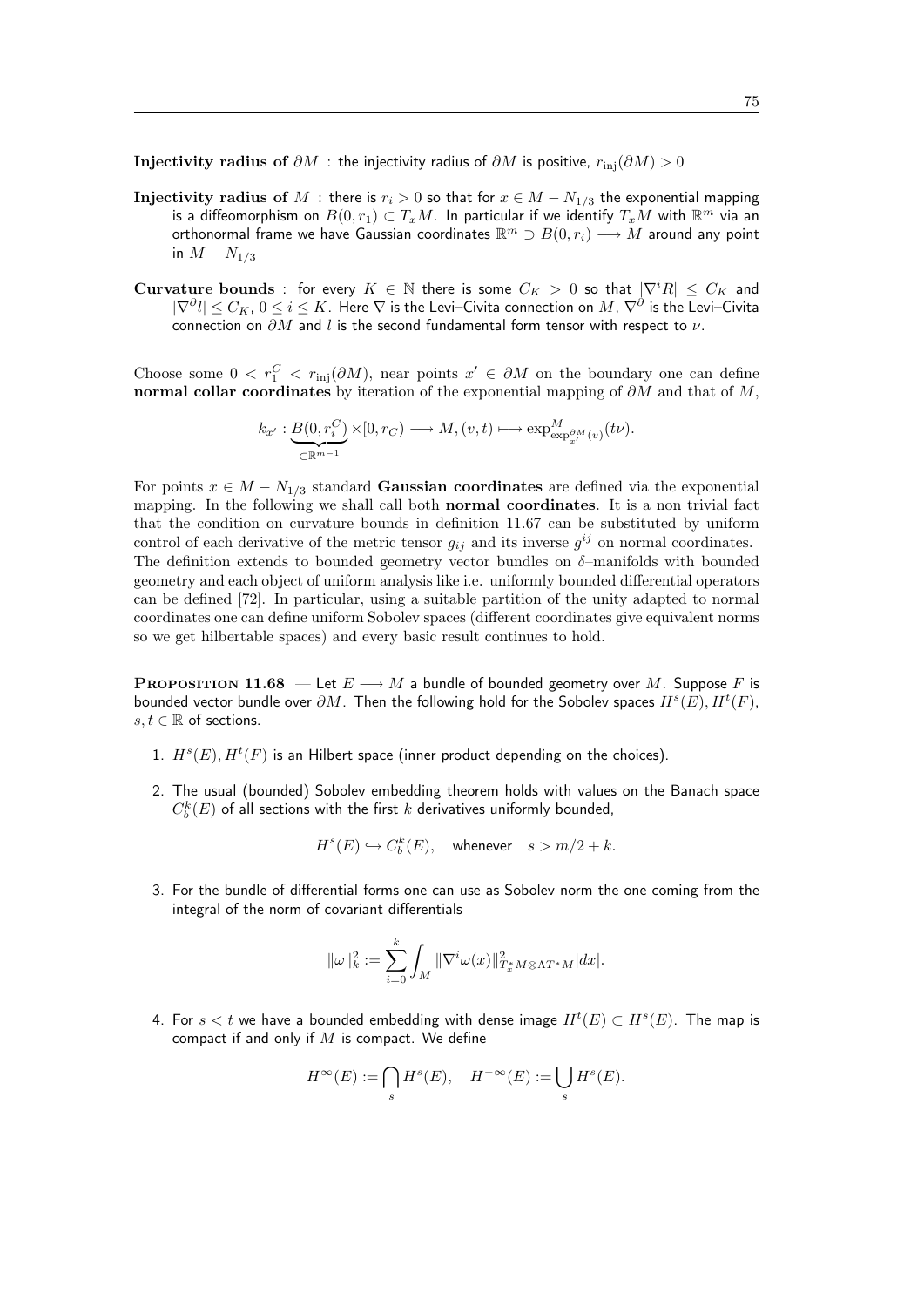5. Let  $p: C^{\infty}(E) \longrightarrow C^{\infty}(F)$  a k–bounded boundary differential operator i.e the composition of an order k bounded differential operator on  $E$  with the morphism of restriction to the boundary. Then  $p$  extends to be a bounded operator

$$
p: Hs(E) \longrightarrow Hs-k-1/2(F), \quad s > k+1/2.
$$

In particular we have the bounded restriction map  $H^s(E) \longrightarrow H^{s-1/2}(E_{|\partial M}), s>1/2.$ 

6.  $H^s(E)$  and  $H^{-s}(E)$  are dual to each other by extension of the pairing

$$
(f,g) = \int_M g(f(x))|dx|; f \in C_0^{\infty}(E), g \in C_0^{\infty}(E^*)
$$

where  $E^\ast$  is the dual bundle of  $E.$  If  $E$  is a bounded Hermitian or Riemannian bundle, then the norm on  $L^2(E)$  defined by charts is equivalent to the usual  $L^2\hspace{-0.05cm}-$ norm

$$
|f|^2 := \int_M (f, f)_x |dx|, \, f \in C_0^{\infty}(E).
$$

Moreover  $H^s(E)$  and  $H^{-s}(E)$  are dual to each other by extension of  $(f,g)=\int_M (f,g)_x|dx|.$ 

#### 11.2 Random Hilbert complexes

Now we define the De Rham  $L^2$  complexes along the leaves. These are particular examples of Hilbert complexes studied in complete generality in [16].

So let  $x \in X_0$ , consider the unbounded operator with Dirichlet boundary conditions

$$
d_{L_x^0}: \Omega_{d,x}^k = \{ \omega \in C_0^\infty(\Lambda T^k L_x^0); \omega_{|\partial M} = 0 \} \subset L_x^2(\Lambda T^k L_x^0) \longrightarrow L_x^2(\Lambda T^k L_x^0).
$$

Being a differential operator it is closable, let  $A_x^k(L_x^0, \partial L_x^0)$  the domain of its closure i.e the set of  $L^2$  limits  $\omega$  of sequences  $\omega_n$  such that also the  $d\omega_n$  converges in  $L^2$  to some  $\eta =: d\omega$ . The graph norm  $\|\cdot\|^2_A := \|\cdot\|^2_{L^2} + \|d\cdot\|^2_{L^2}$  gives  $\|\cdot\|^2_{L^2}$  the structure of an Hilbert space making d bounded. It is easily checked that  $d(A_x^k) \subset \text{ker}(d: A_x^{k+1}) \longrightarrow L_x^2$  then we have a Hilbert cochain complex

$$
\cdots \longrightarrow A_x^{k-1} \longrightarrow A_x^k \longrightarrow A_x^{k+1} \longrightarrow \cdots
$$

with cycles  $Z_x^k(L_x^0, \partial L_x^0) := \text{ker}(d : A_x^k \longrightarrow A_x^{k+1})$  and boundaries  $B_x^k(L_x^0, \partial L_x^0) := \text{range}(d : A_x^k \longrightarrow A_x^{k+1})$  $A_x^{k-1} \longrightarrow A_x^k$ .

 $\textbf{DEFINITION 11.69} \;$   $-$  The  $L^2$  (reduced ) $^{17}$  relative De Rham cohomology of the leaf  $L^0_x$  is defined by the quotients

$$
H_{dR,(2)}^{k,x}(L_x^0, \partial L_x^0) := \frac{Z_x^k(L_x^0, \partial L_x^0)}{B_x^k(L_x^0, \partial L_x^0)}.
$$

Clearly the closure is to assure the quotient to be an Hilbert space. Similar  $L^2$ -De Rham cohomologies of the whole leaf,  $H_{dR,(2)}^{k,x}(L_x^0)$  and of the boundary  $H_{dR,(2)}^{k,x}(\partial L_x^0)$  are defined using no (Dirichlet) boundary conditions. In particular  $A_x^k(L_x^0)$  will be used to denote the domain of the closure of the differential as unbounded operator on  $L^2(L_x^0)$  defined on compactly

<sup>&</sup>lt;sup>17</sup>the word reduced stands for the fact we use the closure to make the quotient, also the non reduced cohomology can be defined. For a Γ covering of a compact manifold the examination of the difference reduced/unreduced cohomology leads to the definition of interesting invariants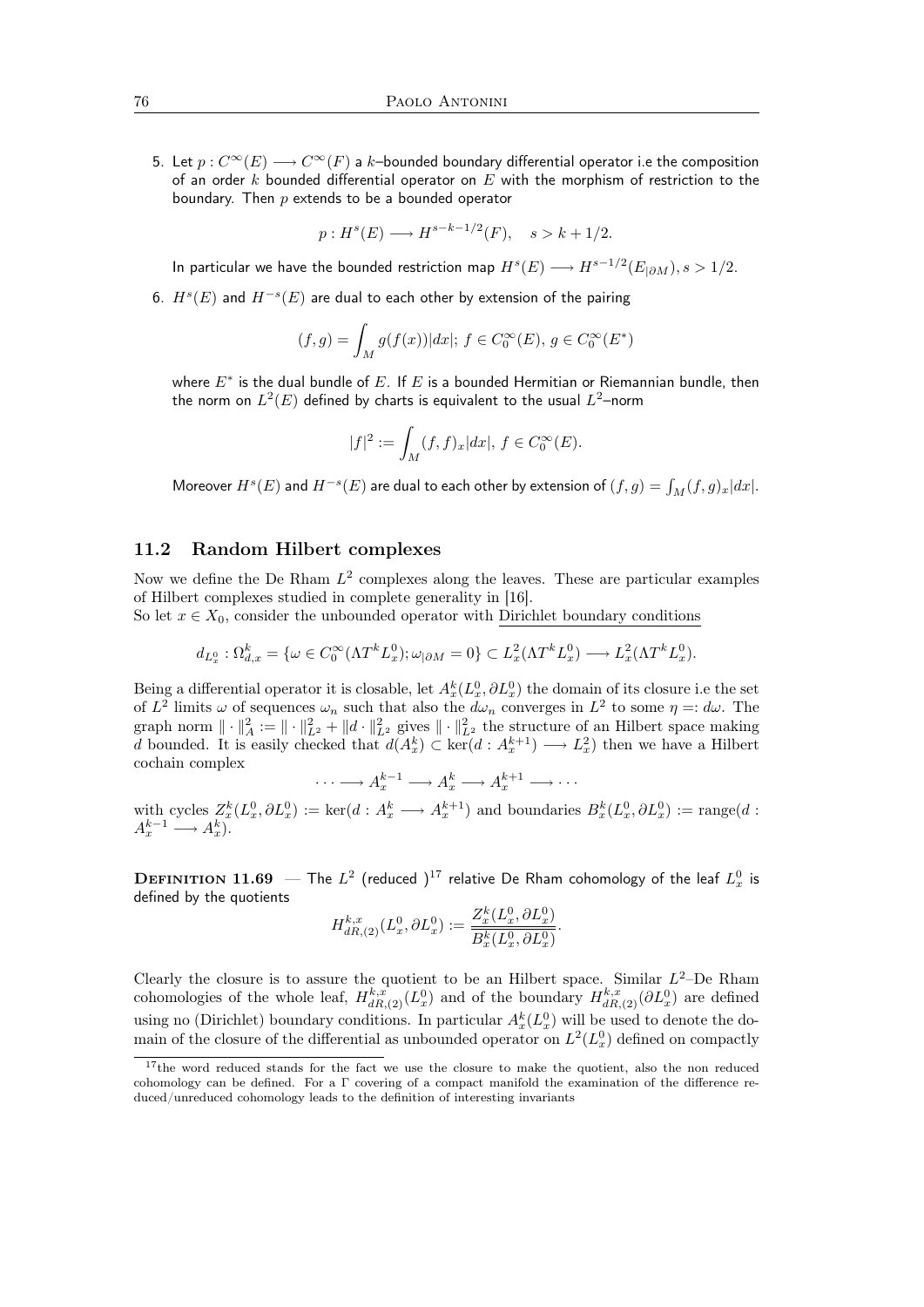supported sections (the support possibly meeting the boundary). The subscript  $dR$  helps to make distinction with Sobolev spaces. Each one of this spaces is naturally isomorphic to a corresponding space of harmonic forms. More precisely

**DEFINITION 11.70** – The space of  $k-L^2$  harmonic forms which fulfill Dirichlet boundary conditions on  $\partial L_x^0$  is

$$
\mathcal{H}^k_{(2)}(L^0_x,\partial L^0_x):=\{\omega\in C^\infty\cap L^2,\, \omega_{|\partial L^0_x}=0,\, (\delta\omega)_{|\partial L^0_x}=0,\, \underbrace{ (d\omega)_{|\partial L^0_x}=0}_{\text{gratis}}\}
$$

We shall see that the boundary conditions are exactly the square of the Dirichlet boundary condition on the Dirac operator  $d + \delta$ . Since each leaf is complete a generalization of an idea of Gromov shows that these forms are closed and co–closed, [70, 71]

$$
\mathcal{H}_{(2)}^k(L_x^0, \partial L_x^0) = \{ \omega \in C^\infty \cap L^2(\Lambda^k L_x^0), d\omega = 0, \, \delta\omega = 0, \, \omega_{|\partial L_x^0} = 0 \}.
$$

Furthermore there's the  $L^2$ -orthogonal Hodge decomposition [70, 71]

$$
L^{2}(\Lambda^{k}T^{*}L_{x}^{0}) = \mathcal{H}_{(2)}^{k}(L_{x}^{0}, \partial L_{x}^{0}) \oplus \overline{d^{k-1}\Omega_{d,x}^{k-1}(L_{x}^{0}, \partial L_{x}^{0})}^{L^{2}} \oplus \overline{\delta^{k+1}\Omega_{\delta,x}^{k+1}(L_{x}^{0}, \partial L_{x}^{0})}^{L^{2}}
$$

where  $\Omega_{d,x}^{k-1} := \{ \omega \in C_0^{\infty}(\Lambda^{k-1}T^*L_x^0), \omega_{|\partial L_x^0} = 0 \}$  and the corresponding one for  $\delta$  with no boundary conditions  $\Omega_{\delta,x}^{k+1} := \{ \omega \in C_0^{\infty}(\Lambda^{k+1}T^*L_x^0) \}.$  These decompositions shows with a little work that the inclusion  $\mathcal{H}^k(L_x^0, \partial L_x^0) \hookrightarrow A_x^k$  induces isomorphism in cohomology

$$
\mathcal{H}^k(L_x^0, \partial L_x^0) \cong H_{dR,(2)}^k(L_x^0, \partial L_x^0).
$$

This is a consequence of the fact that the graph norm (of  $d$ ) and the  $L^2$  norm coincide on the space of cycles  $Z_x^k$ .

For further use we mention also the specular Hodge decomposition where one imposes Neumann boundary conditions on  $L^2$  harmonic forms and Dirichlet conditions on the domain of  $\delta$ ,

$$
L^{2}(\Lambda^{k}T^{*}L_{x}^{0}) = \ker(\Delta_{k}|\{\omega : (*\omega)_{|\partial} = 0 = (\delta\omega)_{|\partial}\})
$$
\n
$$
\frac{d^{k-1}C_{0}^{\infty}(\Lambda^{k-1}T^{*}L_{x}^{0})}{d^{k-1}C_{0}^{\infty}(\Lambda^{k-1}T^{*}L_{x}^{0})}L^{2} \oplus \frac{d^{k+1}\{\omega \in C_{0}^{\infty}(\Lambda^{k-1}T^{*}L_{x}^{0}) : \omega_{|\partial} = 0\}}{L^{2}}
$$
\n
$$
(92)
$$

Then we can write the sequence of cochain complexes

$$
\begin{array}{ccc}\n & d & d & d \\
 & d & d & d \\
0 & \longrightarrow A_x^{k-1}(L_x^0, \partial L_x^0) \longrightarrow A_x^{k-1}(L_x^0) \longrightarrow A_x^{k-1}(\partial L_x^0) \longrightarrow 0 \\
 & d & d & d \\
0 & \longrightarrow A_x^k(L_x^0, \partial L_x^0) \longrightarrow A_x^k(L_x^0) \longrightarrow A_x^k(\partial L_x^0) \longrightarrow 0 \\
 & d & d & d \\
 & d & d & d\n\end{array}
$$

where each morphism must be considered as an unbounded operator on the corresponding  $L^2$ , *i* is bounded since is merely the restriction of the identity mapping on  $L^2(L_x^0, \Lambda T^* L_x^0)$ and  $r$  is restriction to the boundary.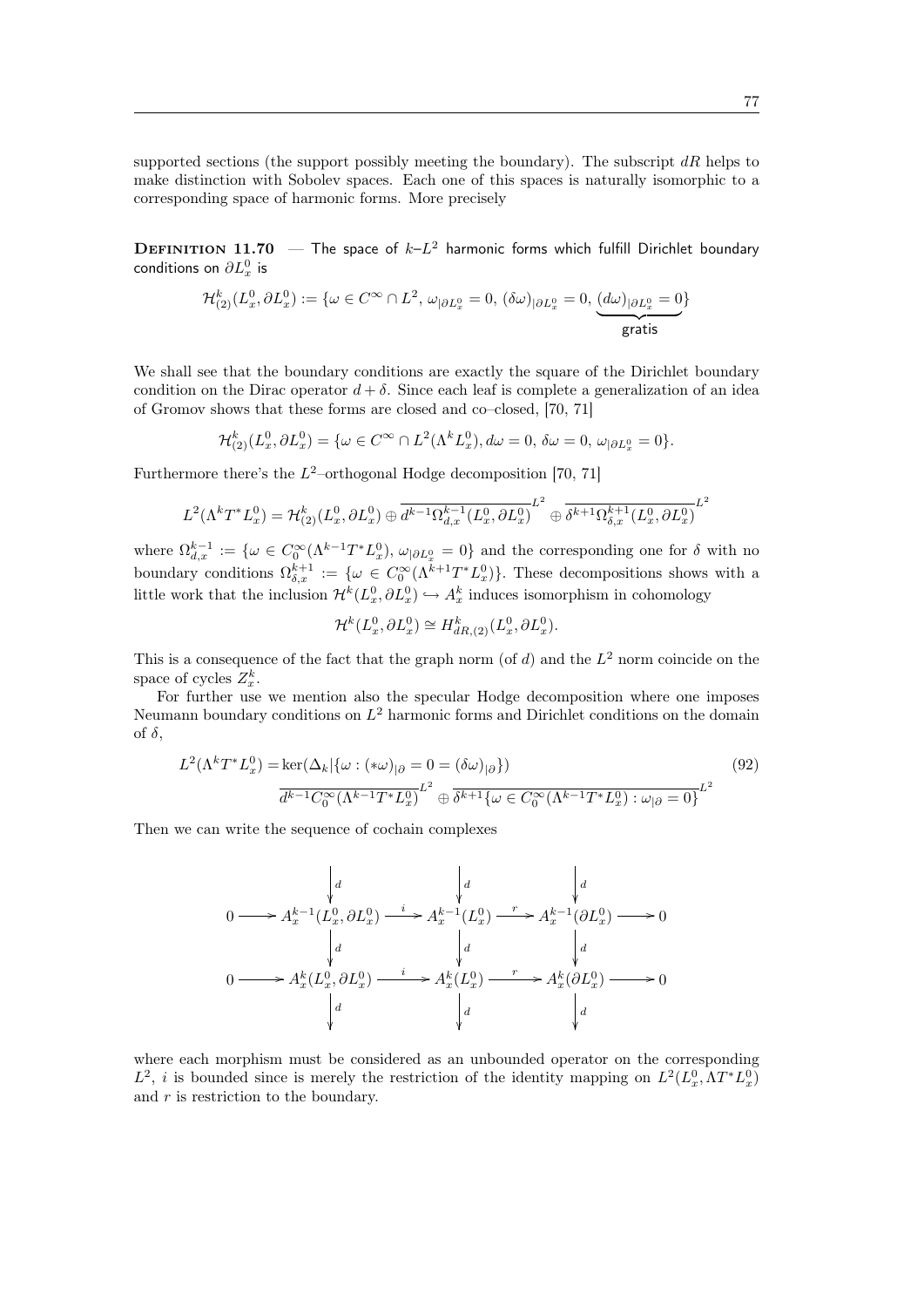#### PROPOSITION 11.71 -

- 1. For every  $k$  the domain  $A_x^k(L_x^0)$  is contained in the Sobolev space of forms  $H^1(L_x^0,\Lambda T^*L_x^0)$ then the composition with  $r$  makes sense.
- 2. The rows are (weakly) exact i.e. one has to take closure of the images of  $i$  and  $r$  in the  $L^2$ topology in the  $A_x^k$ 's.

PROOF — 1. An element  $\omega$  in  $A_x^k(L_x^0)$  is an  $L^2$ -limit of smooth compactly supported forms  $\omega_n$  with differential also convergent in  $L^2$ . Then since the Hodge  $\star$  is an isometry on  $L^2$ also  $\delta\omega_n = \pm * \omega *$  converges. In particular we can control the  $L^2$ -norm of  $d\omega$  and  $\delta\omega$  this means we have control of the first covariant derivative, in fact  $d + \delta = c \circ \nabla$  where c is the (unitary) Clifford action then the second term can made less that the norm of  $\nabla$  by bounded geometry. In particular we have control on the order one Sobolev norm by proposition 11.68. The remaining part follows from the fact that the restriction morphism is bounded from  $H^1$  to  $H^{1/2} \hookrightarrow L^2$ . 2. The only non-trivial point is exactness in the middle but as a consequence of the bounded geometry the boundary condition on the first space extends to  $H<sup>1</sup>$  (see proposition 5.4 in the thesis of Thomas Schick [70] that together with point 1. is exactness.  $\Box$ 

Remark — Note that the proof of the proposition above says also that the induced morphisms  $i_*$  and  $r_*$  are bounded.

Every arrow induces morphisms on the reduced  $L^2$  cohomology. Miming the algebraic construction of the connecting morphism (everything works thanks to the remark above) we have, for every  $x$  the long sequence of square integrable representations of the equivalence relation  $\mathcal R$ 

$$
\cdots \longrightarrow H_{dR,(2)}^{k,x}(L_x^0,\partial L_x^0) \xrightarrow{i_*} H_{dR,(2)}^{k,x}(L_x^0) \xrightarrow{r_*} H_{dR,(2)}^{k,x}(\partial L_x^0) \xrightarrow{\delta} H_{dR,(2)}^{k-1,x}(L_x^0,\partial L_x^0) \longrightarrow \cdots
$$

As x varies in  $X_0$  they form measurable fields of Hilbert spaces. We discuss this aspect in a slightly more general way applicable to other situations. Remember that a measurable structure on a field of Hilbert spaces over  $X_0$  is given by a fundamental sequence of sections,  $(s_x)_{x\in X_0}, s_n(x)\in H_x$  such that  $x\mapsto \|s_n(x)\|_{H_x}$  is measurable and  $\{s(x)\}_n$  is total in  $H_x$ (see chapter IV in [74] ).

**PROPOSITION 11.72** — If for a family of closed densely defined operators  $(P_x)$  with minimal domain  $\mathcal{D}(P_x)$  a fundamental sequence  $s_n(x) \in \mathcal{D}(P_x)$  is a core for  $P_x$  and  $P_x s_n(x)$  is measurable for every x and n then the family  $P_x$  is measurable in the sense of closed unbounded operators (definition 4.22 and the remark below ) i.e. the family of projections  $\Pi_x^g$  on the graph is measurable in the square field  $H_x \oplus H_x$  with product measurable structure.

**PROOF** It is trivial in fact the graph is generated by vectors  $(s_n(x), P_xs_n(x))$  then the projections is measurable.  $\hfill \square$ 

The lemma above can be applied to the  $(A_x^k(L_x^0 \partial L_x^0))_x$  in fact in the appendix of [33] a fundamental sequence  $\varphi_n$  of sections with the property that each  $(\varphi_n(\cdot))_{|L_x^0}$  is smooth and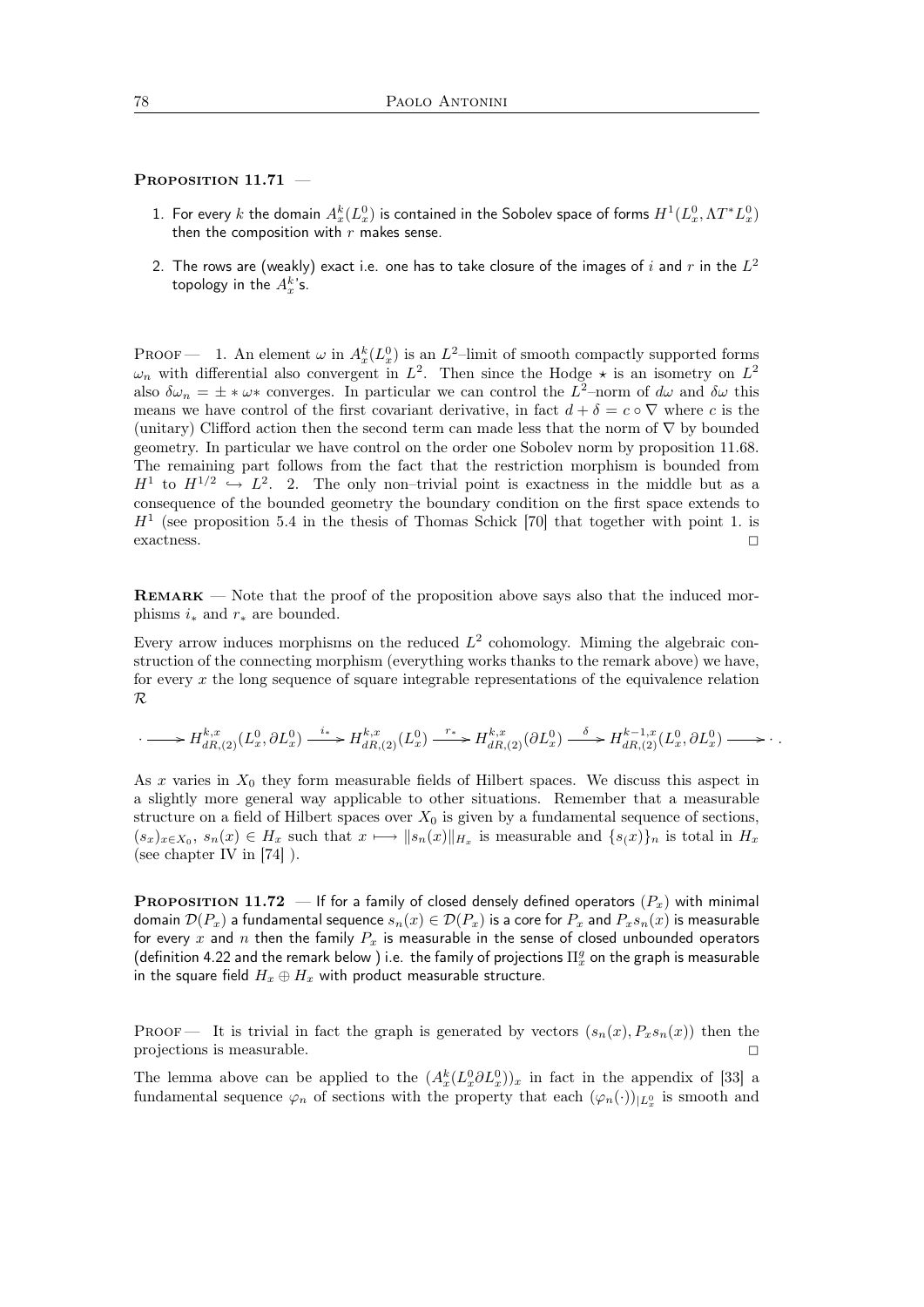compactly supported. Now the same proof works for manifold with boundary and, since the boundary has zero measure one can certainly require to each  $\varphi_n$  to be zero on the boundary.

In particular we have defined complexes of square integrable representations. Reduction modulo Λ–a.e. gives complexes of random Hilbert spaces (with unbounded differentials) for which we introduce the following notations,

•  $(L^2(\Omega^{\bullet}X_0), d)$  is the complex of Random Hilbert spaces obtained by  $\Lambda$  a.e. reduction from the field of Hilbert complexes

$$
\cdots \longrightarrow L^2(\Lambda^k T^* L^0_x) \xrightarrow{d} L^2(\Lambda^{k+1} T^* L^0_x) \longrightarrow \cdots \tag{93}
$$

- $(H^{\bullet}_{dR,(2)}(X_0), d)$  is the complex of Random Hilbert spaces obtained by  $\Lambda$  a.e. reduction from the reduced  $L^2$  cohomology of (93)
- $(L^2(\Omega^{\bullet}X_0, \partial X_0), d)$  is the complex of Random Hilbert spaces obtained by  $\Lambda$  a.e. reduction from the field of Hilbert complexes with Dirichlet boundary condition

$$
\cdots \longrightarrow L^2(\Lambda^k T^* L^0_x) \xrightarrow{d} L^2(\Lambda^{k+1} T^* L^0_x) \longrightarrow \cdots \tag{94}
$$

with differentials considered as unbounded operators with domains  $A_x^k(L_x^0, \partial L_x^0)$ .

- $(H^{\bullet}_{dR,(2)}(X_0, \partial X_0), d)$  is the complex of Random Hilbert spaces of the cohomologies of the above complex.
- For the boundaries we have the corresponding complexes of Random Hilbert spaces  $(L^2(\Omega^{\bullet}\partial X_0),d)$  and  $(H^{\bullet}_{dR,(2)}(\partial X_0),d)$
- The Borel field of weakly exact sequences

$$
0 \longrightarrow A_x^{k-1}(L_x^0, \partial L_x^0) \xrightarrow{i} A_x^{k-1}(L_x^0) \xrightarrow{r} A_x^{k-1}(\partial L_x^0) \longrightarrow 0
$$

gives rise to a long sequence of Random Hilbert spaces

$$
H_{dR,(2)}^{\bullet}(X_0, \partial X_0) \xrightarrow{i^*} H_{dR,(2)}^{\bullet}(X_0)
$$
\n
$$
\downarrow^{r_*}
$$
\n
$$
H_{dR,(2)}^{\bullet}(\partial X_0).
$$
\n
$$
(95)
$$

The meaning of this construction is clear first one builds the long  $L^2$  leafwise sequence of the pairs  $(L_x^0, \partial L_x^0)$  then uses the transverse measure to collect the informations together.

**REMARK** — The notation  $H_{dR,(2)}(\partial X_0)$  must not be confusing. This is not obtained by the De Rham square integrable representation of the boundary foliation. This is deduced from  $\Lambda$ –equivalence from the square integrable representation of the equivalence relation  $\mathcal R$  of the whole foliation.

Now we follow the paper by Cheeger and Gromov to a notion of exactness for the long sequence (95) and the right assumption assuring it.

DEFINITION 11.73 — We say that a sequence of Random Hilbert spaces as (95) is  $Λ$ -weakly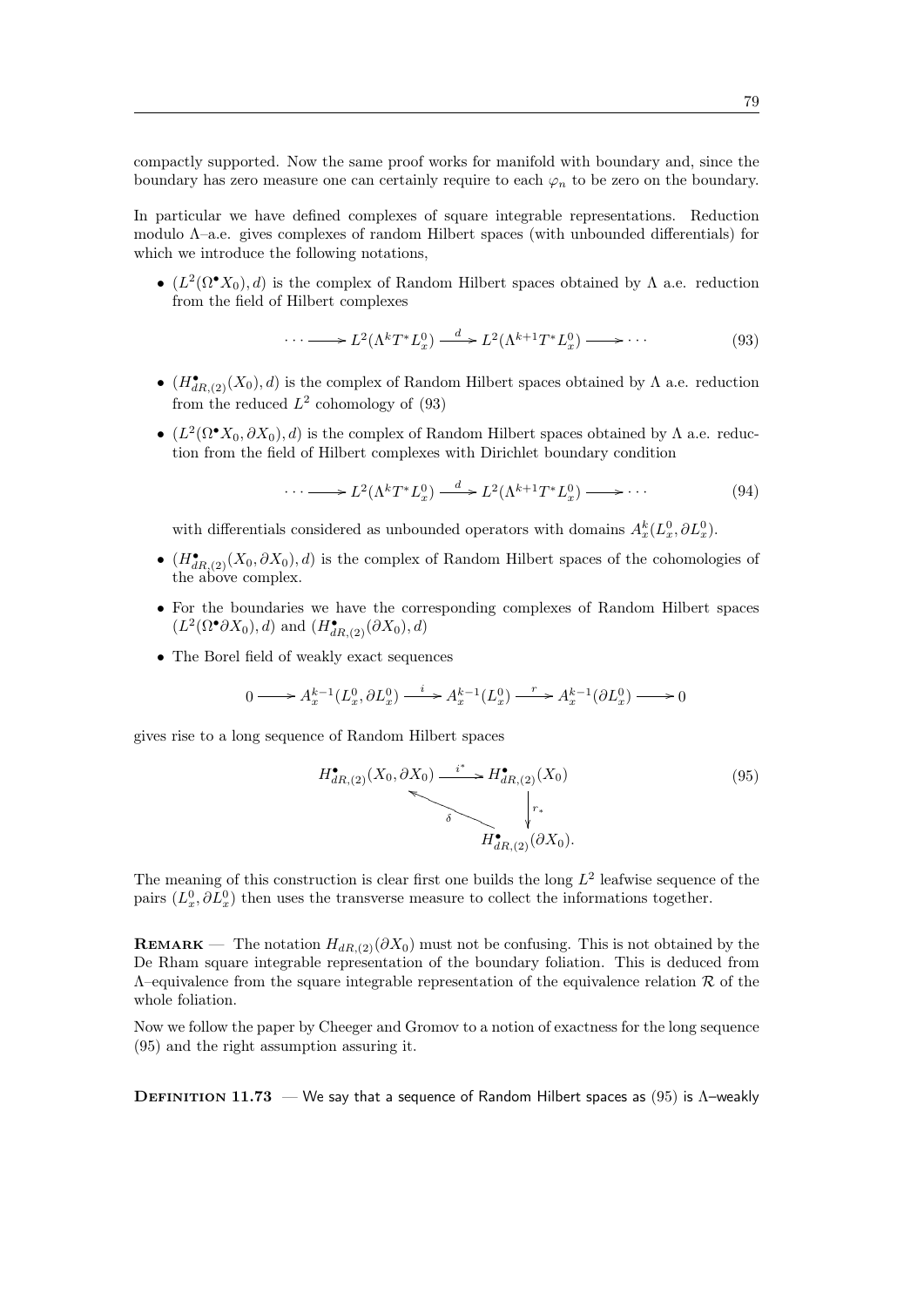exact at a point if in the correspondig Von Neumann algebra of Endomorphisms the projection on the closure of the range of coming arrow coincide with the projection on the kernel of the starting one. These means i.e at point  $\stackrel{i^\ast}{\longrightarrow} H^k_{dR,(2)}(X_0) \stackrel{r^\ast}{\longrightarrow}$  ,

$$
\overline{\text{range }i^*} = \ker i^* \in \text{End}_{\Lambda}(H^k_{dR,(2)}(X_0)).
$$

### 11.3 Spectral density functions and Fredholm complexes.

Let  $U, V$  two Random Hilbert spaces on  $\mathcal{R}_0$  (for these consideration also the holonomy groupoid or, more generally a Borel groupoid should work) and an unbounded Random operator  $f : \mathcal{D}(f) \subset U \longrightarrow V$  i.e start with a Borel family of closed densely defined operators  $f_x : U_x \longrightarrow V_x$  intertwining the representation of  $\mathcal{R}_0$ . Since f is closable, the question of measurability is addressed in definition4.22. For every  $\mu \geq 0$  put  $\mathcal{L}(f,\lambda)$  as the set of measurable fields of subspaces  $L_x \subset \mathcal{D}(f_x) \subset U_x$  (measurability is measurability of the family of the closures) such that for every  $x \in X_0$  and  $\phi \in L_x$ ,  $||f_x(\phi)|| \leq \mu ||\phi||$ . After reduction modulo  $\Lambda$  a.e. this becomes a set of Random Pre–Hilbert spaces we call  $\mathcal{L}_{\Lambda}(f,\mu)$ 

**DEFINITION 11.74** — The  $\Lambda$ -spectral density function of f is the monotone increasing function

$$
\mu \longmapsto F_{\Lambda}(f,\mu) := \sup \{ \dim_{\Lambda} : L \in \mathcal{L}_{\Lambda}(f,\mu) \}.
$$

Where of course one has to pass to the closure to apply the  $\Lambda$ -dimension. We say f Fredholm if for some  $\epsilon > 0$ ,  $F_{\Lambda}(f, \epsilon) < \infty$ 

We want to show that this definition actually coincides with the definition given in term of the spectral measure of the positive self-adjoint operator  $f^*f$ .

LEMMA  $11.75$  – In the situation above

$$
F_{\Lambda}(f,\mu) = \text{tr}_{\Lambda} \chi_{[0,\mu^2]}(f^*f) = \dim_{\Lambda} \text{range}(\chi_{[0,\mu^2]}(f^*f))
$$

as a projection in  $\text{End}_{\Lambda}(U)$ .

Notice that since  $f^*f$  is a positive operator  $\chi_{[0,\mu^2]}(f^*f)=\chi_{(-\infty,\mu^2]}(f^*f)$  is the spectral projection associated to the spectral resolution  $f^* f = \int_{-\infty}^{\infty} \mu d\chi_{(-\infty,\mu]}$ .

PROOF — The spectral Theorem (a parametrized measurable version) shows that the ranges of the family of projections  $\chi_{[0,\mu^2]}(f^*f)$  belong to the class  $\mathcal{L}(f,\mu)$ , then

$$
\dim_{\Lambda}(\mathrm{range}(\chi_{[0,\mu^2)}(f^*f))) \le F_{\Lambda}(f,\mu).
$$

In fact it's clear that  $\chi_{[0,\mu^2)}(f_x^*f_x)\omega=\omega\Rightarrow ||f\omega||\leq \mu||\omega||$ . But now for every  $L\in\mathcal{L}(f,\mu)$  we get a family of injections  $\chi_{\mu^2}(f_x^*f_x)_{|L_x} \longrightarrow \text{range}(\chi_{\mu^2}(f_x^*f_x))$  that after reduction modulo  $\Lambda$ and with the crucial property of the formal dimension 3 in lemma 4.7 says

$$
\dim_{\Lambda}(L) \le \dim_{\Lambda}(\mathrm{range}(\chi_{[0,\mu^2]}(f^*f)).
$$

 $\Box$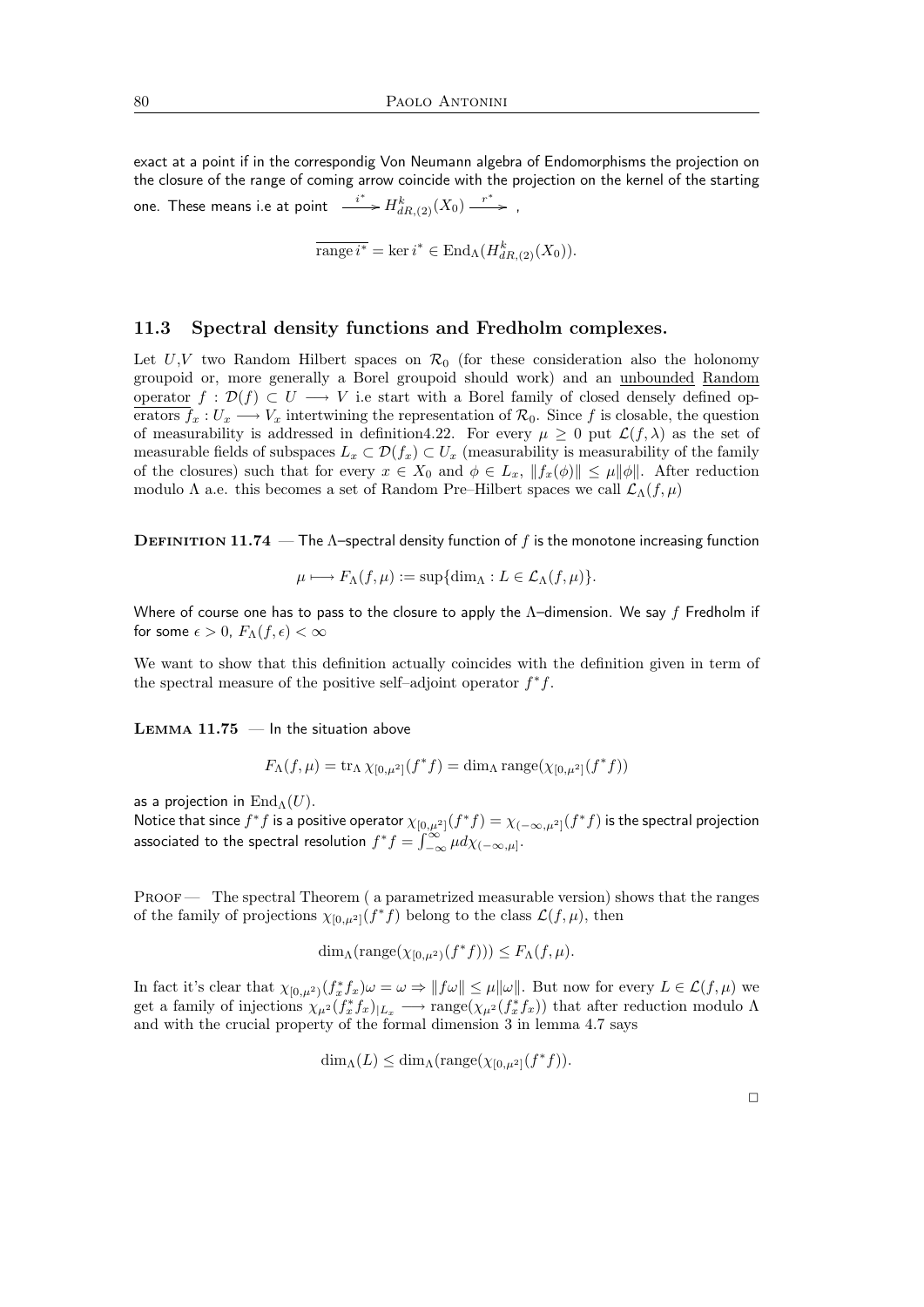${\bf D}$ EFINITION  ${\bf 11.76}\longrightarrow$  A complex of random Hilbert cochains as  $(L^2(\Omega^\bullet X_0),d)$  and its relative and boundary versions is said  $\Lambda$ –Fredholm at point k if the differential induced on the quotient

$$
\frac{\mathcal{D}(d^k)}{\text{range}(d^{k-1})} \xrightarrow{d} L^2(\Omega^{k+1} X_0)
$$

gives by  $\Lambda$  a.e. reduction a left Fredholm unbounded operator in the sence of definition 11.74. In particular the condition involving the spectrum distribution function is

$$
F_{\Lambda}(d): \mathcal{D}(d^k) \cap \text{range}(d^{k-1})^{\perp} \longrightarrow L^2(\Omega^{k+1}X_0), \mu) < \infty \tag{96}
$$

for some positive number  $\mu$ .

For this reasin one calls the left hand–side of (96)

$$
F_{\Lambda}\Big(L^2(\Omega^k X_0, \partial X_0), \mu\Big) := F_{\Lambda}\big(d \vert : \mathcal{D}(d^k) \cap \text{range}(d^{k-1})^{\perp} \longrightarrow L^2(\Omega^{k+1} X_0), \mu\big)
$$

the spectral density function of the complex at point  $k$ .

Remark — Definition above combined with lemma 11.75 says that we have to compute the formal dimension of  $\chi_{[0,\mu^2]}(f^*f)$  where  $f = d_{\mathcal{D}(d)\cap \text{range}(d^{k-1})^{\perp}}$  but f is an injective restriction of  $d^k$  then every spectral projection  $\chi_B(f^*f)$  projects onto a subspace that's orthogonal to  $\ker(d^k)$  then

$$
F_{\Lambda}(d): \mathcal{D}(d^k) \cap \text{range}(d^{k-1})^{\perp} \longrightarrow L^2(\Omega^{k+1}X_0), \mu) = \sup \mathcal{L}_{\Lambda}^{\perp}(f, \mu)
$$
 (97)

where  $\mathcal{L}_\Lambda^{\perp}(f,\mu)$  is the set of Random fields of subspaces of  $\mathcal{D}(d) \cap \ker(d)^{\perp}$  where d is bounded by  $\mu$  (see Definition 11.74)

**THEOREM 11.76** — All the three complexes of Random Hilbert spaces  $(L^2(\Omega^\bullet X_0), d)$ ,  $(L^2(\Omega^{\bullet}\partial X_0),d)$  and  $(L^2(\Omega^{\bullet}X_0,\partial X_0),d)$  considered above are  $\Lambda$ -Fredholm.

PROOF — The proof follows by an accurate inspection of the relation between the differentials (with or without boundary conditions) and the Laplace operator trough the theory of selfadjoint boundary differential problems developed in [70]. To make the notation lighter let  $M = L_x^0$  with  $\partial M = \partial L_x^0$  the generic leaf. We concentrate on the relative sequence at point  $d: A^k(M, \partial M) \longrightarrow A^{k+1}(M, \partial M)$  where the differential is an unbounded operator on L<sup>2</sup> with Dirichlet boundary conditions. Let  $\mathcal{D}(d) = A^{k+1}(M, \partial M)$ . The following Lemma is inspired by Lemma 5.11 in [47] where Neumann boudary conditions are imposed.

**LEMMA 11.77** — Let ker(d) the kernel of d as unbounded operator with Dirichlet boundary conditions, then

$$
\mathcal{D}(d) \cap \ker(d)^{\perp} = H_{\text{Dir}}^{1} \cap \overline{\delta^{k+1} C_{0}^{\infty}(\Lambda^{k+1} T^{*} M)}^{L^{2}}
$$

where  $H^{1}_{\mathrm{Dir}}$  is the space of order  $1$  Sobolev  $k$ –forms  $\omega$  such that  $\omega_{|\partial M}=0.$ 

PROOF — First of all remember that the differential operator  $d + \delta : C^{\infty}(\Lambda^{\bullet}T^{*}M) \longrightarrow$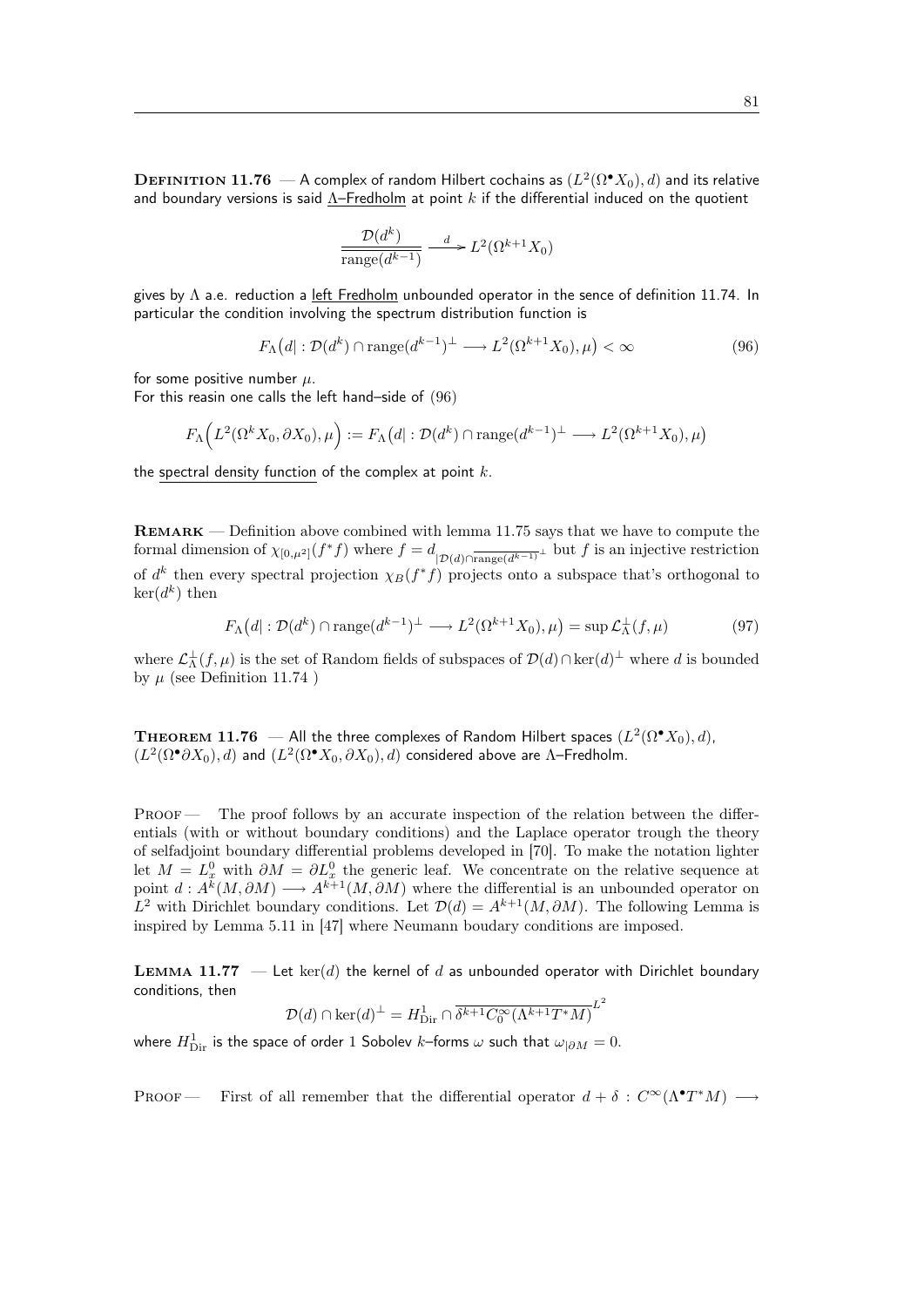$C^{\infty}(\Lambda^{\bullet}T^{*}M)$  with either Dirichlet or Neumann boundary conditions is formally self-adjoint with respect to the greenian formula

$$
(d^r\omega, \eta) - (\omega, \delta^{p+1}\eta) = \int_{\partial M} (\omega \wedge *^{p+1}\eta)_{|\eta}
$$

and uniformly elliptic [70]. This means that this is an elliptic boundary value problem in the classical sense according to the definition of Lopatinski and Shapiro [57], Appendix I, together with a uniform condition on the local fundamental solutions. Now let  $\omega \in C_0^{\infty}$  and  $\eta \in \text{ker}(d)$ 

i.e.  $\eta_n \in C_0^{\infty}$ ,  $(\eta_n)_{|\partial M} = 0$ ,  $\eta_n \xrightarrow{L^2} \eta$ ,  $d\eta_n \xrightarrow{L^2} 0$  then

$$
(\eta, \delta \omega) = \lim_{n} (\eta_n, \delta \omega) = \underbrace{\lim_{n} (d\eta_n, \omega)}_{0} \pm \underbrace{\int_{\partial M} (\eta_n \wedge \ast \omega)_{|\partial M}}_{\eta_{|\partial M} = 0} = 0,
$$

showing that  $\overline{\delta C_0^{\infty}} \subset \mathcal{D}(d) \cap \ker(d)^{\perp}$ . For the reverse inclusion take  $\omega \in \mathcal{D}(d) \cap \ker(d)^{\perp}$  i.e.  $\omega_n \in C_0^{\infty}$ ,  $\omega_n \xrightarrow{L^2} \omega$ ,  $d\omega_n \xrightarrow{L^2} 0$ . For fixed  $\eta \in C_0^{\infty}$ ,

$$
\underbrace{((d+\delta)\eta,\omega)}_{d\eta \in \ker(d), \omega \in \ker(d)^{\perp}} = (\delta\eta,\omega) = \lim_n (\delta\eta,\omega_n) \underbrace{=}_{\omega_{n \mid \partial M} = 0} = \lim_n (\eta, d\omega).
$$

Then we can apply the adjoint regularity theorem of Hörmander [70] Lemma 4.19, cor 4.22 saying that  $\omega \in H^1_{loc}$  then  $(\delta \omega, \eta) = (\omega, d\eta)$  holds because for every  $\eta \in C_0^{\infty}(M - \partial M)$ ,  $d\eta \in \text{ker}(d)$  then  $\delta\omega = 0$ . It follows that for every  $\sigma \in C_0^{\infty}$ 

$$
0 \underbrace{=}_{d\sigma \in \ker(d)} (d\sigma,\omega) = \underbrace{(\sigma,\delta\omega)}_{0} \pm \int_{\partial M} (\sigma \wedge \ast \omega)_{|\partial M} = \pm \int_{\partial M} (\overline{\omega} \wedge \overline{\ast \sigma})_{|\partial M}.
$$

The last passage coming from the definition of the Hodge  $*$  operator,  $\sigma \wedge *\omega = (\sigma, \omega) dvol =$  $(\overline{\omega}, \overline{\sigma})dvol = \overline{\omega} \wedge \overline{\ast \sigma}$ , where  $\overline{\cdot}$  is the complex conjugate in  $\Lambda T^*M \otimes \mathbb{C}$ . Now from the density of  ${i^*(\overline{\ast \sigma})}_{{\sigma \in C_0^{\infty}}}$  in  $L^2(\partial M)$ ,  $i : \partial M \hookrightarrow M$  the boundary condition  $\omega_{|\partial M} = 0$  follows in particular  $\omega \in H_{\text{Dir}}^1$ . Now it remains to apply the Hodge decomposition

$$
L^{2}(\Lambda^{k}T^{*}M) = \mathcal{H}^{k}_{(2)}(M, \partial M) \oplus \overline{d^{k-1}\Omega_{d}^{k-1}(M, \partial M)}^{L^{2}} \oplus \overline{\delta^{k+1} \underbrace{\Omega_{\delta}^{k+1}(M, \partial M)}_{\text{no }\partial-\text{conditions}}^{L^{2}}
$$

to deduce  $\omega \in \overline{\delta^{k+1} C_0^{\infty}(\Lambda^{k+1} T^* M)}^{L^2}$ . <sup>2</sup>

Consider again the formally selfadjoint boundary value problem  $d+\delta$  with Dirichlet boundary conditions i.e  $\mathcal{D}(d+\delta) = H_{\text{Dir}}^1$ . Its square in the sense of unbounded operators on  $L^2$  is the laplacian  $\Delta$  with domain

$$
H_{\text{Dir}}^2 := \{ \omega \in H^2 : \omega_{|\partial M} = 0, \, ((d + \delta)\omega)_{|\partial M} = (\delta \omega)_{|\partial M} = 0 \}.
$$

Let  $\Delta_k^{\perp}$  the operator obtained from  $\Delta$  on k–forms restricted to the orthogonal complement of its kernel, it is easy to see that the splitting

$$
L^{2}(\Lambda^{k}T^{*}M) = \mathcal{H}^{k}_{(2)}(M, \partial M) \oplus \overline{d^{k-1}\Omega_{d}^{k-1}(M, \partial M)}^{L^{2}} \oplus \overline{\delta^{k+1} \underbrace{\Omega_{\delta}^{k+1}(M, \partial M)}_{\text{no }\partial-\text{conditions}}^{L^{2}}
$$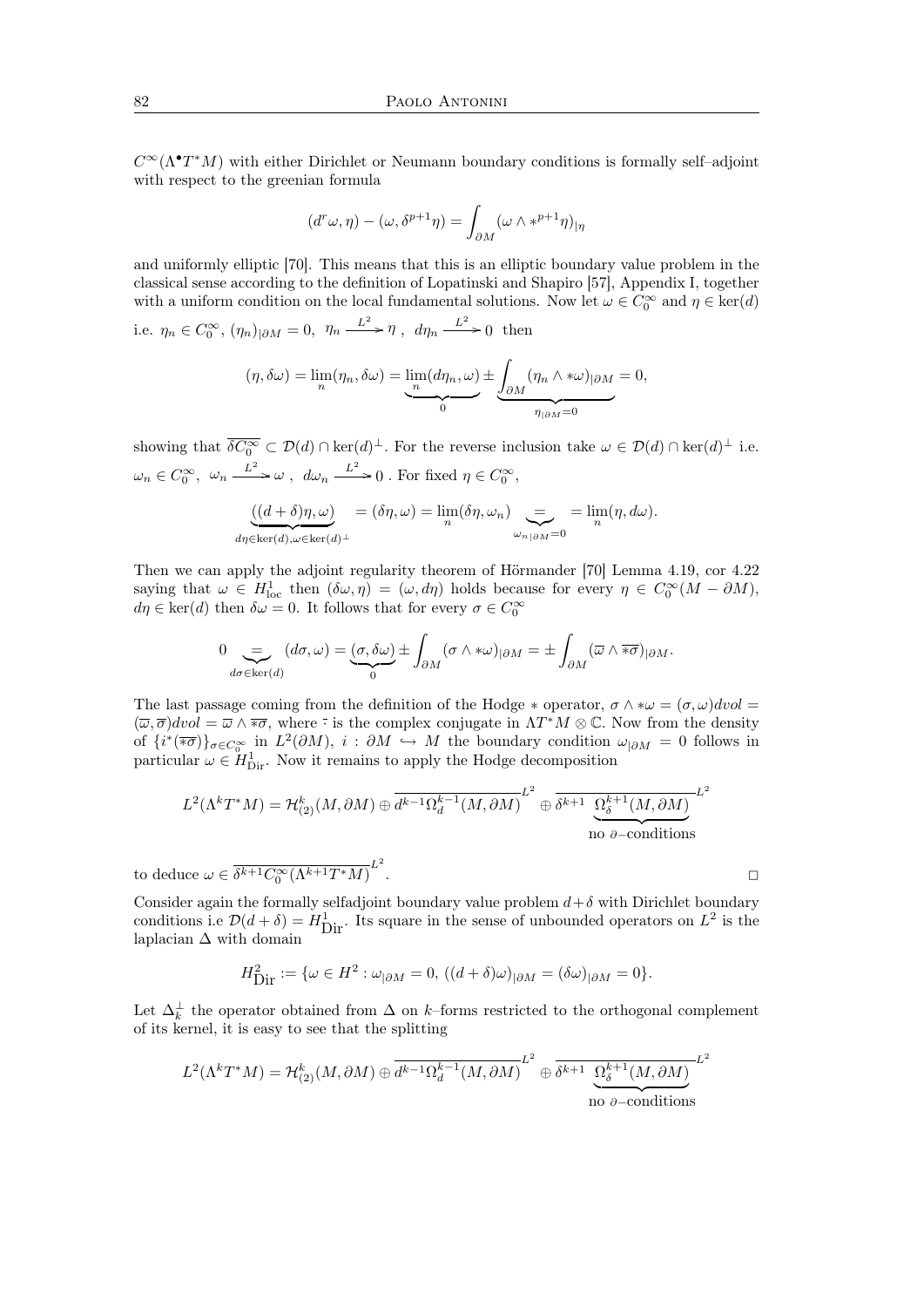induces the following splitting on  $\Delta_k$ ,

$$
\Delta_k^\perp = (\delta^{k+1} d^p)_{|\overline{\delta^{k+1}\Omega_{\delta}^{k+1}}} \oplus (d^{k-1} \delta^k)_{|\overline{d^{k-1}\Omega_{d}^{k-1}}}.
$$

Lemma 11.78 — The following identies of unbounded operators hold

$$
\begin{split} &(\delta^{k+1}d^p)_{|\overline{\delta^{k+1}\Omega_{\delta}^{k+1}}}=(d^k_{|\overline{\delta^{k+1}\Omega_{\delta}^{k+1}}})^*(d^k_{|\overline{\delta^{k+1}\Omega_{\delta}^{k+1}}}),\\ & (d^{k-1}\delta^k)_{|\overline{d^{k-1}\Omega_{d}^{k-1}}}=(d^{k-1}_{|\overline{\delta^{k}\Omega_{\delta}^{k}}})(d^{k-1}_{|\overline{\delta^{k}\Omega_{\delta}^{k}}})^* \end{split}
$$

where the  $d^k$  $\frac{k}{|\delta^{k+1}\Omega_\delta^{k+1}}$  is the unbounded operator on the subspace  $\delta^{k+1}\Omega_\delta^{k+1}$  of  $L^2$  with domain  $H_{\mathrm{Dir}}^1 \cap \overline{\delta^{k+1} \Omega_{\delta}^{k+1}}^{\frac{|\sigma|}{\delta} \cdot s_{\delta}}$  and range  $\overline{d^{k+1} \Omega_{d}^{k+1}}$ .

PROOF — This is again the *dual* (in the sense of boundary conditions) statement of Lemma 5.16 in [47]. We first state that the Hilbert space adjoint of the operator  $d^k$  with domain  $H_{\text{Dir}}^1 \cap \delta^{k+1}\Omega_{\delta}^{k+1}$  and range  $d^{k+1}\Omega_{d}^{k+1}$  is exactly  $\delta^{k+1}$  with domain  $H_{\text{Dir}}^1 \cap \overline{d^k\Omega_{d}^k}$ . We shall omit grades of forms and call d this restricted operator. Thanks to the intersection with H<sup>1</sup> this is also the restriction of  $d + \delta$  to the same subspace, in particular  $\omega \in \mathcal{D}(d^*) \subset$  $\overline{dC_0^{\infty}}$  implies  $\omega \in \mathcal{D}(d)$  and  $d\omega = 0$ . Take arbitrary  $\eta \in H_{\text{Dir}}^1 \cap \overline{\delta C_0^{\infty}}$ , then since  $\delta \eta = 0$ ,  $((d+\delta)\eta,\omega)=(d\eta,\omega)=(\eta,d^*\omega)$  and if  $\eta\in H_{\text{Dir}}^1\cap\overline{d\Omega_d}$ ,  $((d+\delta)\eta,\omega)=(\delta\eta,\omega)=0$ . Since  $\delta H_{\text{Dir}}^1 \perp \overline{d\Omega_d}$  this is immediately checked, .

$$
\sigma \in d\Omega_d, \sigma = d\lambda, \lambda_{|\partial M} = 0, (\sigma, \delta \gamma) = \underbrace{(d\sigma, \gamma)}_{=0} + \int_{|\partial M} \underbrace{(\sigma \wedge *\gamma)_{|\partial M}}_{=0}
$$

Also  $(\eta, d^*\omega) = 0$  since  $d^*\omega \in \overline{\delta C_0^\infty}$  and  $d\Omega_{\text{Dir}} \perp \delta C_0^\infty$ . Then we can apply again the adjoint regularity theorem [70], Lemma 4.19 to deduce  $\omega \in H_{\text{loc}}^1$ . The next goal is to show  $\omega \in H_{\text{Dir}}^1$ <br>i.e.  $d\omega, \delta\omega \in L^2$ ,  $\omega_{|\partial M} = 0$  but  $dx = 0 \in L^2$ ,  $\delta\omega = (d + \delta)\omega = d^*\omega \in L^2$  and

 $(\omega, d\delta\eta) = (d^*\omega, \delta\eta) = (\delta\omega, \delta\eta) = (\omega, d\delta\eta) \pm \int_{\partial M} (\delta\eta \wedge \ast\omega)_{|\partial M}$  for every  $\eta \in C_0^{\infty}$ . Then  $0 = \int_{\partial M} (\delta \eta \wedge \ast \omega)_{|\partial M} = \int_{\partial M} (\bar{\omega} \wedge \overline{\ast \delta \eta})_{|\partial M} \underbrace{=}_{=0}$  $\int_{\partial M} (\omega \wedge * \delta \eta)_{|\partial M}$  for every  $\eta$ . The boundary

condition follows by density. Finally it is clear that  $\delta d_{|\mathcal{D}(d^*d)|} = \Delta = \Delta^{\perp}$  but we have to prove the coincidence of the domains

$$
\mathcal{D}(\Delta) \cap \overline{\delta C_0^{\infty}} = \mathcal{D}(d^*(d_{|\overline{\delta C_0^{\infty}}})),
$$

now  $\mathcal{D}(\Delta) = H_{\text{Dir}}^2 = \{ \omega \in H^2, \, \omega_{|\partial M}, \, (\delta \omega)_{|\partial M} = 0 \} \subset \mathcal{D}(d^* d_{|\overline{\delta C_0^{\infty}}})$ . Clearly

$$
\omega \in \mathcal{D}(d^*d_{|\overline{\delta C^{\infty}_0}}) \Rightarrow \omega \in H^1_{\text{Dir}} \cap \overline{\delta C^{\infty}_0},
$$

 $d\omega \in H_{\text{Dir}}^1$  then  $(d + \delta)\omega \in H^1$  and since  $\omega_{\vert \partial M} = 0$  by elliptic regularity (for the boundary value problem  $(d + \delta)$  with Dirichlet conditions [70])  $\omega \in H^2$ . We have just checked the boundary conditions, finally  $\omega \in H_{\text{Dir}}^2 = \mathcal{D}(\Delta)$ . The second equality in the statement is proven in a very similar way.

Now that the relation of d with Dirichlet boundary condition restricted to the complement of its kernel with the Laplacian  $(\Delta^{\perp})$  is clear we can use elliptic regularity to deduce that the relative Random Hilbert complex is Λ–Fredholm. This has to be done in two steps, the first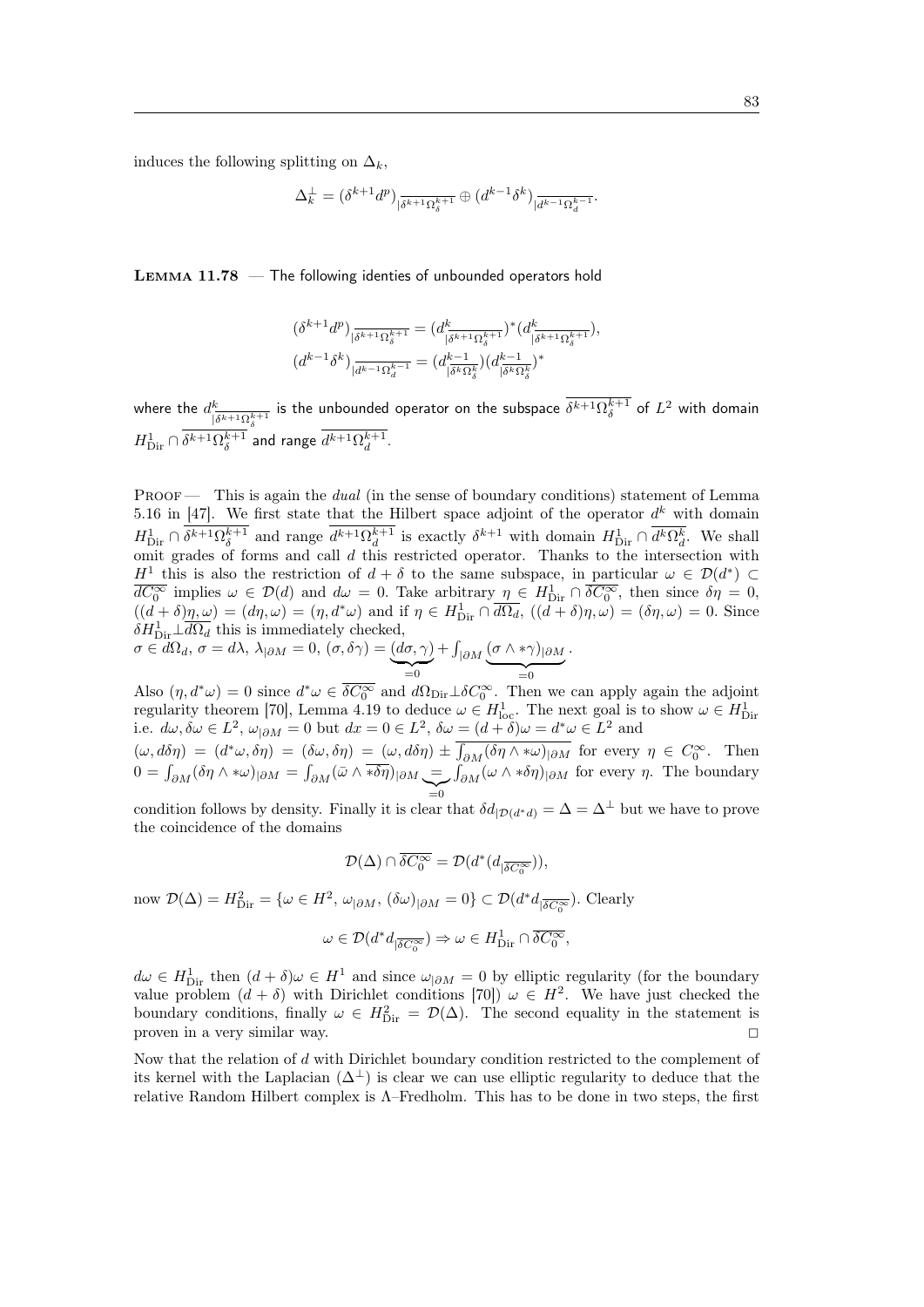is to show that the spectral function of the Laplacian controls the spectral function of the complex √

$$
F_{\Lambda}(\Delta_k^{\perp}, \sqrt{\mu}) = F_{\Lambda}(L^2(\Omega^k X_0, \partial X_0), \mu) + F_{\Lambda}(L^2(\Omega^{k-1} X_0, \partial X_0), \mu)
$$
(98)

in fact

$$
\begin{aligned} F_{\Lambda}(\Delta^{\perp}_k,\sqrt{\mu}) &= F_{\Lambda}\Big((\delta^{k+1}d^k)_{|\overline{\delta^{k+1}\Omega_{\delta}^{k+1}}}), \sqrt{\mu}\Big) + F_{\Lambda}\Big((d^{k-1}\delta^k)_{|\overline{d^{k-1}\Omega_{d}^{k-1}}}), \sqrt{\mu}\Big) \\ &= F_{\Lambda}\Big((d^{k}_{|\overline{\delta^{k+1}\Omega_{\delta}^{k+1}}})^*(d^{k}_{|\overline{\delta^{k+1}\Omega_{\delta}^{k+1}}}), \sqrt{\mu}\Big) + F_{\Lambda}\Big((d^{k-1}_{|\overline{\delta^{k}\Omega_{\delta}^{k}}})(d^{k-1}_{|\overline{\delta^{k}\Omega_{\delta}^{k}}})^*, \sqrt{\mu}\Big) \\ &= F_{\Lambda}\Big(d^{k}_{|\overline{\delta^{k+1}\Omega_{\delta}^{k+1}}}, \mu\Big) + F_{\Lambda}(d^{k-1}_{|\delta^{k}\Omega_{\delta}^{k}}, \mu\Big) \end{aligned}
$$

where, at first step we have used the obvious fact that the spectral functions behave additively under direct sum of operators togheter with the remark after (11.76) , at the second step there are lemmas 11.77 and 11.78 together with the following properties of the spectral functions

•  $F_{\Lambda}(f^*f, \sqrt{\lambda}) = F_{\Lambda}(f, \lambda)$ •  $F_{\Lambda}(\phi,\lambda) = F_{\lambda}(\phi^*,\lambda)$ 

that can be adapted to hold in our situation with unbounded operators. Good references are the paper of Lott and Lück [44] and the paper of Lück and Schick [47] that inspired completely this treatment.

Thanks to (98) it remains to show that  $\Delta_k^{\perp}$  is left  $\Lambda$ –Fredholm. We can use the heat kernel, in fact by elliptic regularity for each leaf the heat kernel  $e^{-t\Delta_k, x^{\perp}}(z, z')$  is smooth and uniformly bounded along the leaf on intervals  $[t_0, \infty)$  [70] Theorem 2.35. As x varies in  $X_0$  these bounds can made uniform by the uniform geometry (in fact the constants depend on the metric tensor, its inverse and a finite number of their derivatives in normal coordinates) and we get a family of smooth kernels that varies transversally in a measurable fashion since it is obtained by functional calculus from a measurable family of operators. Then they give a  $\Lambda$ -trace class element in the Von neumann algebra. Now the projections  $\chi_{[0,\mu]}(f^*f)$  in definition 11.76 where  $f$  is the differential restricted to the complement of its kernel are obtained from the heat kernel as

$$
\chi_{[0,\mu]}(f^*f) = \underbrace{\chi_{[0,\mu]}(\Delta_k^{\perp})e^{\Delta_k^{\perp}}}_{\text{bounded}} \underbrace{\chi_{[0,\mu]}(\Delta_k^{\perp})e^{-\Delta_k^{\perp}}}_{\Lambda-\text{trace class}}.
$$

با

Remark — The same argument of elliptic regularity for b.v. problems togheter with the various Hodge decompositions shows that each term of the long sequence (95) is a finite Random Hilbert space.

#### **12**  $L^2$ – De Rham signature

Let  $\dim(\mathcal{F}) = 4k$  Consider the measurable field of Hilbert spaces  $A_x^k(L_x^0, \partial L_x^0)$  of the minimal domains of the De Rham leafwise differential with Dirichlet boundary conditions  $\omega_{|\partial L_x^0} = 0$  as in section 11.2 with the graph Hilbert structure and the induce Borel structure. This square integrable representation of  $\mathcal{R}_0$  carries a field of bounded symmetric sesquilinear forms defined by

$$
s_x^0: A_x^{2k}(L_x^0, \partial L_x^0) \times A_x^{2k}(L_x^0, \partial L_x^0) \longrightarrow \mathbb{C}, (\omega, \eta) \longmapsto \int_{L_x^0} \omega \wedge \overline{\eta} = \int_{L_x^0} (\omega, \ast \eta) d\nu^x
$$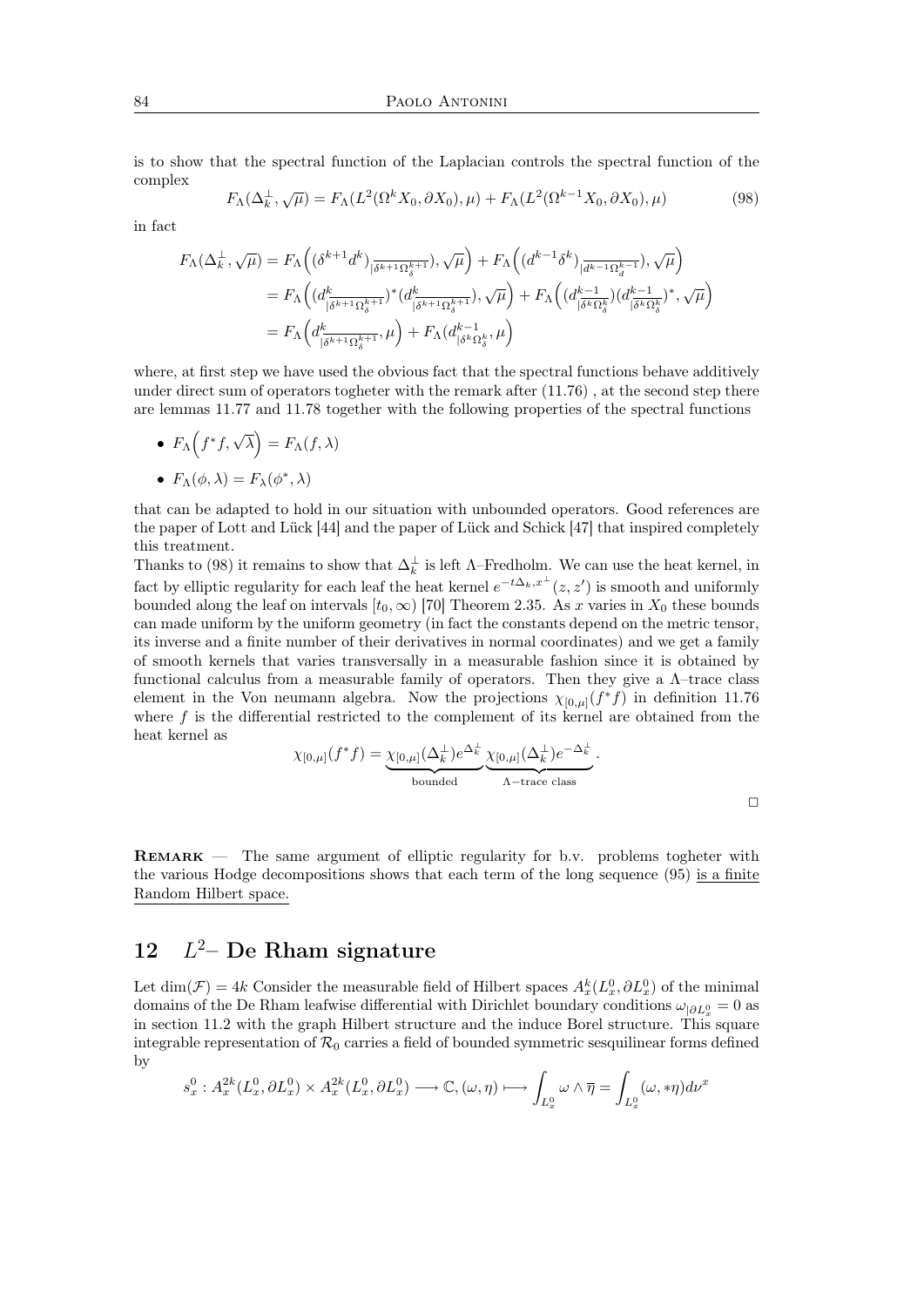i.e. the C–antilinear in the second variable extension of the wedge product on forms ,  $\overline{\sigma \otimes \gamma}$  =  $\sigma \otimes \bar{\gamma}$  is the complex conjugate and  $\nu^x$  is the Leafwise Riemannian metric. Note that also the scalar product  $(\cdot, \cdot)$  on forms is extended to be sesquilinear.

 ${\bf LEMMA}$   ${\bf 12.79}$   $\,$   $\,$   $\,$  The sesquilinear form  $s_x^0$  passes to the  $L^2$  relative cohomology of the leaf  $H^{2k}_{dR,(2)}(L^0_x,\partial L^0_x)$  factorizing through the image of the map  $H^{2k}_{dR,(2)}(L^0_x,\partial L^0_x)\longrightarrow H^{2k}_{dR,(2)}(L^0_x)$ of the  $L^2$  relative de Rham cohomology to the  $L^2$  de Rham cohomology exactly as in the compact (one leaf) case.

PROOF — The first assertion is simply Stokes theorem, in fact let  $\omega \in A_x^{2k}(L_x^0, \partial L_x^0)$  i.e.  $\omega_n \xrightarrow{L^2} \omega$ ,  $d\omega_n \xrightarrow{L^2} 0$  and  $\theta_m \in C_0^{\infty}(\Lambda T^{2k-1} L_x^0)$ ,  $d\theta_m \xrightarrow{L^2} \varphi$  then  $s_x^0(\omega, \varphi) = \lim_{n,m} \int_{L_x^0} \omega_n \wedge \overline{d\theta_m} = \lim_{n,m} \int_{L_x^0} d(\omega_n \wedge \overline{\theta_m}) = \lim_{n,m} \int_{\partial L_x^0}$  $(\omega_n \wedge \theta_m)_{|\partial L_x^0} = 0.$ 

The second one is clear and follows exactly from the classical case i.e. if  $\beta_1 = \beta_2 + \lim_n d\rho_n$ with  $\rho_n$  compactly supported with no boundary conditions write

$$
s_x^0([\alpha],[\beta]) = s_x^0([\alpha],[\beta_2]) + \lim_n \int \alpha \wedge \rho_n,
$$

represent  $\alpha$  as a  $L^2$  limit of forms with Dirichlet boundary conditions than apply Stokes theorem again.  $\square$ 

For every x the sesquilinear form  $s_x^0$  on the cohomology corresponds to a bounded selfadjoint operator  $B_x \in B(H_{dR,(2)}^{2k}(L_x^0, \partial L_x^0))$  (a proof in [63]) univoquely determined by the condition  $s_x^0(\alpha, \beta) = (\alpha, B_x \beta)$ . Measurability properties of  $(s_x^0)_{x \in X_0}$  are by definition (for us) measurability properties of the family  $(B_x)_x$ . It is clear that everything varies in a Borel fashion (use again a smooth fundamental sequence of vector fields as in [33]) then the  $B_x$ 's define a self–adjoint random operator  $B \in \text{End}_{\Lambda}(H_{dR,(2)}^{2k}(X_0, \partial X_0)).$ 

 ${\bf D}$ е ${\bf F}$ титто ${\bf N}$  12.80  $-$  The  $\Lambda$ – $L^2$  De Rham signature of the foliated manifold  $X_0$  with boundary  $\partial X_0$  is

$$
\sigma_{\Lambda,dR}(X_0,\partial X_0):=\mathop{\rm tr}\nolimits_{\Lambda}\chi_{(0,\infty)}(B)-\mathop{\rm tr}\nolimits_{\Lambda}\chi_{(-\infty,0)}(B)
$$

as random operators in  $\operatorname{End}_\Lambda(H^{2k}_{dR,(2)}(X_0,\partial X_0)).$ 

THEOREM  $12.80 -$  We have

$$
\sigma_{\Lambda, dR}(X_0, \partial X_0) = \sigma_{\Lambda, \text{an}}(X, \partial X_0)
$$

then together with formula (91) w.rt. the manifold with cylinder attached X all the three signatures we have defined agree

$$
\sigma_{\Lambda,dR}(X_0,\partial X_0)=\sigma_{\Lambda,\mathrm{an}}(X_0,\partial X_0)=\sigma_{\Lambda}^{\infty}(X)=\langle L(X),[C_{\Lambda}]\rangle+1/2[\eta_{\Lambda}(D^{\mathcal{F}_{\partial}})]
$$

Proof —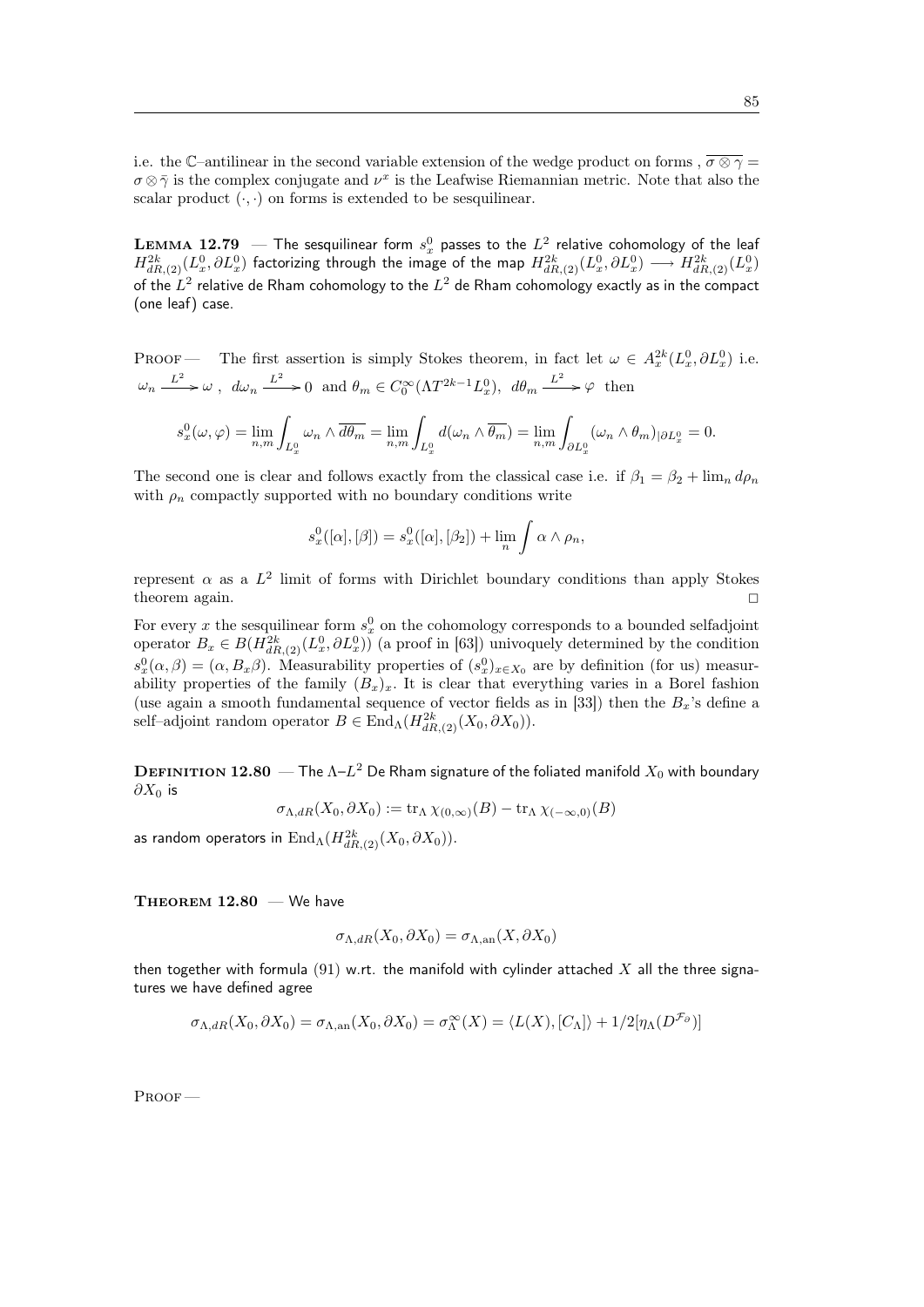First step. This is done. We have just proved, following the method of Vaillant the equality  $\sigma_{\Lambda,\mathrm{an}}(X_0,\partial X_0) = \sigma_{\Lambda}^{\infty}(X)$  where at right the signature on harmonic leafwise  $L^2$ -forms on the elonged manifold with elonged foliation i.e. the  $\Lambda$  signature of the Poincarè product on leafwise harmonic forms. Our reference is then the harmonic signature.

**Second step.** We shall prove  $\sigma_{\Lambda, dR}(X_0, \partial X_0) = \sigma_{\Lambda}^{\infty}(X)$ . Remember the notation  $x \in X_0$ ,  $L_x^0$ is the leaf of the compact foliated manifold with boundary,  $L_x$  is the leaf of the foliation on the manifold X with a cylinder attached. Consider the random Hilbert space  $H_{dr,(2)}^{2k}(X_0)$  obtained from the various  $L^2$  cohomologies of the leaves with no boundary conditions (this is called in [48] the  $L^2$ -homology since it naturally pairies with forms with Dirichlet boundary conditions). We have a family of restriction maps  $X_0 \ni x \longmapsto r_x^p : \mathcal{H}^{2k}(L_x) \longrightarrow H^{2k}_{dR,(2)}(L_x^0)$  where we stress the fundamental fact that the variable x is the compact piece  $X_0$  in order to obtain an intertwining operator  $(\mathcal{H}^{2k}(L_x))_{x \in X_0} : \longrightarrow H^{2k}_{dR,(2)}(L_x^0)$  where the first is seen as a square integrable representation of  $\mathcal{R}_0$ . There are also natural mappings  $i_x^{2k}: H^{2k}_{dR,(2)}(L_x^0, \partial L_x^0) \longrightarrow$  $H_{dR,(2)}^{2k}(L_x)$ . The program of Lück and Schick fits well here and is:

1. A a.e.  $\overline{\text{range}(r_x^{2k})} = \text{range}(i_x^{2k})$  and the signature can be computed looking the fields of sesquilinear Poincarè products on the images of  $i_x^{2k}$  as square integrable representations of  $\mathcal{R}_0$ 

$$
H_{dR,(2)}^{2k}(L_x^0, \partial L_x^0) \xrightarrow{i_x^{2k}} H_{dR,(2)}^{2k}(L_x^0) .
$$
\n
$$
H_{dR,(2)}^{2k}(L_x)
$$
\n(99)

 $\Box$ 

2. The signature of the field of products on the image of  $i_x^{2k}$  concides with the signature of the fields of Poincaré products on  $(\mathcal{H}_x)_{x \in X_0}$  as square integrable representations of  $\mathcal{R}_0$ .

1.

# A Analysis on Manifolds with bounded geometry

Hereafter we review some essential results about differential operators, and the Dirac one in particular, on manifolds with bounded geometry. This theory was developed by J. Roe [65, 66, 67], M. Shubin [69] and J. Lott [?] among others.

Let  $M$  be an oriented Riemannian manifold of bounded geometry, by definition,

- 1. the injectivity radius of  $M$ , inj $(M)$ , defined as the infimum on  $M$  of radii of regular geodesic balls is finite.
- 2. The Riemann curvature tensor is uniformly bounded with every covariant derivative.

**DEFINITION A.81** — For an vector bundle to be of bounded geometry will mean that it is given a connection with uniformly bounded curvature together with every covariant derivative.

Natural examples are, compact manifolds, Galois covering of compact manifolds, the interior of a compact manifold with boundary equipped with a b–metric and finally leaves of a compact foliated manifold. An obvious but important property is that compact perturbations, i.e. connected sum preserve bounded geometry.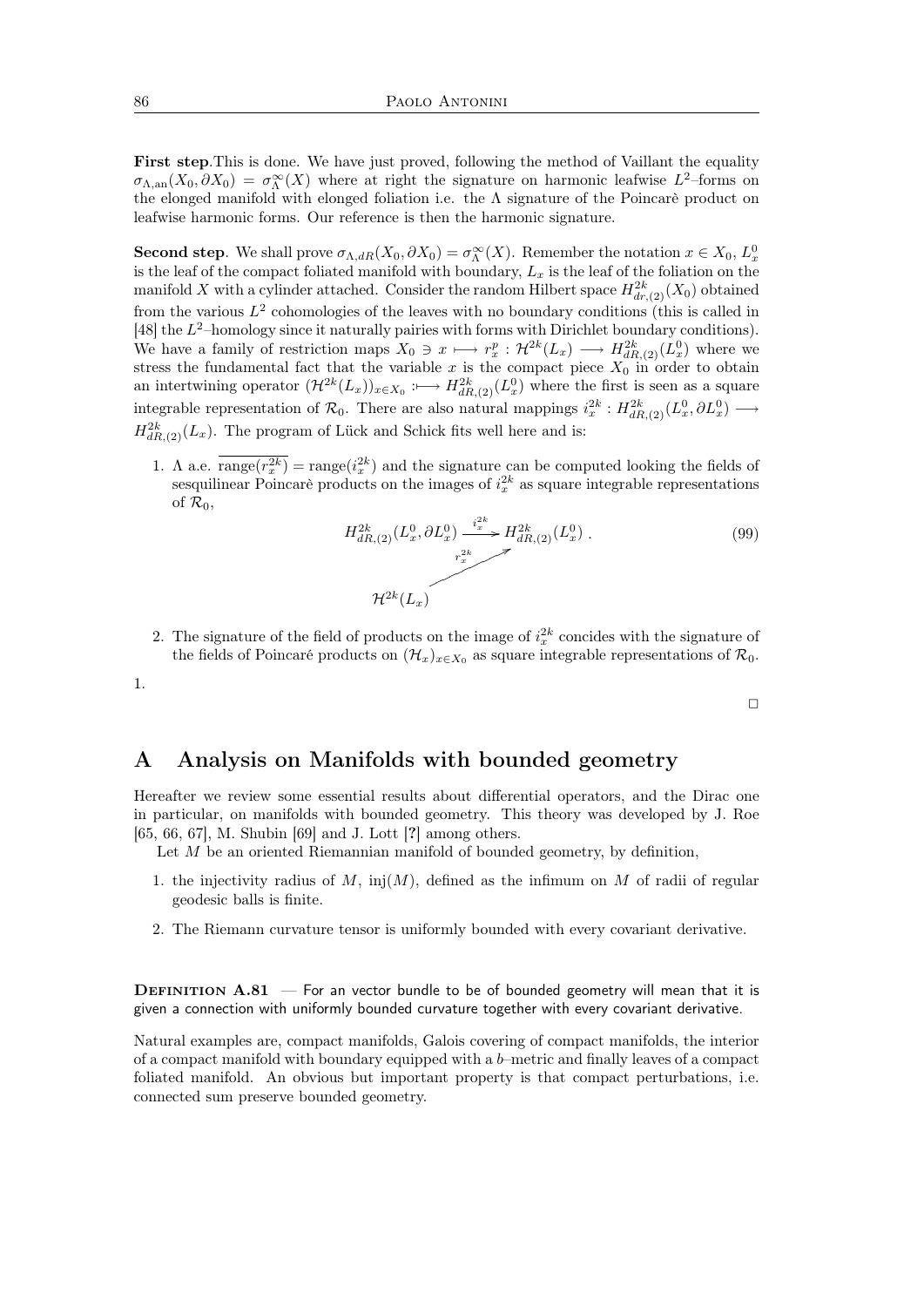Note that a non–compact manifold with bounded geometry has infinite volume. Directly from

the definition one finds that if  $\dim(M) = n$  there exists a positive number r such that the eclidean ball  $B(0, r) \subset \mathbb{R}^n$  is the domain of exponential coordinates for every point in M. The Christoffel symbols of M regarded as a family of smooth functions depending on  $i, j, k$  and points m in B are a bounded subset of the Fréchet space  $C^{\infty}(B)$ . These geodetic balls can be used also to trivialize bundles by parallel traslation along geodesic rays of a fixed orthonormal basis at the center. Such frames are called *synchronous*. With a "good coordinate ball" one refers to this situation.

We shall consider till the end of this section Clifford modules of bounded geometry with  $\mathbb{Z}_2$  graduated structure denoted generally by S and call D the associated Dirac operator.

#### DEFINITION A.82 -

1. For  $k \in \mathbb{N}$  the Sobolev space of sections of  $H^k(S)$  is the completion of  $C_c^\infty(S)$  under the norm

 $||s||_k = (||s||_{L^2}^2 + ||\nabla s||_{L^2}^2 + \cdots ||\nabla^k s||_{L^2}^2)^{1/2}.$ 

- 2. For negative  $k$ ,  $H^k(S)$  is the dual space of  $H^{-k}(S)$  regarded as a distributional sections space.
- 3. Put  $H^\infty(S) = \bigcap_k H^k(S)$  equipped with its natural Fréchet topology,  $H^\infty(S) = \bigcup H^k(S)$ with the weak topology that it inherits as as the dual of  $H^{\infty}(S)$ .

#### DEFINITION A.83 -

1. Let  $r \in \mathbb{N}$ , the uniform  $C^r$  space is the Banach space of all  $C^r$  sections s of S such that the norm

$$
\||s\||_r = \sup \big\{ |\nabla_{v_1} \cdots \nabla_{v_r} s(m)| \big\}
$$

is finite, supremum taken over points  $m \in M$  and collections  $\{v_1, ..., v_q, 0 \le q \le r\}$  of unit vectors at  $m$ .

2. Also,  $UC^{\infty}(S)$  is the Fréchet space  $\bigcap_{r}UC^{r}(S).$ 

The algebra of differential operators  $\text{Diff}^*(M, S)$  acting on S contains the subalgebra UDiff<sup>\*</sup>(M, S) of uniform differential operators generated by the uniform space  $UC^{\infty}(\text{End}(S))$ together with covariant derivatives  $\nabla_X^S$  (as differential operators) along uniform vector fields  $X \in UC^{\infty}(TM).$ 

It turns out that for a differential operator to be uniformly elliptic is necessary and sufficient to have every derivative (also 0 order of course) of its symbol uniformly bounded on every good coordinate ball. A  $k$ -order uniform differential operator naturally defines continuous mappings,  $H^r(M, S) \longrightarrow H^{r-k}(M, S)$  and  $UC^l(M, S) \longrightarrow UC^{l-k}(M, S)$ .

**DEFINITION A.84** — An uniform differential operator  $P \in \text{UDiff}^*(M, S)$  is uniformly elliptic if its principal symbol

$$
\sigma_{\rm pr}(P) \in \mathrm{UC}(T^*M, \pi^*(\mathrm{End}(S))
$$

has an uniform inverse in an  $\epsilon$ -neightborhood of the zero section in  $T^*M$ .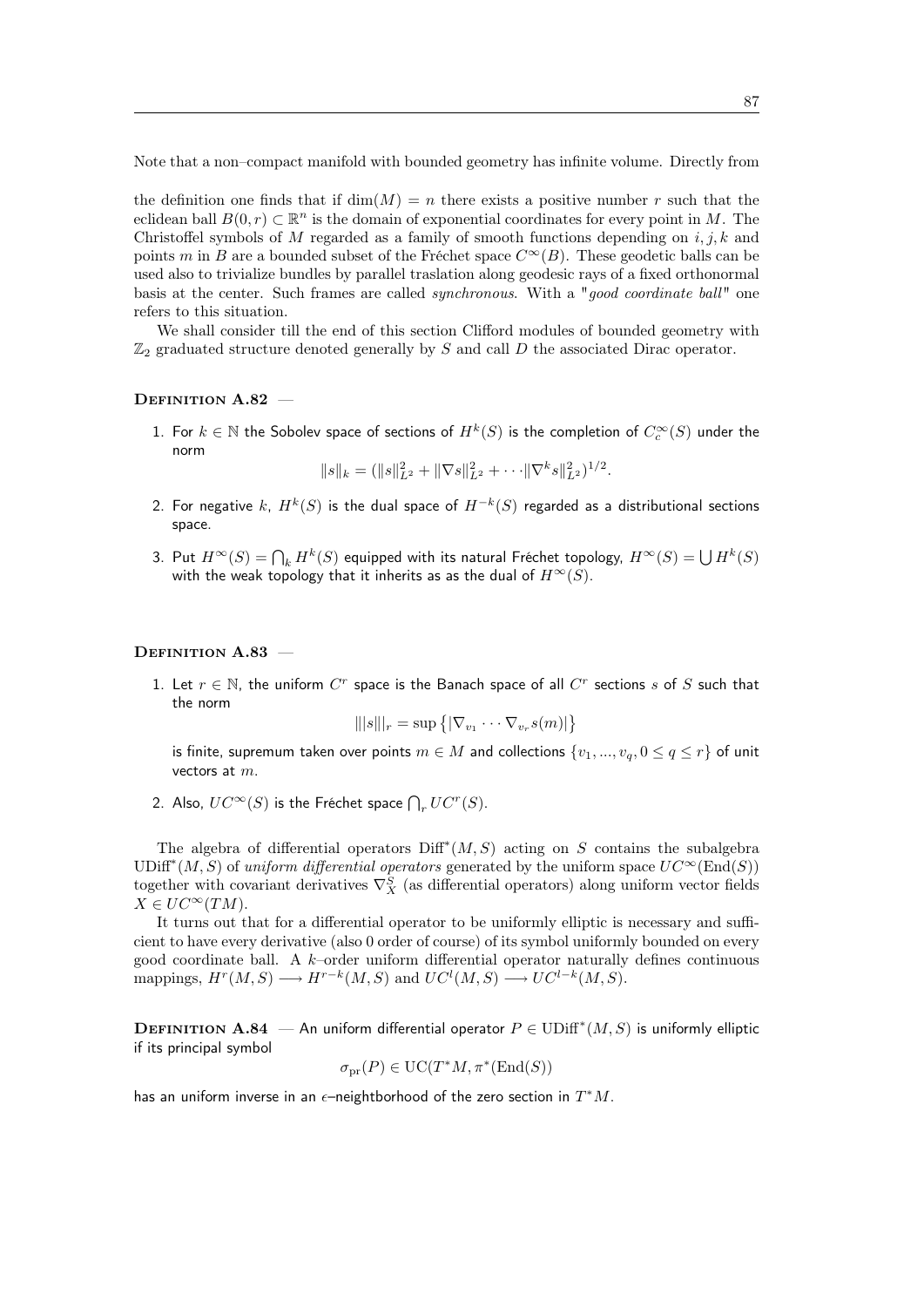THEOREM A.84 — (uniform Gårding's inequality) For an uniformly elliptic operator  $T \in$  $\mathrm{UDiff}^k(M,S)$ , for every  $l$  there exists a positive constant  $C(l)$  such that

$$
||s||_{H^{s+k}} \le C(l)\{||s||_{H^s} + ||Ps||_{H^s}\},\tag{100}
$$

for every  $s \in C_c^{\infty}(M, S)$ .

PROOF — A straightforward generalization of compact case.

Here a list of properties

In this framework the Sobolev embedding theorem reads as follows,

**THEOREM A.84** — For  $k, s \in \mathbb{N}$ ,  $s > k + (\dim(M))/2$  There is a continuous inclusion  $H^s(M,S) \longrightarrow UC^k(M,S)$  hence also a continuous inclusion of Fréchet spaces

$$
H^{\infty}(S) \longrightarrow UC^{\infty}(S)
$$

PROOF — As observed by J. Roe, this is an adaption of the standard compact case, in fact thanks to bounded geometry assumption the family of local Sobolev constant on good balls is bounded.  $\square$ 

Now by Schwartz kernel theorem a continuous linear operator<sup>18</sup>  $T: C_c^{\infty}(M, S) \longrightarrow C^{-\infty}(M, s)$ is univoquely represented by its Schwartz kernel, the unique distribution–section  $K_T \in$  $C^{-\infty}(M \times M, \text{END}(S) \otimes \text{Pr}_1^*\Omega(M))$  satisfying the distributional equation

$$
\langle K_T u, v \rangle = \langle K_T, v \boxtimes u \rangle
$$

for every  $u, v \in C_c^{\infty}(M, S)$ . Here the *big endomorphism bundle*  $END(S) \longrightarrow M \times M$  has fiber  $Hom(S_x, S_y)$  over  $(x, y)$ . the following is a group of definitions.

#### DEFINITIONS A.85 -

- 1. We say that  $T$  has order  $k \in \mathbb{Z}$  if it extends to an operator in  $B(H^s(M,S),H^{s-k}(M,s))$ for every s.
- 2. The space of  $k$ –order operators is denoted by  $\mathrm{Op}^k(M,S)$ . with seminorms given by  $B(H^s(M, S), H^{s-k}(M, s)).$
- 3. The space  ${\rm Op}^{-\infty}(M,S)\,=\, {\bigcap}_{k<0}{\rm Op}^k(M,S)$  is called the space of uniformly smoothig operators. In fact we shall see it is the space of operators with uniformly smooth kernels.
- 4. An element  $T\,\in\, \mathrm{Op}^k(M,S),\; k\,\geq\, 1$  is called elliptic if it satisfies the uniform Gårding inequality (100).

Below a list of properties that can be found in the papers cited at the beginning.

#### PROPOSITION A.86 –

.

<sup>&</sup>lt;sup>18</sup>If  $T$  is not a pseudo-differential operator it is customary to require that it respects all the connected components of M.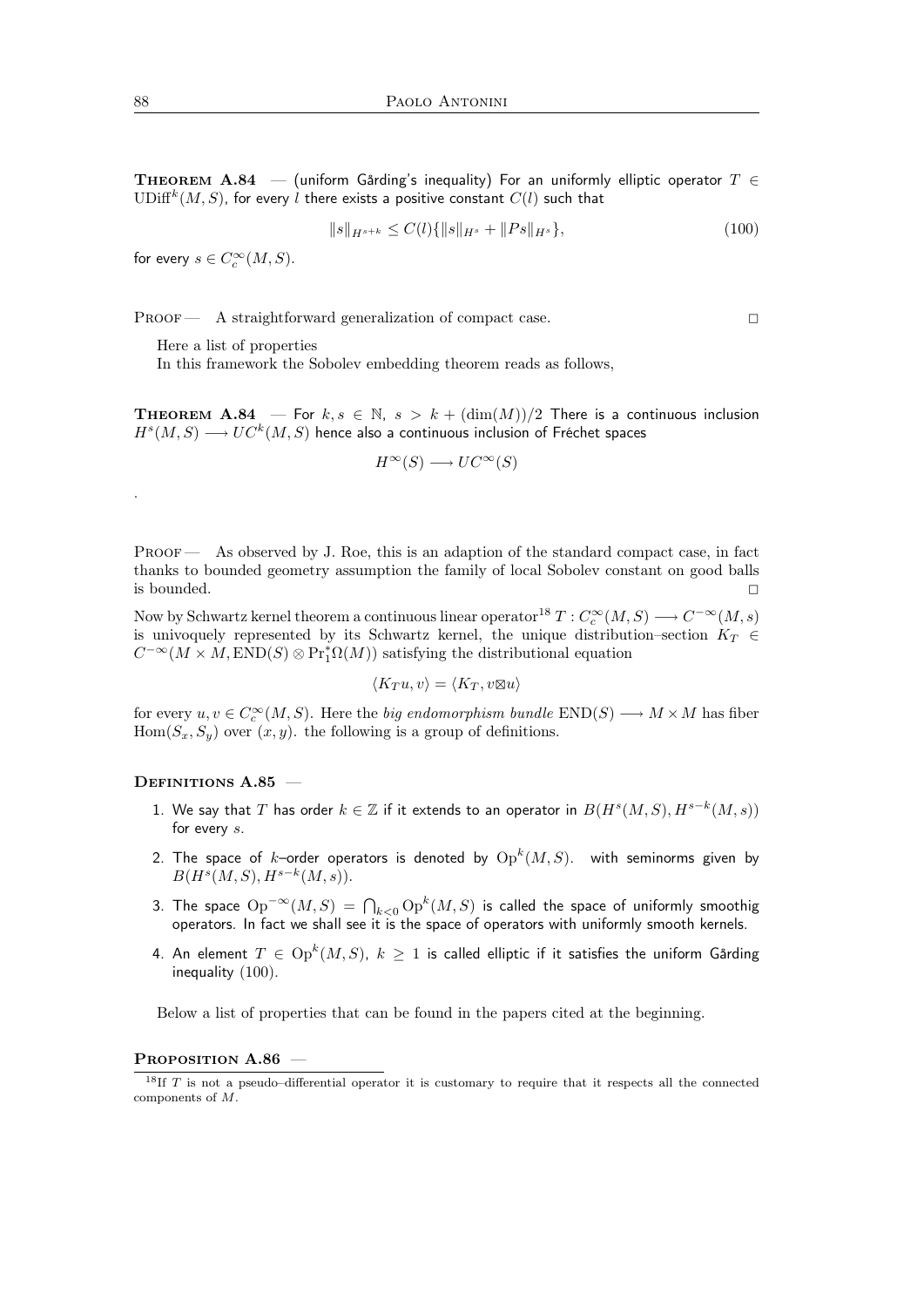- $\bullet$  Ellipticity is stable under order 0 perturbations, if  $T\,\in\, \operatorname{Op}^k(M,S)$  elliptic and  $Q\,\in\,$  $\operatorname{Op}^0(M,S)$  then  $T+Q$  is elliptic.
- $\bullet \ \text{ If } \in \operatorname{Op}^k(M,S)$  is elliptic and formally self–adjoint then every its spectral projection belongs to  $\mathop{\rm Op}\nolimits^0(M,s).$
- It follows from the completeness of  $M$  that an elliptic and formally self-adjoint element  $T\,\in\, \operatorname{Op}^k(M,S)\,$   $(k\,\geq\, 1$  as required by the definition of elliptic element) is essentially selfadjoint on  $L^2(M,S)$ .

If T denotes its closure also one finds that  $dom(T) = H^k(M, S)$ . In particular this is true for the Dirac operator D.

### A.1 Spectral functions of elliptic operators

Last theorem says that an uniformly elliptic operator on a manifold with bounded geometry is essentially self–adjoint. We need some considerations about spectral functions of T. Let

$$
RB(\mathbb{R}) := \{ f : \mathbb{R} \longrightarrow \mathbb{C}, \text{ Borel}; \quad |(1+x^2)^{k/2} f(x)|_{\infty} < \infty \quad \forall k \in \mathbb{N} \}
$$

be the space of rapidly decreasing Borel functions with Fréchet structure induce by the seminorms  $|(1+x^2)^{k/2} \cdot |_{\infty}$ 

Let  $RC(\mathbb{R})$  denote the closed subspace of continuous functions.

**PROPOSITION A.87** — For an elliptic element T and  $l \in \mathbb{N}$  and rapid Borel functions f,  $T^{l}f(T)$  is bounded in  $L^{2}$  and the following Gårding inequality holds true,

$$
||f(T)\psi||_{H^{l}} \leq C(l) \sum_{i=0}^{l} ||T^{i}f(T)\psi||_{L^{2}} \leq C(l) ||\psi||_{L^{2}} \sum_{i=0}^{l} |x^{i}f|_{\infty}
$$
\n(101)

for every  $\psi\in C_c^\infty(M,S).$  Suppose now, by simplicity of writing that  $T$  has order 1, making use of the duality

$$
(H^s)^* = H^{-s}
$$

one finds, for  $k, l \in \mathbb{Z}, l \geq k$ ,

$$
||f(T)\psi||_{H^l} \le C(l,k) \sum_{i=0}^{l-k} ||T^i f(T)\psi||_{H^k} \le C(l,k) ||\psi||_{H^k} \sum_{i=0}^{l-k} |x^i f|_{\infty}.
$$
 (102)

**PROOF** — Observe first that the operator  $T^l f(T)$  is the spectral function of T corresponding to the function  $x^l f(x)$  on R hence is bounded. Again, since f is bounded no problem here in commuting relations, in particular  $T^l f(T) = f(T) T^l$  (equality in the sense of unbounded operators) in particular  $f(T): L^2 \longrightarrow H^{l+k}$ . Now from Gårding's inequality for T,

$$
||f(T)\psi||_{H^l} \leq C(l) \sum_{i=0}^l ||T^i f(T)\psi||_{L^2} \leq C(l) ||\psi||_{L^2} \sum_{i=0}^l |x^i f|_{\infty}.
$$

Inequality (102) follows at once from the first one (101) in fact the first step is to consider the transpose of  $T^l f(T) : H^{-l} \longrightarrow H^{-k}$  while the second step is based on our very dual definition of Sobolev space of order negative. <sup>2</sup>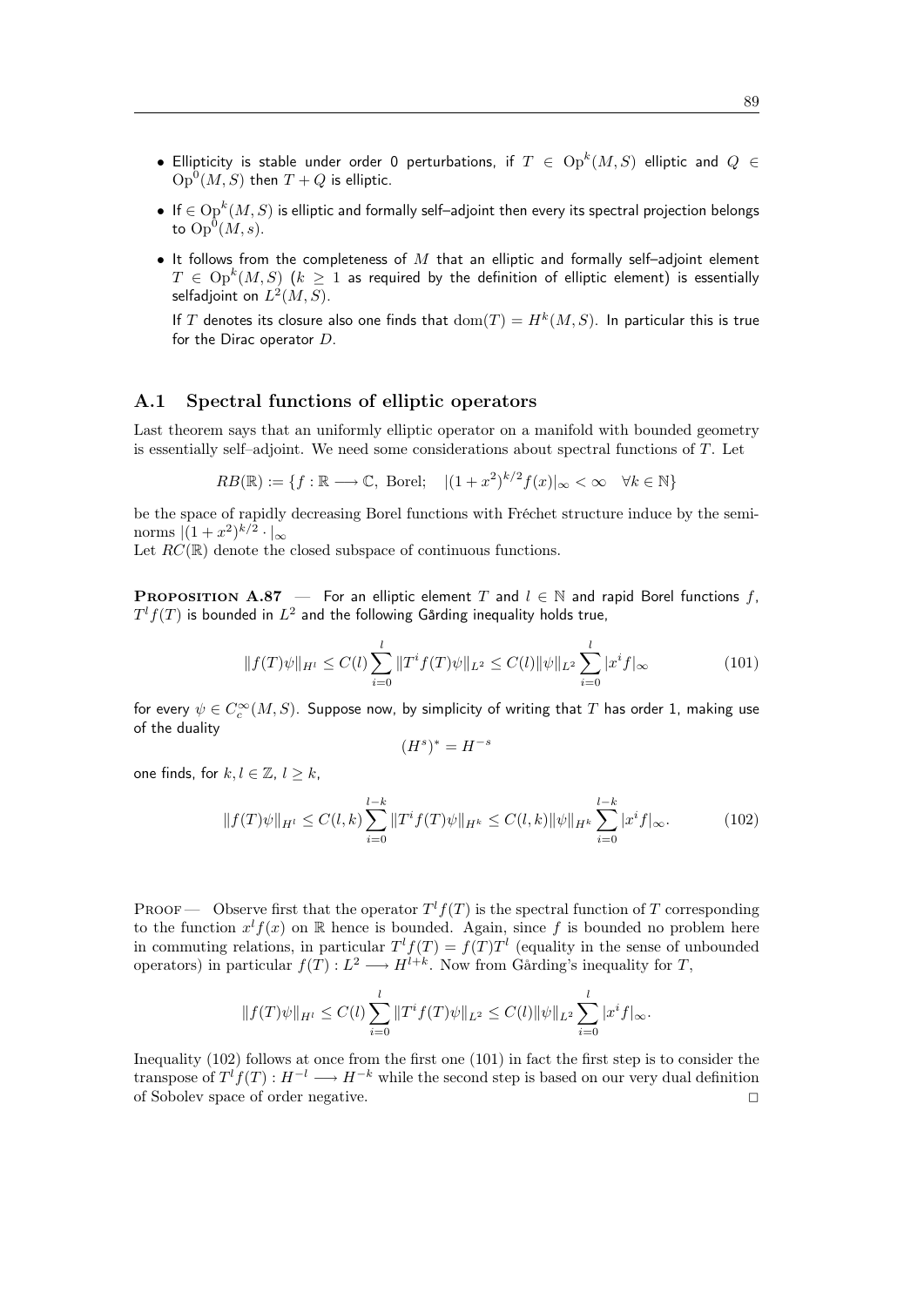Hence, we get continuity of the functional calculus  $RB(\mathbb{R}) \longrightarrow B(H^{l}(M, S), H^{k}(M, S))$ for each l, k then continuity of  $RB(\mathbb{R}) \longrightarrow \mathrm{Op}^{-\infty}(M, S)$ . With a little work, using Sobolev embedding one can prove the following theorem.

THEOREM  $\mathbf{A.87}\ \mathrm{-let}\ T\in \mathrm{Op}^k(M,S)$  uniformly elliptic and formally selfadjoint.

• If  $L = [n/2 + 1]$ ,  $n = \text{dim}M$  and  $l \in \mathbb{N}$  then the kernel mapping

$$
\operatorname{Op}^{-2L-l}(M, S) \longrightarrow UC^{l}(M \times M, \operatorname{END}(S) \otimes \operatorname{Pr}_{1}^{*}\Omega(M)), T \longmapsto K_{T},
$$

is continuous.

• For  $f \in RB(\mathbb{R})$  the kernel of  $f(T)$  is uniformly smoothing,

 $K_T \in UC^{\infty}(M \times M, \text{END}(S) \otimes \text{Pr}_1^*\Omega(M)).$ 

and the kernel mapping  $RB(\mathbb{R})\longrightarrow UC^{\infty}(M\times M,\mathrm{END}(S)\otimes\mathrm{Pr}_1^*\Omega(M))$  is continuous.

REMARK — Combining A.16, page 89 and ?? we see that every spectral projection  $\Pi_A$  of the Dirac operator obtained by a bounded Borel set  $A \subset \mathbb{R}$  is represented by a uniformly smoothing kernel hence is locally traceable (in the usual sense on  $L^2(M, S)$  w.r.t the Abelian Von Neumann algebra  $L^{\infty}(M)$ ). This means that for every Borel set  $B \subset M$  with compact closure the operator  $\chi_B \Pi_A \chi_B$  is trace class, one gets a Radon measure  $B \mapsto \text{trace } \chi_B \Pi_A \chi_B$ called the <u>local trace</u> of  $\Pi_A$ .

### A.2 Some computations on Clifford algebras

Let  $\mathbb{C}l(k)$  the (complex) Clifford algebra over the euclidean space  $\mathbb{R}^k,$  with generators  $\mathbf{c}_1,\ldots,\mathbf{c}_k$ and relations  $(c_i \text{ orthonormal basis})$ 

$$
\mathbf{c}_i \mathbf{c}_j + \mathbf{c}_j \mathbf{c}_i = -2\delta_{ij}.
$$

The algebra  $\mathbb{C}l(k)$  is Z<sub>2</sub>-graded:  $\mathbb{C}l(k) = \mathbb{C}l^{+}(k) \oplus \mathbb{C}l^{-}(k)$ , being  $\mathbb{C}l^{+}(k)$  the subalgebra spanned by products of even sets of generators.

The map  $\mathbf{c}_i \longrightarrow \mathbf{c}_i \mathbf{c}_{k+1}$  defines an isomorphism  $\mathbb{C}l(k) \overset{\sim}{\rightarrow} \mathbb{C}l^+(k+1)$ .

The volume element  $\tau_k := i^{[(k+1)/2]} c_1 \dots c_k \in \mathbb{C}l(k)$  satisfies  $\tau_k^2 = 1$  and thus induces a  $\mathbb{Z}_2$ -grading on each representation of  $\mathbb{C}l(k)$ . Due to the fact

$$
\tau_k\mathbf{c} = -(-1)^k\mathbf{c}\tau_k
$$

for  $\mathbf{c} \in \mathbb{R}^k \subset \mathbb{C}l(k)$  this induced grading is trivial if k is odd.  $\mathbb{C}l(2l)$  has a unique irreducible representation, called its spinor space and we denote it by  $S(2l)$ . Its dimension is dim  $S(2l)$  = 2<sup>l</sup>. Decomposing into the  $\pm 1$ -Eigenspaces of  $\tau_{2l}$  we write  $S(2l) = S^+(2l) \oplus S^-(2l)$ . Via the identification  $Cl(2l-1) \cong Cl^+(2l)$  the spaces  $S^+(2l)$ ,  $S^-(2l)$  are non-equivalent irreducible representations of  $Cl(2l - 1)$ , which can be considered as being isomorphic representations of  $Cl(2l-2) \cong Cl^+(2l-1)$  via the map  $S^+(2l) \stackrel{c_{2l}}{\rightarrow} S^-(2l)$ . This of course is then just the representation  $S(2l-2)$  of  $\mathbb{C}l(2l-2)$ .

Notation: for  $S^{\pm}(2l)$  we also write  $S^{\pm}(2l-1)$  when these spaces are seen as representations of  $\mathbb{C}l(2l-1)$ .

$$
\mathbb{C}l(2l-1) \longleftrightarrow \mathbb{C}l^+(2l) \longleftrightarrow \text{End}^+(S^+(2l) \bigoplus S^-(2l)) \Longrightarrow \text{End}(S^{\pm}(2l)) =: \text{End}(S^{\pm}(2l-1)) \ .
$$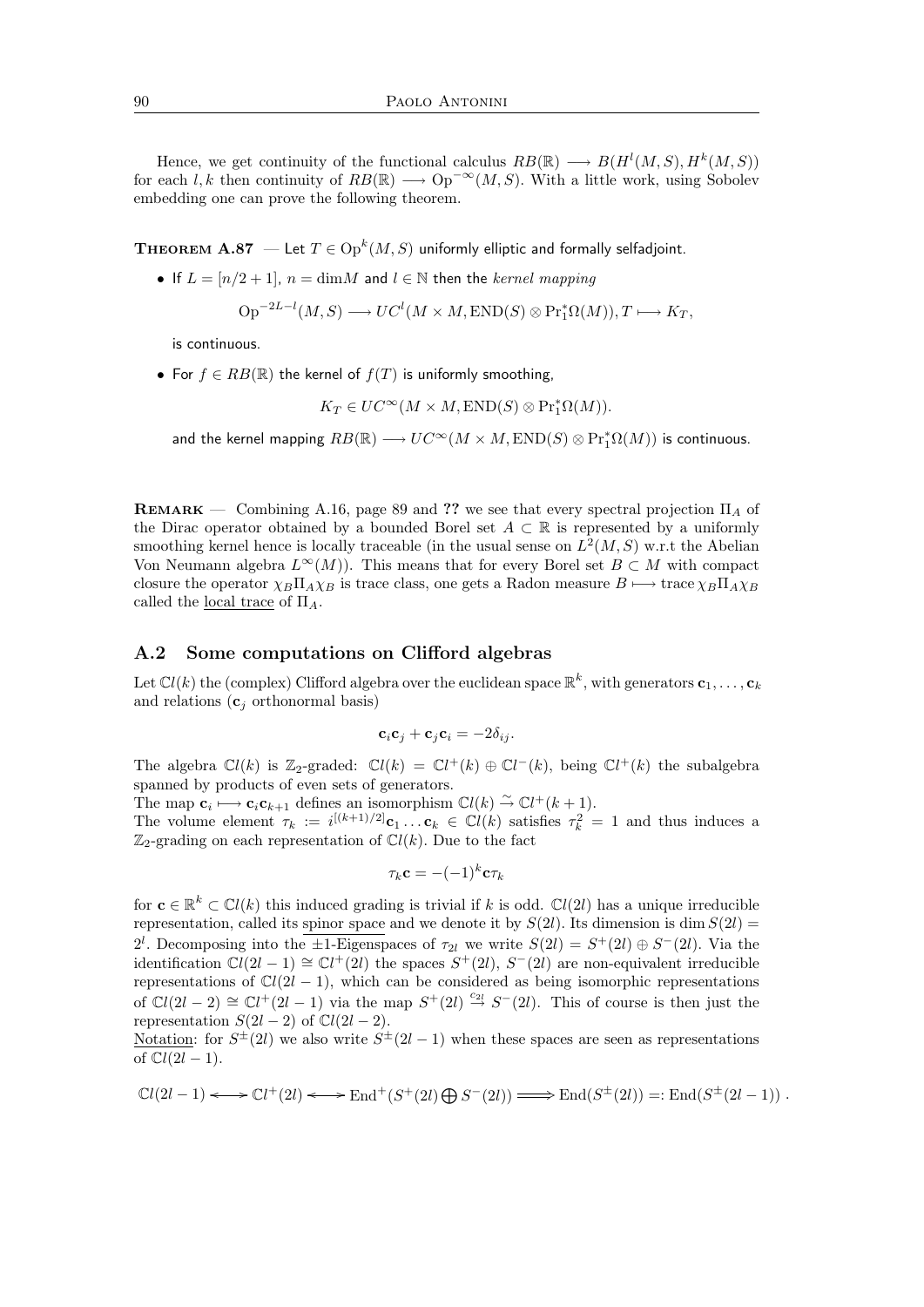It is easily seen that  $Cl(2l)$  acts injectively on  $S(2l)$ . Comparison of dimensions then yields  $\mathbb{C}(2l) \cong \text{End}(S(2l)),$  and, using  $\mathbb{C}l(2l-1) \cong \mathbb{C}l^{+}(2l)$  also

$$
\mathbb{C}l(2l-1) \cong \mathbb{C}l^+(2l) \cong \text{End}^+(S(2l)).
$$

The identification  $Cl(2l - 1) \longrightarrow End(S^{\pm}(2l - 1))$  maps  $\tau_{2l-1}$  to  $\pm 1$  and one can show that the null space is  $(1 \mp \tau_{2l-1})\mathbb{C}(2l-1)$ .



The traces tr<sup> $\pm$ </sup> on End( $S^{\pm}(2l-1)$ ) and the graded trace str on End( $S(2l)$ ) then induce traces on  $\mathbb{C}(2l-1)$  and  $\mathbb{C}(2l)$ . On elements of the form  $\mathbf{c}_I := \mathbf{c}_{i1} \dots \mathbf{c}_{i|I|}$  where  $I = \{i_1 \leq \dots \leq i_l\}$  $i_{|I|} \subset \{1, \ldots, k\}$  these can be computed as follows

### Lemma A.88 —

- (a) In  $\mathbb{C}l(2l)$  we have  $str(\tau_{2l}) = 2^l$  and  $str(1) = str(\mathbf{c}_I) = 0$  for  $I \neq \{1, ..., k\}$ .
- (b) In  $\mathbb{C}l(2l-1)$  we have  $str(\tau_{2l-1}) = -tr^-(\tau_{2l-1}) = tr^{\pm}(1) = 2^{l-1}$  and for  $I \neq \{1, ..., k\}$ we have  $tr^{\pm}(c_1) = 0$ .

On  $(\mathbb{C}l(2l-1)-\mathbb{C})\subset \mathbb{C}l(2l)$  therefore  $\mathrm{tr}^{\pm}(\bullet)=\mp \frac{1}{2}\, \mathrm{str}(\mathbf{c}_{2l}\bullet)$  and on  $\mathbb{C}l(2l)\subset \mathbb{C}l(2l+1)$ we have  $str(\bullet) = \pm i \, tr^{\pm}(\mathbf{c}_{2l+1}\bullet)$ 

PROOF — Cf. [9], Proposition 3.21

The map  $S^+(2l) \xrightarrow{c_{2l}} S^-(2l)$  gives an identification  $S(2l) \cong S^{\pm}(2l-1) \oplus S^{\pm}(2l-1)$ . In this representation,  $Cl(2l)$  acts on  $S(2l)$  as follows

$$
\mathbf{c}_{i} \in \mathbb{C}l(2l-1) \simeq \begin{pmatrix} 0 & \pm \mathbf{c}_{i} \\ \pm \mathbf{c}_{i} & 0 \end{pmatrix} \mathbf{c}_{2l} \simeq \begin{pmatrix} 0 & -1 \\ 1 & 0 \end{pmatrix}
$$
  
and 
$$
\operatorname{str}\begin{pmatrix} \phi_{1} & \phi_{2} \\ \phi_{3} & \phi_{4} \end{pmatrix} = \operatorname{tr}^{\pm}(\phi_{1}) - \operatorname{tr}^{\pm}(\phi_{4})
$$

## References

- [1] M. F. Atiyah. Elliptic operators, discrete groups and von Neumann algebras. In Colloque "Analyse et Topologie" en l'Honneur de Henri Cartan (Orsay, 1974), pages 43–72. Astérisque, No. 32–33. Soc. Math. France, Paris, 1976.
- [2] M. F. Atiyah., R. Bott, and V. K. Patodi. On the heat equation and the index theorem Invent. Math. (19), 279–330 1973. errata, No. ibid. (28) 277–280 1975.
- [3] M. F. Atiyah., R. Bott. The index theorem for manifolds with boundary. Differential analysis, Bombay colloquium (Oxford 1964).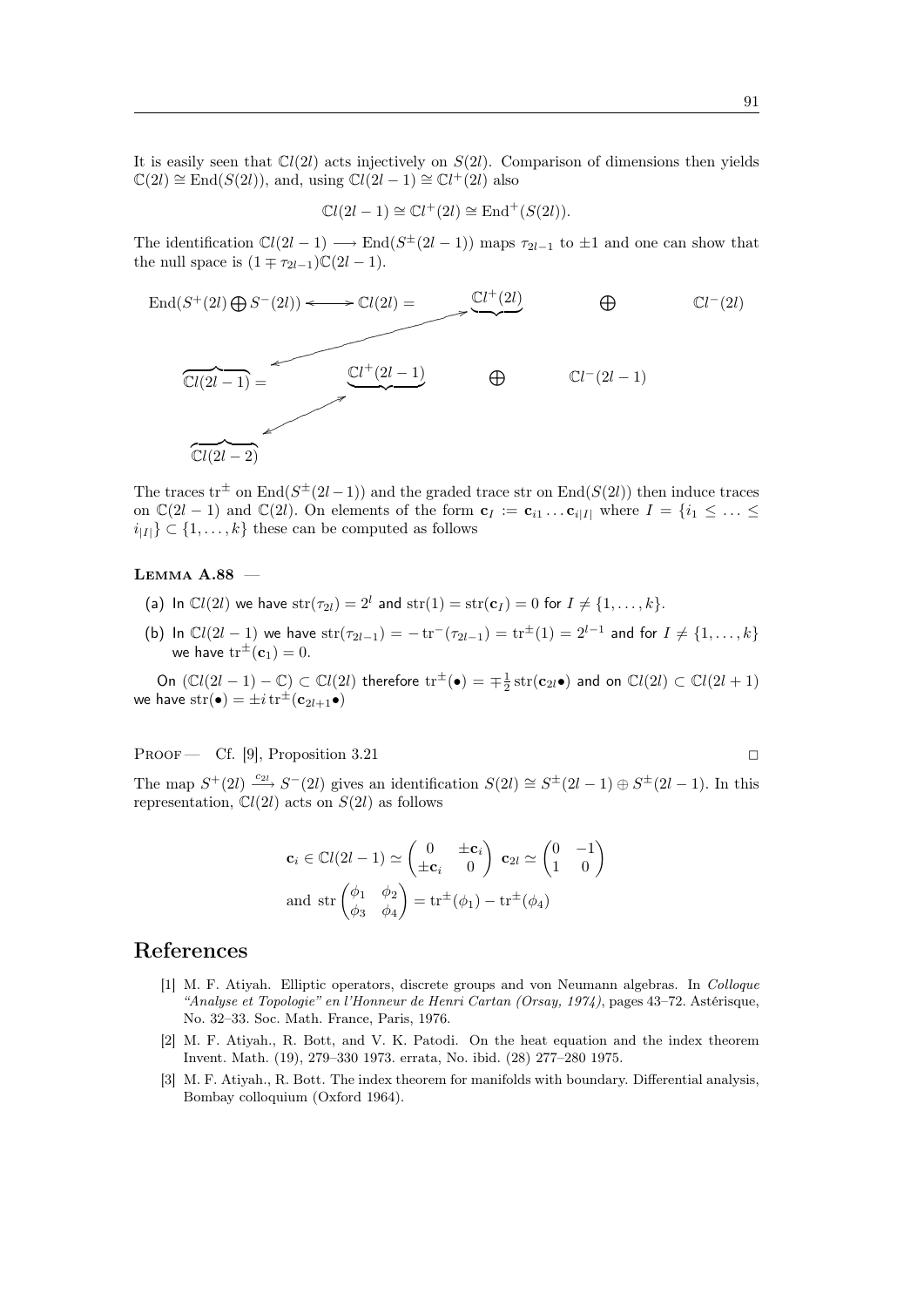- [4] M. F. Atiyah, V. K. Patodi, and I. M. Singer. Spectral asymmetry and Riemannian geometry. I. Math. Proc. Cambridge Philos. Soc., 77:43–69, 1975.
- [5] M. F. Atiyah and I. M. Singer. The index of elliptic operators. I. Ann. of Math. (2), 87:484– 530, 1968.
- [6] M. F. Atiyah and I. M. Singer. The index of elliptic operators. III. Ann. of Math. (2), 87:546–604, 1968.
- [7] M. F. Atiyah and I. M. Singer. The index of elliptic operators. IV. Ann. of Math. (2), 93:119–138, 1971.
- [8] M.-T. Benameur & A.L. Carey & J. Phillips & A. Rennie & F.A. Sukochev & K.P. Wojciechowski. An analytic approach to spectral flow in von Neumann algebras, Analysis, Geometry and Topology of Elliptic Operators, World Sci. Publ., 297–352, 2007.
- [9] Nicole Berline, Ezra Getzler, and Michèle Vergne. Heat kernels and Dirac operators, volume 298 of Grundlehren der Mathematischen Wissenschaften [Fundamental Principles of Mathematical Sciences]. Springer-Verlag, Berlin, 1992.
- [10] Jean-Michel Bismut. The Atiyah-Singer index theorem for families of Dirac operators: two heat equation proofs. *Invent. Math.*, 83(1):91-151, 1985.
- [11] Jean-Michel Bismut and Jeff Cheeger. Remarks on the index theorem for families of Dirac operators on manifolds with boundary. In Differential geometry, volume 52 of Pitman Monogr. Surveys Pure Appl. Math., pages 59–83. Longman Sci. Tech., Harlow, 1991.
- [12] Jean-Michel Bismut and D. S. Freed. The Analysis of elliptic families. Comm. Math. Phys., volume 107, 103–163. 1986.
- [13] Jean-Michel Bismut and John Lott. Flat vector bundles, direct images and higher real analytic torsion. J. Amer. Math. Soc., 8(2):291–363, 1995.
- [14] Manfred Breuer Fredholm theories on Von Neumann algebras I Math. Ann. 178, 243–254, 1968.
- [15] Manfred Breuer Fredholm theories on Von Neumann algebras II Math. Ann. 180, 313–325. 1969.
- [16] J. Brüning and M. Lesch. Hilbert complexes J Functional Analysis 108, 88-132 (1992)
- [17] Ulrich Bunke. A K–theoretic relative index theorem and Callias–Type Dirac operators, Math. Ann., 303:241–279, 1995.
- [18] A.L. Carey & J. Phillips Unbounded Fredholm modules and spectral flow. Can. J. Math 50(4):673–718 1998
- [19] A.L. Carey & J. Phillips & A. Rennie & F.A. Sukochev "The local index formula in semifinite von Neumann algebras II: the even case". Adv. Math. 202:517–554 2006
- [20] Jeff Cheeger and Mikhael Gromov. Bounds on the von Neumann dimension of  $L^2$ -cohomology and the Gauss-Bonnet theorem for open manifolds. J. Differential Geom., 21(1):1–34, 1985.
- [21] Jeff Cheeger, Mikhail Gromov, and Michael Taylor. Finite propagation speed, kernel estimates for functions of the Laplace operator, and the geometry of complete Riemannian manifolds. J. Differential Geom., 17(1):15–53, 1982.
- [22] P. R. Chernoff Essential self–adjointness of powers of generators of hyperbolic equations. J. Functional Analysis., 12:401–414, 1973.
- [23] A. Connes and G. Skandalis. The longitudinal index theorem for foliations. Publ. Res. Inst. Math. Sci., 20(6):1139–1183, 1984.
- [24] Alain Connes. Sur la théorie non commutative de l'intégration. In Algèbres d'opérateurs (Sém., Les Plans-sur-Bex, 1978), volume 725 of Lecture Notes in Math., pages 19–143. Springer, Berlin, 1979.
- [25] Alain Connes. Noncommutative geometry. Academic Press Inc., San Diego, CA, 1994.
- [26] J. Dieudonne. Treatise on modern analysis. Vol 10-VII Academic Press, New York, 1988.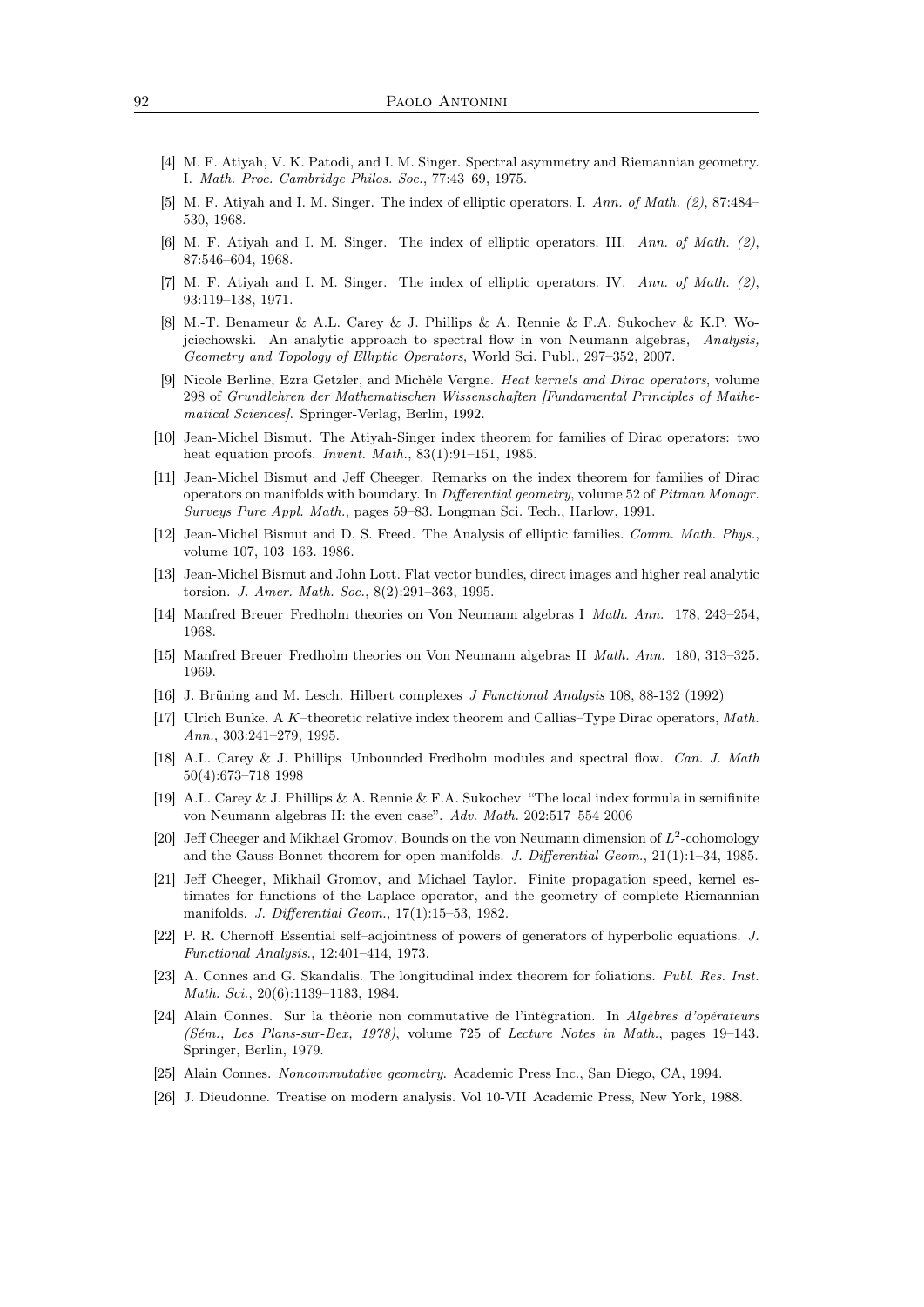- [27] J. Dixmier. Von Neumann algebras. North Holland, Amsterdam, 1988.
- [28] N. Dunford and J. Schwartz Linear operators part 2, Spectral theory. Interscience, New York, 1963
- [29] Mostafa Esfahani Zadeh An Index Theorem on foliated manifolds with Boundary Preprint
- [30] Ezra Getzler. Cyclic homology and the Atiyah-Patodi-Singer index theorem. In *Index theory* and operator algebras (Boulder, CO, 1991), volume 148 of Contemp. Math., pages 19–45. Amer. Math. Soc., Providence, RI, 1993.
- [31] Alexander Gorokhovsky and John Lott. Local index theorem over foliation groupoids. to be appeared in Jour of Kerell.
- [32] Daniel Grieser. Basics of the b-calculus. In Approaches to singular analysis (Berlin, 1999), volume 125 of Oper. Theory Adv. Appl., pages 30–84. Birkhäuser, Basel, 2001.
- [33] James Heitsch and Conor Lazarov. Homotopy invariance of foliation Betti numbers, In Invent. Math, 104 pages 321–347 1991.
- [34] Lars Hörmander. Analysis of linear partial differential operators III. Springer, 1983.
- [35] Mikhael Gromov. Groups of polynomial growth and expanding maps. *Inst. Hautes Études* Sci. Publ. Math., (53):53–73, 1981.
- [36] André. Haefliger. Varietés feuilletés. Ann. Scuola Norm. Sup. Pisa (16), 367Ð397, 1962
- [37] Lars Hörmander. Pseudo–differential operators. Comm. Pure Appl. Math., (18):501–517, 1965.
- [38] Yu. A. Kordyukov. Functional calculus for tangentially elliptic operators on foliated manifolds. Analysis and Geometry of foliated Manifolds, Proceedings of the VII International Colloquim on Differential geometry, Santiago de Compostela, 1994. Singapore World scientific, 1995, 113-136.
- [39] Yu. A. Kordyukov. Noncommutative spectral geometry of Riemannian foliations. Manuscripta Math. 94:45–73 1997.
- [40] H. Blaine Lawson, Jr. and Marie-Louise Michelsohn. Spin geometry, volume 38 of Princeton Mathematical Series. Princeton University Press, Princeton, NJ, 1989.
- [41] Eric Leichtnam and Paolo Piazza. The b-pseudodifferential calculus on Galois coverings and a higher Atiyah-Patodi-Singer index theorem. Mém. Soc. Math. Fr. (N.S.), (68):iv+121, 1997.
- [42] Eric Leichtnam, John Lott and Paolo Piazza. On the homotopy invariance of higher signatures on manifolds with boundary. Journal of Differential Geometry, (54) 2000.
- [43] John Lott. Higher eta-invariants. *K*-Theory, 6(3):191–233, 1992.
- [44] John Lott, Wolfang Lück  $L^2$ -Topological invariants of 3-manifolds. Invent. math., 120, 15–60 (1995)
- [45] Paul Loya. Dirac operators, boundary value problems and the b–calculus AMS Contemporary Math. Proceedings volume on Spectral Geometry of Manifolds with Boundary, edited by B. Booss-Bavnbek, G. Grubb and K. P. Wojciechowski, 2005.
- [46] Wolfang Luck,  $L^2$  invariants topology and K-theory. Theory and Applications to Geometry and K-Theory (Modern Surveys in Mathematics, Vol. 44)
- [47] Wolfang Luck, Thomas Schick  $L^2$ -torsion of hyperbolic manifolds of finite volume. Geom. Funct. Anal. 9 (1999), no. 3, 518–567
- [48] Wolfang Lück, Thomas Schick Various  $L^2$ -signatures and a topological  $L^2$ -signature theorem. High-dimensional manifold topology, 362–399, World Sci. Publishing, River Edge, NJ, 2003
- [49] H. P. McKean, Jr. and I. M. Singer. Curvature and the eigenvalues of the Laplacian. J. Differential Geometry, 1(1):43–69, 1967.
- [50] Richard B. Melrose. The Atiyah-Patodi-Singer index theorem, volume 4 of Research Notes in Mathematics. A K Peters Ltd., Wellesley, MA, 1993.